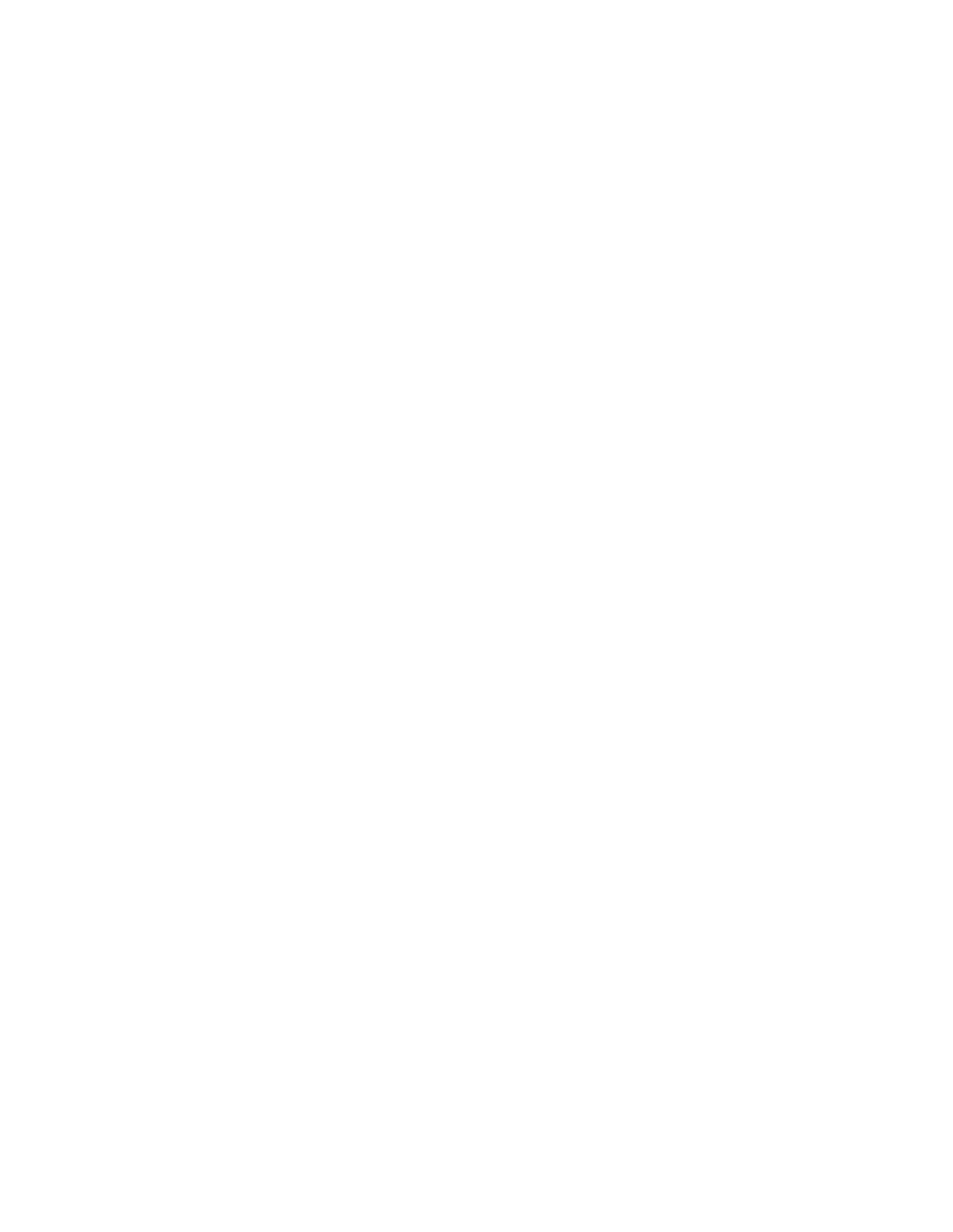# 2013 FINANCIAL AID RESOURCE MANUAL **TABLE OF CONTENTS**

| <b>State Student Aid Programs</b> |
|-----------------------------------|
|                                   |
|                                   |
|                                   |
|                                   |
|                                   |
|                                   |
|                                   |
|                                   |
|                                   |
|                                   |
|                                   |
|                                   |

# **Federal Student Aid Programs**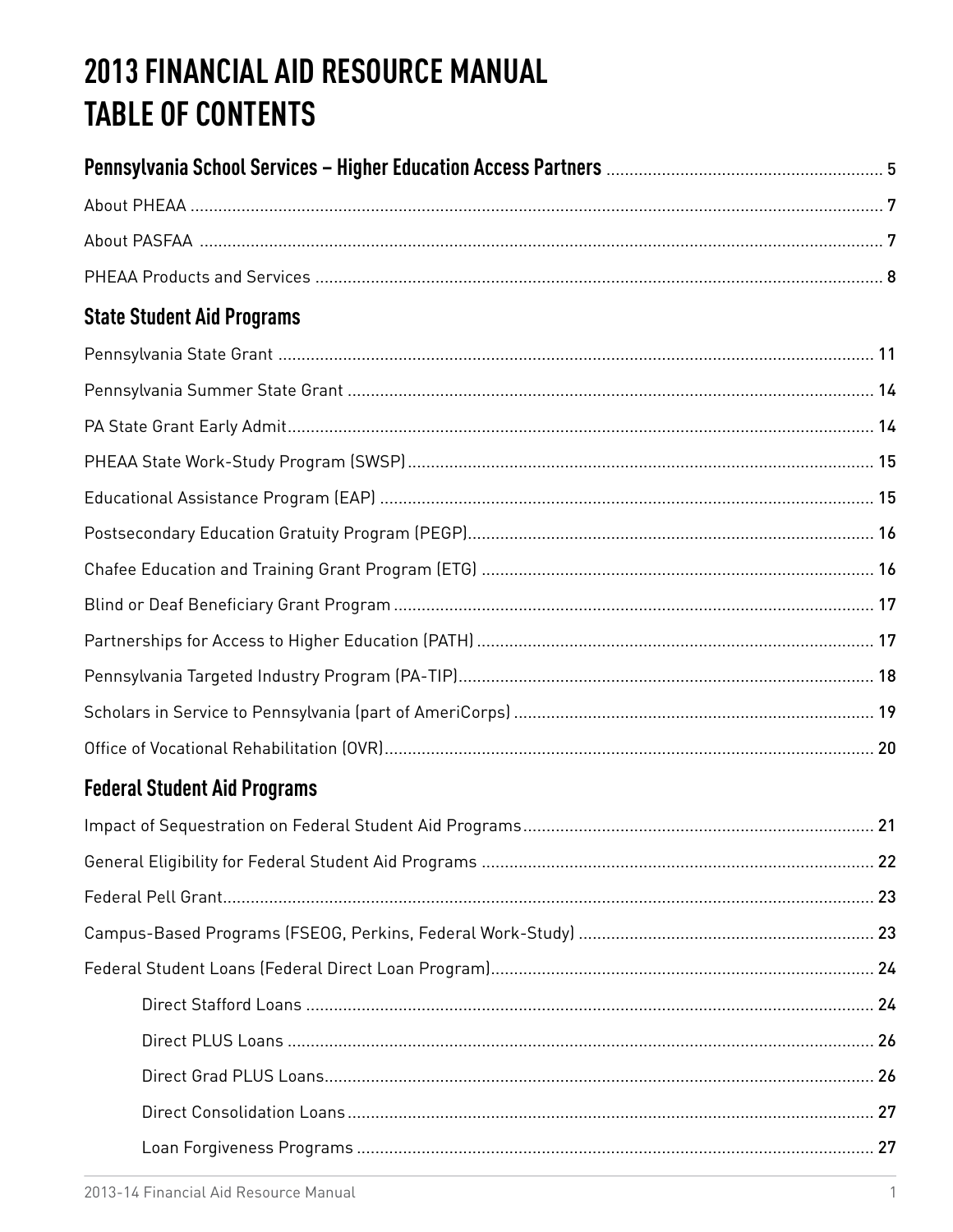| <b>The Application Process</b> |  |
|--------------------------------|--|
|                                |  |
|                                |  |
| Ways to Apply                  |  |
|                                |  |
|                                |  |
|                                |  |
|                                |  |
|                                |  |
|                                |  |
|                                |  |
|                                |  |
|                                |  |
|                                |  |
|                                |  |
|                                |  |
|                                |  |
|                                |  |
|                                |  |
|                                |  |
| <b>Additional Applications</b> |  |
|                                |  |
|                                |  |
|                                |  |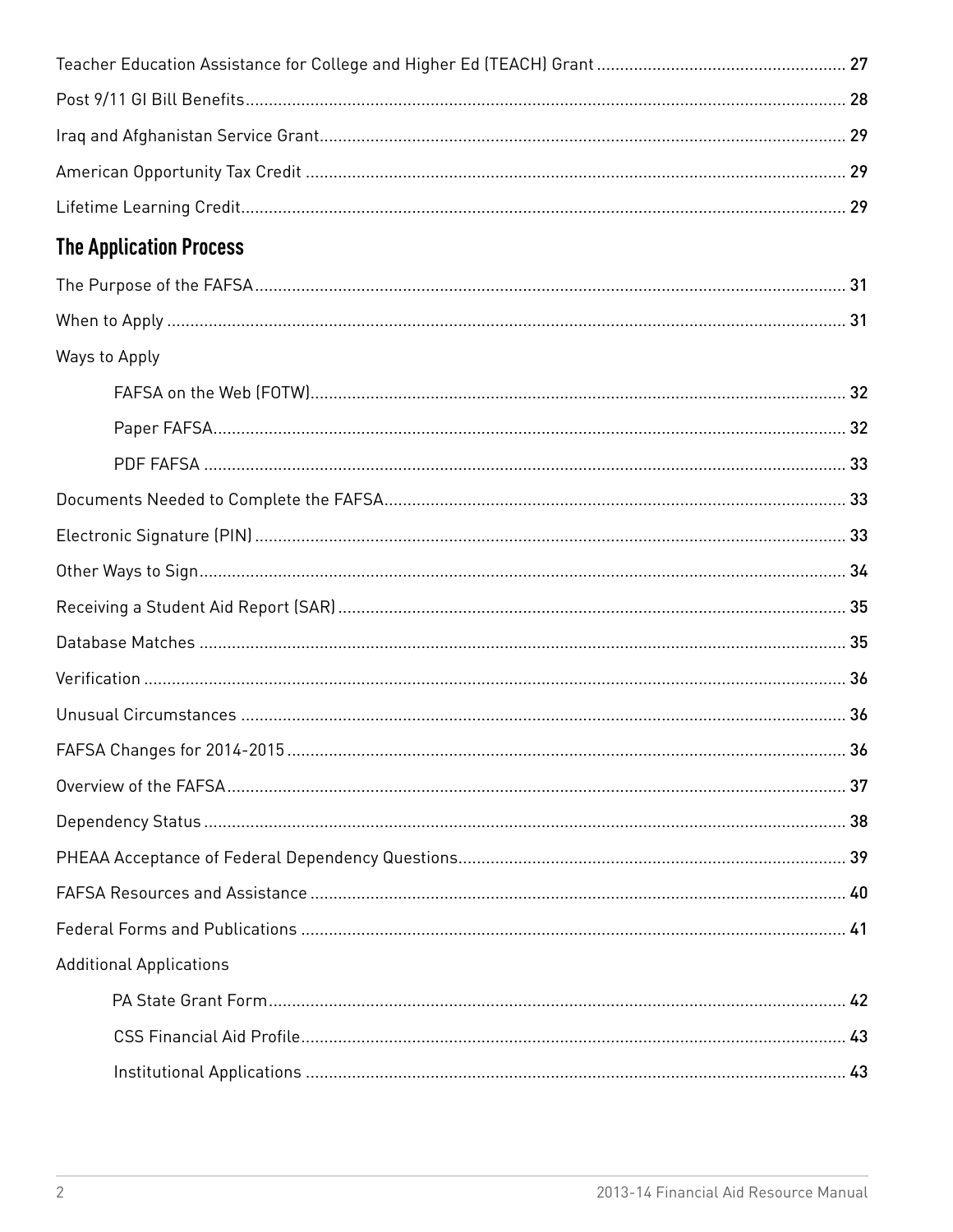# **Financial Need and Packaging**

# **Other Alternatives for Meeting Financial Need**

# **Putting Square Pegs in Round Holes**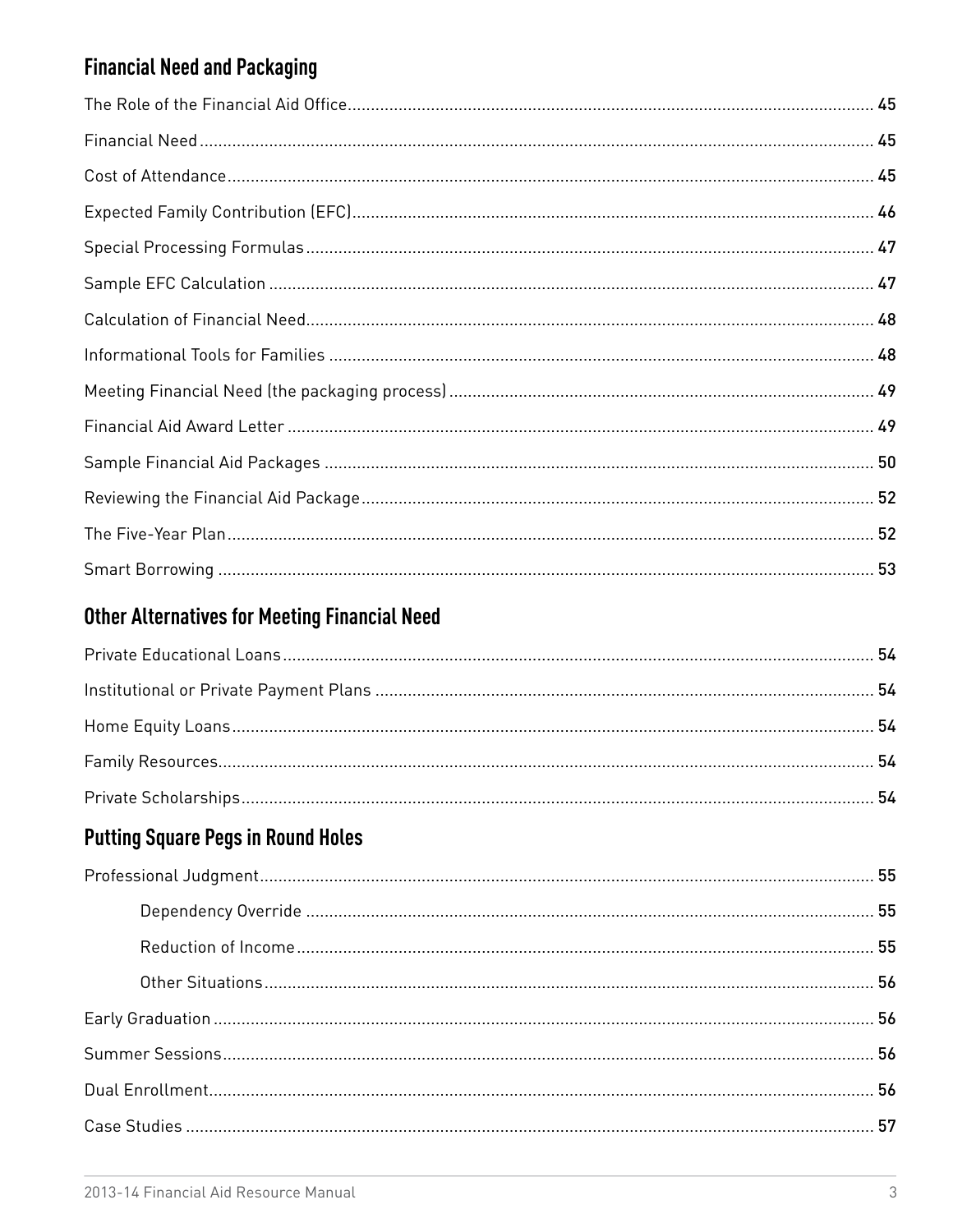| Internet Resources <b>Manual Manual Communities</b> 75 |  |
|--------------------------------------------------------|--|
| <b>Appendices</b>                                      |  |
|                                                        |  |
|                                                        |  |
|                                                        |  |
|                                                        |  |
|                                                        |  |
|                                                        |  |
|                                                        |  |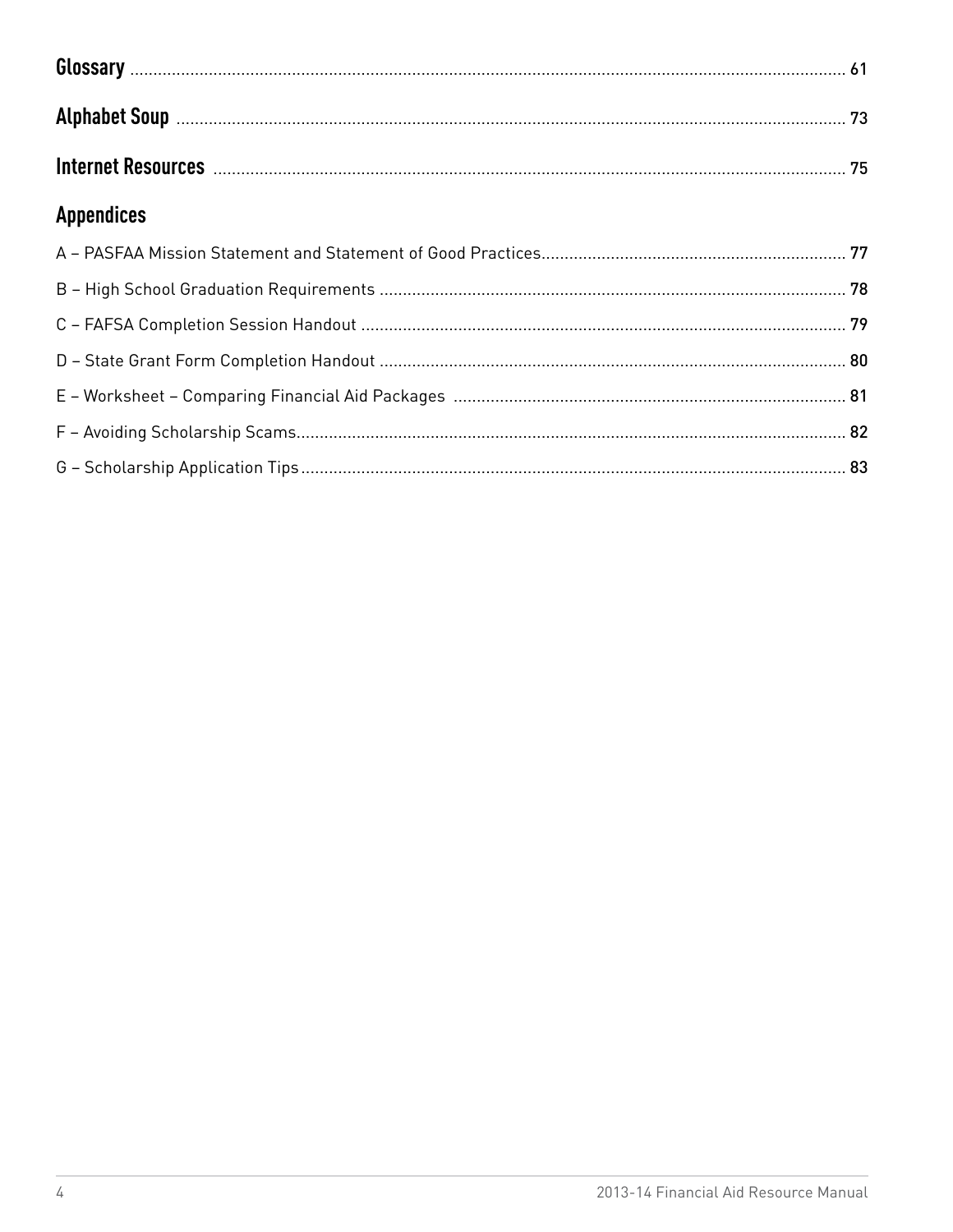# <span id="page-6-0"></span>**PENNSYLVANIA SCHOOL SERVICES HIGHER EDUCATION ACCESS PARTNERS**

# **Western Pennsylvania**

Julie Salem, Manager jsalem**@**[pheaa.org](mailto:jsalem@pheaa.org) 814.322.2563

| Region        | <b>Counties</b>                                                                                                     | Contact                                                                                                |
|---------------|---------------------------------------------------------------------------------------------------------------------|--------------------------------------------------------------------------------------------------------|
| Allegheny     | Allegheny                                                                                                           | Kimberly McCurdy<br>kmccurdy@pheaa.org<br>724.734.8550                                                 |
| Northwest     | Cameron, Clearfield,<br>Crawford, Elk, Forest,<br>Jefferson, McKean,<br>Venango<br>Clarion, Erie, Mercer,<br>Warren | Marian Hargrave<br>mhargrav@pheaa.org<br>724.614.3823<br>Amy Sloan<br>asloan@pheaa.org<br>724.977.3662 |
| South Central | Bedford, Blair, Cambria,<br>Franklin, Fulton,<br>Huntingdon, Juniata,<br>Mifflin, Somerset                          | Dan Wray<br>dwray@pheaa.org<br>814.889.1056                                                            |
| Southwest     | Armstrong, Beaver,<br>Butler, Indiana, Lawrence                                                                     | <b>Wendy Dunlap</b><br>wdunlap@pheaa.org<br>724.831.7317                                               |
|               | Fayette, Greene,<br>Washington,<br>Westmoreland                                                                     | Jayeann Harr<br>jharr@pheaa.org<br>412.904.8545                                                        |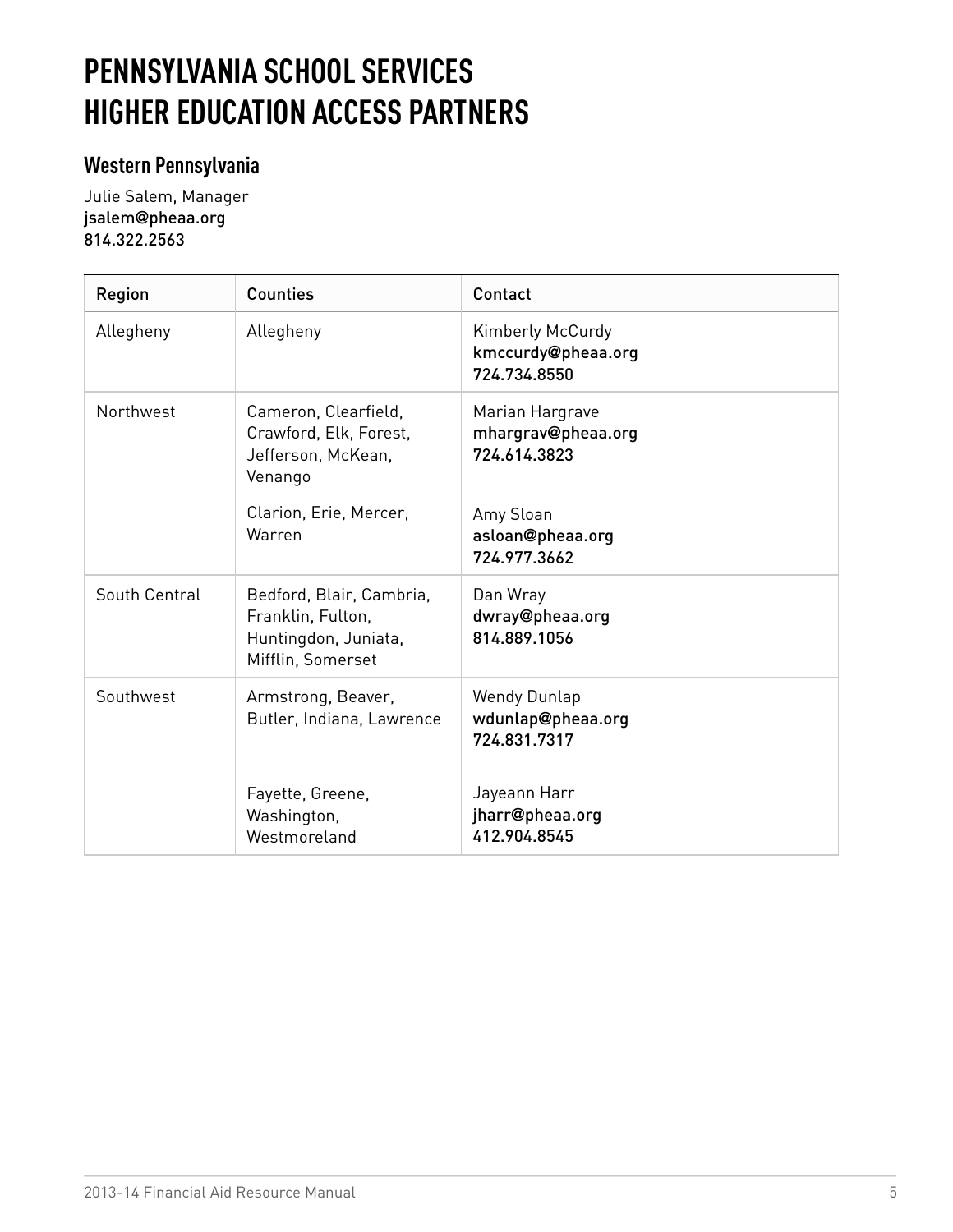# **PENNSYLVANIA SCHOOL SERVICES HIGHER EDUCATION ACCESS PARTNERS**

# **Eastern Pennsylvania**

Don Shade, Manager dshade**@**[pheaa.org](mailto:dshade@pheaa.org) 570.220.2112

| Region               | <b>Counties</b>                                                                                                               | Contact                                                                                                           |
|----------------------|-------------------------------------------------------------------------------------------------------------------------------|-------------------------------------------------------------------------------------------------------------------|
| Cumberland<br>Valley | Adams, Cumberland,<br>Dauphin, Perry, York<br>Berks, Lancaster,<br>Lebanon                                                    | Carol Handlan<br>chandlan@pheaa.org<br>717.514.9038<br>Sonya Mann-McFarlane<br>smannmcf@pheaa.org<br>717.514.6043 |
| North Central        | Bradford, Centre,<br>Clinton, Columbia,<br>Lycoming, Montour,<br>Northumberland, Potter,<br>Snyder, Sullivan, Tioga,<br>Union | Marla Kane<br>mkane@pheaa.org<br>570.220.0473                                                                     |
| Northeast            | Carbon, Lackawanna,<br>Luzerne, Monroe, Pike,<br>Schuylkill, Susquehanna,<br>Wayne, Wyoming                                   | Linda Pacewicz<br>lpacewic@pheaa.org<br>570.592.1209                                                              |
| Philadelphia         | Philadelphia                                                                                                                  | LaVonne Clark<br>lclark@pheaa.org<br>856.425.4136                                                                 |
| Southeast            | Chester, Lehigh,<br>Montgomery,<br>Northampton                                                                                | Michael Burke<br>mburke@pheaa.org<br>215.205.5451                                                                 |
|                      | Bucks, Delaware,<br>Montgomery                                                                                                | <b>Frances McKeown</b><br>fmckeown@pheaa.org<br>215.801.7097                                                      |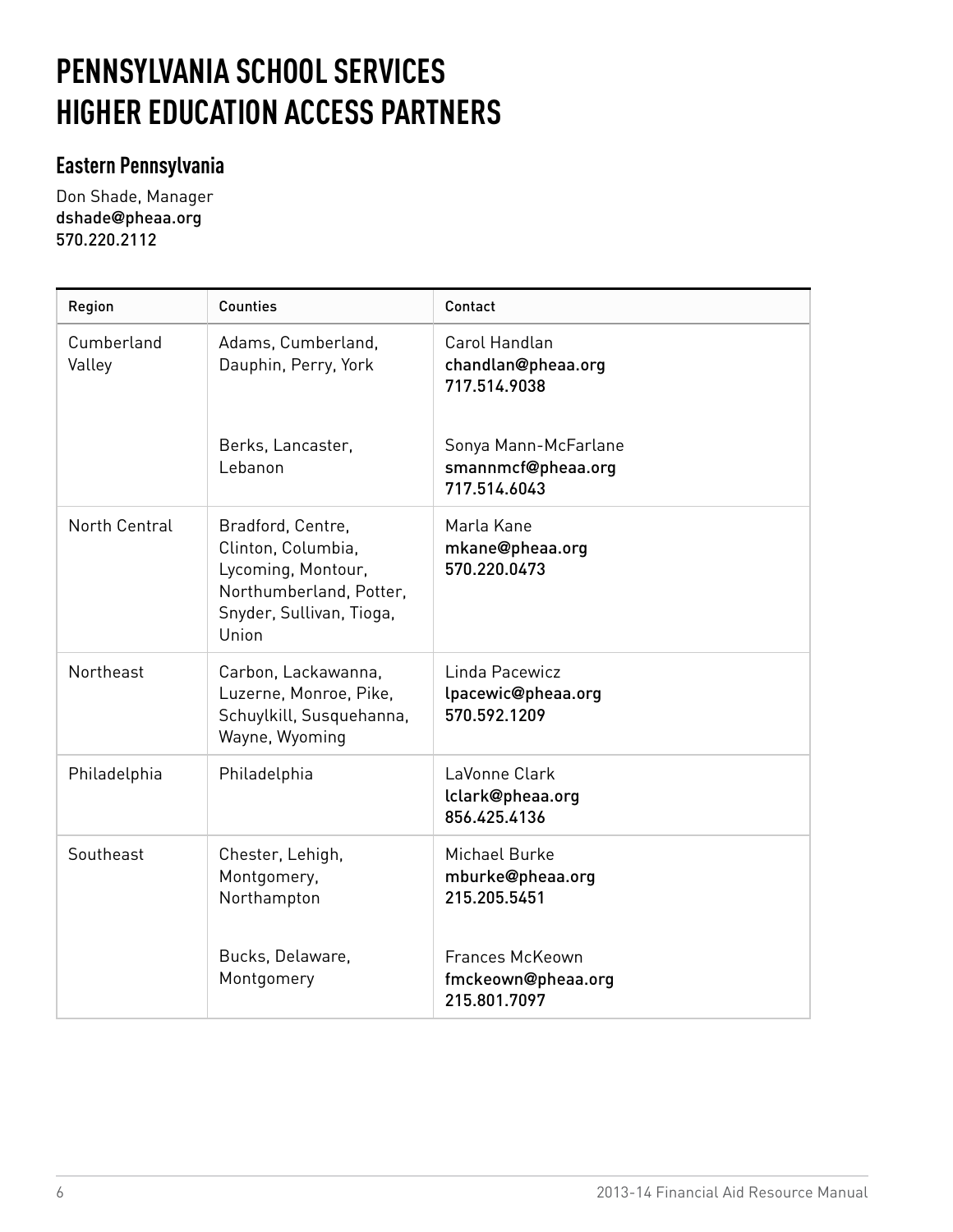# <span id="page-8-0"></span>**ABOUT PHEAA**

The Pennsylvania Higher Education Assistance Agency (PHEAA) was created by the Pennsylvania General Assembly in 1963 to improve higher education opportunities for residents of the Commonwealth. Over the years it has evolved into one of the nation's leading student aid organizations. Today, PHEAA is a national provider of student financial aid services, serving millions of students and thousands of schools through a wide array of student financial aid services and outreach activities. PHEAA devotes its energy, resources and imagination to developing innovative ways to ease the financial burden of higher education for students, families, schools, and taxpayers.

PHEAA's earnings are used to support its public service mission and to pay its operating costs, including administration of the Pennsylvania State Grant and other state-funded student aid programs. Every dollar allocated by the General Assembly for student aid programs goes directly to students. Additionally, all printed materials, web-based resources and public outreach services are provided to students, parents, schools, and community agencies at no cost.

PHEAA conducts its student loan servicing activities nationally as FedLoan Servicing and American Education Services (AES).

PHEAA provides services directly to Pennsylvania communities through 13 Higher Education Access Partners (see page 5). These services include training workshops for counselors, teachers, administrators, community agencies, and postsecondary schools; financial aid nights and FAFSA completion sessions for students and parents; classroom instruction with middle and high school students; and specific additional activities with targeted low-income schools.

If you are interested in hosting a Financial Aid Night or FAFSA Completion Session, receiving training on our EducationPlanner website or having a PHEAA speaker at an in-service day, student or parent meeting, staff meeting or other function, please contact your PHEAA Higher Education Access Partner. PHEAA takes great pride in delivering the most accurate, up-to-date and easy-to-understand financial aid information possible.

For more information please visit: [PHEAA.org](http://www.PHEAA.org), [aesSuccess.org](http://aesSuccess.org), [MyFedLoan.org](http://MyFedLoan.org), [EducationPlanner.org](http://EducationPlanner.org), [YouCanDealWithIt.com](http://www.YouCanDealWithIt.com), and [MySmartBorrowing.org](http://www.MySmartBorrowing.org)

# **ABOUT PASFAA**

The Pennsylvania Association of Student Financial Aid Administrators (PASFAA) has approximately 800 members representing over 270 Pennsylvania educational institutions, lenders and organizations involved with higher education.

PASFAA is a dynamic, service association whose mission is:

- • To provide for the professional development of members and other constituencies
- • To advocate for access to postsecondary education, and
- • To educate the public on financial aid and funding opportunities

See [Appendix A](#page-78-0) for PASFAA's Mission Statement and Statement of Good Practices. For additional information, please visit [PASFAA.org](http://www.pasfaa.org).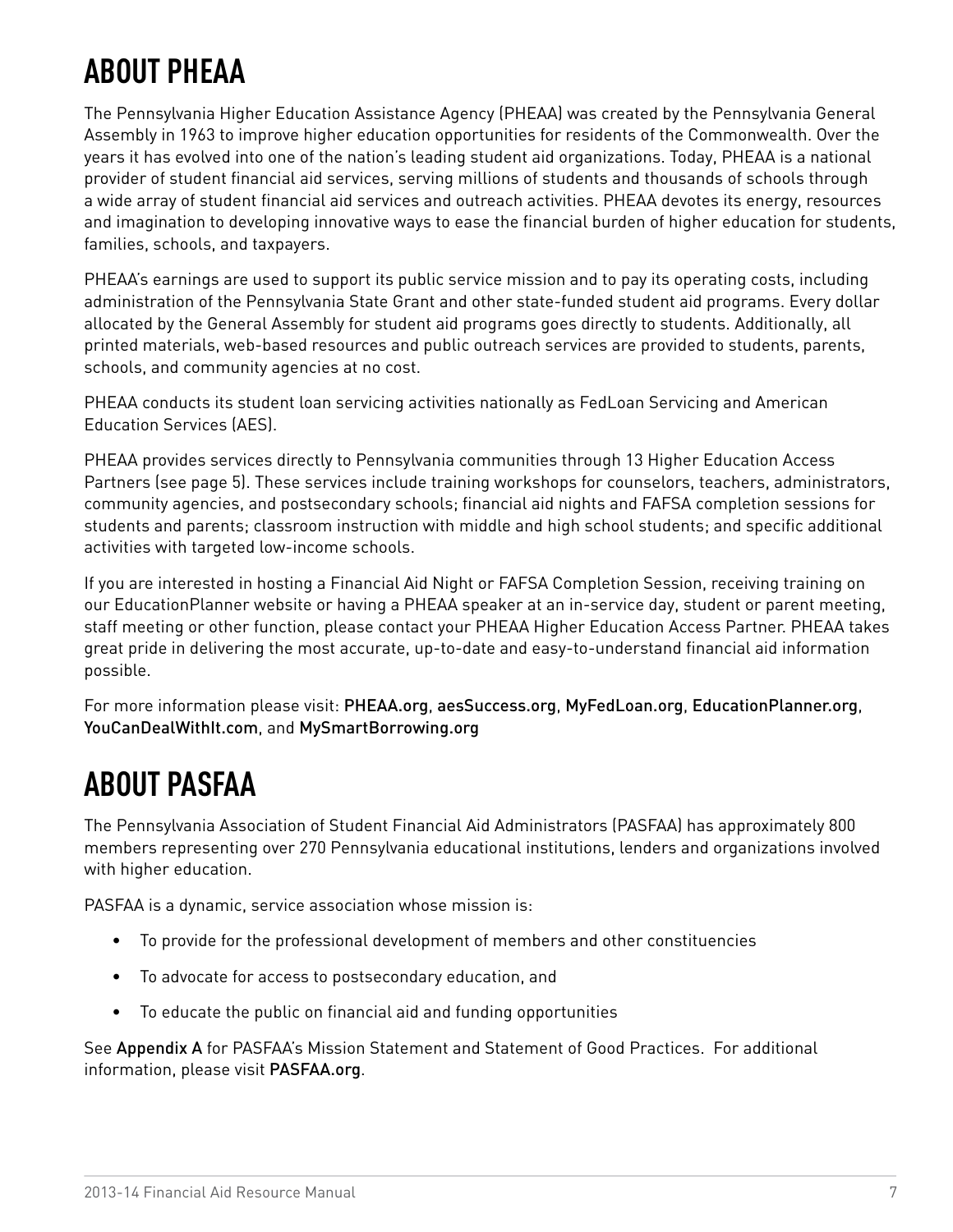# <span id="page-9-0"></span>**PHEAA PRODUCTS AND SERVICES**

# **Pennsylvania's Guide to Student Aid**

The Pennsylvania Student Aid Guide is PHEAA's primary financial aid publication. It is available, freeof-charge, to schools, community agencies, students, and parents in English, Spanish and online. Each year, schools receive one copy of the updated version of the Guide along with instructions on how to order quantities for distribution to their students. It is critically important that schools follow up and place their orders in a timely manner so that their students have this information as they are conducting their college searches. To order, schools should follow the instructions provided with the mailing or contact their PHEAA Higher Education Access Partner.

# **Financial Aid Night Toolkit**

PHEAA offers a Financial Aid Night Toolkit which contains items available for download as PDFs, such as flyers, ads for school publications, web banners, morning announcements, a reminder for parents, school newspaper article, college-planning timeline, financial aid basics, PHEAA Higher Education Access Partner contact information, and information on planning a financial aid awareness program. You can access this toolkit at [PHEAA.org](http://www.pheaa.org).

# **FAFSA Toolkit**

PHEAA offers a FAFSA Toolkit which contains items available for download as PDFs, such as flyers, ads for school publications, web banners, a reminder for parents, morning announcement scripts, a newspaper article, a FAFSA tip sheet and checklist, PHEAA Higher Education Access Partner contact information, free resources, and financial aid scam tips. You can access this toolkit at [PHEAA.org](http://www.pheaa.org).

# **Ordering PHEAA materials**

Anyone wishing to order various printed PHEAA materials has two options. They can utilize the online order system at [PHEAA.org](http://www.pheaa.org), or they can contact the PHEAA Higher Education Access Partner who serves their county. Please note that a number of PHEAA publications that had previously been printed are now only available as PDF files. They can be downloaded from the website and printed as needed.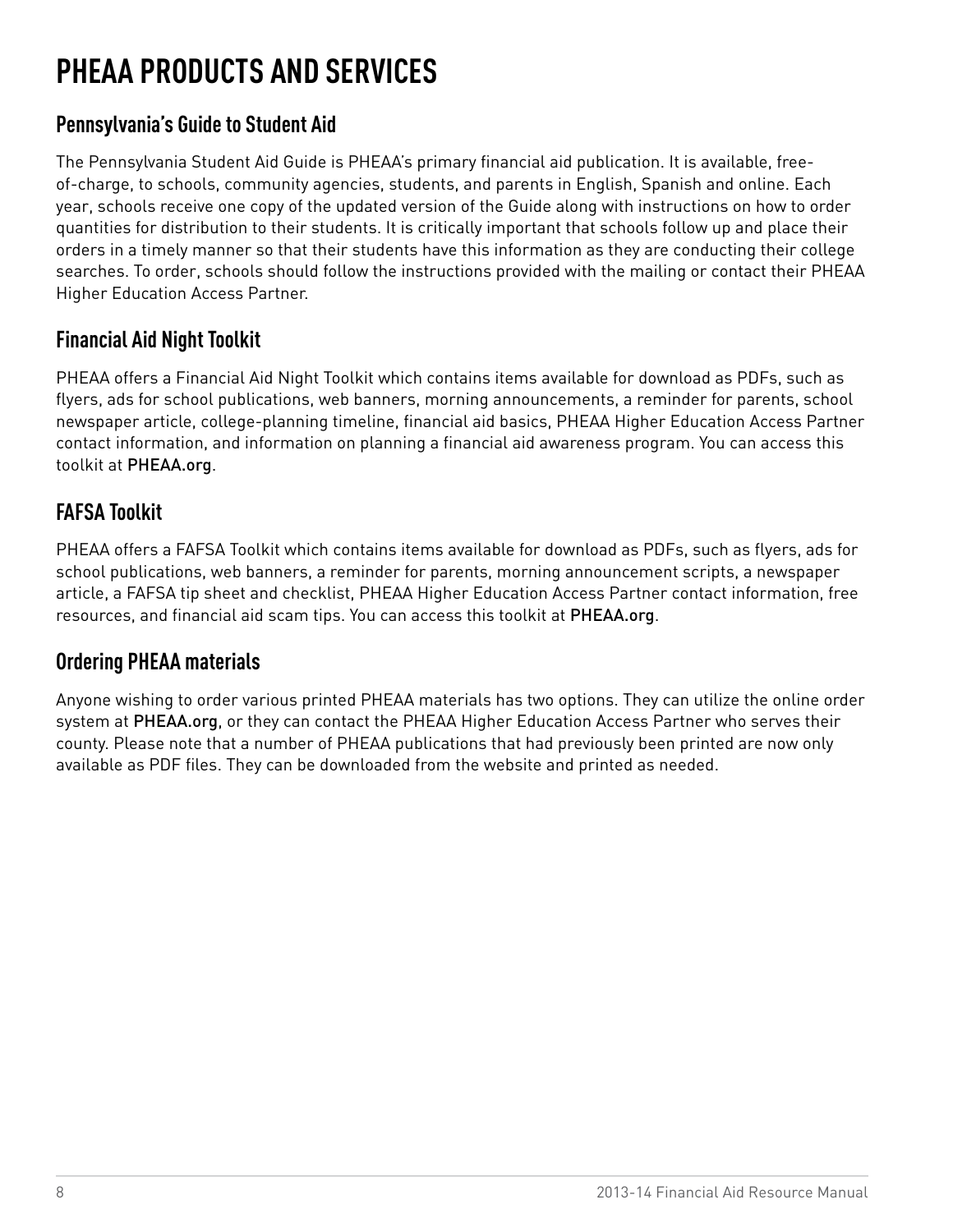# **Online High School Access**

Preparing for college and promoting access to higher education are components of the fundamental mission of PHEAA. As part of this mission, we continually explore new avenues to assist school counselors and the students that you serve.

In 2010, access was granted to an online transaction that provides real-time data to secondary schools, thereby eliminating static paper rosters. The information provided can easily help you to evaluate your outreach efforts in encouraging students to file a FAFSA. Features of this online access include the ability to:

- 1. View Certificate of Merit recipients from your high school
- 2. View students who were sent college financing information in December
- 3. View students who have filed a Free Application for Federal Student Aid (FAFSA)
- 4. Download reports with student names and addresses for mailings
- 5. View high school contact information

The first step in participating in this information-sharing service is to sign into our Business Partner Access Management System (BPAMS). Next, designate individuals from your school who may access this data. Training materials are provided and personal assistance is available to you through your PHEAA Higher Education Access Partner.

### **EducationPlanner**

The EducationPlanner website ([EducationPlanner.org](http://www.EducationPlanner.org)) includes a number of interactive student assessments dealing with student development and career exploration; links to free, reputable websites such as O\*Net, College Board and FastWeb; and resources for parents and counselors. Many of the design features were developed after field testing with high school students. Review the site at your convenience and let your PHEAA Higher Education Access Partner know if you would like personalized training on how to use this resource with your students.

# **ONLINE SMART BORROWING TOOL**



PHEAA's new online Smart Borrowing tool is accessible through the EducationPlanner website at [MySmartBorrowing.org](http://www.educationplanner.org/mysmartborrowing). This tool allows students to see how decisions related to their career choice, college choice and level of borrowing could affect them when it's time to repay their loans. The purpose of this tool and supporting materials is to encourage students to think before they make decisions related to their education. Making well-informed decisions about career, educational choice and borrowing before they incur debt will help them ensure a brighter future.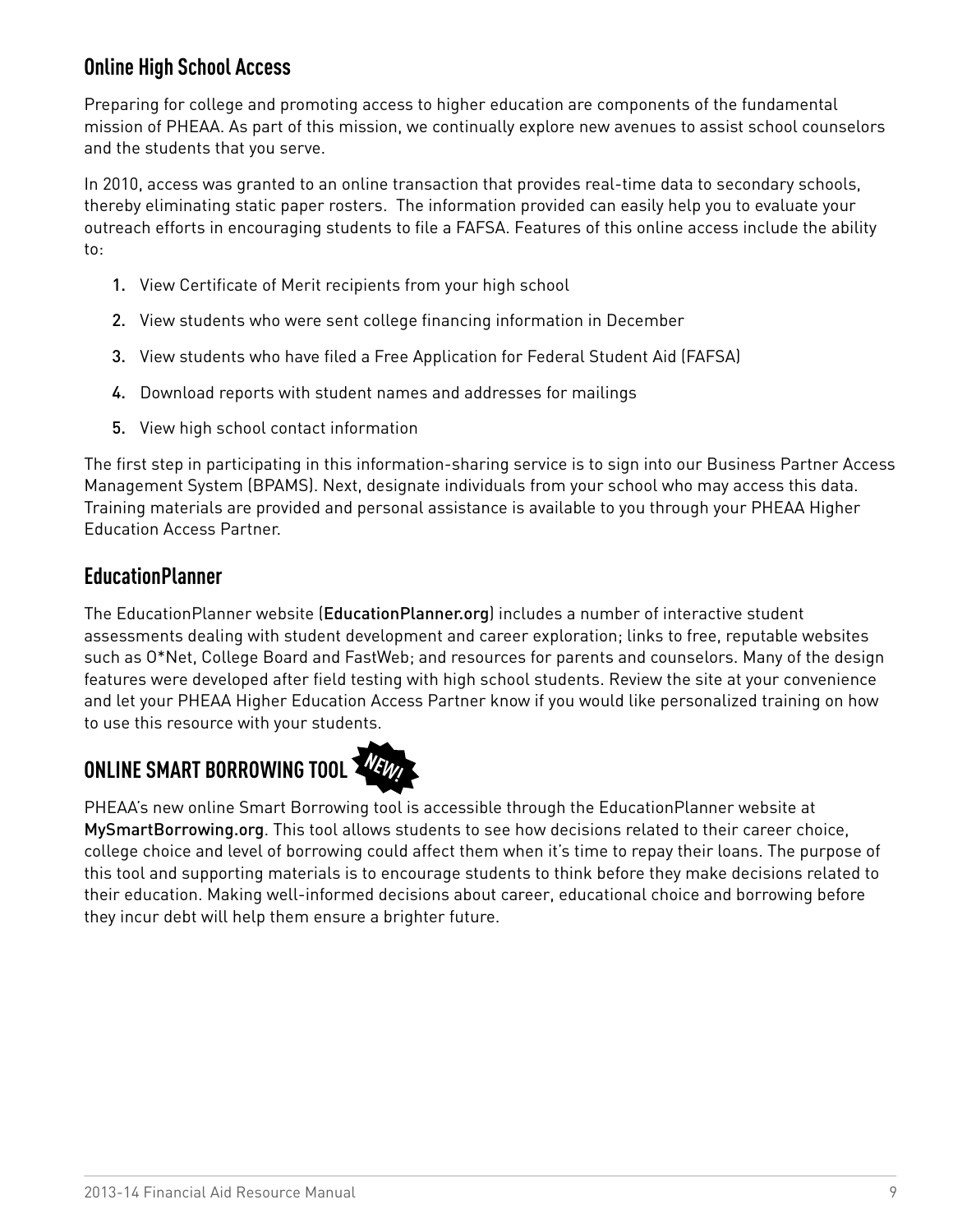<span id="page-11-0"></span>**NOTES:**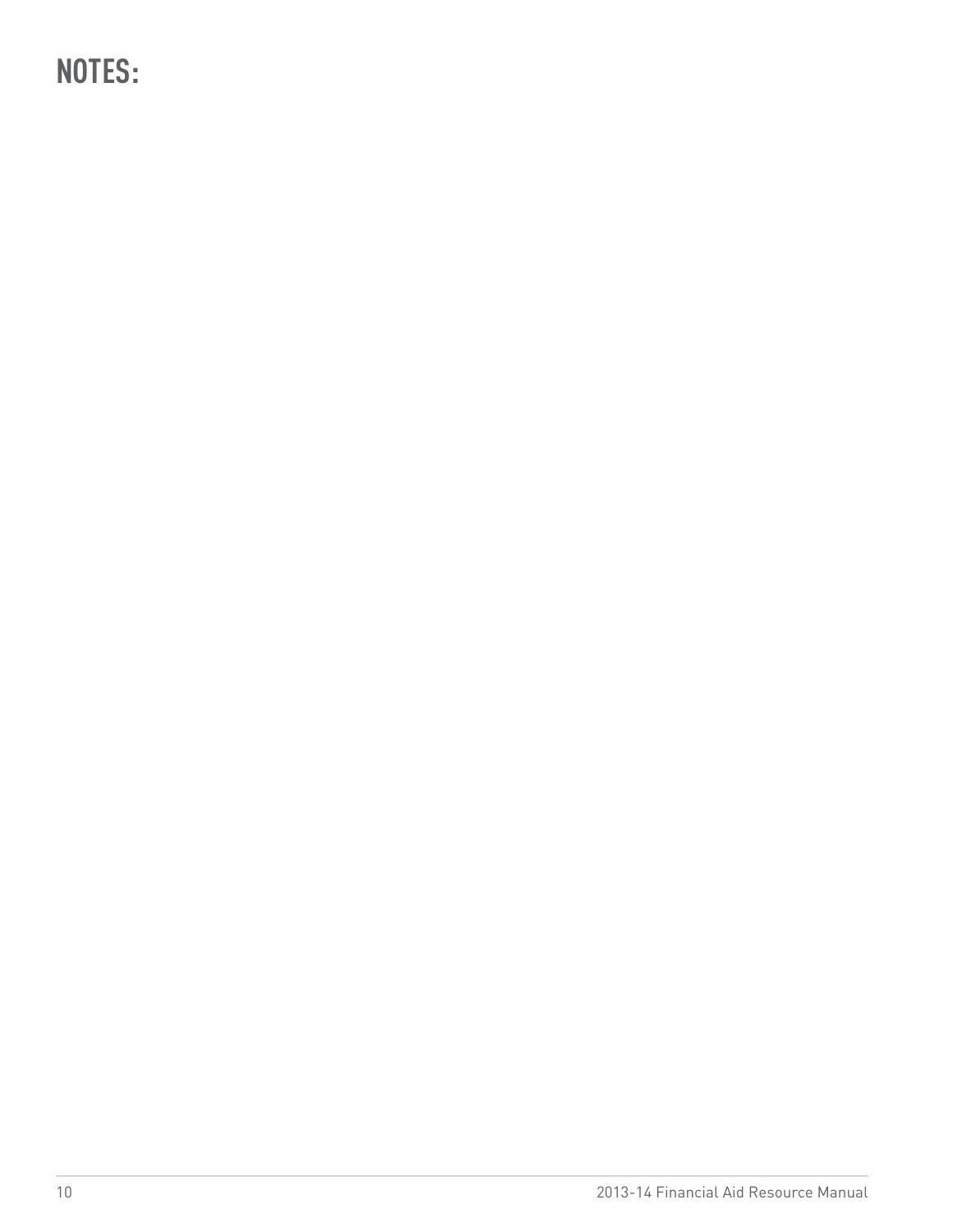# <span id="page-12-0"></span>**STATE STUDENT AID PROGRAMS**

# **Pennsylvania State Grant**

Eligibility Requirements - To be considered for a PA State Grant, the student must demonstrate financial need AND:

- 1. Be a high school graduate as stipulated in the Pennsylvania State Grant law
- 2. Attend a postsecondary school approved by PHEAA for Pennsylvania State Grant purposes
- 3. Be enrolled at least half-time (defined as at least six semester credits but less than 12 semester credits per semester, or the equivalent)
- 4. Be enrolled in an approved program of study of at least 2 academic years in length (refer to Approved Program of Study for further clarification)
- 5. Be enrolled in a program of study where at least 50 percent of the total credit or clock hours needed for completion of the program are earned through classroom instruction; see additional clarification under Distance Education below:
	- a. The program itself must be structured to allow students to complete at least 50 percent of their credits or clock hours in the classroom (refer to Approved Program of Study for further clarification).
	- b. The student's enrollment pattern must also consist of at least 50 percent classroom instruction unless a medical disability exists.
- 6. Make satisfactory academic progress (as defined by PHEAA)
- 7. Not have already earned a bachelor's degree or its equivalent
- 8. Be a Pennsylvania resident, as stipulated in the Pennsylvania State Grant law ([see page 12](#page-11-0))
- 9. Be of satisfactory character (for example, not be incarcerated)
- 10. Not have received the maximum number of Pennsylvania State Grants permitted
- 11. Not be in default or pending default on an educational loan; this also applies to any program where the award has been converted to a loan due to failure to meet all eligibility or service requirements, and the loan is in a default status
- 12. File and complete the application process by the appropriate deadlines.

Approved Program of Study - Both the school and the program of study must be approved by PHEAA. The program must be at least 2 academic years in duration and offered over a period of at least 15 months (no less than 60 weeks of instruction). Two academic years is defined as the equivalent of a minimum of 60 semester credits for a degree program (1,500 clock hours for programs leading to the Associate in Specialized Technology or the Associate in Specialized Business degrees) or at least 1,800 clock hours for non-degree programs. By regulation, programs of study that are greater than 50 percent online remain ineligible for the PA State Grant Program.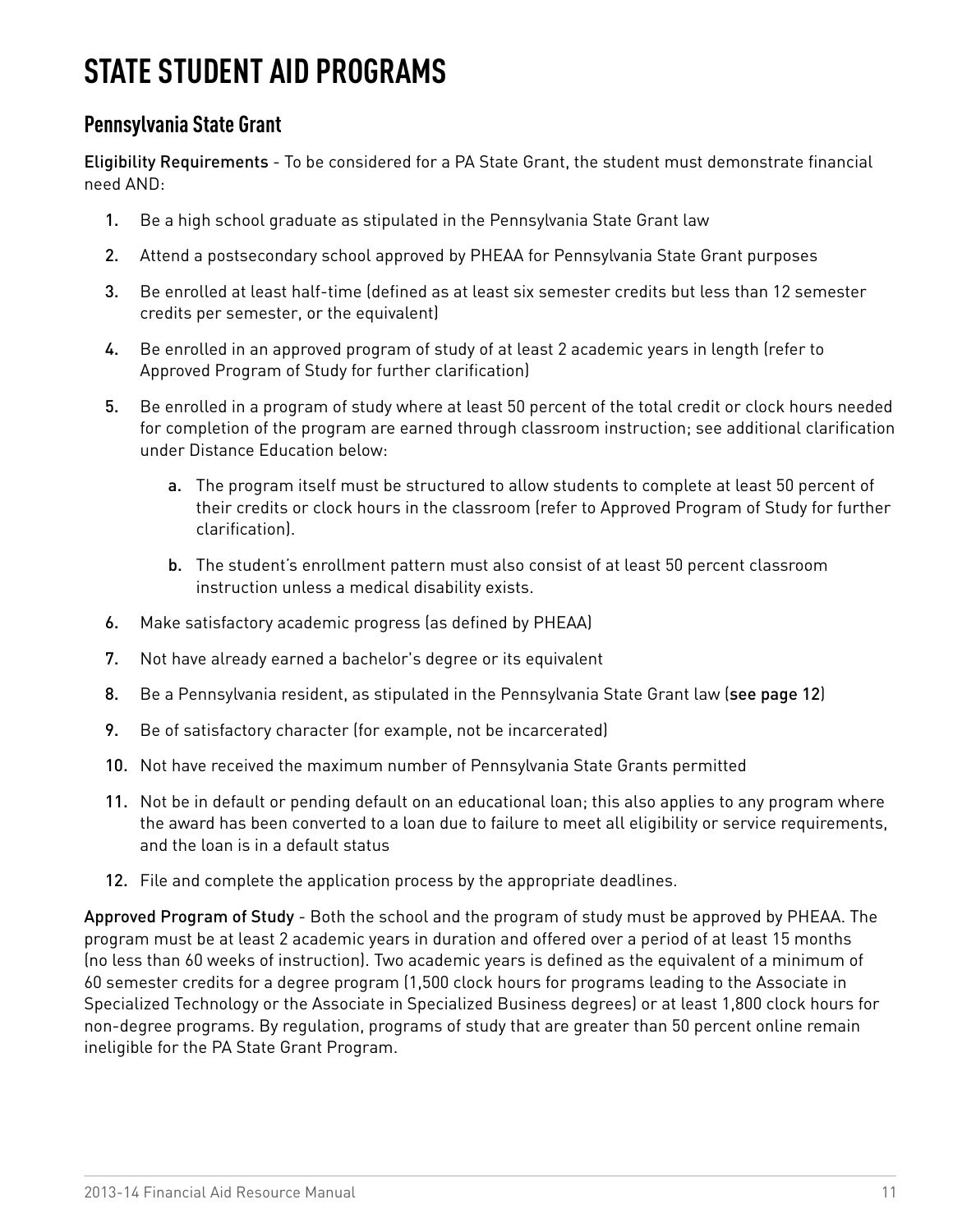Distance Education – State Grant regulations require that a student be enrolled in a program of study where at least 50 percent of the total credit or clock hours needed for completion of the program are earned through classroom instruction. For detailed information on PHEAA's enrollment requirements with regard to distance education, refer to pages 1-3 (Section I.A.2) of the 2013-14 State Grant Certification Procedures at [PHEAA.org](http://www.pheaa.org/training)/training. This includes PHEAA's definitions of in-classroom instruction, synchronous learning and hybrid/blended classes.

Distance Education Pilot Program – Beginning with the 2013-14 award year and continuing for 5 years, a Distance Education Pilot Program will be initiated that will allow students enrolled in online programs and courses to receive a State Grant award if attending a participating institution. Current regulations and policies limit the eligibility of distance education programs of study and the number of online classes a student may take each semester. This Pilot Program removes all of those restrictions for students. **NEW!**

Pennsylvania Residency for PA State Grant - To be eligible for a PA State Grant, a student must be a Pennsylvania resident, as stipulated in the Pennsylvania State Grant law. There are two components to this law – U.S. citizenship status and Pennsylvania residency.

- 1. The student must be a citizen or eligible non-citizen, AND
- 2. The student must be a Pennsylvania resident for at least the 12 consecutive months before filing the FAFSA, excluding any time enrolled in a Pennsylvania postsecondary school, if the student came into or remained in Pennsylvania for the purpose of attending a school or college. A student who is under 18 years of age at the time the FAFSA is completed must have a parent or guardian who complies with the domicile requirement.

A permanent resident is defined as a non-citizen who is legally permitted to live and work in the United States permanently. Once permanent status has been obtained, the student is held to the same domicile requirement as other students and must meet the 12-month residency requirement starting with the date permanent resident status was obtained.

The Agency considers any time spent in Pennsylvania prior to obtaining a permanent resident status as temporary. Therefore, non-citizens who have not obtained a permanent resident status are not able to comply with Pennsylvania domiciliary requirements since they are considered to be in Pennsylvania on a temporary basis.

Students who are in Pennsylvania on a student visa, exchange visitor visa, an international organization visa, or any similar visa, regardless of the length of time here, are considered ineligible for Pennsylvania State Grant aid since those students, as evidenced by the visa status, are considered to be in Pennsylvania on a temporary basis only.

| First-time<br>applicants | May 1-If you plan to enroll in a degree program or a college transferable program at<br>a junior college or other college or university (excludes community colleges), you must<br>submit the FAFSA and the Pennsylvania State Grant Form.                                  |
|--------------------------|-----------------------------------------------------------------------------------------------------------------------------------------------------------------------------------------------------------------------------------------------------------------------------|
|                          | August 1—If you plan to enroll in a community college; a business, trade, or technical<br>school; a hospital school of nursing; or a 2-year program that is not transferable to<br>another institution; you must submit the FAFSA and the Pennsylvania State Grant<br>Form. |
| Renewal<br>applicants    | May 1-You must submit a renewal FAFSA and any appropriate State Grant documents<br>indicating any changes that may affect your State Grant award, such as a change in<br>your marital status or a change in your income.                                                    |

### **State Grant Filing Deadlines**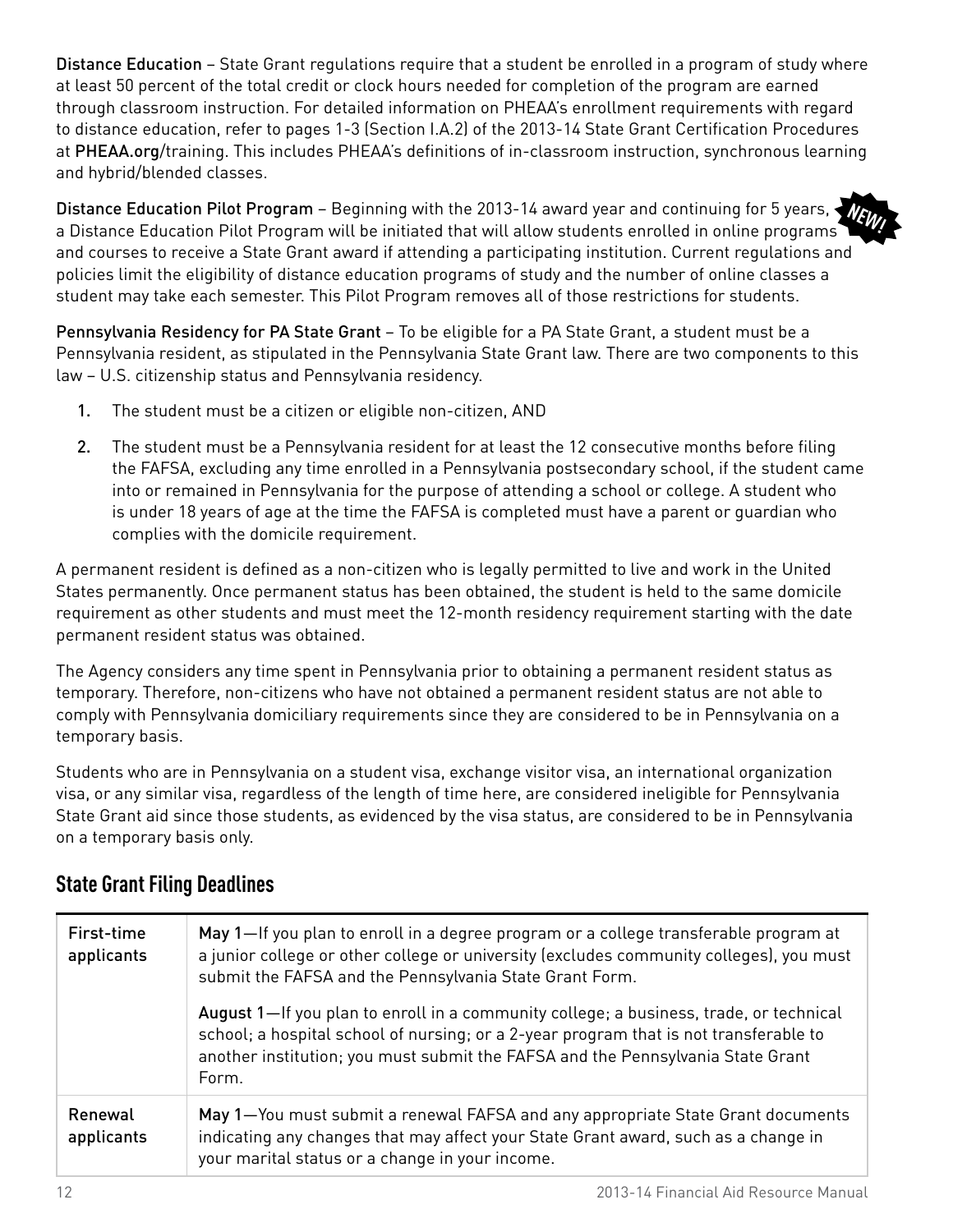### **Award Information**

The maximum in-state award for 2013-14 is \$4,363 for full-time students and \$2,182 for part-time students. State Grant funding is dependent upon the budget allocation received from the General Assembly. PHEAA contributed an additional \$75 million to the 2013-14 funds appropriated by the General Assembly.

The amount of the grant is determined, in part, by the cost of attendance at the school. Therefore, a student considering four different types of schools would be eligible for a different maximum award at each school. College costs are capped at \$32,000 for the 2013-14 academic year.

Total college costs for all students include tuition, allowable fees, a \$4,000 educational expense allowance, and a \$1,000 book allowance.

In general, the award maximums for different college cost tiers are as follows:

- $\cdot$  \$0 to \$12,000 \$2,321
- • \$12,001 to \$19,000 \$3,713
- \$19,001 to \$29,000 \$3,991
- $\cdot$  \$29,001 to \$32,000 \$4,363

Annually in July, PHEAA publishes a Program Manual, available at [PHEAA.org](http://www.pheaa.org/forms)/forms, which provides procedures on computing Pennsylvania State Grant Awards and Need Analysis Calculations to the public.

### **Out-of-State Maximum and Minimum Awards:**

| <b>Type of State</b>   | Out-of-State   | Maximum Awards |         |
|------------------------|----------------|----------------|---------|
| Out-of-State           | Minimum Awards | Non-Veteran    | Veteran |
| Non-Portable States    | \$500          | \$500          | \$743   |
| <b>Portable States</b> | \$500          | \$557          | \$743   |

Portable or reciprocal states are: Delaware, Massachusetts, Ohio, Rhode Island, Vermont, Washington, D.C., and West Virginia.

With some limited exceptions, applicants attending institutions located in Maryland, New Jersey and New York are not eligible for Pennsylvania State Grant aid. The exceptions are for unique programs of study not available at any other approved institution.

### **State Grant Specially-Approved Programs**

The maximum PA State Grant awards for PA residents who attend postsecondary school out of state are greatly reduced from the maximums that apply in-state. The maximum out-of-state awards are as follows:

- \$600 for students attending schools in Delaware, Massachusetts, Ohio, Rhode Island, Vermont, West Virginia, and the District of Columbia.
- \$500 in all other states, except;
- \$0 in Maryland, New Jersey and New York (with limited exceptions)
- • \$800 for veterans in all other states except Maryland, New Jersey and New York (still \$0)

These amounts may be reduced if an award adjustment factor is used in the State Grant eligibility determination for that year to align resources with expenditures.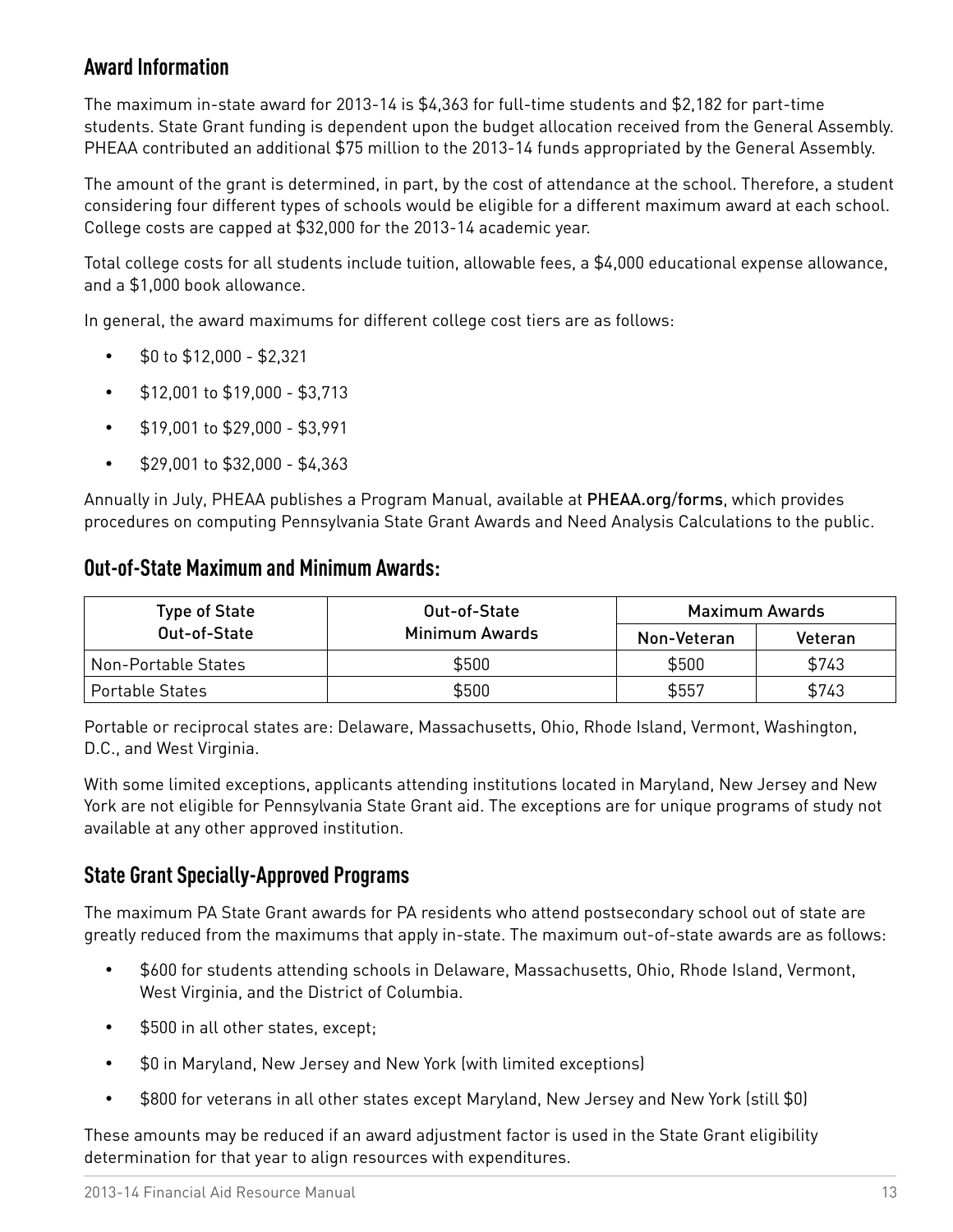<span id="page-15-0"></span>Special approval has been granted to a limited number of institutions or programs on the basis that they offer education and training in a unique field. Schools or programs that have received special State Grant approval (at the \$500 out-of-state maximum award amount) are:

- 1. Great Lakes Maritime Academy in Michigan
- 2. Toy Design Program at the Fashion Institute of Technology in New York
- 3. Bachelor of Science program in Fire Protection Engineering at the University of Maryland
- 4. Bachelor of Science in Facilities Engineering at SUNY Maritime College in New York
- 5. Bachelor of Science program in Optics at the University of Rochester
- 6. The following programs at the Rochester Institute of Technology:
	- a. National Technical Institute for the Deaf
	- b. Bio-Medical Photographic Communications
	- c. Imaging Science
	- d. Imaging Systems Management
	- e. Printing and Applied Computer Science
	- f. Micro-Electronic Engineering

### **Pennsylvania Summer State Grant**

- 1. Eligible students attending summer school may receive PA State Grant funds.
- 2. A separate summer grant application is required. This form is also available in "Account Access" at [aesSuccess.org](http://www.aessuccess.org).
- 3. The deadline for submitting summer applications is August 15 of each year.
- 4. IMPORTANT NOTE: A Summer State Grant counts toward the total number of semesters the student is allowed to receive State Grant funds. Therefore, students should contact the school's Financial Aid Office to determine the potential impact on their future Pennsylvania State Grant eligibility.

# **PA State Grant Early Admit**

If a student leaves high school before graduation (skips their senior year) to attend a postsecondary school, is dropped from their school district's enrollment records, and will receive a high school diploma at the end of their freshman year, they may be eligible for PA State Grant, but not federal aid. See [Appendix B](#page-79-0) for additional information on high school graduation requirements.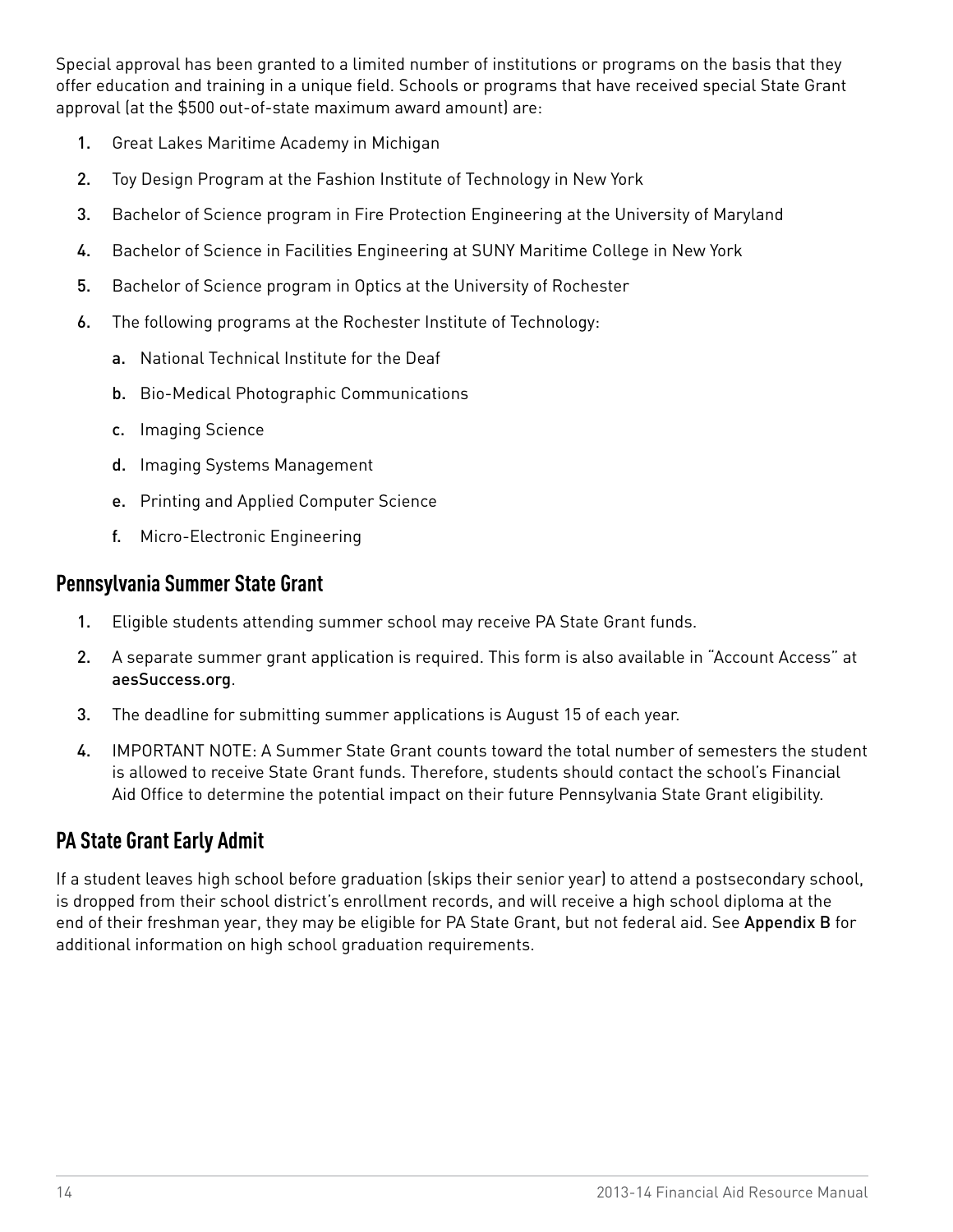# <span id="page-16-0"></span>**PHEAA State Work-Study Program (SWSP)**

- 1. The SWSP is one of four state-appropriated Matching Funds Programs. It was created to help the local economy while offering Pennsylvania employers a chance to assist in training future Pennsylvania employees and provide on-the-job experiences to Pennsylvania students.
- 2. Students may work for a non-profit or a for-profit employer in Pennsylvania. The job will be related to a student's major or minor field of study. Employers are reimbursed a portion of the wages paid to student employees, thus encouraging hiring.
- 3. Undergraduate students must be eligible for a PA State Grant. Graduate students must demonstrate need as certified by their postsecondary institution.
- 4. Employers can be reimbursed for up to \$3,600 of a student's earnings during the academic year and up to an additional \$3,600 during the summer. Employers submit student earnings to PHEAA, who then reimburse the employer. Not-for-profit employers are reimbursed 40 percent of student earnings; for-profit employers are reimbursed 30 percent of student earnings.
- 5. Student application deadlines:
	- • October 1 Academic Year or Fall Term Only Employment
	- • January 31 Spring Term Only Employment
	- • June 30 Summer
- 6. New employer application deadlines:
	- • October 1 Academic Year
	- • June 30 Summer
- 7. Applications and a list of employers are available at [PHEAA.org](http://www.pheaa.org).

### **Educational Assistance Program (EAP)**

- 1. This is a state-funded program which PHEAA co-administers with the Department of Military and Veterans Affairs. It provides financial assistance for students who join the PA National Guard and commit to a 6-year enlistment. If the enlistment commitment is not fulfilled, all EAP grant funds received convert to a loan with interest under the terms and conditions of the Master Promissory Note (MPN), which is signed upon application.
- 2. Students apply annually through their individual units of assignment with the Pennsylvania National Guard. The Guard forwards approved applications to PHEAA for processing. PHEAA calculates the student's eligibility and notifies the student, the school and the National Guard of the EAP award amount.
- 3. To be eligible, a student must be a *bona fide* resident (domiciliary) of Pennsylvania and must be enrolled in a degree or certificate-granting Title IV program of study at an approved PA postsecondary institution.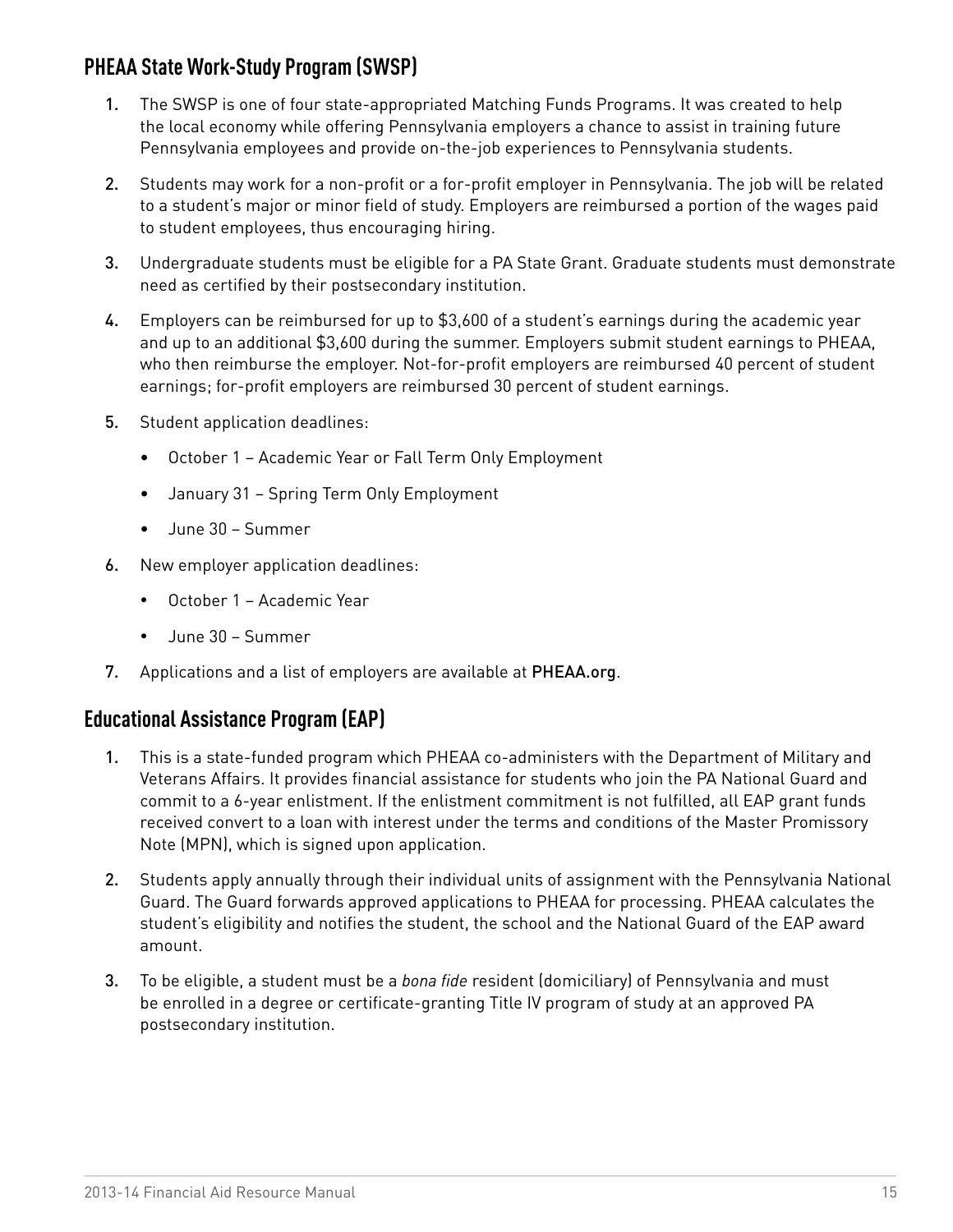- <span id="page-17-0"></span>4. Award amounts:
	- a. Full-time undergraduate the lesser of tuition at a non-Pennsylvania State System of Higher Education (PASSHE) institution in which the student is enrolled or the tuition charged to a Pennsylvania resident enrolled in the Pennsylvania State System of Higher Education. The maximum award is \$6,622 for 2013-14.
	- b. Part-time undergraduate the lesser of tuition at a non-PASSHE school or two-thirds of fulltime tuition charged to a Pennsylvania resident enrolled in a PASSHE school. The maximum award amount is \$4,410 for 2013-14.
	- c. 2014 summer awards are based on the 2013-14 full and part-time award amounts and are calculated accordingly, based on the school's academic schedule (semester/quarter).
- 5. Students who already possess a bachelor's degree and graduate students can only be funded as a parttime student even if enrolled full-time; enrollment is capped at 11 credits equivalent per term. Awards are the lesser of one-half tuition at a non-PASSHE school or one-third of the PASSHE tuition (\$2,185 for 2013-14).
- 6. Students are eligible for up to 5 full-time academic years or their equivalent as determined by PHEAA, unless the time of eligibility is extended by the National Guard.

# **Postsecondary Education Gratuity Program (PEGP)**

- 1. This program is for children of PA police officers, firefighters, rescue and ambulance squad members, corrections officers, and National Guard members who died in the line of duty since January 1, 1976. In addition, on November 30, 2004, an amendment was signed into law which included sheriffs and deputy sheriffs, National Guard members and certain other individuals on federal or state active military duty who died in the line of duty beginning September 11, 2001.
- 2. Eligible students receive a waiver of institutional tuition, fees, room and board (minus any grant or scholarship aid received) at any PA community college, state-owned university or state-related institution. Students must file a FAFSA each year.
- 3. Student must be 25 years of age or younger at time of application and must be enrolled full-time in associate or baccalaureate degree program.
- 4. Applications are available at [PHEAA.org](http://www.pheaa.org). The application deadline is March 31 of the academic year in which the waiver would be received.

# **Chafee Education and Training Grant Program (ETG)**

The Chafee Education and Training Grant (ETG) Program is a federally-funded program that offers grant assistance to Pennsylvania undergraduate students aging out of foster care who are attending a postsecondary institution approved for Federal Title IV student financial aid.

PHEAA will administer the Grant Program for the 2013-14 academic year on behalf of the Pennsylvania Department of Public Welfare (DPW). This program is authorized under the Foster Care Independence Act of 1999 as amended by the Promoting Safe and Stable Families Amendments of 2001.

Maximum awards under this program are determined by DPW. For the 2013-14 academic year, the maximum award is \$4,000. However, no award may exceed the student's cost of attendance minus other financial aid the student is receiving. Awards are contingent upon federal funding and are not guaranteed.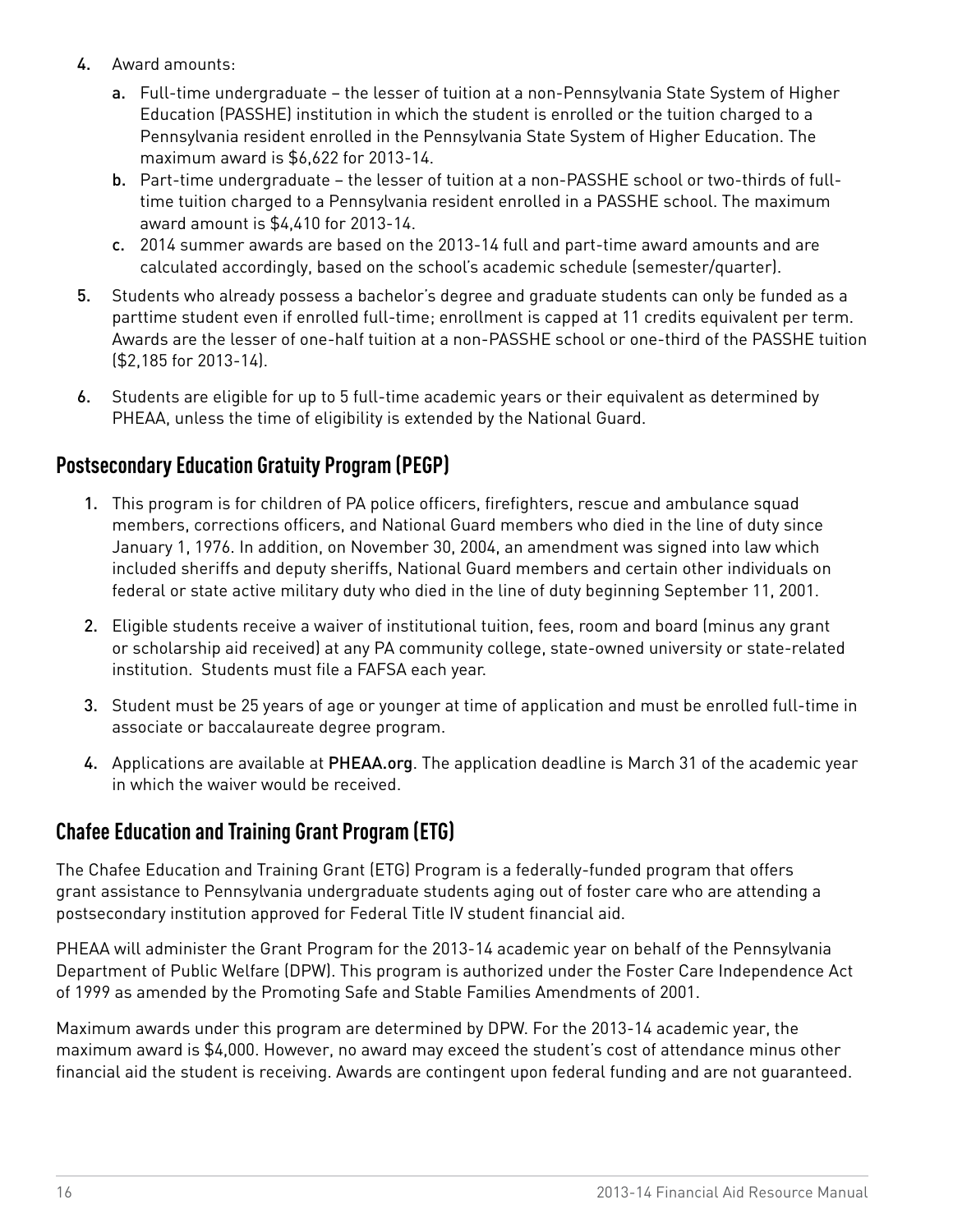<span id="page-18-0"></span>Eligibility requirements: To be considered for this grant, a student must:

- 1. Be eligible for services under the Commonwealth's Chafee Foster Care Independence Program
- 2. Be identified as a youth in foster care or a youth adopted from foster care after attaining age 16
- 3. Be a youth participating in the ETG Program on their 21st birthday until they turn 23 years old
- 4. Be enrolled at least half-time in a college or career school that is approved by the U.S. Department of Education for Title IV student financial assistance programs
- 5. Maintain "satisfactory academic progress" and demonstrate financial need for the grant as defined by the postsecondary institution

Application Process: To apply for the Chafee ETG Program, a student must:

- 1. Complete the FAFSA (Free Application for Federal Student Aid) annually
- 2. New applicants should download the Chafee ETG Program Application at [PHEAA.org](http://www.pheaa.org), complete and sign it, and mail it by 12/31/13 for 2013-14.

#### **Blind or Deaf Beneficiary Grant Program**

- 1. This program provides awards of up to \$500 per year to assist with postsecondary school expenses for blind or deaf students.
- 2. To be considered for a Blind or Deaf Grant, an applicant must:
	- a. Be a Pennsylvania resident
	- b. Supply written documentation to PHEAA showing evaluation by and eligibility to receive benefits from the PA Office of Vocational Rehabilitation (OVR) OR supply documentation from a physician regarding the visual and/or hearing impairment
	- c. Be enrolled at least half-time in a postsecondary institution
	- d. Maintain satisfactory academic progress
	- e. File a FAFSA for the year in which grant funds are being requested
- 3. Applications are available at [PHEAA.org](http://www.pheaa.org) and should be submitted by 3/31/14.

### **Partnerships for Access to Higher Education (PATH)**

- 1. PHEAA partners with community-based PA organizations that offer grants or scholarships to eligible PA residents.
- 2. A PHEAA PATH grant may match a community organization grant, thereby doubling grant aid to needy students enrolled at least half-time in a PHEAA-approved postsecondary institution. The maximum award is \$2,500 per year.
- 3. Additional information, including a list of current PATH partners, is available at [PHEAA.org](http://www.pheaa.org).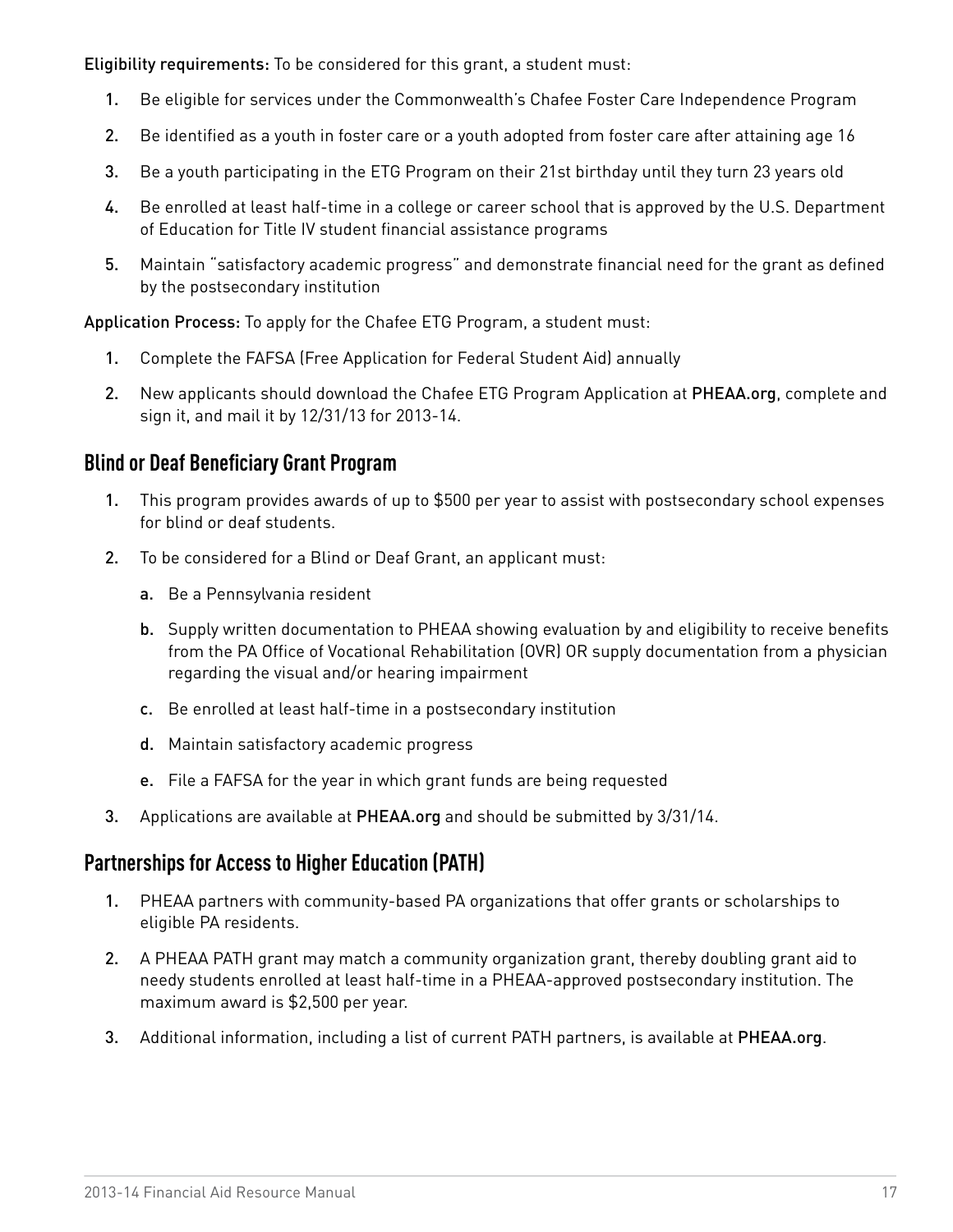# <span id="page-19-0"></span>**Pennsylvania Targeted Industry Program (PA-TIP)**

- 1. The Pennsylvania Targeted Industry Program (PA-TIP) is administered by PHEAA and provides awards to students enrolled in programs in the following career areas: Energy, Advanced Materials and Manufacturing, and Agriculture and Food Production.
- 2. PA-TIP provides need-based awards up to the equivalent of the maximum State Grant award (currently \$4,363), or 75 percent of the student's total direct educational costs after gift aid and employer's aid, whichever is less. Awards can be used to cover tuition, books, fees, supplies, and specific living expenses
- 3. To be considered for PA-TIP, a student must:
	- a. Be a domiciliary of Pennsylvania
	- b. Have a high school diploma, GED or recognized homeschool certificate
	- c. File the FAFSA (Free Application for Federal Student Aid) for the award year for which PA-TIP funds are being requested
	- d. Complete and return the 2013-14 PA-TIP application to PHEAA by April 1, 2014
	- e. Be enrolled at an institution approved by PHEAA
	- f. Be enrolled full-time in an approved program of study that is at least 10 weeks but less than 2 academic years in length; students enrolled in public or nonprofit schools may be enrolled on at least a half-time basis
	- g. Have financial need as determined by the program guidelines and certified by the school
	- h. Not be in default or pending default on an education loan
	- i. Not be receiving a Pennsylvania State Grant for the program of study
	- j. Supply a copy of the DD214 Form if the applicant is a veteran of the U.S. Armed Forces
- 4. Additional details are available at [PHEAA.org](http://www.PHEAA.org).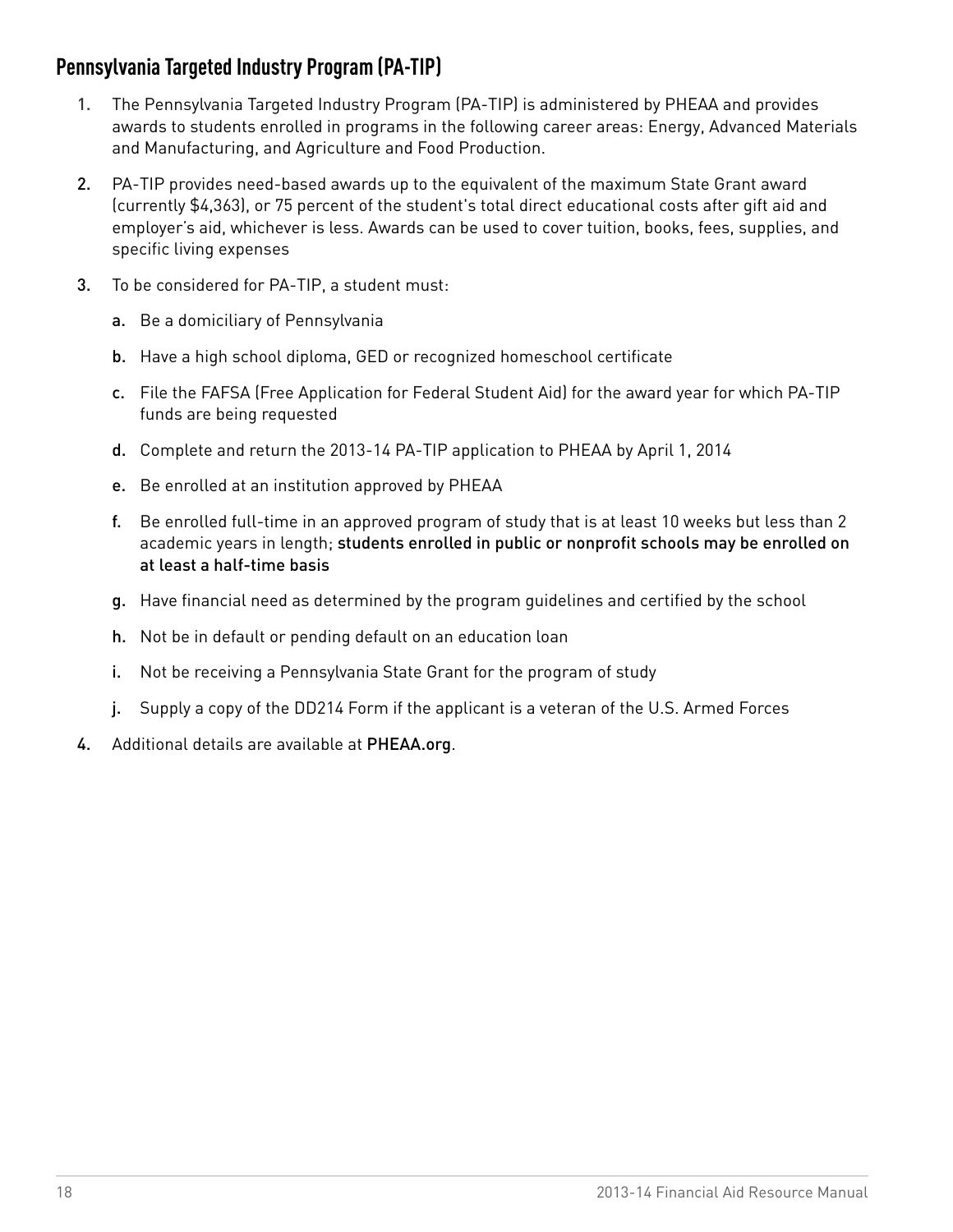### <span id="page-20-0"></span>**Scholars in Service to Pennsylvania**

- 1. This is an Americorps Education Award Only program (Ed Award) whereby participating students enroll as Americorps members on a part-time basis and receive a partial Education Award at the end of their term.
- 2. Students who complete 450 hours of service in a calendar year may earn an award of \$1,468. Students who complete 300 hours of service in a calendar year may earn an award of \$1,175.
- 3. Awards may be used for current or future educational expenses or to repay student loans.
- 4. The 2013-14 Scholars Host Campuses are:

| Arcadia University                 | Misericordia University                    |
|------------------------------------|--------------------------------------------|
| <b>Bloomsburg University</b>       | Montgomery County Community College        |
| <b>Bucknell University</b>         | Moravian College                           |
| Cabrini College                    | Mount Aloysius College                     |
| <b>California University</b>       | Muhlenberg College                         |
| <b>Carlow University</b>           | Northampton Community College              |
| Carnegie Mellon                    | Penn State - Altoona                       |
| Cedar Crest College                | Penn State - Berks                         |
| Chestnut Hill College              | Penn State - Schuylkill                    |
| <b>Drexel University</b>           | <b>Rosemont College</b>                    |
| <b>Duquesne University</b>         | St. Francis University                     |
| <b>Edinboro University</b>         | Susquehanna University                     |
| Elizabethtown College              | <b>Temple University</b>                   |
| <b>Gannon University</b>           | University of Pittsburgh - Collegiate YMCA |
| Gwynedd-Mercy College              | University of Pittsburgh at Greensburg     |
| Indiana University of Pennsylvania | University of Scranton                     |
| Juniata College                    | University of the Arts                     |
| Keystone College                   | Ursinus College                            |
| King's College                     | <b>West Chester University</b>             |
| Kutztown University                | Westminster College                        |
| <b>Lock Haven University</b>       | <b>Widener University</b>                  |
| Mercyhurst College                 | <b>Wilkes University</b>                   |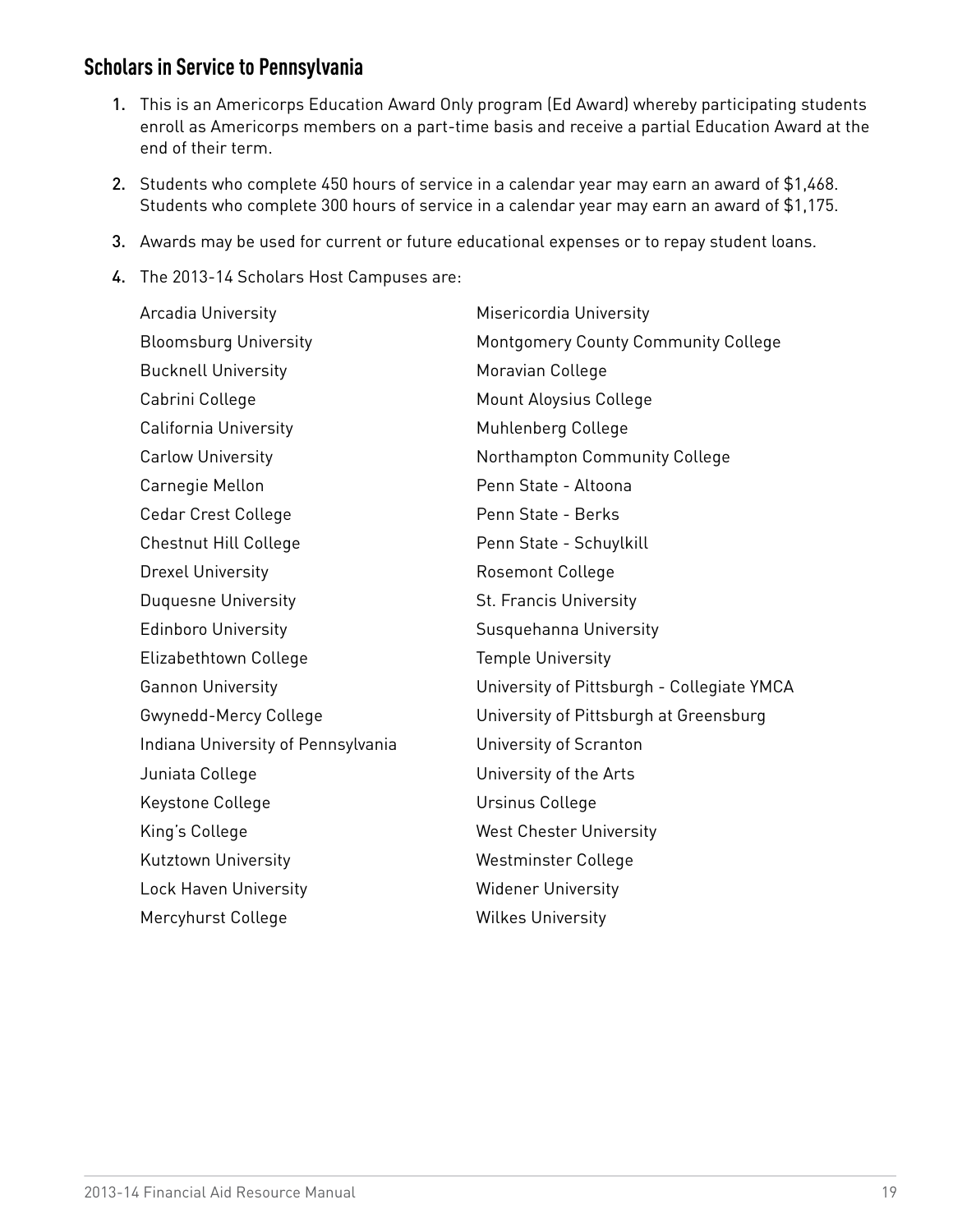# <span id="page-21-0"></span>**Office of Vocational Rehabilitation (OVR)**

- 1. This state agency provides a variety of services for individuals with physical disabilities, mental/ nervous/emotional disorders, drug and alcohol rehabilitation, learning disabilities, and other conditions.
- 2. Potential OVR clients undergo diagnostic testing to determine eligibility for services. This diagnostic process takes time, so students should initiate contact with OVR well in advance of their planned enrollment date.
- 3. Services include financial support (gift aid) for higher education.
- 4. Client/student must complete the FAFSA. The award amount is based on a formula which considers the cost of attendance, the Expected Family Contribution (EFC), the Pell Grant, and the PA State Grant.
- 5. District offices are located throughout the state. For locations and contact information, visit [www.dli.state.pa.us](http://www.dli.state.pa.us) and click on Disability Services.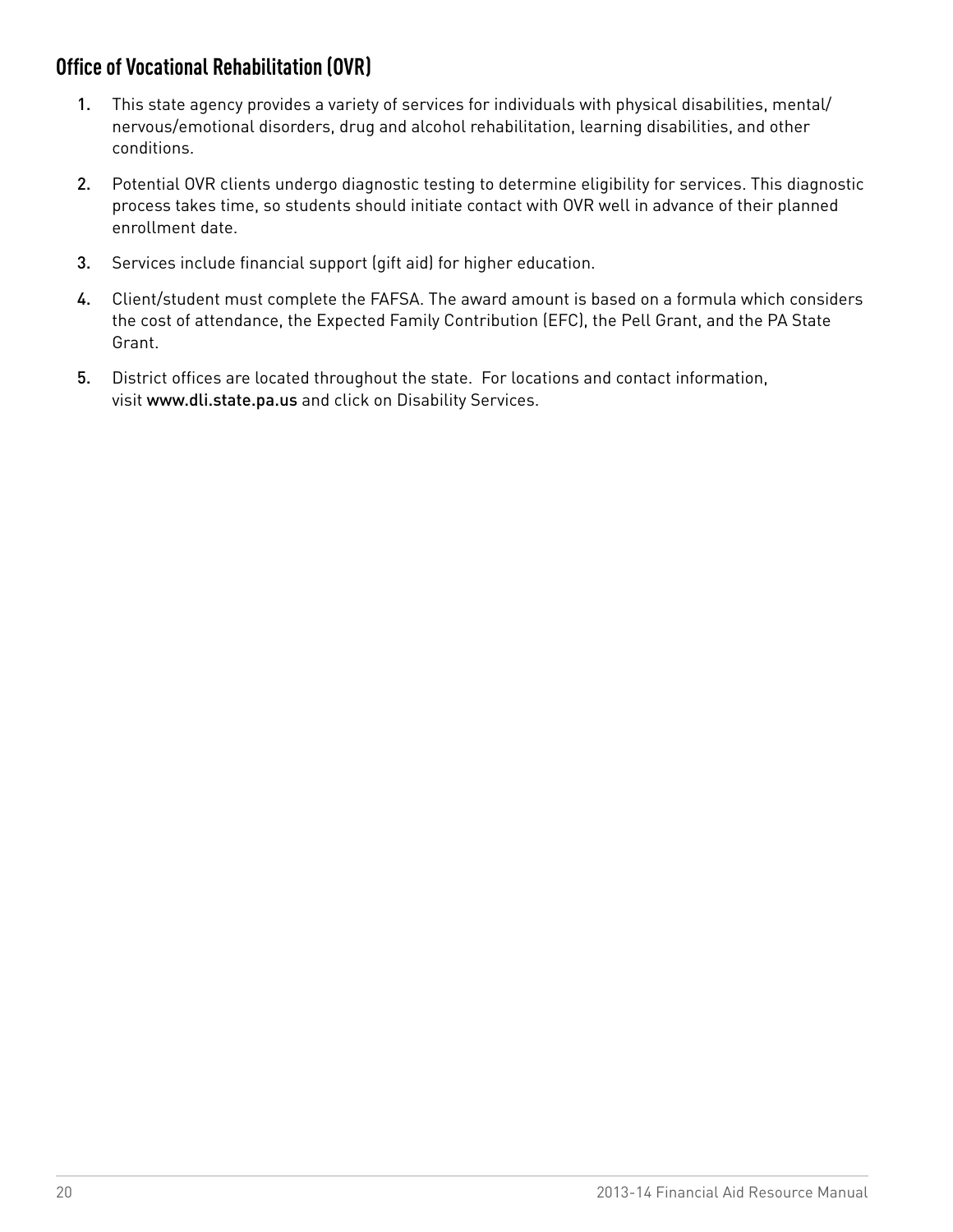# <span id="page-22-0"></span>**FEDERAL STUDENT AID PROGRAMS**

# IMPACT OF SEQUESTRATION ON THE FEDERAL STUDENT AID PROGRAMS  $\mathcal{H}_{W}$



On August 2, 2011, Congress passed the Budget Control Act of 2011, which put into place automatic federal budget cuts, known as a "sequester," to take effect if Congress failed to enact legislation to reduce the federal deficit by March 1, 2013. Because Congress did not act, these budget cuts are now in effect.

Below is a summary of the impact of these budget cuts on certain federal student aid programs.

#### **PELL GRANT PROGRAM**

The law specifically exempts the Pell Grant Program from year one of sequestration. Therefore, the maximum Pell Grant award for 2013–2014 remains \$5,645. However, the Pell Grant Program is subject to budget cuts through sequestration in years 2 through 10 (award years 2014-2015 to 2022-2023), so future funding levels remain in question.

#### **FWS AND FSEOG PROGRAMS**

Two campus-based programs – Federal Work-Study (FWS) and the FSEOG Program – each had a 5.52 percent decrease in 2013-14 final allocations for schools.

#### **DIRECT LOAN PROGRAM**

While the law does not otherwise change the amounts, terms, or conditions of Direct Loans, it does raise the loan fee paid by borrowers for Direct Loans disbursed after March 1, 2013.

For Direct Subsidized and Unsubsidized Loans, the loan fee increased from 1.0 percent to 1.051 percent.

For Direct PLUS Loans for both parent and graduate student borrowers, the loan fee increased from 4.0 percent to 4.204 percent.

#### **IRAQ AND AFGHANISTAN SERVICE GRANTS**

Award amounts for any Iraq and Afghanistan Service Grant that is first disbursed after March 1, 2013 must be reduced by 10.0 percent. Therefore, the 2013–2014 maximum award of \$5,645 is reduced by \$564.50, resulting in a maximum award of \$5,080.50.

#### **TEACHER EDUCATION ASSISTANCE FOR COLLEGE AND HIGHER EDUCATION (TEACH) GRANTS**

Award amounts for any TEACH Grant that is first disbursed after March 1, 2013 must be reduced by 6.0 percent. Therefore, the 2013-14 maximum award of \$4,000 is reduced by \$240, resulting in a maximum award amount of \$3,760.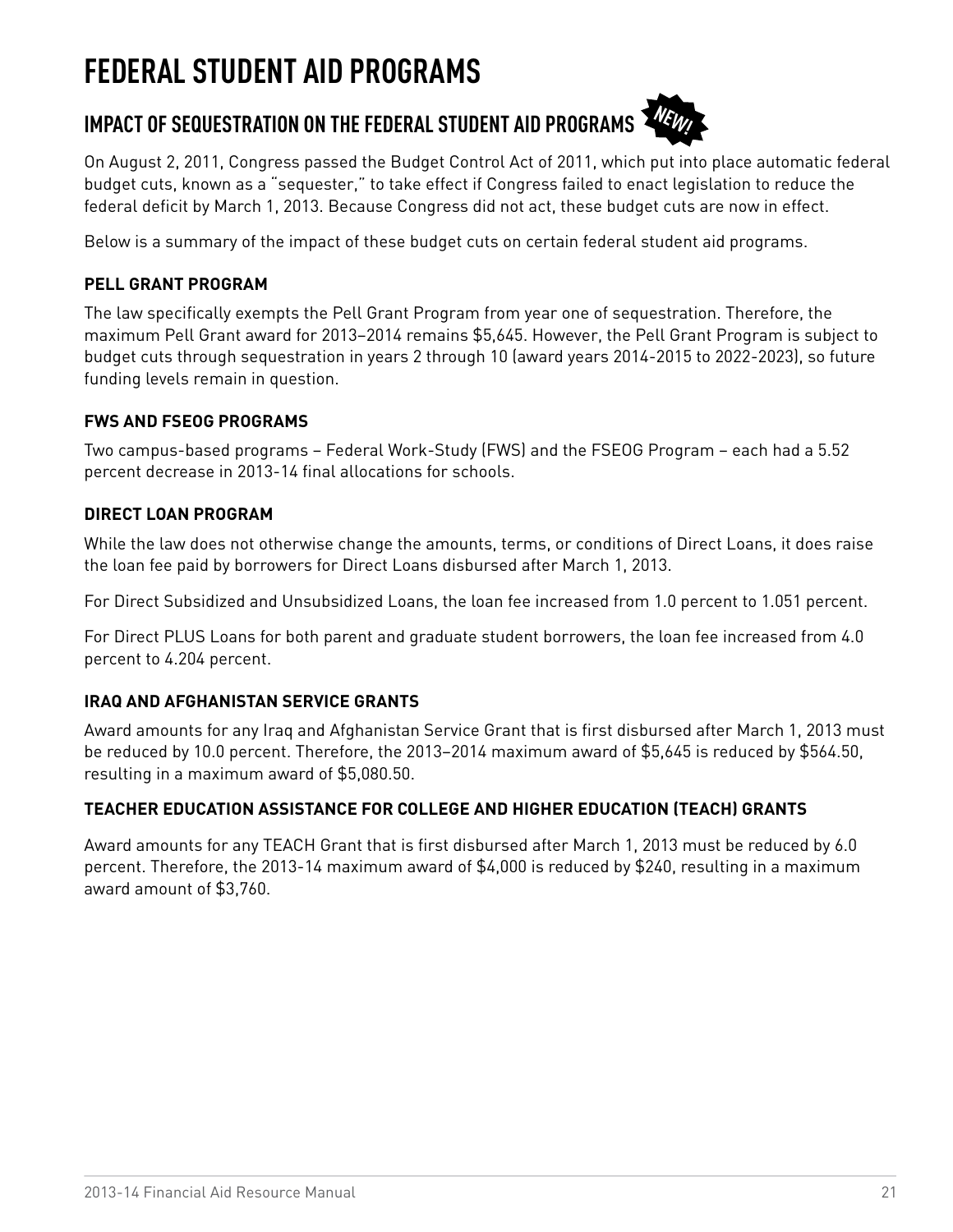# <span id="page-23-0"></span>**General Eligibility Requirements for Federal Financial Aid**

To be eligible for federal student aid, a student must:

- 1. Submit a Federal Application for Federal Student Aid (FAFSA) by the end of the academic year for which funds are being requested
- 2. Have a high school diploma or GED, or have satisfactorily completed a homeschooled program
- 3. Be enrolled as a regular student in an eligible degree or certificate program at an eligible institution
- 4. Be a U.S. citizen or an eligible non-citizen who falls into one of the following categories:
	- a. U.S. national (includes natives of American Samoa or Swains Island)
	- b. U.S. permanent resident with a Form I-551, I-151, or I-551C (Permanent Resident Card, Resident Alien Card, or Alien Registration Receipt Card), also known as a green card
	- c. Have an Arrival-Departure Record (I-94) from U.S. Citizen and Immigration Services (USCIS) showing "Refugee," "Asylum Granted," "Cuban-Haitian Entrant (Status Pending)," "Conditional Entrant" (valid only if issued before April 1, 1980), or "Parolee" (must be paroled for at least one year, and must be able to provide evidence from the USCIS that they are not in the United States for a temporary purpose and that they intend to become a U.S. citizen or permanent resident)
	- d. Hold a T-visa (for victims of human trafficking) or the parent holds a T-1 visa. The college or career school's financial aid office will ask to see a visa and/or certification letter from the U.S. Department of Health and Human Services
	- e. Are a "battered immigrant-qualified alien" who is a victim of abuse by the citizen or permanent resident spouse, or are the child of a person designated as such under the Violence Against Women Act
	- f. Are a citizen of the Federated States of Micronesia, the Republic of the Marshall Islands or the Republic of Palau. If this is the case, are eligible only for Federal Pell Grants, Federal Supplemental Educational Opportunity Grants or Federal Work-Study. The college or career school financial aid office can provide more information.
- 5. Have a valid Social Security Number
- 6. Make satisfactory academic progress as defined by the school
- 7. Sign certifying statements as to the proper use of federal student aid funds
- 8. Be enrolled on at least a half-time basis to be eligible for Federal Direct student and parent loans. (Note: Students may be eligible for Pell Grant and Campus-Based aid with less than half-time status.)
- 9. Not be in default or pending default on any educational loan. This also applies to awards that were converted to loans due to failure to meet eligibility requirements
- 10. Be registered with Selective Service if male age 18-25

Additional details are available at [studentaid.ed.gov](http://www.ifap.ed.gov).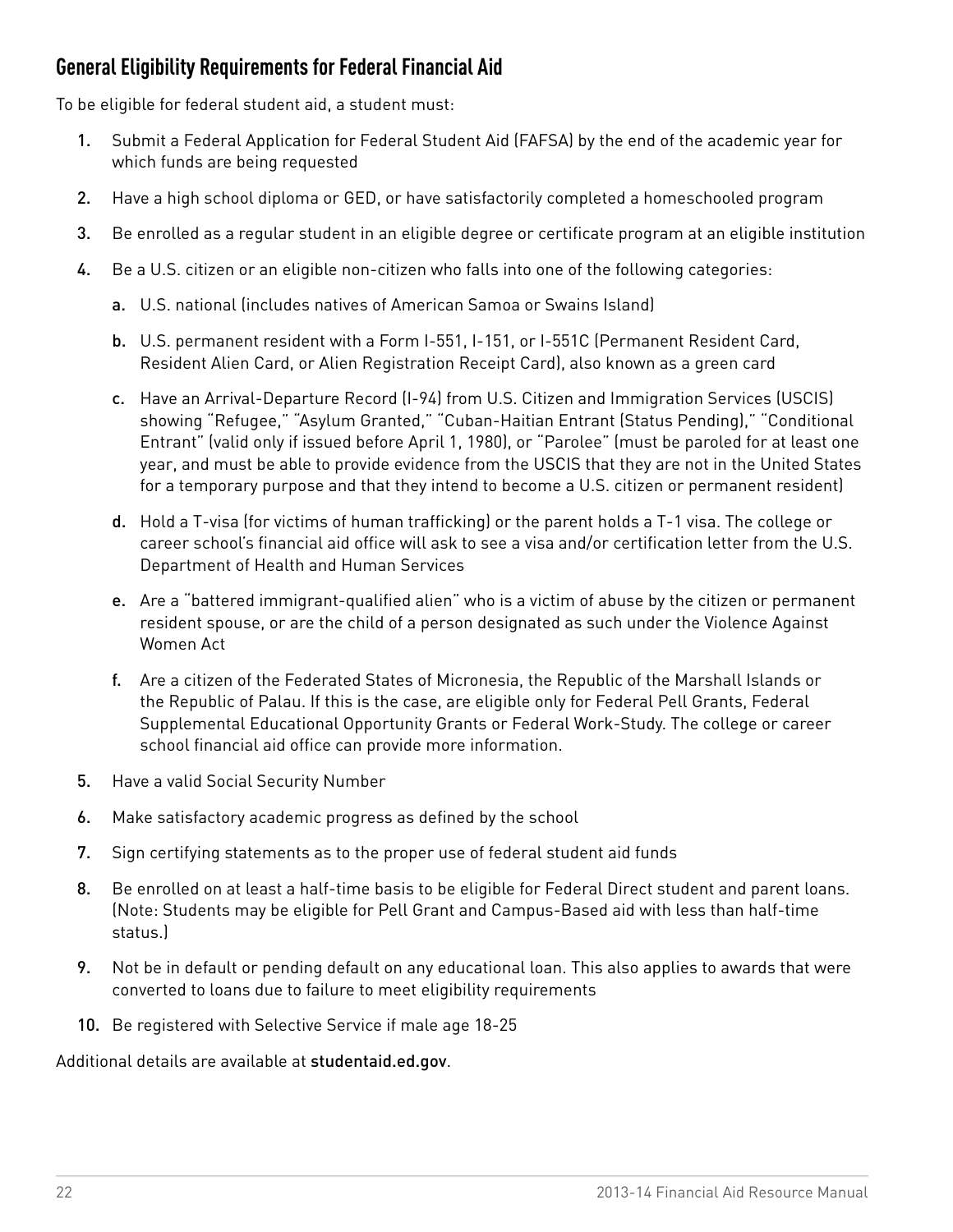# <span id="page-24-0"></span>**Federal Pell Grant**

- 1. Considered the foundation of student financial aid
- 2. Student must not have a prior baccalaureate degree
- 3. Grants go to financially needy students; the award amount is directly tied to the Expected Family Contribution (EFC)
- 4. Award amounts are set annually by the U.S. Department of Education (USDE); the maximum award for 2013-14 is \$5,645 per year, with a maximum EFC of \$5,081
- 5. There is a lifetime limit on the number Pell Grant awards a student may receive. The maximum number of equivalent full-time semesters for which a student may receive a Pell Grant is **12**. When this change was implemented there was no "grandfather" provision included, meaning all prior Pell Grant awards count toward this lifetime limit.
- 6. Students can monitor their Lifetime Eligibility Used (LEU) through the National Student Loan Data System (NSLDS) at [nslds.ed.gov](http://www.nslds.ed.gov).

### **Campus-Based Programs**

- 1. Administered by the Financial Aid Office at eligible participating schools
- 2. Participating schools receive allocations from the federal government, and each school determines how it will award its funds
- 3. Program participation, student eligibility and award amounts will vary from school to school
- 4. There are three Campus-Based Programs:
	- a. The Federal Supplemental Educational Opportunity Grant (FSEOG) Program provides awards of up to \$4,000 per year for exceptionally needy students. Priority is given to Pell Grant recipients.
	- b. The Federal Perkins Loan Program provides need-based loans for both undergraduate and graduate students. For undergraduates, the maximum annual loan amount is \$5,500, with an aggregate limit of \$27,500. For graduate students, the maximum annual amount is \$8,000, with an aggregate limit of \$60,000 which includes undergraduate loans. Repayment begins 9 months after the student graduates or drops to less-than-half-time status. A fixed interest rate of 5.0 percent is charged in repayment.
	- c. The Federal Work-Study (FWS) Program provides part-time student employment, usually on campus. The school determines the award amount and the wage rate, although they must pay at least the federal minimum wage. FWS earnings do not count as income on a student's subsequent FAFSA, making this an attractive alternative to off-campus employment.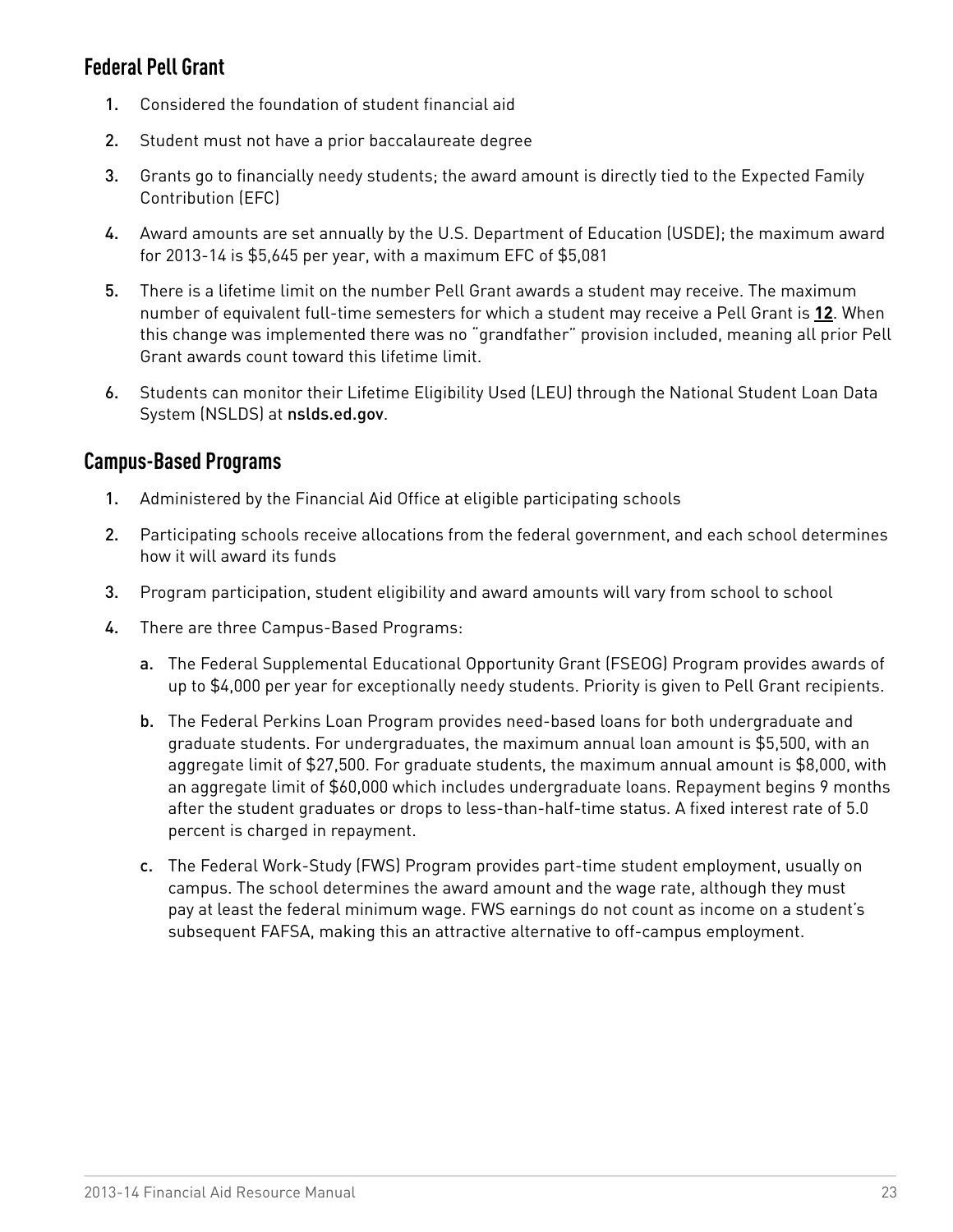# <span id="page-25-0"></span>**Federal Student Loans**

There are four loan programs available through the Federal Direct Loan Program. Students and parents may apply for these loans through their school's website or at [studentloans.gov](http://www.studentloans.gov).

Effective retroactively to July 1, 2013, Federal Direct Loans now carry variable/fixed rates. The term "variable/fixed" means that the interest rate for new loans will be set annually, but the rate at the time of disbursement will remain fixed for the life of the loan. Rates on new loans will be reset each July 1 thereafter.

The interest rate each year will be based on the final auction of 10-year U.S. Treasury Bills prior to June 1, plus a certain percentage. In addition, the interest rates are capped. The rates and caps in place for loans taken between July 1, 2013 and June 30, 2014 (assuming a T-bill rate of 1.81 percent) are as follows:

| Loan Type                                          | Rate Formula | 2013-14 Rate | Cap    |
|----------------------------------------------------|--------------|--------------|--------|
| <b>Stafford Undergraduate</b><br>(Sub. and Unsub.) | $T + 2.05%$  | 3.86%        | 8.25%  |
| <b>Stafford Graduate</b><br>(Unsubsidized)         | $T + 3.60\%$ | 5.41%        | 9.50%  |
| <b>PLUS Loans</b><br>(Parent and Graduate)         | $T + 4.60\%$ | 6.41%        | 10.50% |

# **Direct Stafford Loans**

- 1. Loans are made in the name of the student.
- 2. There is no credit check and no cosigner requirement.
- 3. A fee of 1.051 percent is assessed and will be deducted from each disbursement.
- 4. Student borrowers are not required to make principal payments while enrolled.
- 5. Repayment begins 6 months after the student ceases half-time enrollment.
- 6. Subsidized Stafford Loan If the borrower has financial need, the interest on the loan is subsidized by the federal government during the in-school period. In the Fiscal Year (FY) 2012 budget, Congress temporarily eliminated the interest subsidy on undergraduate subsidized Stafford Loans during the 6-month grace period. The grace-period subsidy is scheduled to be reinstated for loans issued after July 1, 2014.
- 7. Beginning July 1, 2013, eligibility for first-time borrowers is limited to a period not to exceed 150 percent of the borrower's educational program. In other words, students may now only receive subsidized loans for 3 years in a 2-year program, or 6 years in a 4-year program. Students exceeding the 150 percent limit lose eligibility for additional subsidized loans and the interest subsidies on loans they have already received.
- 8. Unsubsidized Stafford Loan If the borrower does NOT have financial need, interest is charged to the borrower during the in-school and grace periods and during periods of deferment or forbearance. Accrued interest is capitalized and added to the principal. Therefore, borrowers should be encouraged to make payments while enrolled in school as a way of keeping their loan balance down and reducing their monthly payments later.





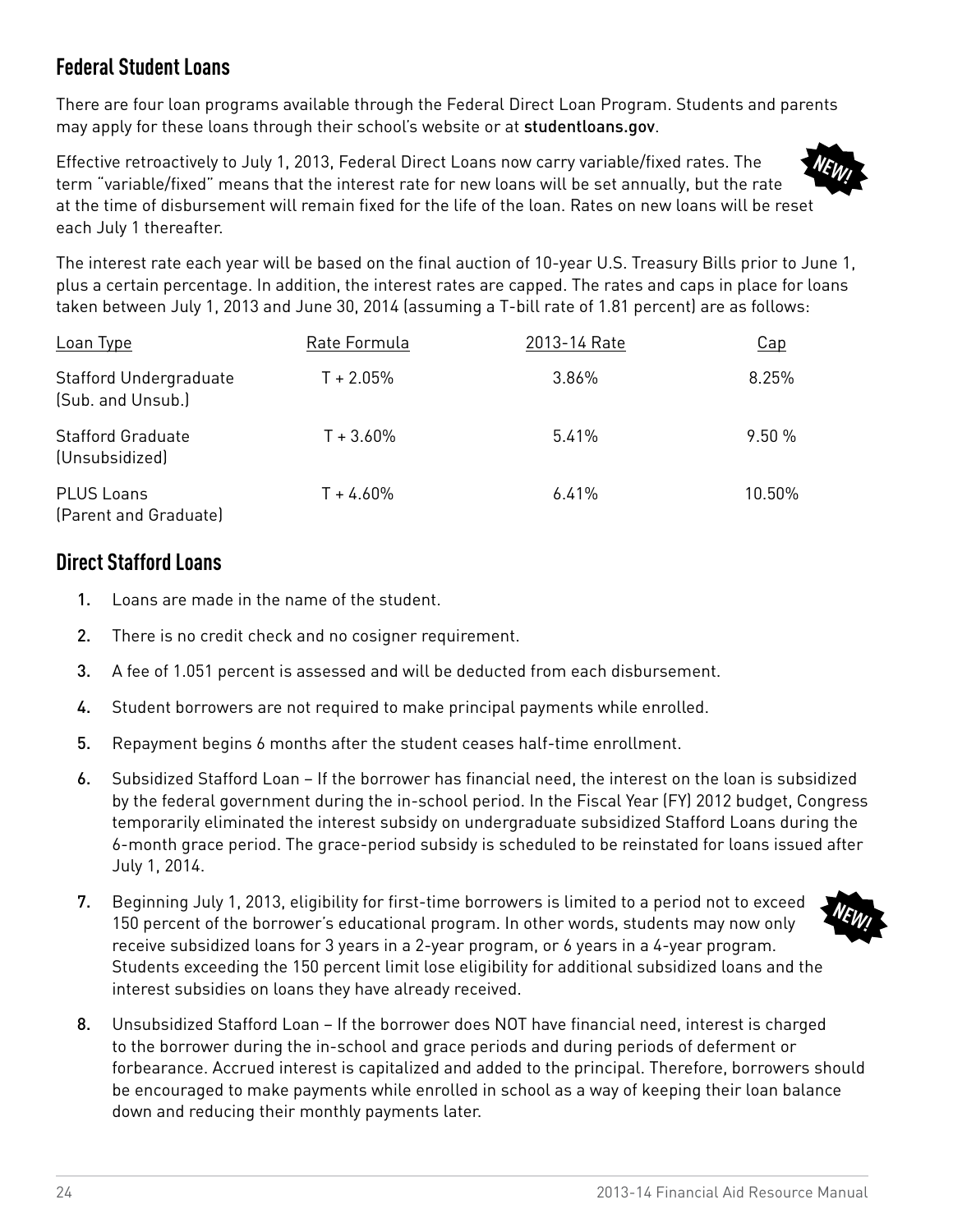9. For loans made between July 1, 2013 and June 30, 2014, the Stafford Loan interest rate for subsidized and unsubsidized loans for undergraduate students is 3.86 percent.



10. Undergraduate annual loan limits are as follows. (The "Base" amount can be either subsidized or unsubsidized; the "Additional" amount is unsubsidized):

| Grade Level          | Base Amount | Additional Amount | Total Amount |
|----------------------|-------------|-------------------|--------------|
| 1st Year:            | \$3,500     | \$2,000           | \$5,500      |
| 2nd Year:            | \$4,500     | \$2,000           | \$6,500      |
| 3rd, 4th, 5th Years: | \$5,500     | \$2,000           | \$7,500      |

Aggregate borrowing is \$31,000, with a maximum of \$23,000 subsidized. Because of this aggregate limit, students borrowing the maximum loan amount each year will only have \$4,000 in eligibility left for their fifth year.

11. Independent students, and dependent students whose parents cannot borrow through the PLUS program, are eligible to borrow extra additional unsubsidized loan funds each year. Their annual loan amounts are as follows:

| Grade Level          | Base Amount | Additional Amount | Total Amount |
|----------------------|-------------|-------------------|--------------|
| 1st Year:            | \$3,500     | \$6,000           | \$9,500      |
| 2nd Year:            | \$4,500     | \$6,000           | \$10,500     |
| 3rd, 4th, 5th Years: | \$5,500     | \$7,000           | \$12,500     |

Aggregate borrowing is \$57,500, with a maximum of \$23,000 subsidized.

12. Graduate students may receive up to \$20,500 per year. Aggregate borrowing, including all undergraduate loans, is \$138,500. All graduate level loans are unsubsidized, so interest begins to accrue when funds are disbursed. For loans made between July 1, 2013 and June 30, 2014, the Stafford Loan interest rate for graduate students is 5.41 percent.



- 13. Repayment Provisions Borrowers may choose one of several repayment plans. Detailed information is available at [studentaid.ed.gov](http://www.studentaid.ed.gov).
	- a. Standard Repayment fixed monthly payments for up to 10 years
	- b. Graduated Repayment payments start off lower at first and then gradually increase (usually every 2 years); the loan must be repaid in 10 years
	- c. Extended Repayment fixed or graduated monthly payments over a period of time not to exceed 25 years; only available to students with a Direct Loan balance exceeding \$30,000
	- d. Income-Contingent Repayment (ICR) monthly payment is adjusted each year based on annual income, family size and outstanding balance on Direct Loans; after 25 years, any unpaid balance will be forgiven but may be subject to federal income tax
	- e. Income-Based Repayment (IBR) monthly payment is capped at a certain amount based on income and family size; after 25 years any remaining balance will be forgiven; beginning in 2014, the repayment term is shortened to 20 years (10 years for certain public service workers)
	- f. **PAY AS YOU EARN (PAYE)** monthly payment is based on income and family size; differs from other income-driven repayment plans in that loan forgiveness is granted after 20 years of qualifying payments instead of 25 and is calculated based on 10 percent of income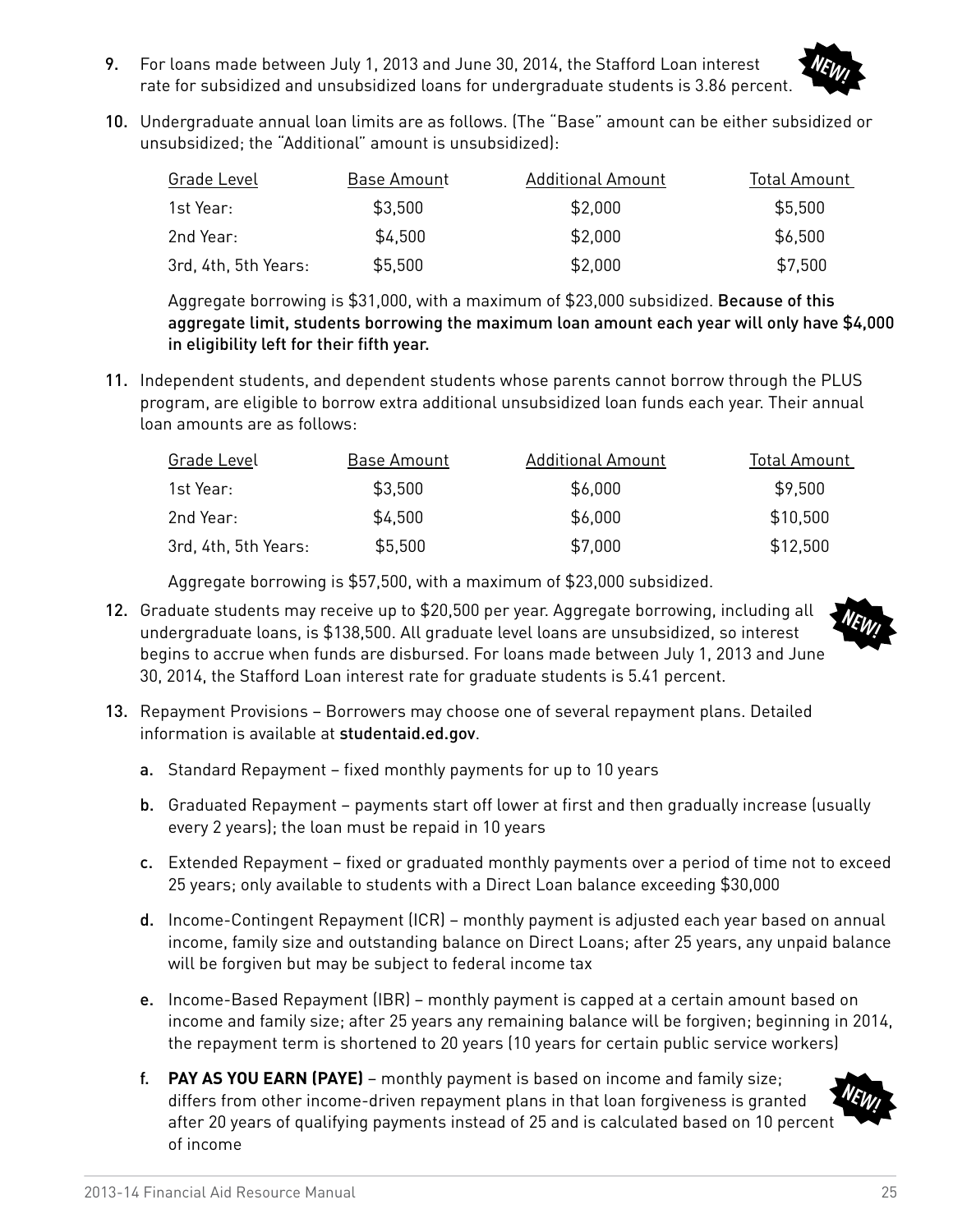# <span id="page-27-0"></span>**Direct PLUS Loans**

- 1. These loans are available to the biological or adoptive parents of dependent students. In some cases, a stepparent may be eligible to borrow. Either parent (or both parents) may borrow on behalf of the student. There is no provision for any other person, such as a relative, to receive a PLUS loan.
- 2. The parent borrower and their dependent student must be U.S. citizens or eligible non-citizens, must not be in default on any federal education loans or owe an overpayment on a federal education grant, and must meet other general eligibility requirements for the Federal Student Aid programs.
- 3. A credit check is required; however, there is no debt-to-income check or credit scoring. If the parent borrower passes the credit check, the loan can be approved.
- 4. If the applicant has an adverse credit history, they may still receive a Direct PLUS Loan either by obtaining an *endorser* who does not have an adverse credit history or by documenting to the U.S. Department of Education's satisfaction extenuating circumstances relating to the adverse credit history. If it is the parent borrower who has an adverse credit history, the endorser cannot be the child on whose behalf they are borrowing.
- 5. There is no annual or aggregate limit to the amount a parent may borrow. The only limiting factor is the cost of attendance minus financial aid received.
- 6. For loans made between July 1, 2013 and June 30, 2014, the interest rate is 6.41 percent. Interest begins to accrue when funds are disbursed.



- 7. A fee of 4.204 percent is assessed and will be deducted from each disbursement.
- 8. Repayment begins once the loan is fully disbursed. However, the parent borrower may request deferment and make payments on the interest only during the time the student is enrolled.
- 9. The repayment period can range from 10 to 25 years. Parent borrowers can select from three payment options – standard, graduated or extended as detailed above. Borrowers may change plans at any time and there is no penalty for early payment. Direct Loan Consolidation is also available to combine all PLUS loans of one borrower and extend the repayment term to 30 years.
- 10. The student is required to file a FAFSA in order for a parent to borrow through the PLUS Loan program.
- 11. A separate PLUS application must be filed for each child on whose behalf a loan is being received, as loan funds are processed through each student's account.

### **Direct Grad PLUS Loans**

- 1. These PLUS loans are available to graduate and professional students.
- 2. A credit check is required, but a cosigner can be added if there are credit issues.
- 3. The loan limits, interest rates, and repayment provisions of regular PLUS loans noted above all apply.
- 4. The FAFSA must be filed, and maximum eligibility for Direct Subsidized and Unsubsidized Stafford Loans must be determined before a PLUS loan can be approved.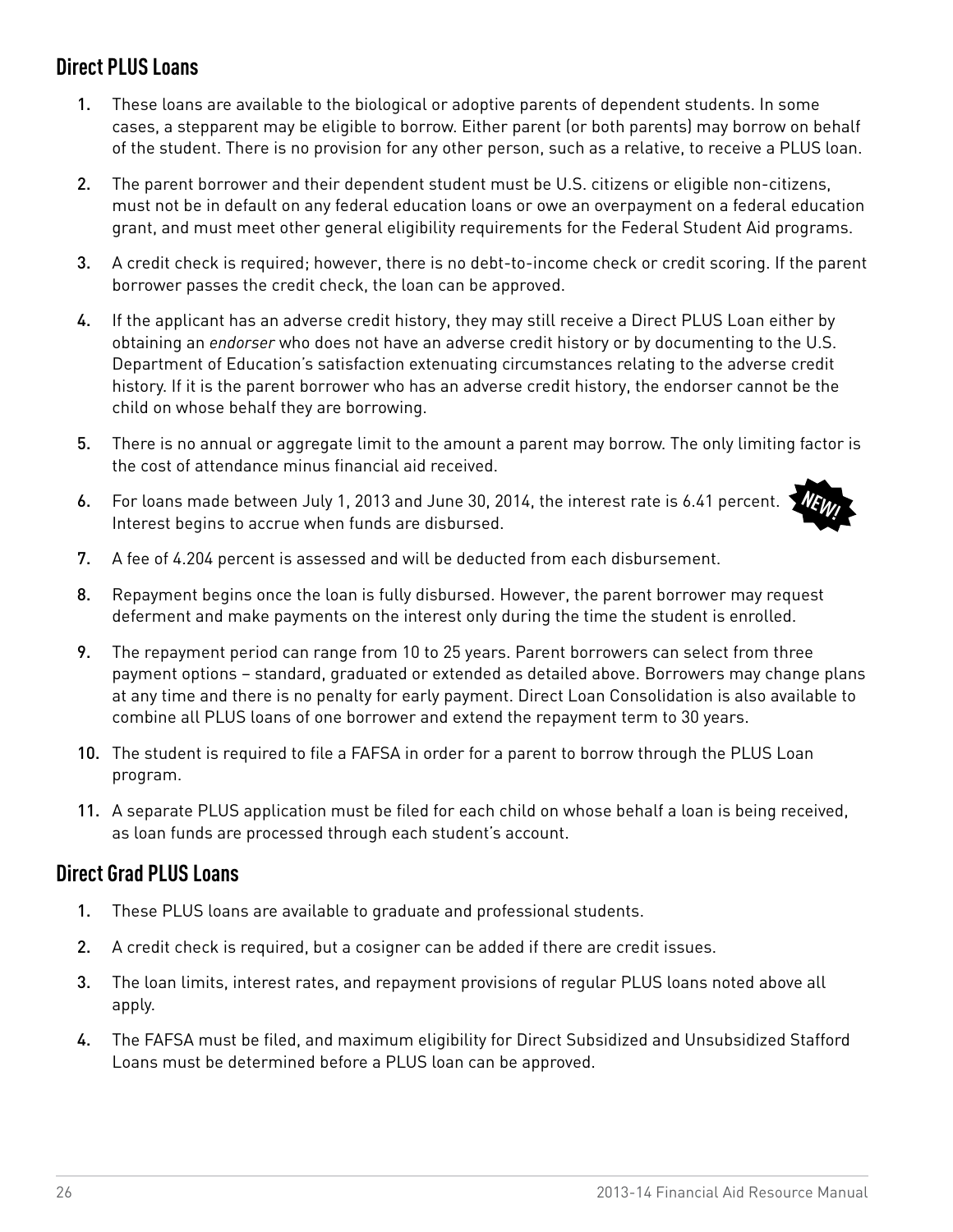### <span id="page-28-0"></span>**Direct Consolidation Loans**

- 1. These loans are available for students and parents to combine multiple loans into one. However, student and parent loans must be kept separate.
- 2. Only federal education loans can be considered. Private (a.k.a. alternative) loans CANNOT be included in a federal consolidation loan.
- 3. The fixed interest rate is the weighted average of all loans.
- 4. Borrowers may take up to 30 years to repay the loan, with several repayment options available.
- 5. Borrowers should consult with school or federal officials to determine whether or not consolidation makes sense for them.

### **Loan Forgiveness Programs**

Some students may qualify for federal or state loan forgiveness or repayment programs which relieve them of a portion of their student loan debt. Current programs are:

- 1. Federal Teacher Loan Forgiveness Program This federal program is intended to encourage individuals to enter and continue in the teaching profession. To be eligible, borrowers must teach full-time for 5 consecutive years in a low-income elementary or secondary school or educational service agency. There are a number of other eligibility guidelines and parameters which must also be met. Additional information is available at [studentaid.ed.gov](http://www.studentaid.ed.gov).
- 2. Public Service Loan Forgiveness Program This federal program is intended to encourage individuals to enter and continue to work full-time in public service jobs. To be eligible, borrowers must have made 120 payments under certain payment plans while working in certain types of public service jobs. There are a number of other eligibility guidelines and parameters which must also be met. Additional information is available at [studentaid.ed.gov](http://www.studentaid.ed.gov) and [myfedloan.org](http://www.myfedloan.org).

In addition to federal programs, students may qualify for employer-based loan forgiveness as part of the hiring process or as an employee benefit. They should explore these possibilities when considering career paths and job offers.

# **ADDITIONAL FEDERAL PROGRAMS**

### **Teacher Education Assistance for College and Higher Ed (TEACH) Grant**

- 1. Student must be enrolled as an undergraduate, post-baccalaureate or graduate student in a participating postsecondary institution; institutions are not required to participate
- 2. Student must be enrolled in, or plan to enroll in, coursework required to become a teacher
- 3. Student must meet certain academic achievement requirements (college admission test score in at least the 75th percentile or maintain a 3.25 grade point average)
- 4. Student must annually sign an Agreement to Serve full-time in a high-need field in a public or private elementary or secondary school that serves low-income students
- 5. Student must teach for at least 4 academic years within 8 calendar years of completing (or ceasing) the program for which TEACH Grants were received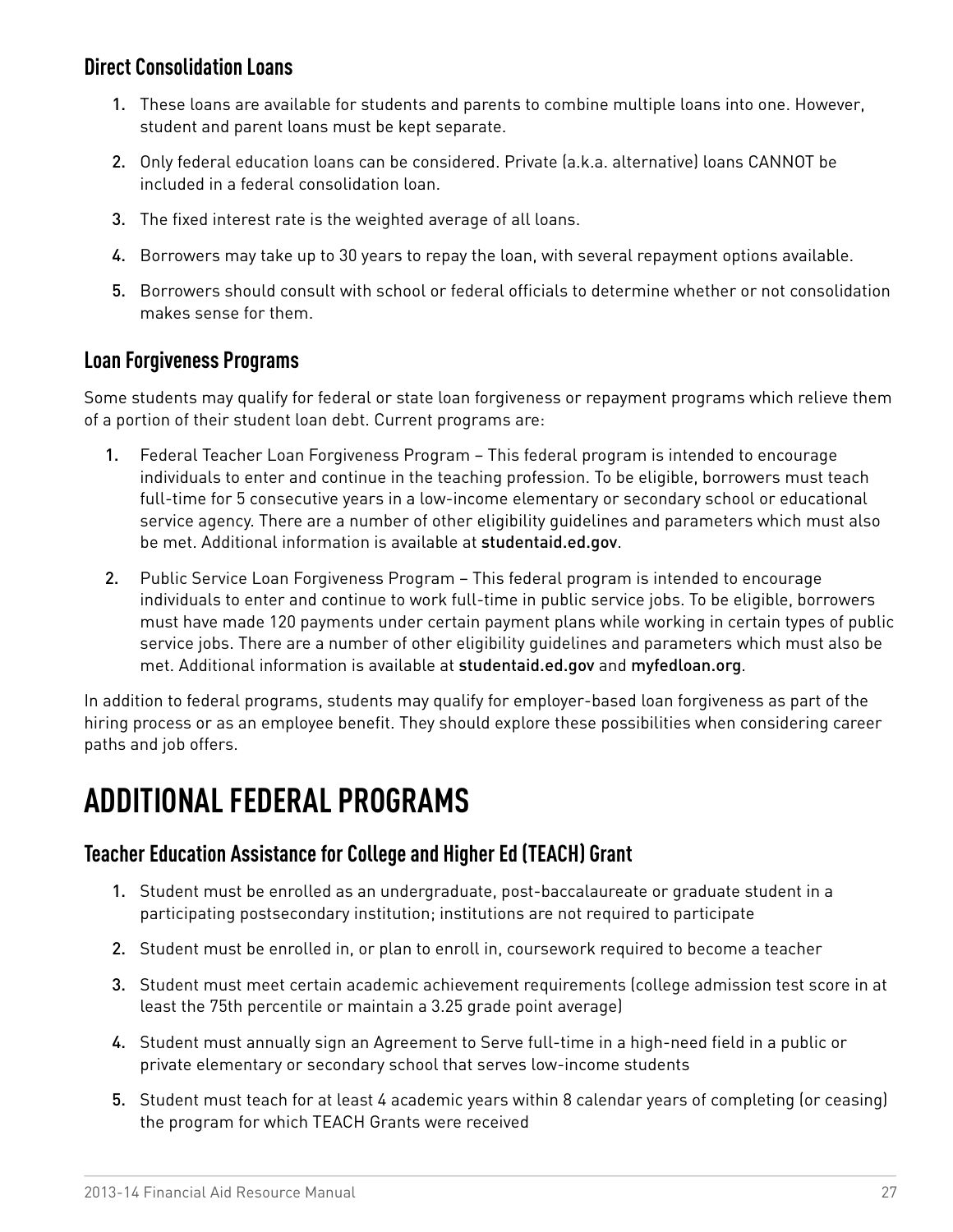- <span id="page-29-0"></span>6. Grant must be repaid as a Federal Direct Unsubsidized Loan (with interest accrued from the time grants were disbursed) if the student fails to meet all requirements
- 7. Maximum award for 2013-14 is \$3,760
- 8. For additional information, visit [studentaid.ed.gov/types/grants-scholarships/teac](http://www.studentaid.ed.gov/types/grants-scholarships/teach)h.

# **Post 9/11 GI Bill Benefits**

- 1. Applies to honorably discharged veterans with at least 90 days of aggregate service after September 10, 2001, or individuals discharged with a service-connected disability after 30 days
- 2. Benefits include tuition and fees, a monthly housing allowance, a stipend for books and supplies, a possible relocation allowance, and the option to transfer benefits to other family members. States may add additional benefits.
- 3. Approved training includes graduate and undergraduate degrees, vocational/technical training, onthe-job training, flight training, correspondence training, licensing and national testing programs, entrepreneurship training and tutorial assistance. All training programs must be approved for GI Bill Benefits. The tuition and fee benefit varies based on the type of training being pursued.
- 4. Reserve and National Guard members are eligible if they were activated after September 10, 2001 for at least 90 days under Title 10 (by the President of the United States), but not if activated for a state emergency.
- 5. Yellow Ribbon Program:
	- a. Meant for schools whose tuition and fees exceed the highest rate for in-state undergraduate public institutions
	- b. Makes these schools just as affordable as in-state public schools
	- c. Schools may voluntarily participate with the Veterans Administration (VA) and choose the amount of tuition and fees they will contribute toward veteran's costs.
	- d. The VA will match that amount and send a check directly to school.
	- e. Currently 159 institutions participate in Pennsylvania.
- 6. For additional information, visit [gibill.va.gov](http://gibill.va.gov).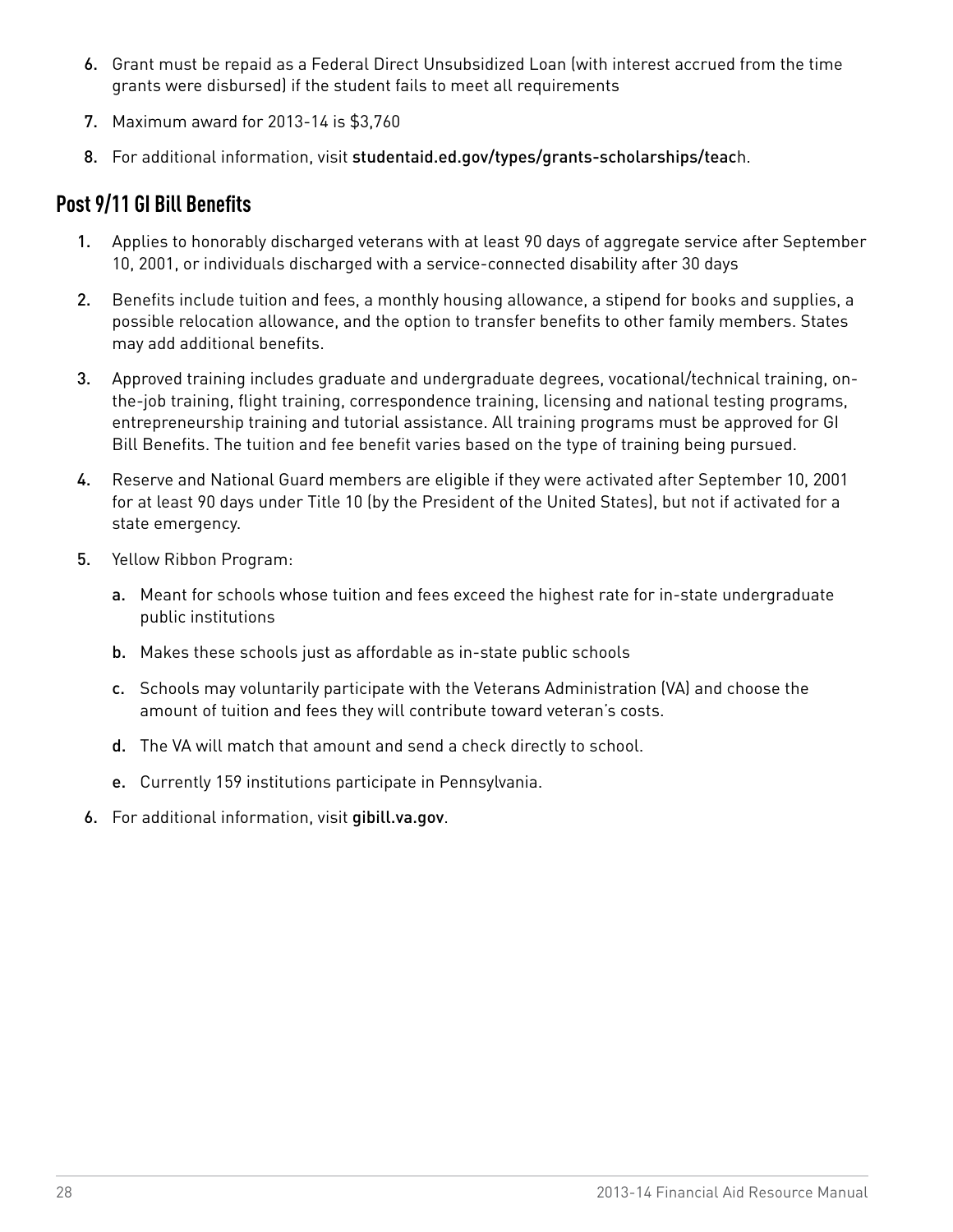### <span id="page-30-0"></span>**Iraq and Afghanistan Service Grant**

- 1. A student whose parent or guardian was a member of the U.S. Armed Forces and died as a result of service performed in Iraq or Afghanistan after the events of September 11, 2001 may be eligible to receive the Iraq and Afghanistan Service Grant.
- 2. Additional student eligibility requirements are as follows:
	- a. Must be ineligible for a Federal Pell Grant based on the EFC, but meet the remaining Pell Grant eligibility requirements, and
	- b. Must be under 24 years old, or be enrolled in college at least part-time at the time of the parent's or guardian's death
- 3. The grant award is equal to the amount of a maximum Pell Grant for the award year, not to exceed the cost of attendance for that award year. The maximum award amount for 2013-14 is \$5,080.50.
- 4. Additional information is available at [studentaid.ed.gov](http://www.studentaid.ed.gov).

# **American Opportunity Tax Credit**

The American Recovery and Reinvestment Act of 2009 (known as the Stimulus Bill) included a provision called the American Opportunity Tax Credit. This refundable tax credit is an expansion of the previous Hope Scholarship which had been in effect for a number of years. This provision expanded the Hope Scholarship in four ways - greater numbers of taxpayers are eligible, additional higher education expenses can be included, the amount of the tax credit is greater, and the credit can be claimed for 4 years rather than just 2.

This expanded tax credit is currently in place through tax year 2017. Families needing more information on tax benefits for education should review IRS Publication 970 at [irs.gov](http://www.irs.gov).

# **Lifetime Learning Credit**

The Lifetime Learning Credit may be claimed for the qualified tuition and related expenses of the students in the taxpayer's family (i.e., the taxpayer, the taxpayer's spouse or an eligible dependent) who are enrolled in eligible educational institutions. A taxpayer cannot claim both a Lifetime Learning Credit and an American Opportunity Tax Credit for the same student in the same year. Families needing more information on tax benefits for education should review IRS Publication 970 at [irs.gov](http://www.irs.gov).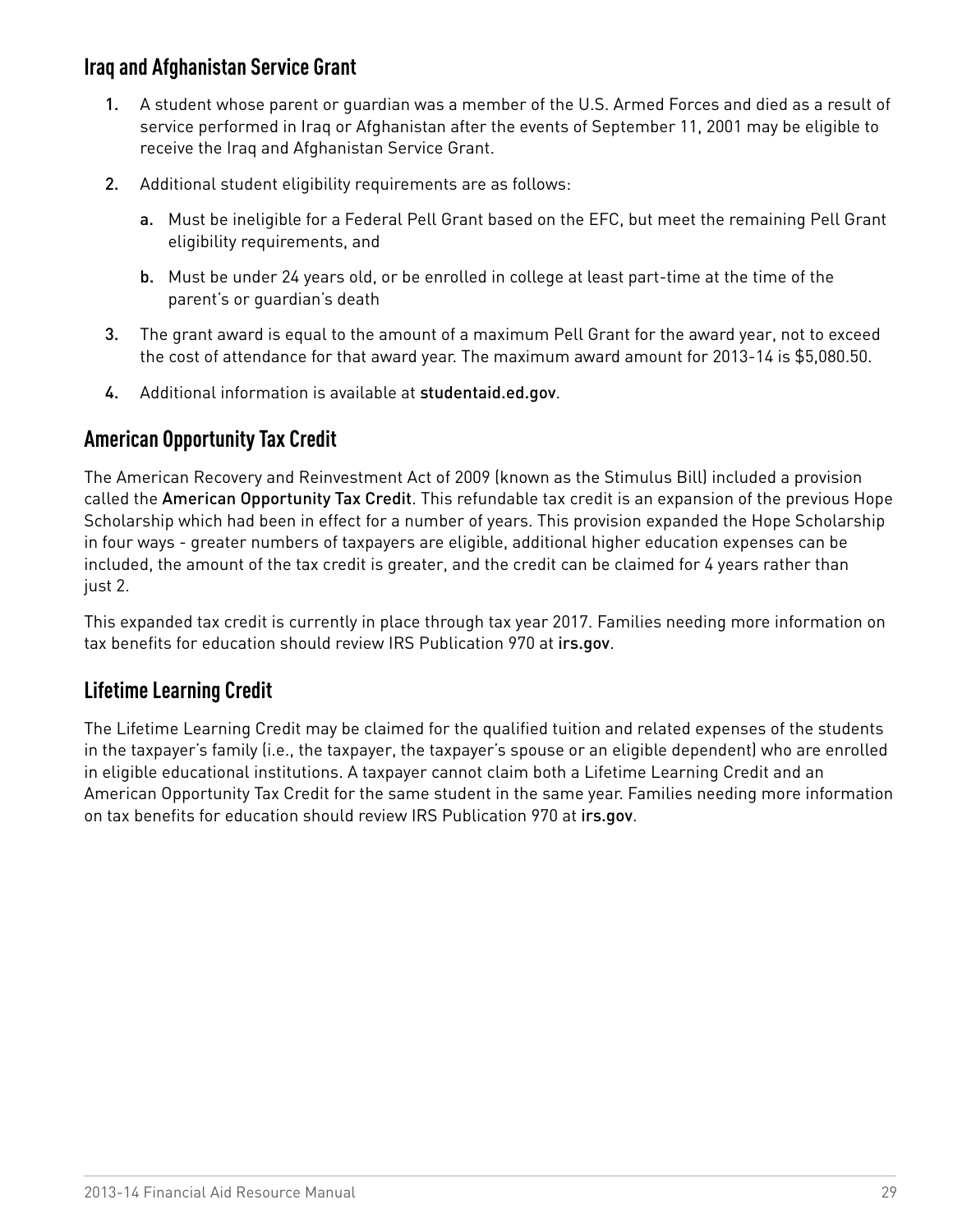**NOTES:**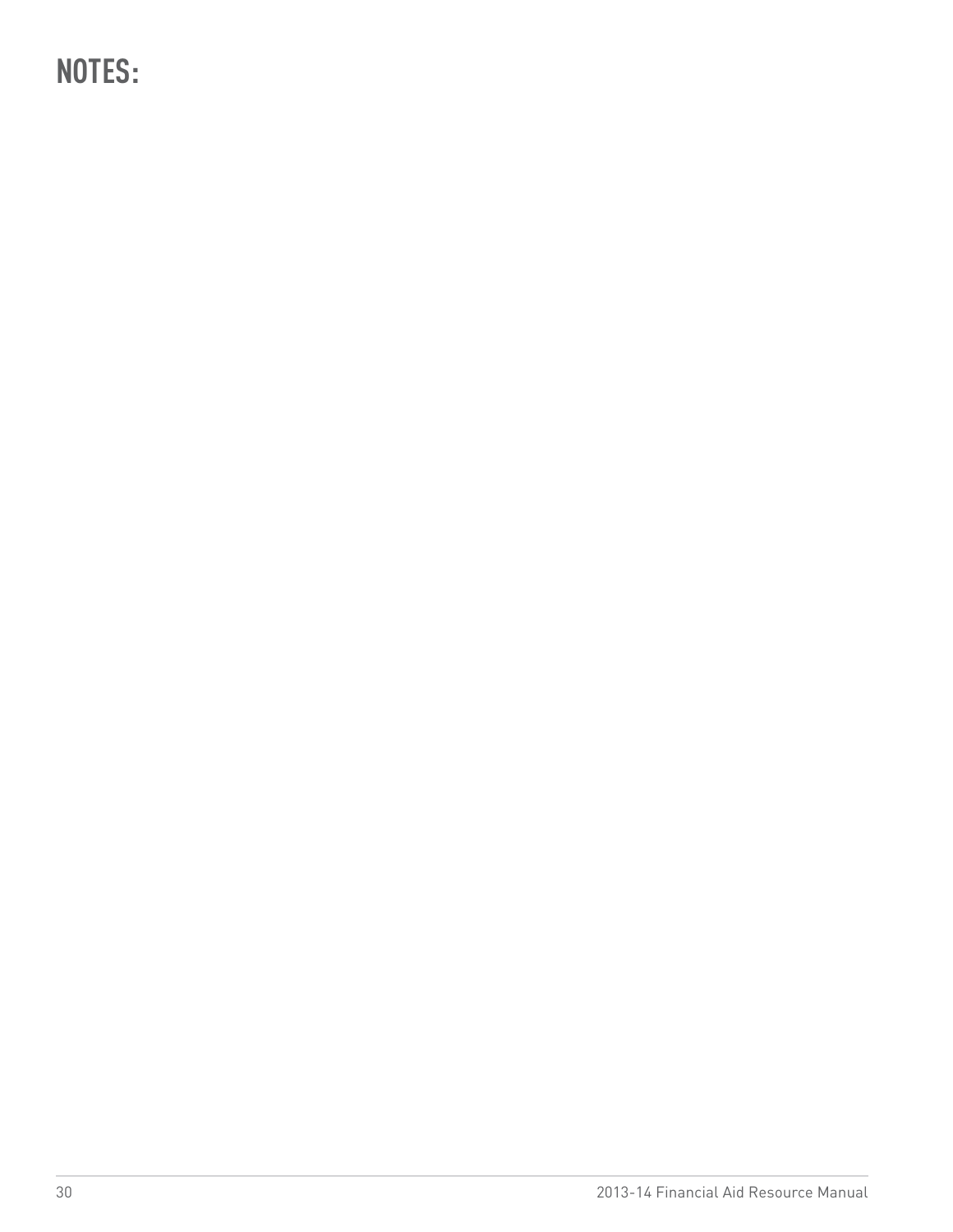# <span id="page-32-0"></span>**THE APPLICATION PROCESS**

# **The Purpose of the FAFSA**

The FAFSA (Free Application for Federal Student Aid) is a federal form used to determine student eligibility for the following:

- Federal Aid Programs Pell Grants, campus-based aid and student loans
- PA State Aid Programs PA State Grant, State Work-Study and other special programs
- • School Aid Programs need-based grants and scholarships

# **When to Apply**

The FAFSA may be filed beginning on January 1 of the upcoming award year. For students in high school, this would be done during their senior year. For the 2014-2015 award year, this would be January 1, 2014. The federal deadline is not until the END of the award year (for 2014-2015, this would be June 30, 2015). Note: if a **paper** FAFSA is submitted prior to January 1 for an award year it will not be accepted.

- 1. Since the FAFSA is used to apply for federal, state and school funds, it must be submitted prior to the earliest application deadline. Many schools set application deadline dates which are earlier than federal or state deadlines (e.g. February 15).
- 2. It is the student's responsibility to be aware of all FAFSA submission related deadlines. Typically, applicable deadlines are published on postsecondary school websites and published by the school's Financial Aid Office. In addition, deadline information for Pennsylvania State Grant and Special Programs can be found at [PHEAA.org](http://www.PHEAA.org)
- 3. Students may list up to 10 schools on their online FAFSA, and need not be accepted for admission at the time of FAFSA submission. Applicants may delete and add schools by making a correction to the FAFSA.
- 4. Often, a school deadline for receipt of the FAFSA occurs prior to an applicant completing their tax returns. Applicants and their families may choose to use estimated information on their FAFSA if the appropriate tax return data is not yet available. However, if an applicant chooses to use estimated data, they should correct the FAFSA using the FAFSA IRS Data Retrieval Tool, after completing their actual tax return.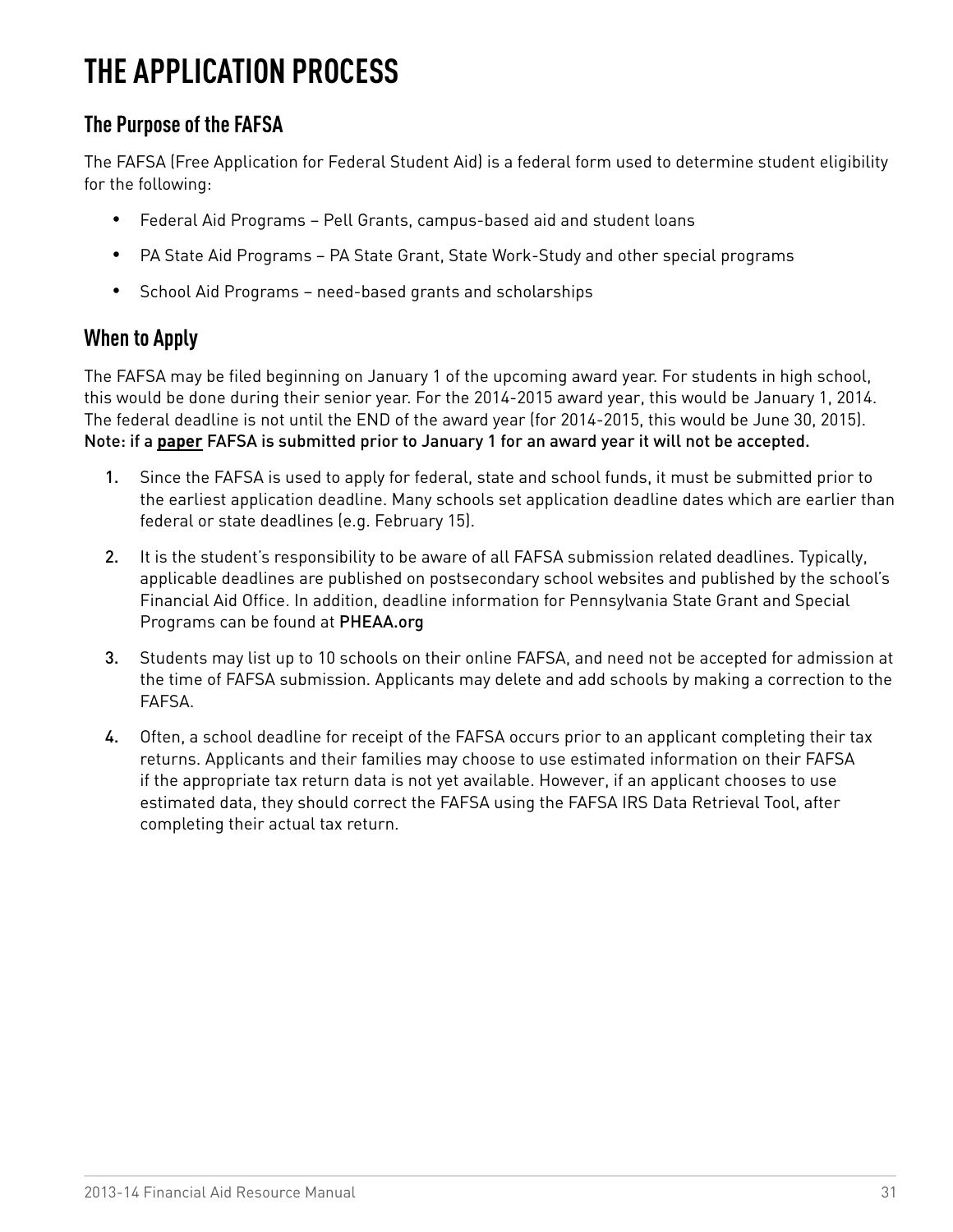# <span id="page-33-0"></span>**Ways to Apply**

FAFSA on the Web (FOTW) is the preferred and most popular method for submitting the FAFSA. Online applications are processed faster, are more accurate and are easier to correct. The application is available in both English and Spanish.

- 1. The website to apply online is [FAFSA.gov](http://www.fafsa.gov). (This will default to fafsa.ed.gov.) New applicants begin by clicking on "Start a new FAFSA." Returning applicants click "Log In."
- 2. Applicants and their parents may be able to retrieve certain income-related data that was reported on their 2013 federal tax return and automatically transfer that information to their 2014-2015 FAFSA application. If the applicant uses the FAFSA IRS Data Retrieval Tool, they will not be required to manually enter tax return data on their FOTW application. If a student or parent submits the FAFSA with estimated tax information, he or she may log back in at [FAFSA.gov](http://www.fafsa.gov) after filing his or her tax return, select the option to make corrections and use the IRS Data Retrieval Tool to access the information. Note that the student (or parent) should allow time for the IRS to process his or her tax returns – 1-2 weeks for e-filers, and up to 6 weeks for paper filers.
- 3. Two items on the site will be helpful to applicants as they prepare to file their FAFSA. The FOTW Worksheet can be used to gather certain pieces of information before going online to complete the actual form. (Completing this Worksheet is not a requirement, and it will not be submitted at any point in the process.) Applicants can also view a listing of documents needed to complete the FAFSA to ensure that they have everything they need before starting the online process.
- 4. Applicants are not required to answer every question on the FOTW Worksheet, nor will they be required to answer all questions online. Built-in "skip logic" allows applicants to bypass certain questions based on their responses to previous questions. Therefore, it may be best for applicants to simply review the two items described above, gather all required documentation and then begin the process.
- 5. Applicants do not have to complete the FAFSA all at once. They will be asked to choose a password (4 to 8 characters long and different from the PIN). The password can then be used to return to their saved FAFSA at a later time. The password should be kept secure, like a PIN. If a student forgets or loses their password they can return to [FAFSA.gov](http://www.fafsa.gov), use [pin.ed.gov](http://www.pin.ed.gov), or call the Federal Student Information Center (800.433.3243) for a password reset.
- 6. There are websites where students can get help completing the FAFSA for a fee. The most common of these is [fafsa.com](http://www.fafsa.com). It is strongly recommended that students not pay any fees for help. Free help is available from many sources, such as high schools, colleges, community agencies, PHEAA, and the federal government.
- 7. FOTW asks if a dependent student is able to provide parental data. If not, and if the student indicates that he/she has a special circumstance (for example; having left home due to abusive or incarcerated parents), FOTW allows the student to submit the application without parental data. However, the FAFSA will not be processed nor will an EFC be calculated. Instead, the student will have to contact the Financial Aid Officer (FAO) at the postsecondary school they plan to attend. The FAO will determine what additional information the student must supply and if the student can be considered independent based on that information.

A Paper FAFSA (available in English or Spanish) can be filed instead of completing the process online. A paper FAFSA can be obtained by calling 800.433.3243. When filing a paper FAFSA, all questions must be answered (there is no "skip logic"), the process takes considerably longer to complete, and there is a longer turnaround time for correspondence.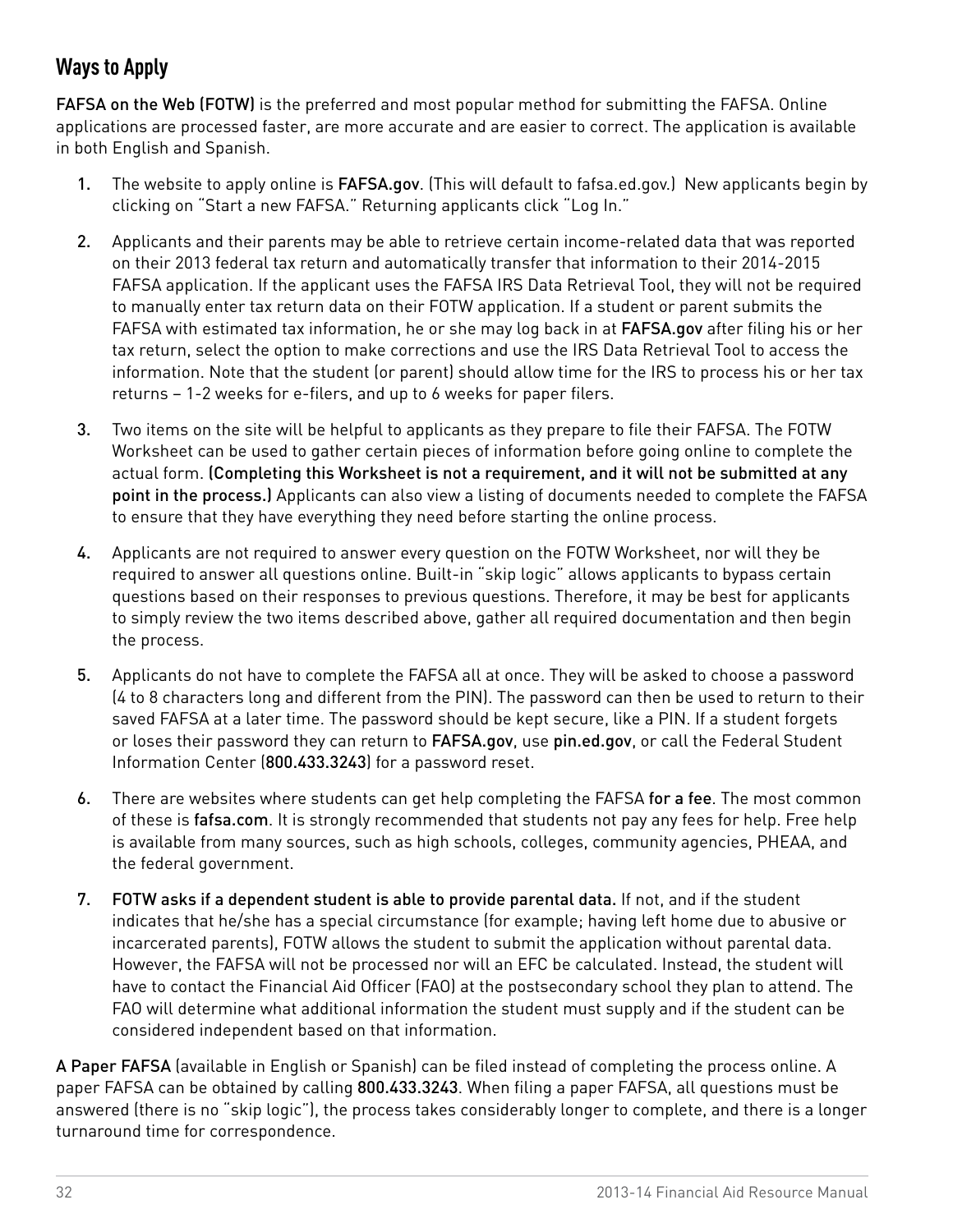<span id="page-34-0"></span>A PDF FAFSA is available to print and fill out manually or is screen-fillable. Screen-fillable means you can enter your data on the screen before printing. The PDF of the FAFSA can be located on [FAFSA.gov](http://www.fafsa.gov). An address is listed on the PDF to which the student should send the completed application.

### **Documents Needed to Complete the FAFSA**

In general, information concerning income and assets is needed in order to complete a FAFSA. Please note if an applicant uses the IRS Data Retrieval Tool, they may not need to have an actual copy of a tax return with them to complete the FAFSA. Applicants may need the following items:

- 1. Social Security Numbers
- 2. Driver's license (student only; this information is optional)
- 3. Federal income tax return (1040, 1040A or 1040EZ)
- 4. W-2 forms from all employers
- 5. Current bank statements (checking and savings)
- 6. Current business and farm records (if applicable)
- 7. Records of any stocks, bonds and other investments, including all 529 accounts
- 8. Additional untaxed income tax records may be needed such as: Veteran's non-educational benefits, child support paid/received and workers compensation.
- 9. Alien registration or permanent resident card (if not a U.S. citizen)

### **Using a PIN to sign a FAFSA**

#### **Personal Identification Number (PIN)**

- 1. A PIN is used to electronically sign the FAFSA when filing online. Use of a PIN decreases processing time to 24 hours or less.
- 2. The PIN enables an applicant to sign their application on FOTW, provides access to check on their FAFSA status and is used to sign corrections made on FOTW. Also, the PIN is used by students to sign the Master Promissory Note (MPN) for student loans, to complete entrance and exit counseling, and to review their federal student aid history within the National Student Loan Data System at [nslds.ed.gov](http://www.nslds.ed.gov).
- 3. The parent PIN allows a parent of a dependent student to sign the FAFSA electronically. It also is used by parent borrowers to sign the Direct PLUS Loan MPN.
- 4. Using a PIN is the preferred way to sign the FAFSA, and will be the default option for most applicants.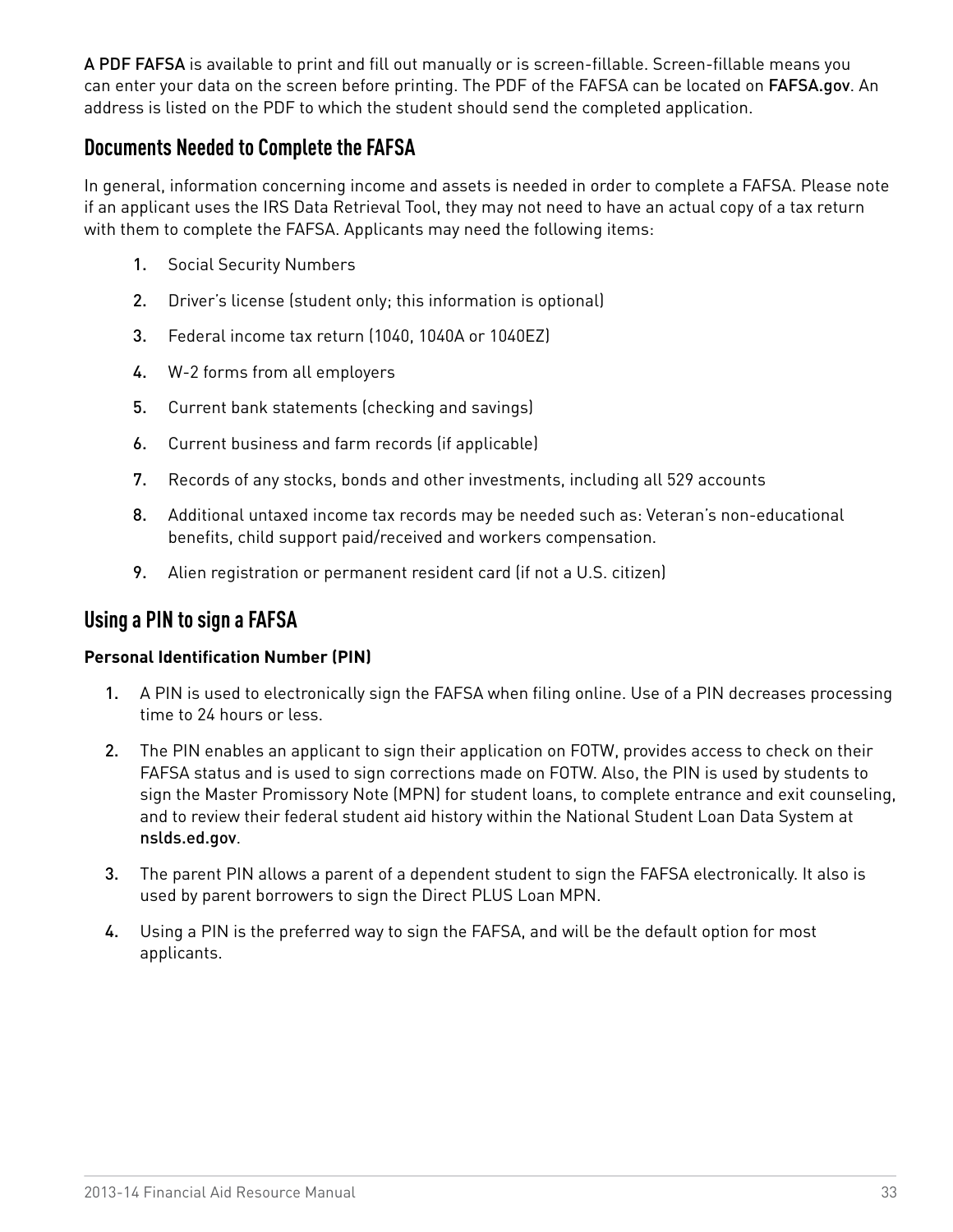#### <span id="page-35-0"></span>**Who Needs a PIN**

- 1. The student needs his/her own PIN and uses the same PIN as long as they are attending any postsecondary institution.
- 2. If a parent has more than one dependent child attending postsecondary schools, that parent can use the same PIN to sign FAFSAs for every child. Only one parent needs to have a PIN to sign the FAFSA.
- 3. A parent who has a PIN and is also enrolled at a postsecondary school, can use that same PIN to complete their own FAFSA and MPN in addition to signing their child's FAFSA.
- 4. A PIN becomes disabled if it is unused for 18 months. Once disabled, it can be reestablished by calling 800.433.3243 or visiting [pin.ed.gov](http://www.pin.ed.gov).

#### **How and When to Get a PIN**

- 1. The student and parent should go to [pin.ed.gov](http://www.pin.ed.gov) to choose a PIN, or they may have one assigned to them.
- 2. Students and parents may apply for a PIN any time during the student's senior year of high school. They may also apply for a PIN at the time of completing the FAFSA at [FAFSA.gov](http://www.fafsa.gov).
- 3. If a student or parent forgets their PIN, they may retrieve it online or apply for a duplicate at [pin.ed.gov](http://www.pin.ed.gov). The PIN is important and should NEVER be shared with anyone. It should be kept secure to prevent identity theft. School counselors should not collect and store PINs on behalf of their students.
- 4. If a student/parent still cannot retrieve their PIN, they can print a signature page and mail it in for processing.

### **Other Ways to Sign**

If the student or parent chooses not to use a PIN while on FOTW to sign, he or she should print, sign and mail the signature page as instructed. The student should be sure to submit the FAFSA after printing the signature page. If the student does not sign (either electronically or with a signature page) within 14 days of submitting the application, or if the student indicates on FOTW that he or she will not sign via PIN or signature page, he or she will receive a Student Aid Report (SAR) in the mail requesting the appropriate signatures.

If a student completes a paper FAFSA or the PDF of the FAFSA, it must be signed and dated by the student (and if dependent, one parent) and mailed in via the U.S. Postal Service. Students should keep a copy for their records.

If a dependent student is unable to get a parent to sign the FAFSA with a PIN or a signature, there are some instances in which a high school counselor or postsecondary school's Financial Aid Officer may sign a paper FAFSA in place of parents. This may occur when:

- Parents are not currently in the U.S. and cannot be contacted by normal means
- • Current address of the parent(s) is unknown
- • Parent(s) have been determined physically or mentally incapable of signing

In these situations, the signature of the counselor or FAO allows the application to be processed with a reasonable expectation of accuracy. The counselor or FAO must list their title next to their signature with a brief statement as to why they are signing the FAFSA. Counselors and/or Financial Aid Officers do not assume any responsibility or liability for inaccurate information.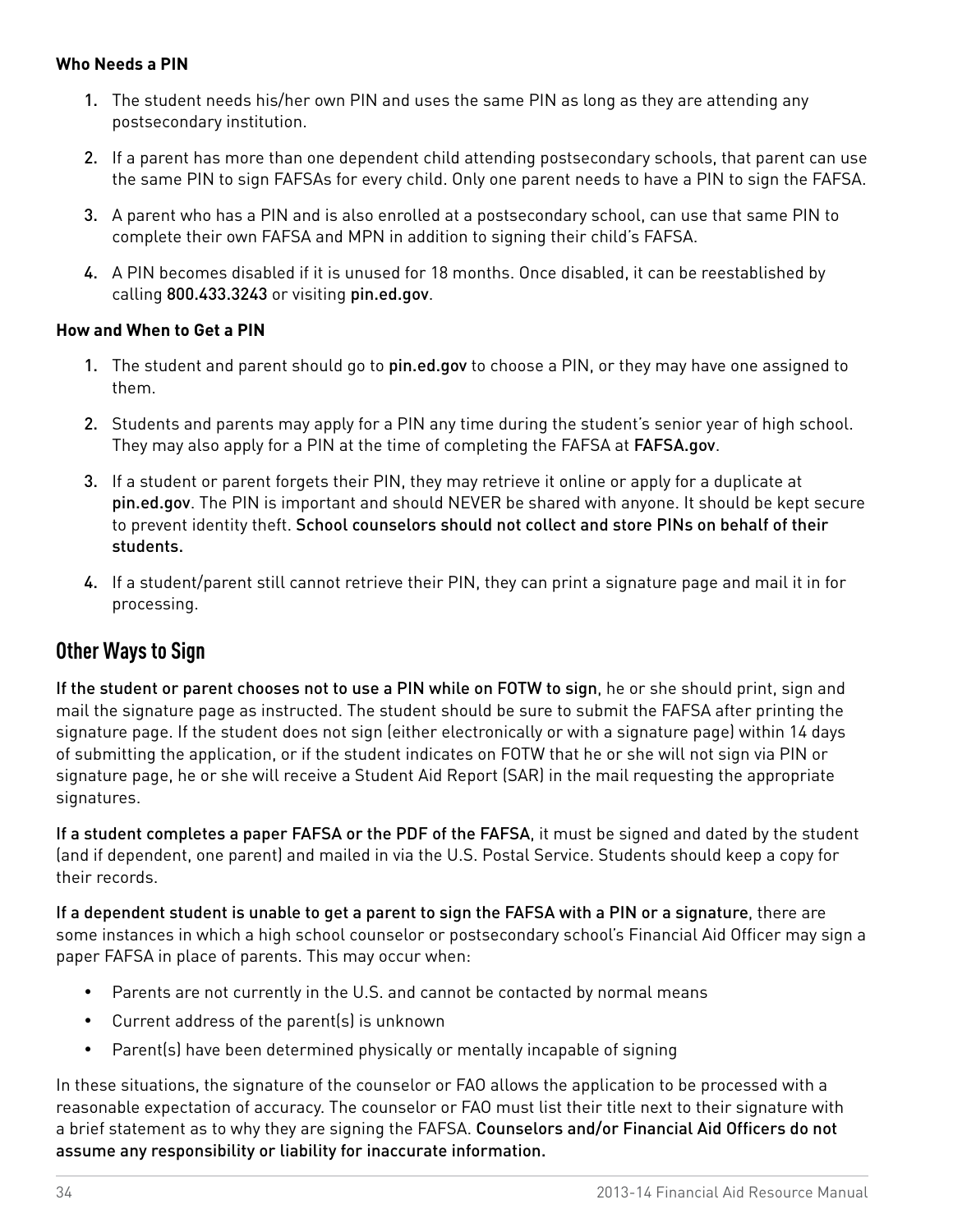## **Receiving a Student Aid Report (SAR)**

After the FAFSA is processed, the applicant will receive a Student Aid Report (SAR). How they receive a SAR depends on whether they provided a valid email address when they submitted the FAFSA (either online through FOTW or by paper).

- If they completed the FAFSA online or by paper and provided a valid email address, they will receive email notification that the SAR results are available online. Applicants can go online to review SAR results and make changes or updates.
- If they completed the FAFSA online but provided no email address or an invalid email address, they will receive a SAR acknowledgment in the U.S. Mail. The applicant will need to follow the directions in the SAR acknowledgment in order to see SAR results or make corrections.
- If they completed a paper FAFSA and provided no email address or an invalid email address, they will receive the SAR results by U.S. Mail. To make any changes or updates, the applicant can submit corrections on the paper document.

Applicants should carefully review their SAR, follow any directions included on it and make any necessary corrections to items on the SAR. On the SAR, if it is complete, there will be a Data Release Number (DRN) and an Expected Family Contribution (EFC) in the upper right corner. The first page will tell the student if they are eligible for a Pell Grant and provide information concerning Federal Direct Loans.

At the same time a SAR is sent to the student, the same information is sent to all schools listed on the FAFSA and to PHEAA. If the student has questions about making corrections to information contained on the SAR and their FAFSA, they can call the Financial Aid Office at their school/college.

#### **Database Matches**

The Central Processing System (CPS) performs several database matches using the FAFSA data. Any issues with database discrepancies are communicated to the student on the SAR. Some of the database matches include:

- 1. Matching FAFSA data with the National Student Loan Data System (NSLDS), which identifies students who have defaulted on any federal student loans or have reached the lifetime eligibility limit for the Federal Pell Grant
- 2. Matching FAFSA records against citizenship records maintained by the U.S. Department of Homeland Security (DHS)
- 3. Matching FAFSA data against Social Security Administration records to check the validity of a student's Social Security Number (SSN)
- 4. Matching FAFSA data against Selective Service records to check the registration status of male applicants.

If discrepancies arise, the student's record is flagged and the student may not be eligible to receive federal student aid unless the discrepancy is resolved. Resolving such a discrepancy usually requires the student to submit additional documentation to the school to which he or she is applying. The SAR includes the appropriate instructions for the student.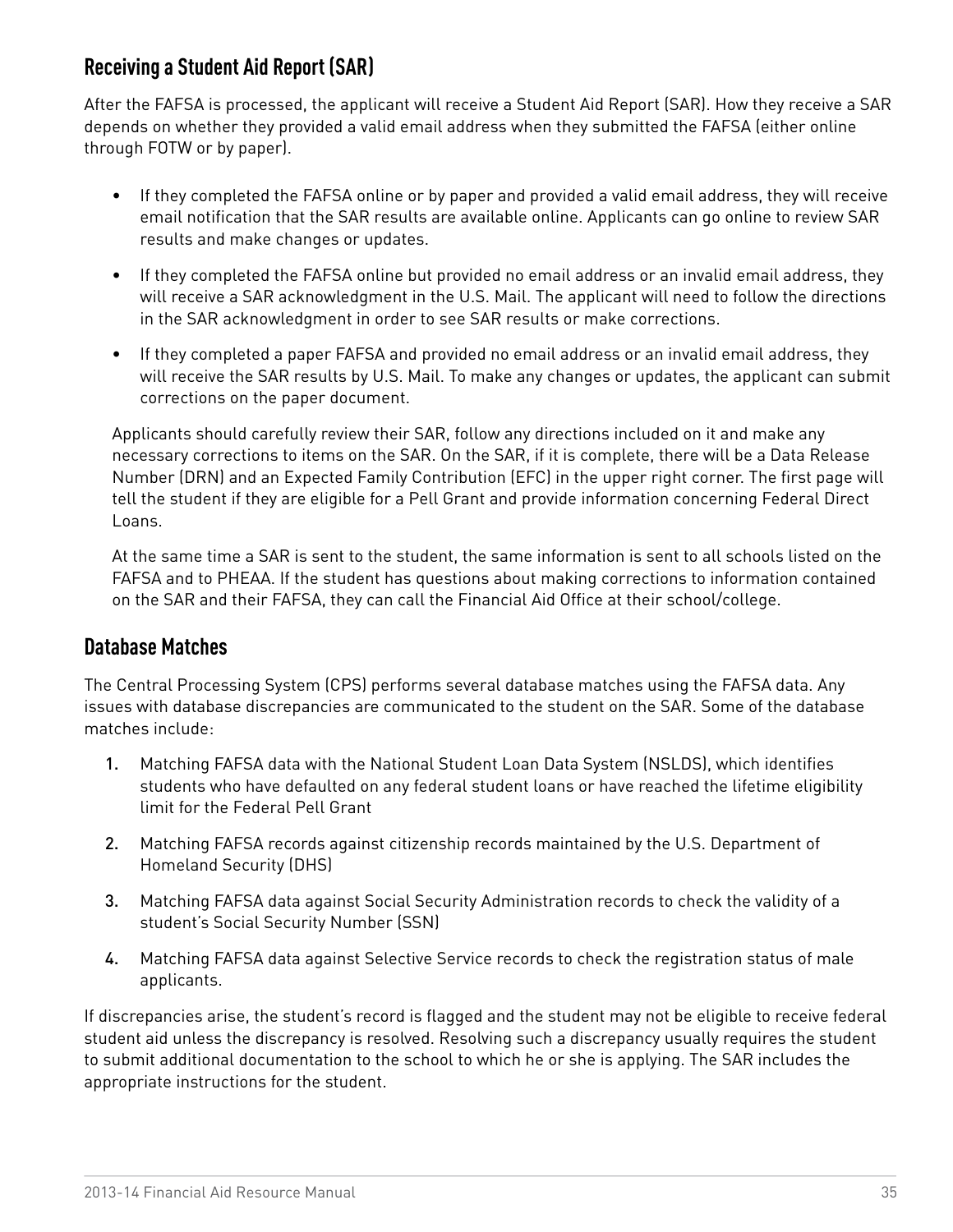## **Verification**

As part of the federal program requirements, some applicants are selected to have certain data from their FAFSA verified for accuracy by their postsecondary school. Beginning in 2013-14, the Department of Education moved to a more customized approach to verification.

- 1. Applicants chosen for verification will fall into one of several verification categories, and will be required to verify one or more of the following:
	- a. Standard verification items such as AGI, U.S. income tax paid, various tax credits or deductions, various forms of untaxed income, household size and number in college
	- b. Receipt of SNAP benefits (formerly known as Food Stamps)
	- c. Child support paid by the student, their spouse, their parents or both
	- d. High school completion status and Identity/Statement of Educational Purpose
- 2. In general, applicants who have already filed their taxes but elect not to use the IRS Data Retrieval Tool at the time of filing the FAFSA will have a significant chance of having their application selected for verification.
- 3. If they are selected for verification, they will need to submit an IRS tax transcript of their federal income tax information to their postsecondary school, along with any additional requested documents. A copy of an IRS Federal Tax Return will not be considered acceptable documentation. An IRS tax transcript can be obtained at [irs.gov](http://irs.gov) or by calling 800.908.9946.
- 4. Since the tax transcript for the parent(s) identifies the parent(s) and not the student, it should be sent to the student's home and not directly to the postsecondary school.
- 5. If applicants use the Data Retrieval Tool to transfer IRS data on FOTW at the time of initial filing or later, they will have met the verification requirements for data retrieved from the IRS. However, it is possible that they may have to provide other information in order to meet verification requirements.

#### **Unusual Circumstances**

Many unusual circumstances come into play as students prepare to complete the FAFSA process. These often involve questions about whose information should be included on the form and what type of income or assets to report. Examples of these circumstances are discussed in "Putting Square Pegs in Round Holes" later in this manual. Students with unusual circumstances are advised to contact the Financial Aid Offices of the schools at which they are applying in order to receive further guidance.

### **FAFSA Changes for 2014-2015**

At the time this manual was printed, FAFSA changes for 2014-2015 had not yet been finalized and updates to the online process had not yet been developed. Please refer to the separate handout for a review of FAFSA changes for 2014-2015.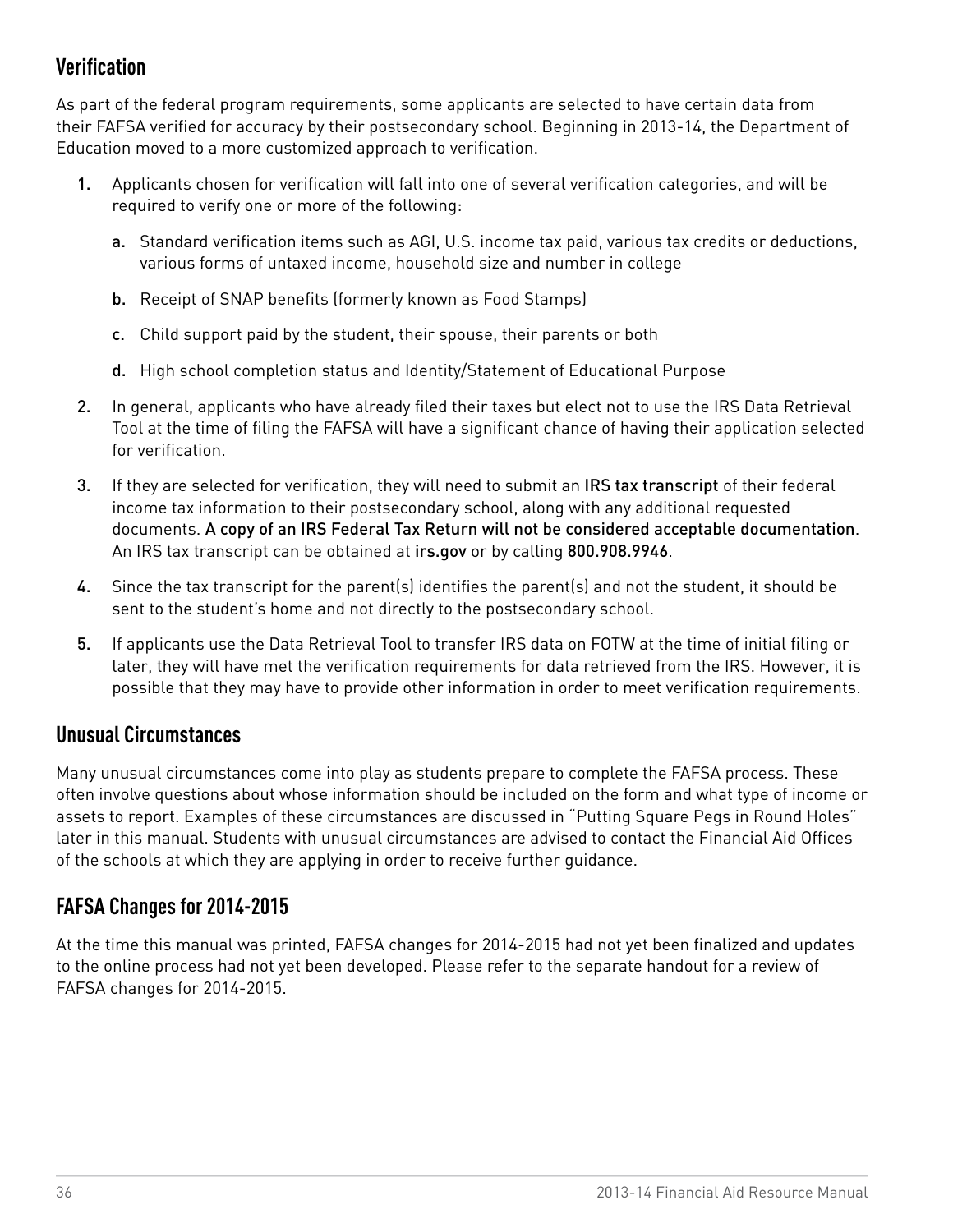### **Overview of the FAFSA**

The following information provides an overview of the FAFSA, the data required, and some tips for successfully navigating the process:

#### **General Guidance**

- 1. Go to the correct website [FAFSA.gov](http://www.fafsa.gov)
- 2. Select the correct year's FAFSA for example, 2014-2015
- 3. Use the proper person's information
- 4. Use the correct Social Security Numbers
- 5. Use the correct year's income
- 6. Use the correct PINs
- 7. Be consistent in responding (mom only, dad only, mom AND dad, etc.)

**Income Questions** – Follow these tips for completing income information:

- 1. The FAFSA always requires applicants to use prior year income.
- 2. Tax returns and W-2 forms should be handy to easily answer income questions.
- 3. Provide estimated income if actual figures are not yet known; make corrections later.
- 4. Read the instructions that accompany each item.
- 5. Answer each question presented. Do not leave any blanks. If zero, enter zero.
- 6. Enter amounts in whole dollars only; do NOT enter cents.
- 7. Carefully review untaxed income, such as contributions to tax deferred pension plans.

**Asset Tips** – Questions about assets are often confusing for parents and students:

- 1. Assets are reported as of the day the FAFSA is filed not the prior year.
- 2. Many families are prompted to skip the asset questions completely, although institutions may require this information for awarding their institutional aid.
- 3. Be sure to distinguish between parental assets and student assets.
- 4. 529 Plans are reported as parental assets, even if owned by the student.
- 5. Do not report the value of the primary residence, qualified retirement plans or life insurance.
- 6. Do not report a family farm if the family lives on the farm.
- 7. Do not report a small business if the family owns more than 50 percent of the business and it employs fewer than 100 people.
- 8. Investment value is defined as the current value minus the current debt against it.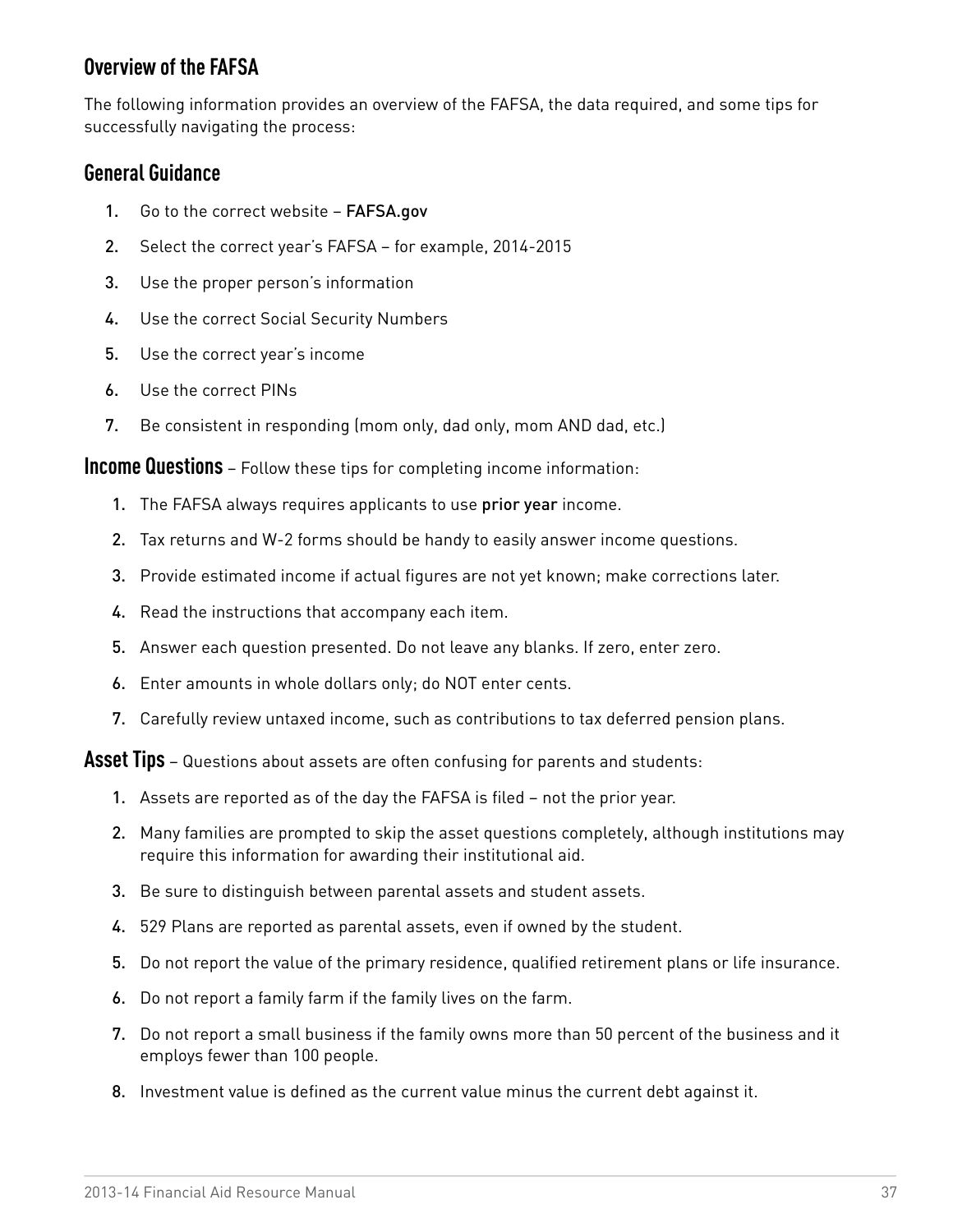## **Dependency Status**

The student is asked a series of questions to determine if parental data is required. Dates are updated each year. For 2013-14 the dependency questions are as follows:

- • Were you born before January 1, 1990?
- As of today, are you married?
- • At the beginning of the 2013-14 school year, will you be working on a master's or doctorate program (such as an M.A., M.B.A., M.D., J.D., Ph.D., Ed.D., graduate certificate, etc.)?
- Are you currently serving on active duty in the U.S. Armed Forces for purposes other than training?
- • Are you a veteran of the U.S. Armed Forces?
- Do you have children who will receive more than half of their support from you between July 1, 2013 and June 30, 2014?
- Do you have dependents (other than your children or spouse) who live with you and receive more than half of their support from you, now through June 30, 2014?
- At any time since you turned age 13, were both your parents deceased, were you in foster care or were you a dependent or ward of the court?
- As determined by a court in your state of legal residence, are you or were you an emancipated minor?
- As determined by a court in your state of legal residence, are you or were you in legal guardianship?
- At any time on or after July 1, 2012, did your school district or high school homeless liaison determine that you were an unaccompanied youth who was homeless?
- • At any time on or after July 1, 2012, did the director of an emergency shelter or transitional housing program funded by the U.S. Department of Housing and Urban Development determine that you were an unaccompanied youth who was homeless?
- • At any time on or after July 1, 2012, did the director of a runaway or homeless youth basic center or transitional living program determine that you were an unaccompanied youth who was homeless or were self-supporting and at risk of being homeless?

A student answering "YES' to any one of these questions will automatically be considered an independent student and parental data will not be required. However, in some cases (such as guardianship, emancipated minor and others), the postsecondary institution might require the student to provide supporting documentation before awarding federal aid to the student. For PA State Grant eligibility, supporting documentation to verify the student's status might also be requested.

A student answering "NO" to all of these questions is considered to be a dependent student and must provide parental data. If there are extenuating circumstances, the student can discuss them with the Financial Aid Office at the school to see if a dependency override can be granted. This process is discussed under "Putting Square Pegs in Round Holes" later in this manual.

Note that a student cannot simply choose to "go independent." For financial aid purposes, this is not a matter of choice. There are no decisions to be made, and there is no opportunity for students to "set themselves up" to be independent. The process is based on actual circumstances, with some discretion left to the Financial Aid Office to deal with unusual situations.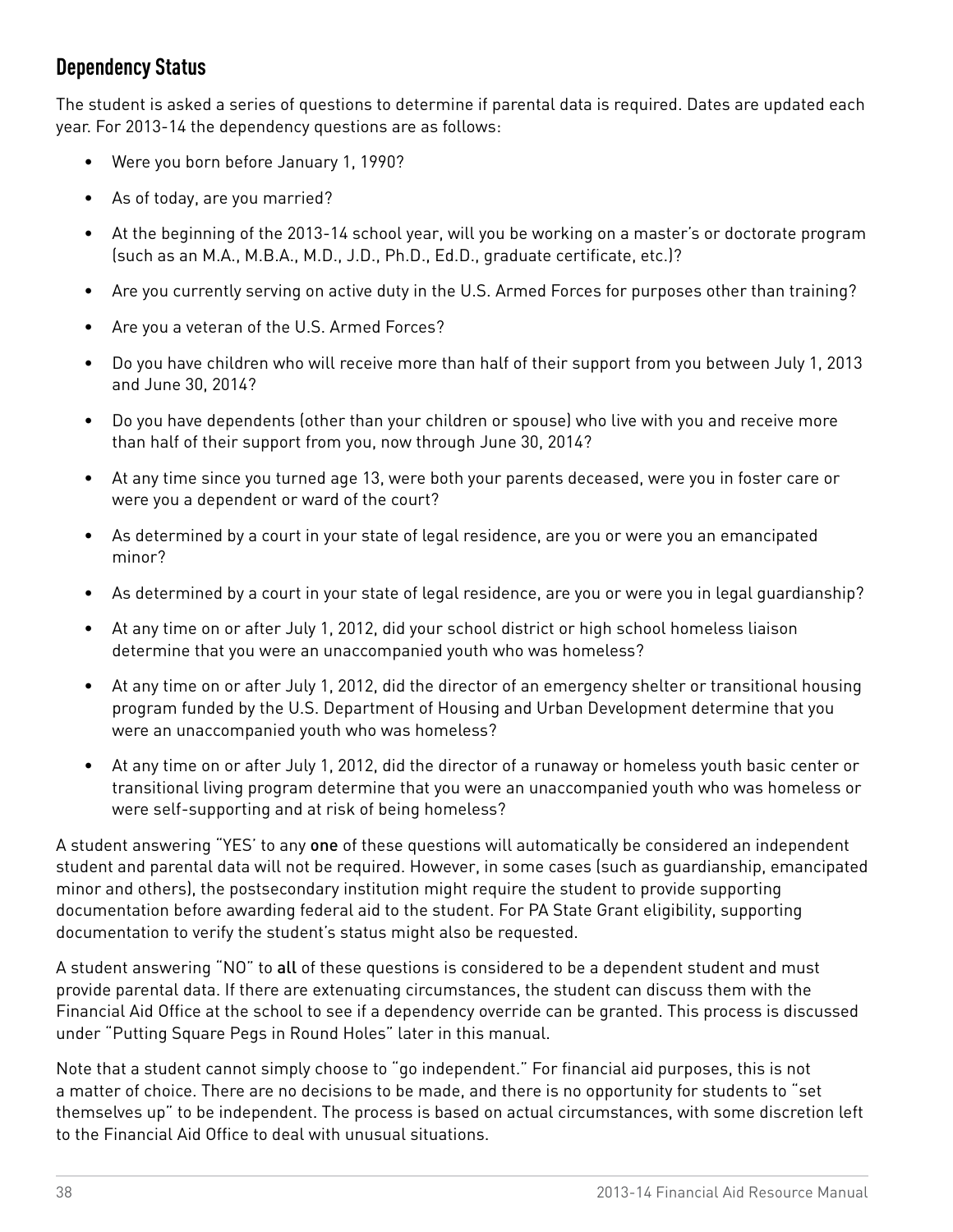## **PHEAA Acceptance of Federal Dependency Questions**

The dependency questions asked on the FAFSA are used for all forms of federal aid. However, due to state regulations PHEAA does not automatically accept the federal definition of independence in determining a student's eligibility for the Pennsylvania State Grant.

The federal definition of independence is automatically accepted for the following questions:

- 1. Were you born before January 1, 19XX?
- 2. As of today, are you married?
- 3. Will you be working on a master's or doctorate program? \*
- 4. Are you currently serving on active duty in the U.S. Armed Forces?
- 5. Are you a veteran of the U.S. Armed Forces?

\* Even though treated as independent, graduate students are ineligible for PA State Grant.

The federal definition of independence is NOT automatically accepted for the following questions; additional information will be required and reviewed prior to a dependency status determination being made:

- 1. Do you have children (or other dependents) who receive more than half their support from you?
- 2. Are your parents deceased, are/were you in foster care, or are/were you a ward of the court?
- 3. Are/were you an emancipated minor?
- 4. Are/were you in legal guardianship?
- 5. Are/were you an unaccompanied youth who is/was homeless or at risk of being homeless?

In addition, a school's determination of independence and granting of a "dependency override" does not automatically qualify the student as independent for PA State Grant purposes. However, PHEAA takes this into consideration when making a status determination based on other information submitted to PHEAA.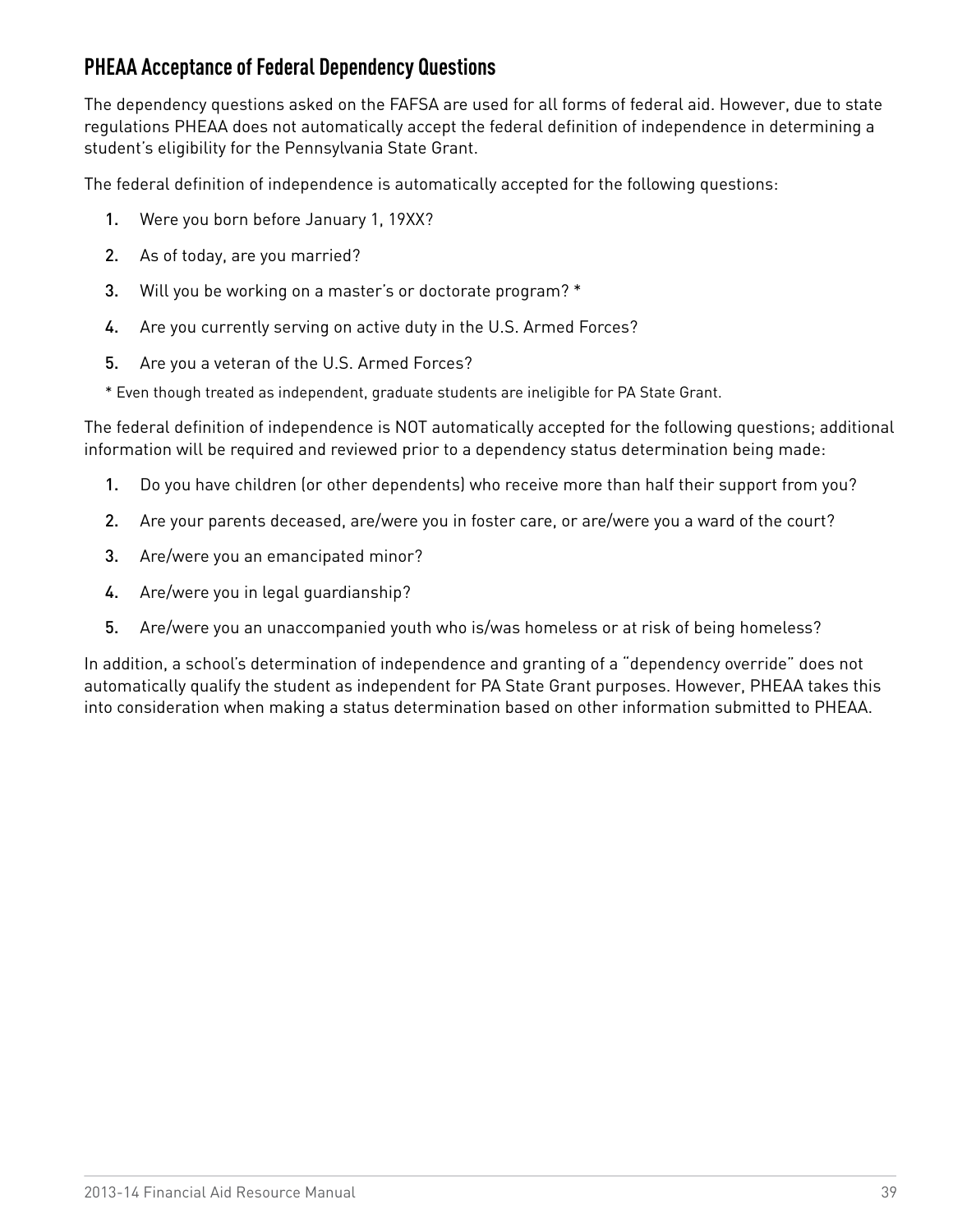### **FAFSA Resources and Assistance**

#### **Federal Contact Assistance on [FAFSA.gov](http://www.FAFSA.gov)**

Help is available directly on [FAFSA.gov](http://www.FAFSA.gov) for parents, students and counselors who may have questions and need additional assistance.

By using the "Contact Us" tab, users can get help in three ways:

- FAFSA on the Web Live Help This is a secure live online chat session where customer service representatives answer questions. Availability is Monday through Friday: 8:00 AM to 11:00 PM, Saturday 8:00 AM to 5:00 PM, and Sunday 12:00 PM to 6:00 PM. (not available on Federal holidays).
- Phone You can call 800.433.3243 or, if hearing impaired, the TTY line is available at 800.730.8913. Availability is Monday through Friday: 8:00 AM to 11:50 PM (not available on Saturdays, Sundays or federal holidays).
- Email An online form is provided to ask your question, send comments or report a technical issue that may be occurring. One of the customer service representatives will respond via email. You can also email federalstudentaidcustomerservice**@**ed.gov. Email is available at any time, with a response time of one day with the exception of Sundays and federal holidays.

FAFSA Completion Sessions are events that invite college-bound students and their parents (or guardians) to a location near them to receive free assistance in completing the Free Application for Federal Student Aid (FAFSA).

- 1. FAFSA Completion Sessions take place annually at numerous sites across the state. PHEAA sponsors FAFSA Completion Sessions from January through April. Contact the PHEAA Higher Education Access Partner that serves your area for more details on these sessions. In addition, many high schools, postsecondary institutions and community agencies host their own FAFSA Completion Sessions. PHEAA will provide materials for distribution at those sessions which are posted on PHEAA's website.
- 2. All college-bound students and their parents (or guardians) are invited to receive free help. The primary goal of these sessions is to ensure that the first step of the financial aid process is completed accurately so that eligibility for funding can be determined in a timely manner.
- 3. If students are 23 years or younger, they should attend with a parent or guardian. If possible, parents and students should bring their completed IRS 1040 tax return, W-2 forms or other income or benefits information.
- 4. [Appendix C](#page-80-0) is a handout which can be provided to students and parents if you are conducting a FAFSA Completion Session. It contains information on what documents and other information will be needed to complete the online process.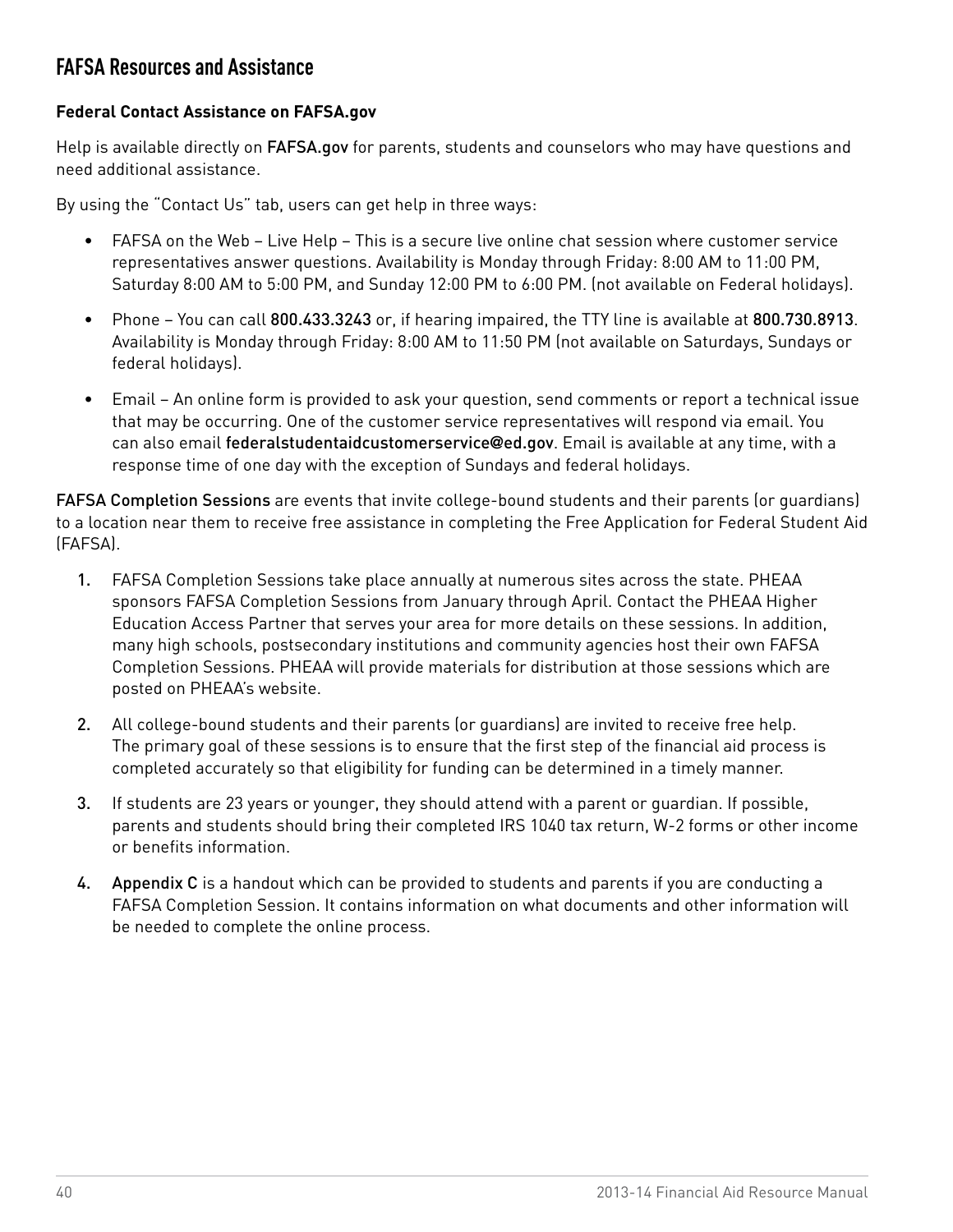#### **FAFSA4caster**

- 1. This is a free online tool, available at [FAFSA.gov](http://www.fafsa.gov) and [studentaid.ed.gov](http://www.studentaid.ed.gov), to provide students with an early estimate of eligibility for federal financial aid. It also provides a cost comparison calculator for schools in which the applicant has an interest.
- 2. The tool is meant for those not yet ready to apply for financial aid. It is an effective tool in helping them prepare. When students click on "Submit" the site instantly calculates an estimated EFC and sample financial award packages, including an estimated Pell Grant award.
- 3. The site is recommended for parents and students as a means to gain early awareness of financial aid opportunities and educate students about the financial aid process. It is NOT an official application and does not require an electronic PIN.

#### **FAFSA Demonstration Site**

- 1. The FAFSA Demonstration Site, also known as FAFSAdemo, is a learning tool for educating counselors on the use of FOTW in assisting students and families in completing the FAFSA online.
- 2. At the site, a counselor can complete a FAFSA, make corrections or check the status of an application. Information will not be sent to the processor when the "submit" button is used.
- 3. To access the site, visit <http://fafsademo.test.ed.gov>. (You MUST include http://) The user name is eddemo, and the password is fafsatest.

#### **NEW! FAFSA COMPLETION DATA FOR HIGH SCHOOLS**

- 1. The U.S. Department of Education provides aggregate statistics on submitted and completed FAFSAs for the current application cycle compared to the same time period for the prior application cycle.
- 2. Data is available at the state and high school level.
- 3. High schools can use this data to track their students' application progress on an aggregate basis and to calculate FAFSA completion rates.
- 4. To access this information, visit [studentaid.ed.gov/about/data-center/student](http://studentaid.ed.gov/about/data-center/student).

#### **FSA4counselors.ed.gov**

This federal site provides counselors with the tools to assist in explaining and assisting families with the financial aid process. A general financial aid PowerPoint presentation, "how-to" guide and information about planning a financial aid night are available.

#### **Federal Forms and Publications**

The federal government offers a wide array of publications and application tools for students, parents and counselors. These include FAFSA Worksheets, Direct Loan Materials and the College Prep Checklist – to name a few. There are two convenient ways to order these materials:

- Order online at [fsapubs.gov](http://www.fsapubs.gov). High schools, libraries and non-profit organizations will need a mailing list (ML) number, which they can obtain by sending an email request to orders**@**[fsapubs.gov](mailto:orders@fsapubs.gov).
- Order by phone by contacting a customer service representative at 800.394.7084.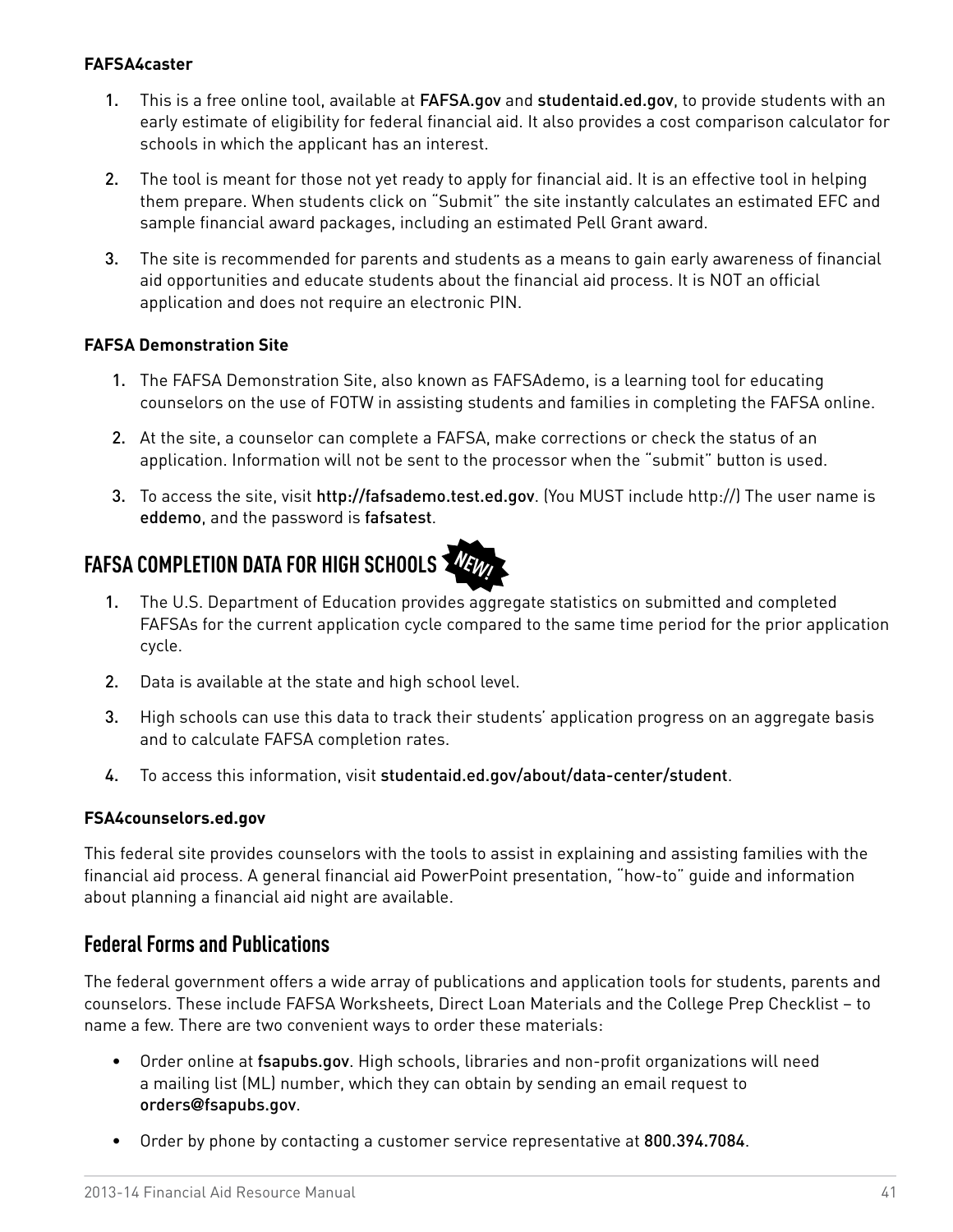## **Additional Applications**

#### **PA State Grant Form (SGF)**

To be considered for a PA State Grant, students must complete the FAFSA. In addition, first-time applicants must complete the SGF and submit it to PHEAA. This form gathers additional information needed for determining eligibility and financial need. (Most renewal students are not required to complete the SGF.)

The SGF can be submitted in one of three ways:

1. Complete the process online upon FAFSA completion (PREFERRED)

Upon completion of the online FAFSA process, the confirmation page will include a link to PHEAA's online SGF. This link reads:

*>>> "Optional feature – Start your state application – Click here if you want to apply for Pennsylvania*  Start your state application to apply for Pennsylvania state-based financial aid.

Students must submit the information being requested and then print the form. The last page of the form (the signature page) must be signed and mailed to PHEAA in order to complete the process. This signature page will let the student know if a parent's signature is also required.

This online option is available only once – immediately upon completion of the online FAFSA. A student cannot return to the FAFSA and take advantage of this process at a later time. In addition, if the student has already completed the SGF, a prompt will indicate that no further action is necessary.

2. Complete the process at [PHEAA.org](http://www.pheaa.org) (24 to 48 hours after completing the FAFSA)

If the student did NOT use the link described above but provided a valid email address on the FAFSA, PHEAA will email the student with a request to complete the process through Account Access. Students should sign in and/or create an account with PHEAA at [PHEAA.org](http://PHEAA.org) (note that this secure portal is housed within [aesSuccess.org](http://www.aessuccess.org), the website for American Education Services, PHEAA's commercial lending division). Students will then provide the required information, print, sign, and date the form, copy and mail the signature page to PHEAA in order to complete the process. The signature page will let the student know if a parent signature is also required.

3. Complete a paper Status Notice

If the student did NOT use the link described above and either did not provide a valid email address on the FAFSA or did not respond to the email notification, PHEAA will mail a postcard requesting that the student complete the online SGF. There are exceptions when the paper State Grant Status Notice is mailed to the student for completion. In these cases, the student must complete the form, sign the form, have at least one parent whose information is reported sign and date the form (if dependent), make a copy and return the entire form (minus instructions) to PHEAA in order to complete the process.

Regardless of the method used to complete the SGF, all students should be advised to watch for email messages and/or standard mail from PHEAA regarding their PA State Grant status and to respond to requests for information as quickly as possible. Student records must be complete before any PA State Grant funds will be disbursed.

[Appendix D](#page-81-0) is a handout that describes this process. It may be provided to students and parents to assist them with this process.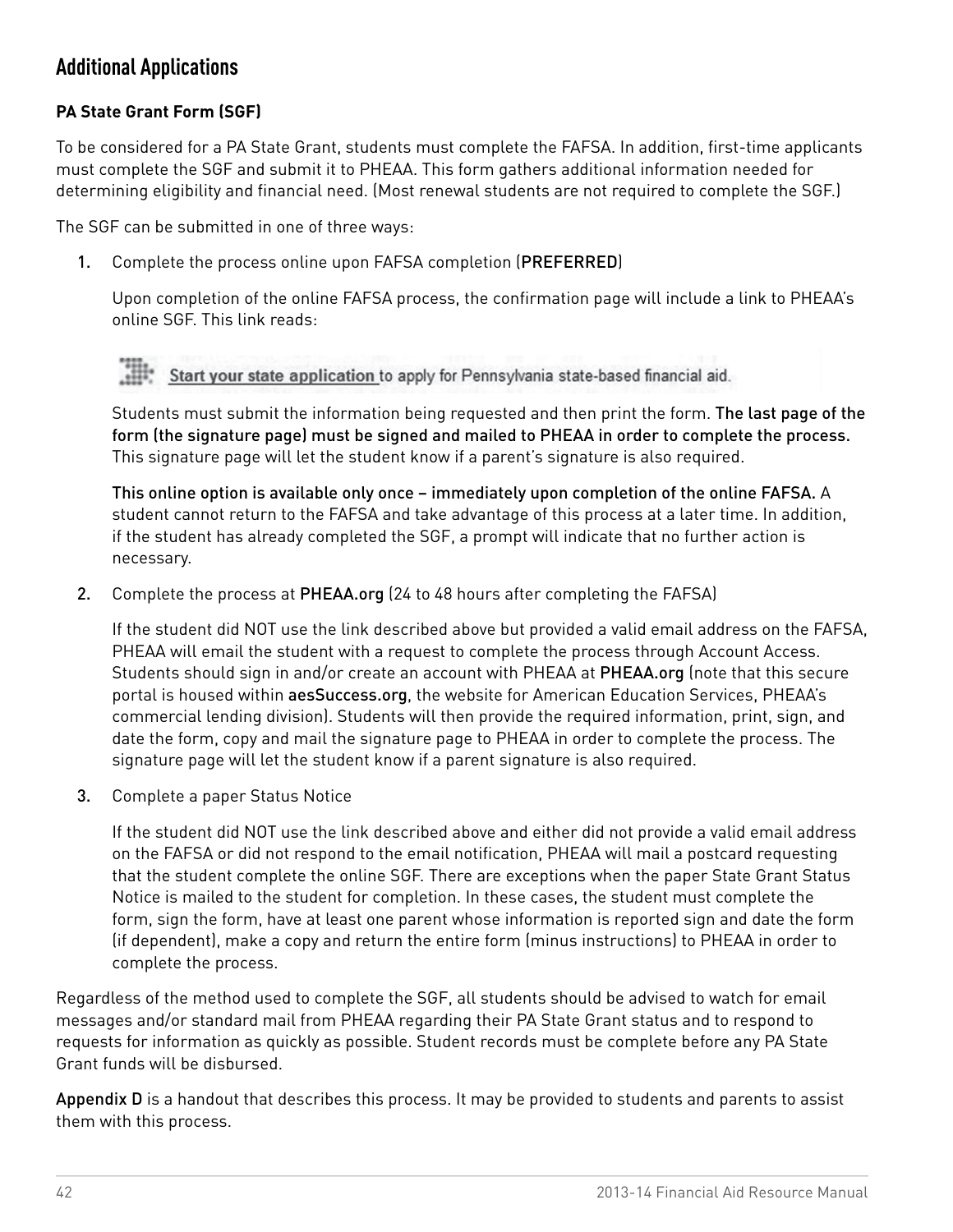#### **CSS Financial Aid PROFILE**

The CSS PROFILE is a form from College Scholarship Services. It must be submitted in addition to the FAFSA, but ONLY if a school (typically private colleges) or a scholarship organization requires it.

- 1. The CSS PROFILE gathers supplemental financial and family information and is available online at [CollegeBoard.com](http://www.CollegeBoard.com) under "Students," then "Pay for College."
- 2. The fee for the initial application and one college or program report is \$25. Additional reports are \$16. A limited number of fee waivers are granted automatically — based on the information entered on the PROFILE application — to students who are first-time college applicants and are from families with very low incomes and assets. International students are not eligible for fee waivers. This waiver covers the application fee and the reporting fees for up to six colleges or scholarship programs.
- 3. PA schools and scholarships organizations utilizing the CCS PROFILE form are:

Albright College, Bryn Mawr College, Bucknell University, Carnegie Mellon University, Dickinson College, Drexel University, Eastern Baptist Theological Seminary, Franklin and Marshall College, Gettysburg College, Haverford College, Hughesian Free School Trust, Lafayette College, Lehigh University, Moravian College, Muhlenberg College, Susquehanna University, Swarthmore College, University of Pennsylvania, Ursinus College and Villanova University.

#### **Institutional Application**

Some schools have their own institutional financial aid application that must be submitted in addition to the FAFSA. Information is usually available on the school's web site, explaining what financial aid applications are needed.

It is the responsibility of the student to complete all required applications and return them to the school in a timely manner. Please note that schools often require separate applications for non-need based financial aid. For example, many schools have a separate application process and deadline for academic scholarships.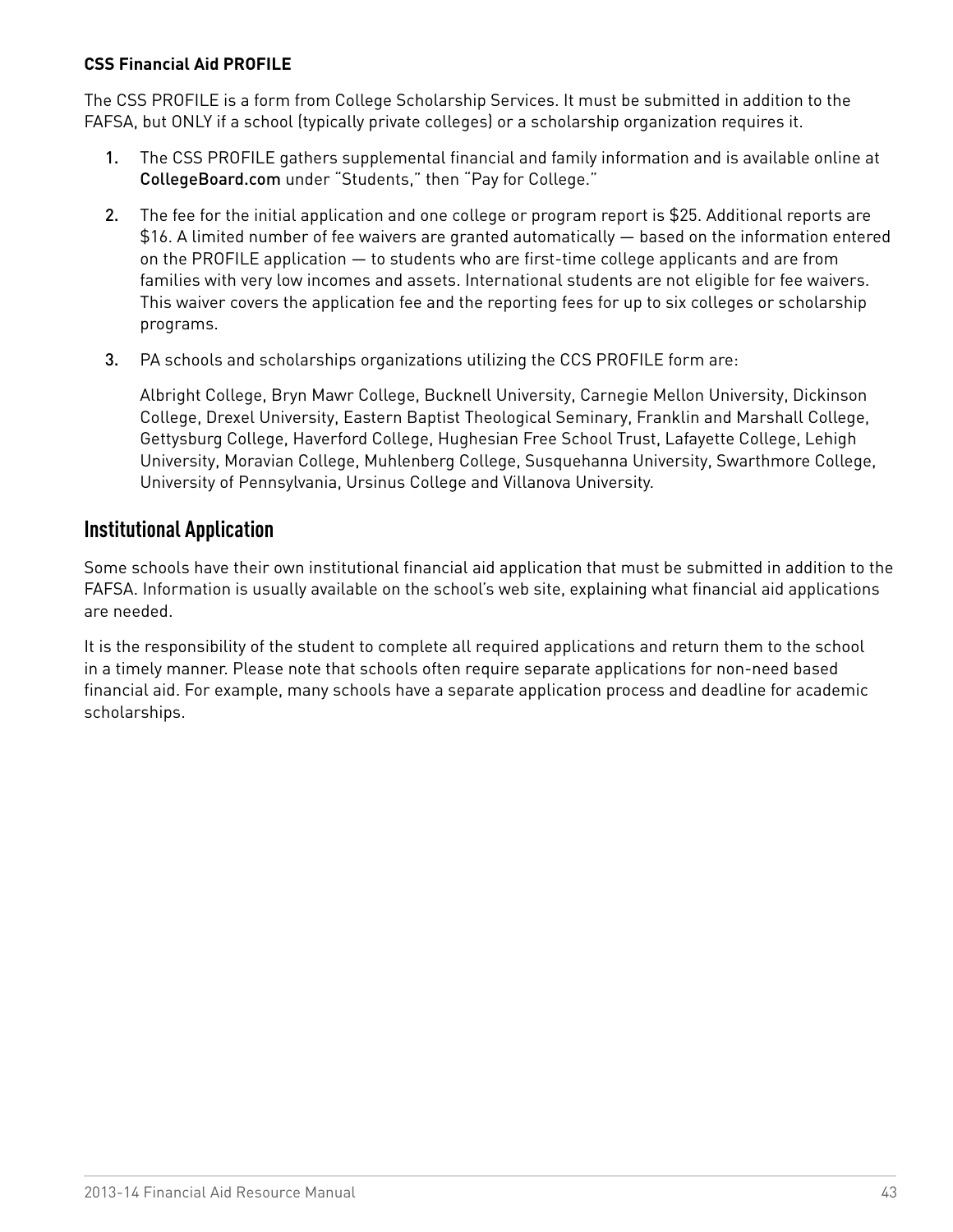**NOTES:**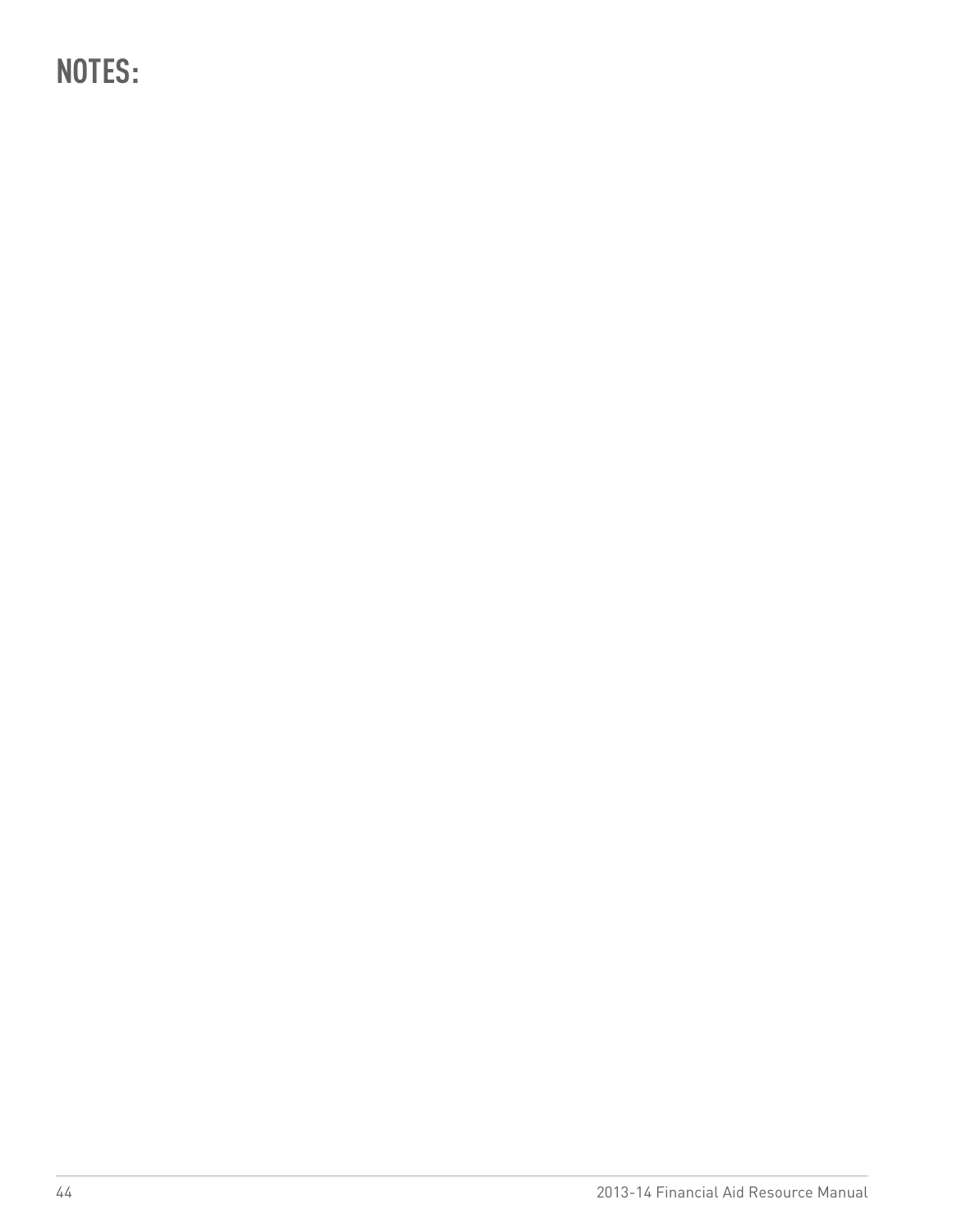# **FINANCIAL NEED AND PACKAGING**

## **The Role of the Financial Aid Office**

Once students have completed the process of filing the Free Application for Federal Student Aid (FAFSA), their primary points of contact become the Financial Aid Offices at the various schools they are considering. During this pre-enrollment period, and during the time the student is actually enrolled, the Financial Aid Office will perform the following functions:

- 1. Provide students with information about financial aid programs and processes
- 2. Provide assistance with the financial aid application process
- 3. Collect all documentation required as part of the application process
- 4. Resolve unusual application filing situations, such as dependency overrides
- 5. Determine eligibility for federal financial aid (e.g. Pell Grant, campus-based programs)
- 6. Award institutional aid
- 7. Process student and parent educational loans
- 8. Notify students of financial aid awards
- 9. Credit all financial aid awards to the student's account at the school
- 10. Determine the student's academic grade level for financial aid purposes
- 11. Monitor satisfactory academic progress for federal, state and institutional aid

It is critically important that students contact the Financial Aid Office with their questions and quickly respond to requests for additional information. This will enable them to maintain an effective working relationship with their Financial Aid Office.

#### **Financial Need**

A student's financial need is determined through a process called "need analysis." Need analysis has two components – the student's cost of attendance at the institution and the student's Expected Family Contribution (EFC).

#### **Cost of Attendance** (also referred to as COA or Student Budget)

- 1. The Financial Aid Office will include the following when determining the student's annual cost of attendance at that school:
	- a. Tuition and fees (this includes all institutional fees)
	- b. Room and board (whether on-campus, off-campus or living with parents)
	- c. Books and supplies (typically an average allowance for the entire student body)
	- d. Transportation expenses (even if the student is living on campus)
	- e. Miscellaneous personal expenses (clothing, entertainment, toiletries, etc.)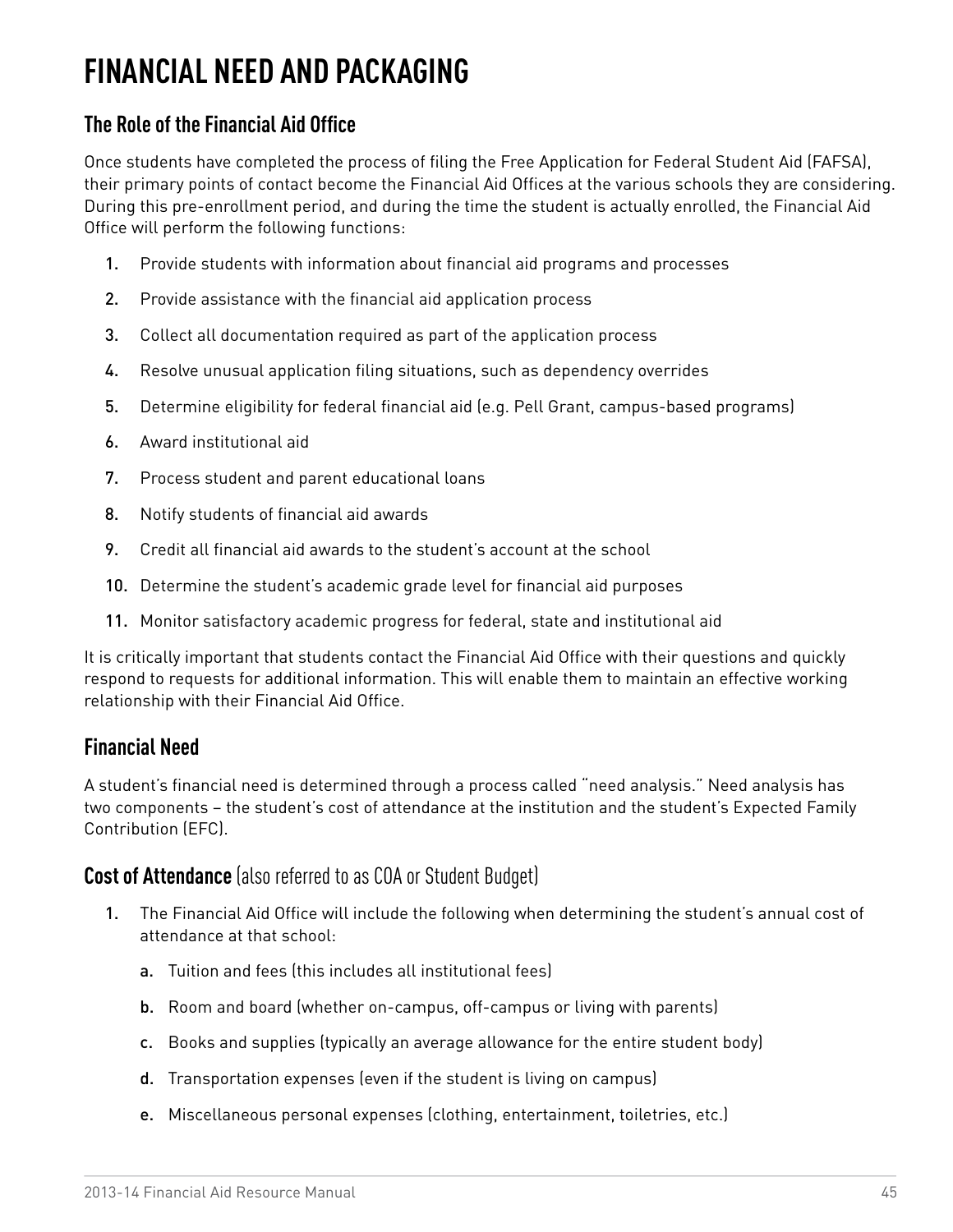- 2. In addition to developing these standard budget figures, the school has the discretion to add other expenses such as child care and special equipment purchases, and to adjust other cost estimates on a case-by-case basis.
- 3. Costs vary greatly from school to school. In evaluating college costs, students must be sure to compare similar expenses. They should not consider tuition and fees only at one school and all costs at another school.
- 4. In preparing to meet the cost of attendance, families should distinguish between direct costs to be paid to the institution (tuition and fees, room and board, books and supplies) and those indirect costs over which they may have more control (transportation costs and personal expenses).

## **Expected Family Contribution (EFC)**

- 1. The EFC is a number derived from a federal formula which considers a family's income, assets and other factors. Because this is a federally calculated number, the EFC is the same no matter which school the student attends.
- 2. In theory, the EFC is the amount a family can reasonably be expected to pay toward college expenses each year. In reality, it is not the amount a student is required to pay and is rarely the amount a family actually pays.
- 3. The EFC formula is very much income-driven. While assets must be reported in many cases, they often have no impact on the EFC.
- 4. The major factors in determining the EFC for dependent students are:
	- a. Parental income and assets
	- b. Student income and assets
	- c. Family size and number of family members in college
	- d. Age of the older parent
- 5. Income is treated as follows:
	- a. For parental income, the formula includes allowances for federal, state and local taxes, Social Security taxes, and working parent households, and also includes an income protection allowance based on the size of family.
	- b. For student income, the formula includes allowances for federal, state and local taxes and Social Security taxes. Then an income protection allowance (\$6,260 for 2014-2015) is applied. Any remaining amount is assessed at 50 percent. Prior year Federal Work-Study earnings are not treated as income in determining the EFC.
- 6. Assets are treated as follows:
	- a. Parents do NOT report the value of the primary residence, personal property, the value of qualified retirement accounts, or life insurance. Most other assets (cash, savings, CD's, mutual funds, 529 plans, stocks, net value of rental properties, etc.) must be reported.
	- b. An Education Savings and Asset Protection Allowance (based on the age of the older parent and the number of parents in the household) is then applied against the net worth of reported parental assets. When this allowance exceeds reportable assets, no assets count in the EFC calculation.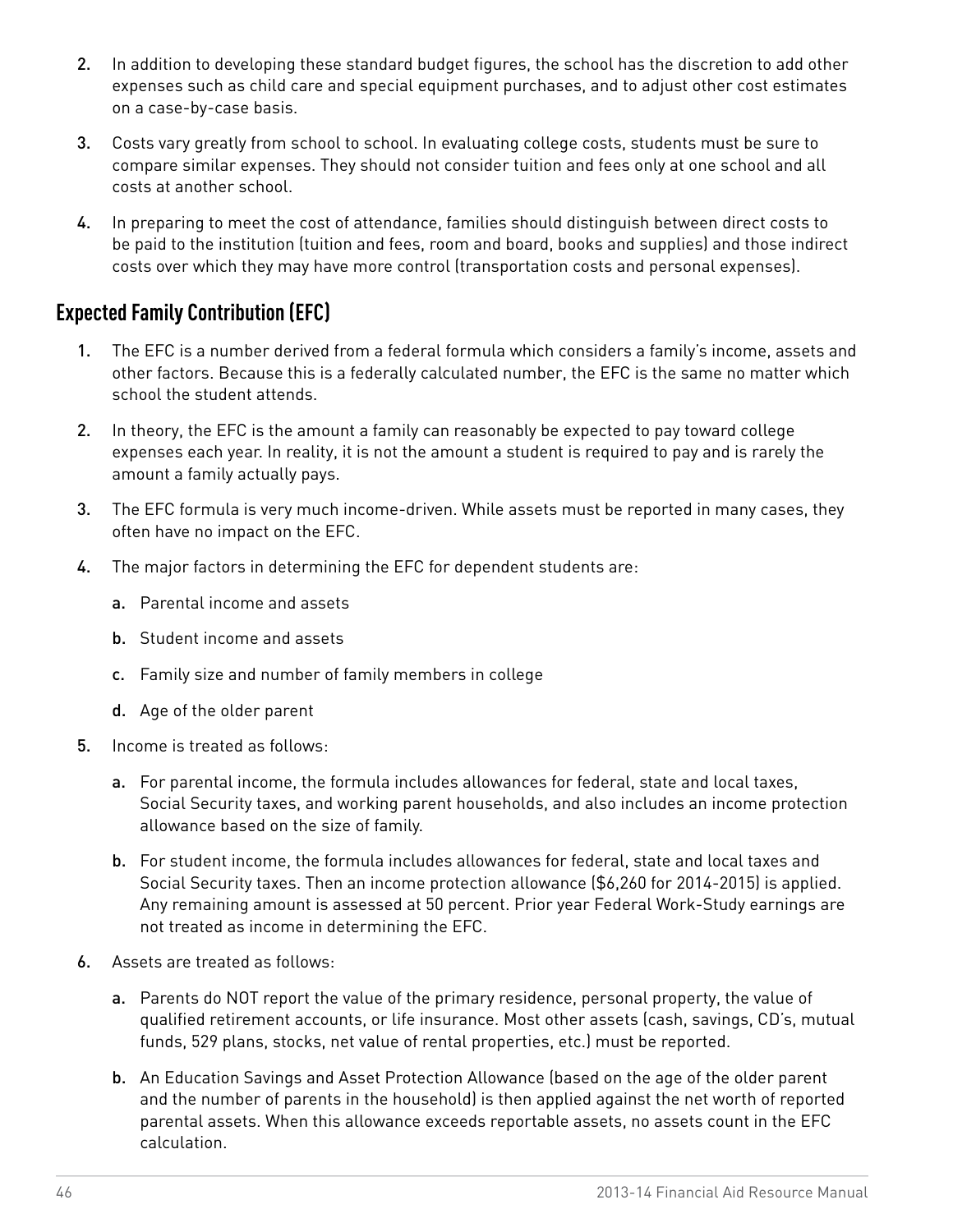- c. Dependent students must report any assets in their name. They do not receive an Asset Protection Allowance. Their reported assets are assessed at 20 percent and factor into the calculation of the EFC.
- d. Two special processing formulas (noted below) eliminate all assets from the EFC formula.
- 7. The EFC formula does not include provisions for home mortgages, consumer debt, auto expenses, unusual medical or dental expenses, private elementary or secondary school tuition or parents enrolled in college. However, schools are permitted to adjust various data elements that make up the EFC when awarding institutional aid.

**Special Processing Formulas** - In addition to the standard formula, there are two special processing formulas that eliminate all assets from the EFC calculation. Both formulas consider the family's receipt of means-tested federal benefits (SSI, SNAP, Free and Reduced Price School Lunch, TANF or WIC), the parents' or student's tax filing status, or the parent or student being a dislocated worker, along with annual income.

- The Simplified Formula applies when anyone in the parent(s) household received means-tested benefits, OR the parent(s) filed a Federal Form 1040A or 1040EZ in completing their taxes, OR a parent is a dislocated worker, AND the parents' prior year income is less than \$50,000. In this case, no student or parental assets count in the EFC calculation. This formula also applies to independents students (and their spouse if married).
- The Automatic Zero EFC Formula applies when the same conditions stated above for the parent(s) have been met, but the annual income is \$24,000 or less. In this case, no student or parental assets are counted, and the EFC is automatically zero. For independent students to be considered under this formula, they must have dependents other than a spouse. Single independent students and independent students with no dependents other than a spouse do not qualify the Automatic Zero EFC Formula.

**Sample EFC Calculation** - The following shows an unofficial EFC at various income levels for a family of four with one in college and no reportable assets.

| Income:     | EFC:  | Income: EFC:     | Income           | EFC: |
|-------------|-------|------------------|------------------|------|
| $$25,000$ 0 |       | \$75,000 7,899   | \$125,000 23,777 |      |
| \$50,000    | 2.512 | \$100,000 16,333 | \$150,000 31,223 |      |

Variables such as parent or student reportable assets, one-parent or two-parent household, age of the older parent, and student income would impact these amounts (except for the \$25,000 example, which would remain unchanged). For example:

- If parent assets are \$100,000, EFC increases by \$1,800 to \$3,600 (depending on income).
- If student assets are \$2,500, EFC increases by \$500 (20 percent).
- If student income is \$8,000, EFC increases by approximately \$700.

By understanding the ways in which income and assets are treated in the EFC formula, families can greatly expand their options for meeting college costs and minimize their debt burden.

For example, parents should understand that saving for college is a GOOD thing since in many cases those assets will not affect the student's eligibility for need-based aid. And students should consider working to help pay for their own college expenses since student employment (in particular Federal Work-Study) is heavily protected.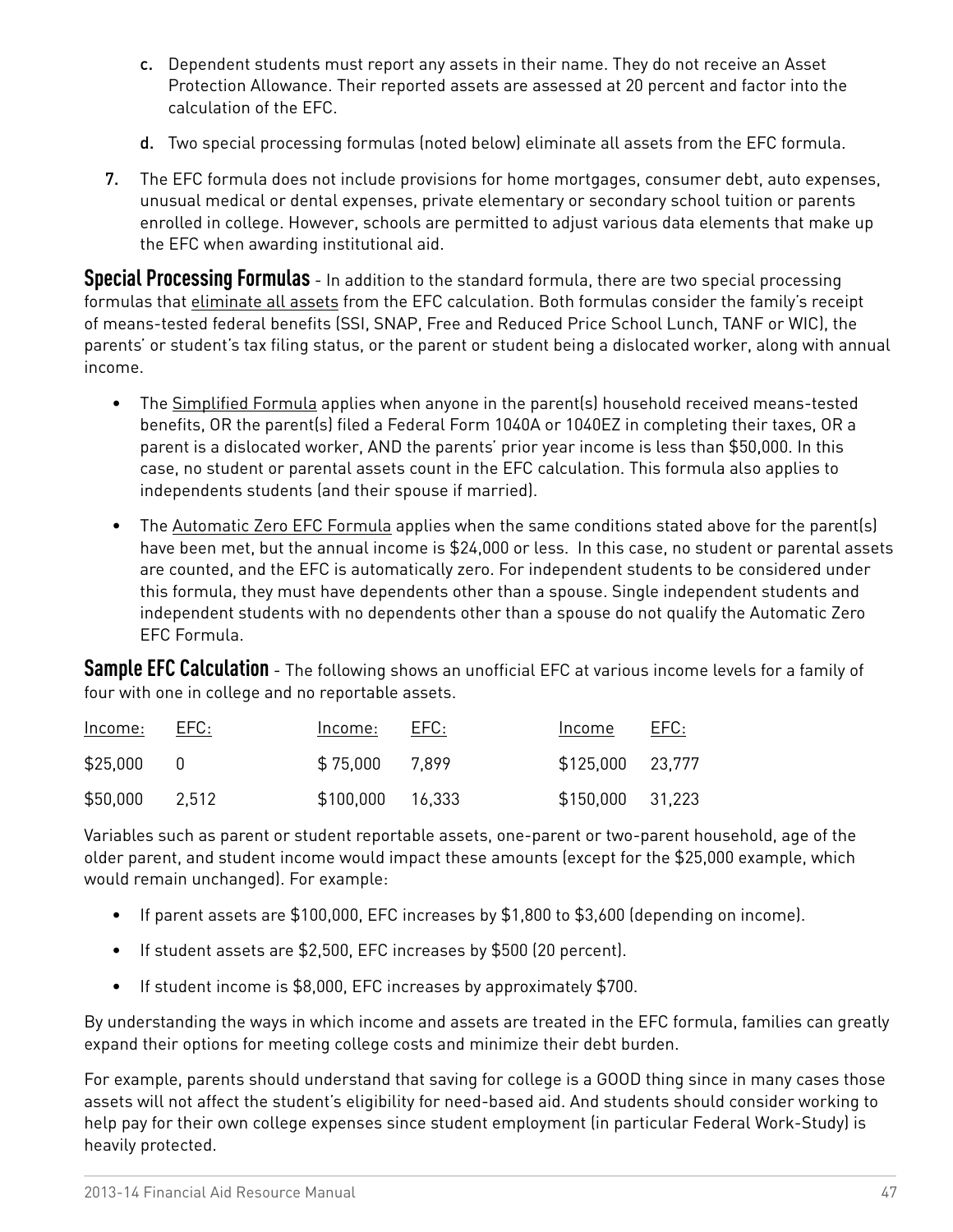## **Calculation of Financial Need**

The term "financial need" means different things to different people:

- • To the Financial Aid Office, need is defined as the cost of education minus the EFC. The resulting figure – the student's financial need – is the student's eligibility for need-based financial aid (grants, work-study, subsidized student loans).
- • To the family, need is sometimes defined as the cost of attendance minus all financial aid they will receive, including student loans. The resulting figure – their "gap" – is the amount they must still cover through savings, income or additional borrowing.
- The family can also define need as the cost of attendance minus gift aid the free money. This can more accurately be referred to as their ACTUAL Family Contribution, as this is the amount they ultimately must cover through savings, income and borrowing.

Defining financial need is further complicated by the fact that need does not determine the amount of financial aid which can be received. Students can receive aid (such as unsubsidized Stafford Loans or PLUS loans) to meet, or replace, their EFC. So in reality, students may receive aid up to the total cost of attendance of the school, not just the amount of their financial need.

### **Informational Tools for Families**

There are several tools available to families which are designed to reflect the true cost of education and provide other consumer information for each institution they are considering:

Net Price Calculator (NPC) – Postsecondary institutions that award federal student aid are required to post a Net Price Calculator on their websites. This calculator uses institutional data to provide estimated "net price" information to current and prospective students and their families based on a student's individual circumstances. The calculator should allow students to calculate an estimated net price of attendance at an institution (defined as cost of attendance minus grant and scholarship aid) based on what similar students paid in a previous year.

Financial Aid Shopping Sheet – The U.S. Department of Education has partnered with the Consumer Financial Protection Bureau to develop the Financial Aid Shopping Sheet to promote transparency in student financial disclosures. The Shopping Sheet is designed to help students better understand the amount of grants and scholarships they would receive from a given institution and the amount of loans an institution recommends a student take out to cover out-of-pocket costs. While the Shopping Sheet is not mandatory, the Department of Education requests that schools adopt this format to deliver financial aid award information to students.

FAFSA Confirmation Page – Upon completion of the FAFSA, the student receives a confirmation page. For each school selected by the student, the school's graduation rate, retention rate and transfer rate are shown. Students can use this information in comparing schools.

**COLLEGE SCORECARD** – This new online tool provides families with essential information they need to make educated decisions about their choice of higher education institution. The scorecard highlights five key pieces of data about a school: costs, graduation rate, loan default rate, average amount borrowed, and employment. Families can use this information to compare schools and choose one that is well-suited to their particular needs. To access the College Scorecard, visit [collegecost.ed.gov/scorecard](http://collegecost.ed.gov/scorecard). **NEW!**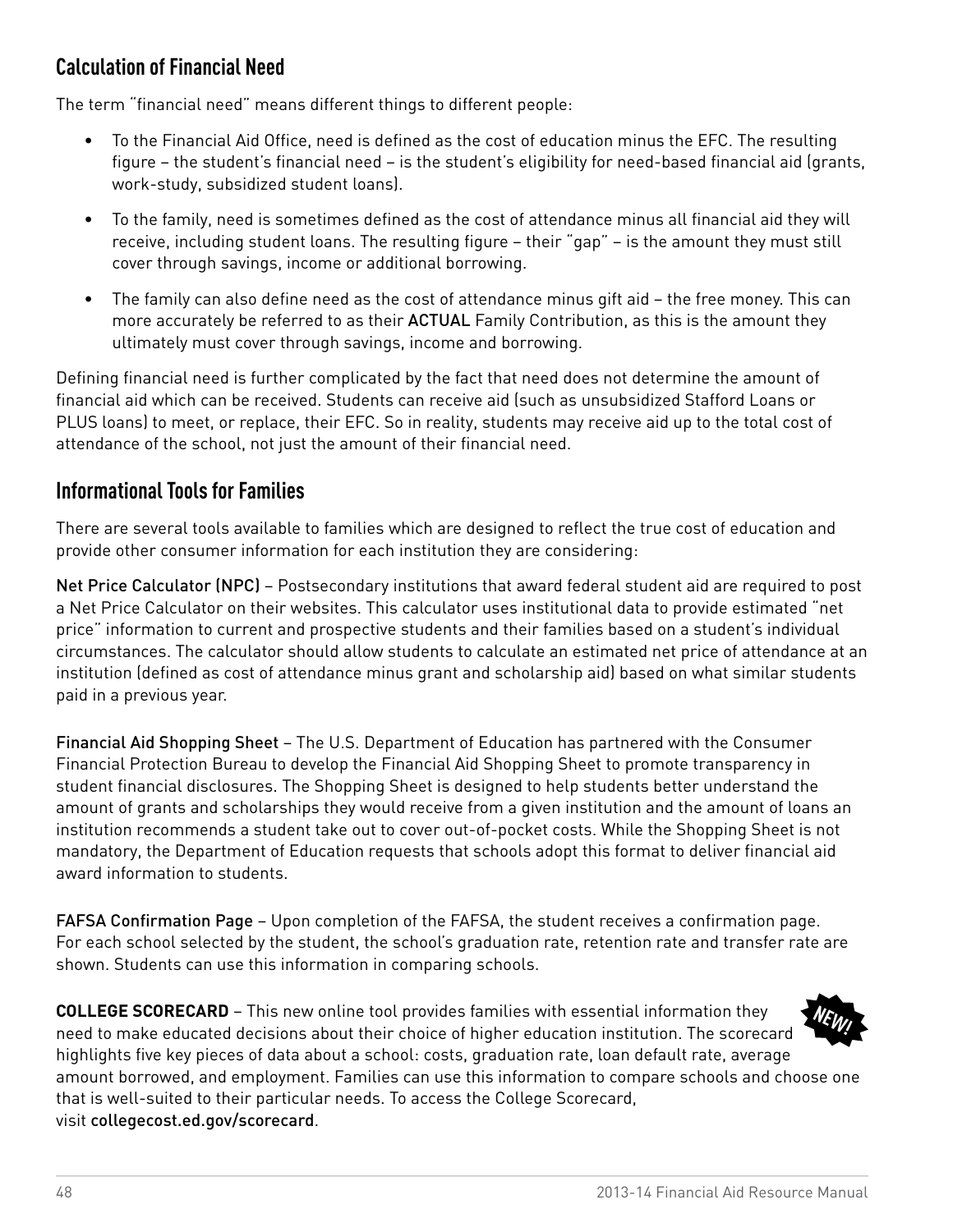### **Meeting Financial Need (the packaging process)**

- 1. The process by which schools make financial aid awards and meet financial need is called packaging. Each school has its own philosophy on packaging and how it will use institutional funds to meet student need. These packaging strategies could revolve around need-based aid, meritbased aid, "need blind" admissions, early decision applications, honors programs, and other factors which they determine to be important to their mission.
- 2. Schools can set their own parameters, application processes and application deadlines in awarding their own funds. They can also calculate their own Expected Family Contribution (EFC) based on the CSS Profile or some other process.
- 3. Schools will typically utilize the following types of financial aid in the packaging process, though not necessarily in this order:
	- a. Federal and state grants
	- b. Employment (Federal Work-Study and institutional employment)
	- c. Institutional grants and scholarships (need-based and merit-based)
	- d. Private scholarships of which they are aware
	- e. Perkins Loans
	- f. Subsidized and Unsubsidized Stafford Loans
	- g. PLUS Loans (as a means of meeting any remaining "gap")
- 4. The school determines eligibility for these types of aid and presents this "package" to the student in the form of a Financial Aid Award Letter which typically includes:
	- a. The cost of attendance
	- b. The types and amounts of financial aid being offered
	- c. The conditions that have been placed on any of the awards
	- d. The steps the student must take to accept the financial aid package
	- e. The student's rights and responsibilities
	- f. The renewal, revision and appeal processes
	- g. The Policy on Satisfactory Academic Progress for maintaining future eligibility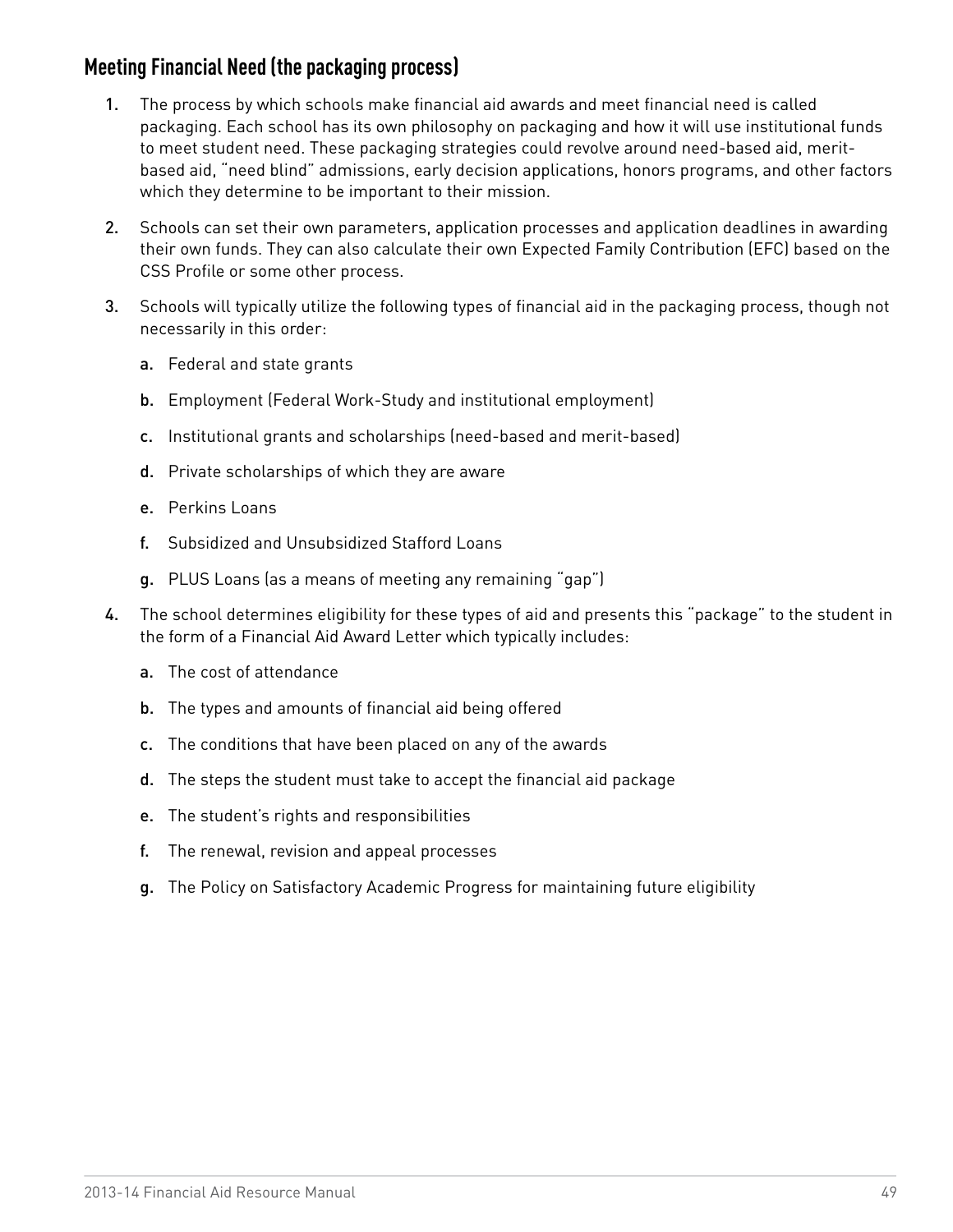## **SAMPLE FINANCIAL AID PACKAGE**

## **SAMPLE #1 – Based on an Expected Family Contribution (EFC) of \$2,000**

|                                                   | <b>SCHOOL A</b> | <b>SCHOOL B</b> | <b>SCHOOL C</b> |
|---------------------------------------------------|-----------------|-----------------|-----------------|
| <b>Cost of Attendance</b>                         | \$15,000        | \$25,000        | \$35,000        |
| - Federal EFC                                     | \$2,000         | \$2,000         | \$2,000         |
| = Financial Need                                  | \$13,000        | \$23,000        | \$33,000        |
| <b>Federal Pell Grant</b>                         | \$3,695         | \$3,695         | \$3,695         |
| PA State Grant                                    | \$3,713         | \$3,991         | \$4,363         |
| Federal SEOG                                      | \$0             | \$500           | \$1,500         |
| Institutional Grant                               | \$1,000         | \$2,500         | \$8,000         |
| Private Scholarship                               | \$500           | \$500           | \$500           |
| Federal Work-Study                                | \$1,500         | \$2,000         | \$2,500         |
| Perkins Loan                                      | \$0             | \$1,000         | \$2,000         |
| Direct Subsidized Loan                            | \$2,592         | \$3,500         | \$3,500         |
| Direct Unsubsidized Loan                          | \$2,000         | \$2,000         | \$2,000         |
| <b>TOTAL AID</b>                                  | \$15,000        | \$19,686        | \$28,058        |
| Gap (Cost - Aid)                                  | \$0             | \$5,314         | \$6,942         |
| Gift Aid (free money)                             | \$8,908         | \$11,186        | \$18,058        |
| Employment                                        | \$1,500         | \$2,000         | \$2,500         |
| Loans                                             | \$4,592         | \$6,500         | \$7,500         |
| <b>Actual Contribution</b><br>(Cost – Free Money) | \$6,092         | \$13,814        | \$16,942        |

### **KEY POINTS TO CONSIDER:**

- 1. The EFC remains the same at each school; it is the financial need that changes.
- 2. The Pell Grant award remains the same, regardless of school cost.
- 3. The PA State Grant increases slightly as cost increases.
- 4. Campus-Based awards through FSEOG, Perkins and Federal Work-Study vary.
- 5. In this example, the gap (cost minus aid) increases as cost increases.
- 6. In this example, the Actual Contribution (cost minus free money) greatly exceeds the Expected Contribution at all three schools.
- 7. The Actual Contribution can be met through savings, income or borrowing.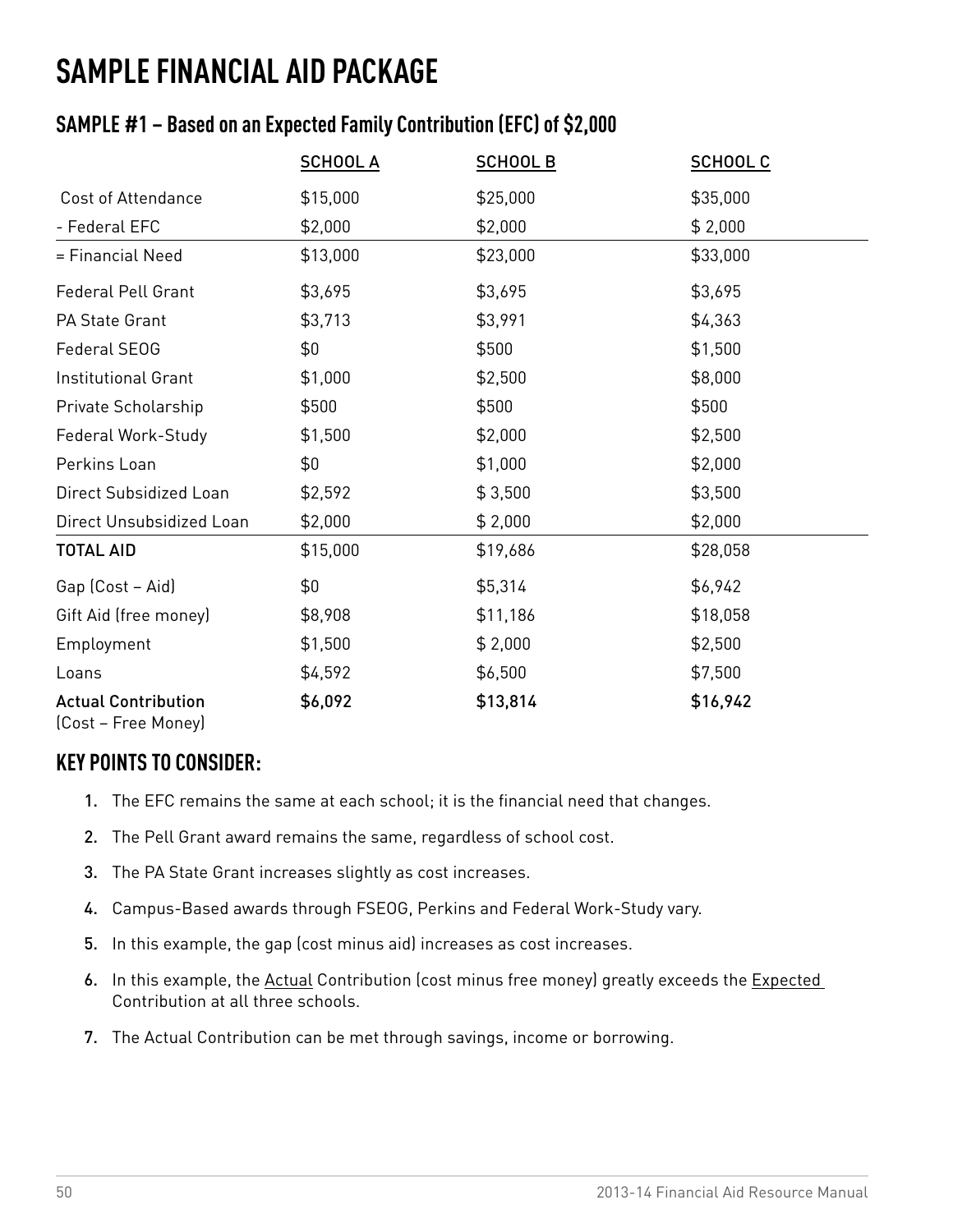## **SAMPLE FINANCIAL AID PACKAGE**

## **SAMPLE #2 – Based on an Expected Family Contribution (EFC) of \$15,000**

|                                                   | <b>SCHOOL A</b> | <b>SCHOOL B</b> | <b>SCHOOL C</b> |
|---------------------------------------------------|-----------------|-----------------|-----------------|
| <b>Cost of Attendance</b>                         | \$15,000        | \$25,000        | \$35,000        |
| - Federal EFC                                     | \$15,000        | \$15,000        | \$15,000        |
| = Financial Need                                  | \$0             | \$10,000        | \$20,000        |
| <b>Federal Pell Grant</b>                         | \$0             | \$0             | \$0             |
| PA State Grant                                    | \$0             | \$0             | \$0             |
| Federal SEOG                                      | \$0             | \$0             | \$0             |
| <b>Institutional Grant</b>                        | \$1,000         | \$2,500         | \$8,000         |
| Private Scholarship                               | \$500           | \$500           | \$500           |
| Federal Work-Study                                | \$0             | \$0             | \$2,500         |
| Perkins Loan                                      | \$0             | \$0             | \$0             |
| Direct Subsidized Loan                            | \$0             | \$3,500         | \$3,500         |
| Direct Unsubsidized Loan                          | \$5,500         | \$2,000         | \$2,000         |
| <b>TOTAL AID</b>                                  | \$7,000         | \$8,500         | \$16,500        |
| Gap (Cost - Aid)                                  | \$8,000         | \$16,500        | \$18,500        |
| Gift Aid (free money)                             | \$1,500         | \$3,000         | \$8,500         |
| Employment                                        | \$0             | \$0             | \$2,500         |
| Loans                                             | \$5,500         | \$5,500         | \$5,500         |
| <b>Actual Contribution</b><br>(Cost – Free Money) | \$13,500        | \$22,000        | \$26,500        |

### **KEY POINTS TO CONSIDER:**

- 1. The EFC remains the same at each school; it is the financial need that changes.
- 2. With an EFC this high, the student is ineligible for federal grants at all schools.
- 3. The student is also ineligible for a PA State Grant at each of these schools.
- 4. Campus-Based awards through FSEOG, Perkins and Federal Work-Study vary.
- 5. In this example, the gap (cost minus aid) increases as cost increases.
- 6. In this example, the Actual Contribution (cost minus free money) greatly exceeds the Expected Contribution at School B and School C.
- 7. The Actual Contribution can be met through savings, income or borrowing.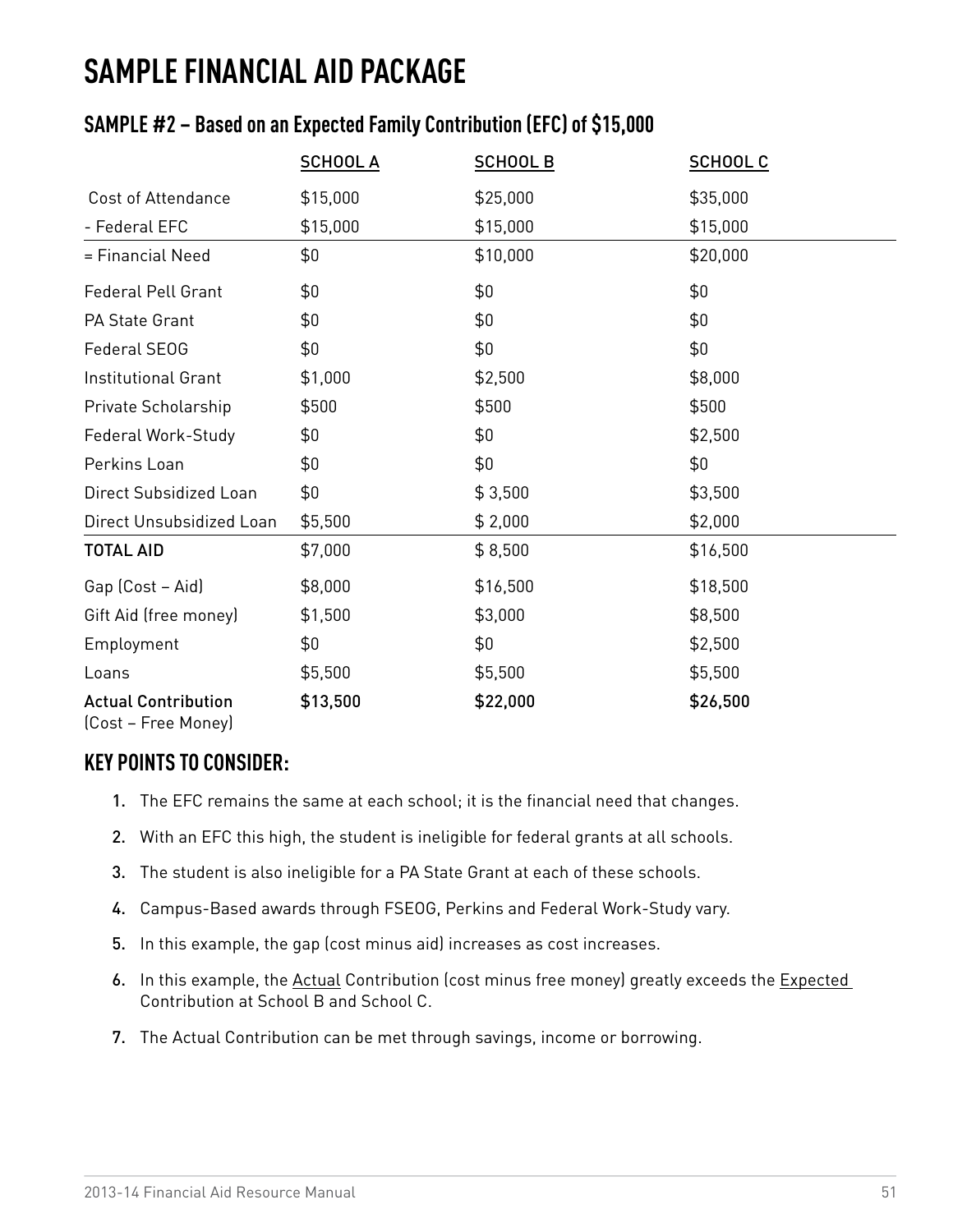## **Reviewing the Financial Aid Package**

- 1. Students will typically receive a Financial Aid Package from each school to which they have been accepted and sent their FAFSA information. They can then use the "Comparing Financial Aid Packages" worksheet, included as [Appendix E](#page-82-0), to help them review and compare the information they have received.
- 2. After reviewing their packages, students should be sure they know and understand the following, and should address any questions to the school's Financial Aid Office:
	- a. How much of their financial aid is gift aid, and how much is not?
	- b. Which awards are based on need, and which are based on merit?
	- c. Are there any conditions on the gift aid; in particular, is there a GPA requirement?
	- d. Will their awards change from year to year?
	- e. Will institutional awards increase as tuition increases?
	- f. Will free money convert to borrowed money as borrowing capacity increases?
	- g. For how many years can the funds be received?
	- h. What happens if they change their major?
	- i. How many hours per week must they work to earn their Work-Study award?
	- j. How much is the family expected to borrow?
	- k. How are outside scholarships handled?

#### **The Five-Year Plan**

Many students who pursue a Bachelor's degree take longer than 4 years to complete it. There could be sound reasons for this, such as a double major, study abroad, an internship, or participation in intercollegiate athletics. These are opportunities which can greatly enhance their educational experience and perhaps make them more marketable upon graduation.

However, some students take more than 4 years due to changing schools, changing majors, taking a reduced credit load, dropping and/or failing classes, and other reasons. These actions could have significant financial implications.

For example:

- 1. The total cost of their degree is increased by 25% or more.
- 2. Institutional aid may be limited to 4 years.
- 3. PA State Grant eligibility is limited to 4 years and may have been exhausted.
- 4. Student loan eligibility may be limited if maximum borrowing has occurred.
- 5. At 6 years, the Lifetime Eligibility for Pell Grant may have expired.
- 6. At 6 years, the new 150 percent rule for subsidized Stafford Loans will be in effect.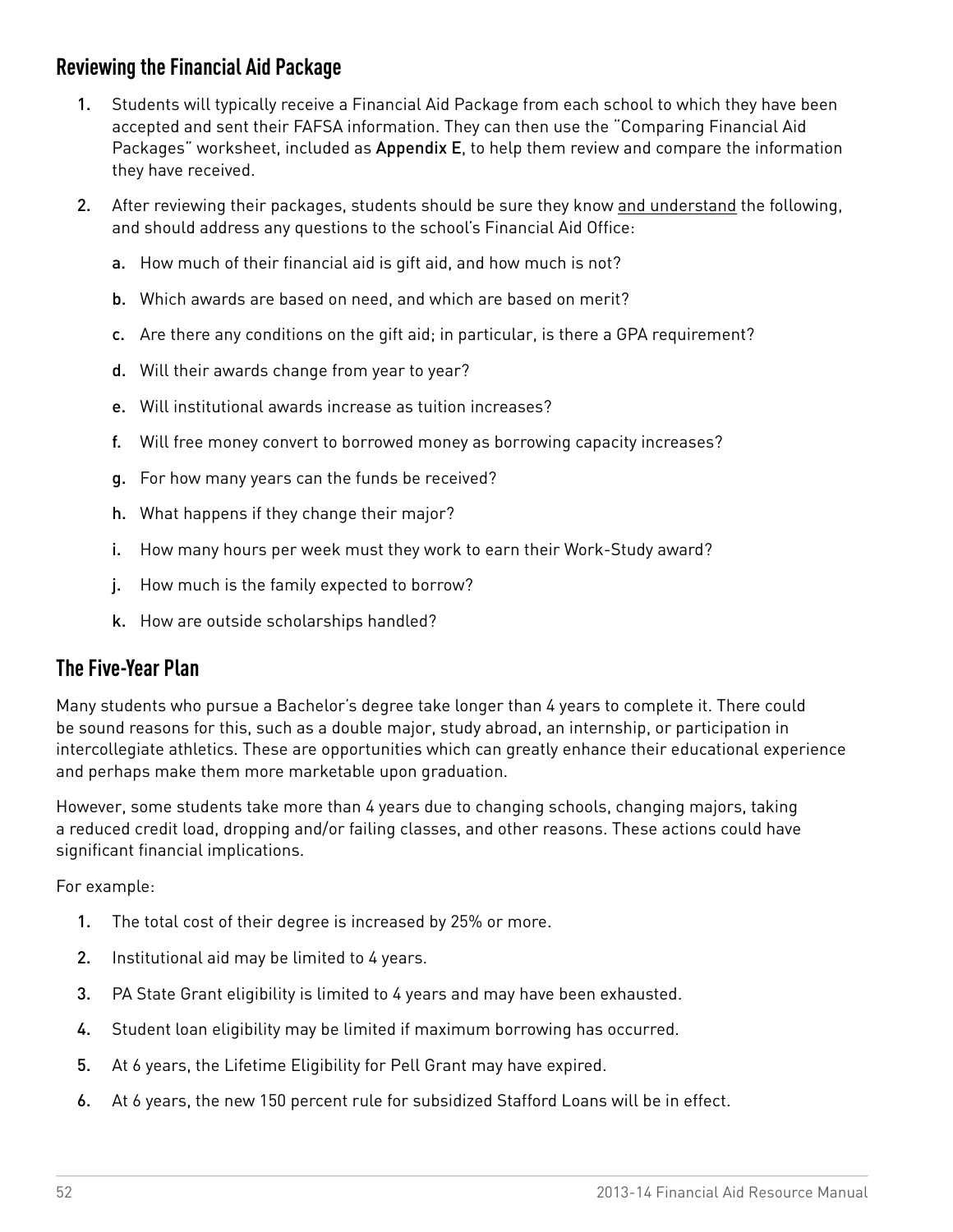Students must be aware of the potential financial impact they could face if they take longer than the prescribed time to complete their degree. It is critical that they conduct appropriate career and college searches prior to enrolling. Then they must plan accordingly so they can minimize any potential financial consequences.

## **SMART BORROWING**



PHEAA is asking students and parents alike to consider every potential financial aid option before borrowing for education. If all other options have been exhausted and borrowing is absolutely necessary, we encourage families to only borrow as much as is truly needed. Smart borrowing is the key to graduating on firm financial footing.

We are promoting the following five key points in helping students become smart borrowers. These messaging points can be tailored to meet the needs of a particular audience.

#### 1. Research job availability in your chosen field, before selecting your major.

Job availability and successful repayment go hand-in-hand, as you won't be able to repay your student loan if you aren't gainfully employed. Research employment rates in your potential career field before making that final decision on a major or course of study. Some jobs simply aren't in demand in today's economy.

#### 2. Research your expected salary in your future career, find an affordable school, and borrow realistically.

There are many paths to the same degree. Research every option, rather than focusing on one school and borrowing whatever is needed to afford that choice. Starting at a community college or commuting to a nearby 4-year school may offer substantial savings. Students should only attend a school that they can reasonably afford. You may still require some form of additional aid, but you should only borrow what you absolutely need. If you don't need to borrow, don't.

#### 3. Consider all types of financial aid carefully.

It is critical that you have knowledge of the many forms of financial aid before committing to a financial aid package. Grants and scholarships are free money and do not have to be repaid, provided obligations are met. Work-study provides part-time jobs forstudents with financial need, allowing them to earn money to help pay for college. Loans, which can cover the remaining financial gap, must be repaid – with interest.

#### 4. Educate yourself on the many loan options available before borrowing.

Many parents and students seem unaware that there are different loan options available to them. There is no one loan option that is perfect for every family. Conduct your own conclusive research on the loan options available for postsecondary education and assess which is the best choice for your situation.

#### 5. Inconsistent or untimely loan repayment could affect your future.

Unlike other forms of debt, student loans are difficult to discharge in bankruptcy. Inconsistent or untimely repayment of your student loans could affect your overall credit score. This in turn may prevent you from obtaining credit cards, buying a car or purchasing a home. Deferment or forbearance is an option if you are having trouble making payments - but will increase the total amount owed.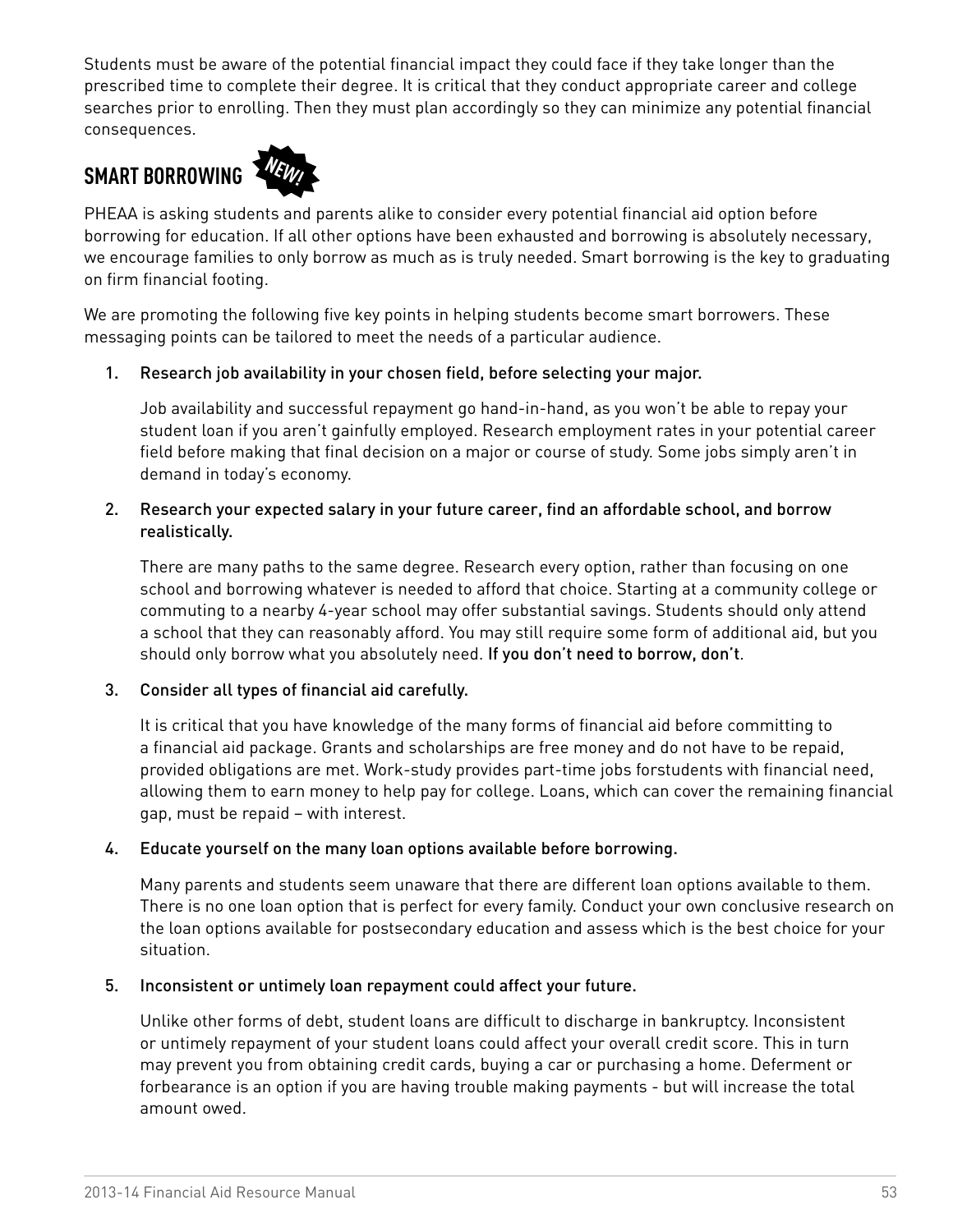We have developed a new online tool to assist students with this process. Located at [MySmartBorrowing](http://www.EducationPlanner.org/MySmartBorrowing).org, this tool allows students to see how decisions related to their career choice, college choice and level of borrowing could affect them when it's time to repay their loans.

Please help us promote smart borrowing by reviewing these five points when working with students and parents who are exploring higher education options, and also make them aware of this new online resource. In addition, encourage all users of the tool to complete the survey at the end so that we can continue to enhance the website to make it more meaningful in our public service message of "be careful before you borrow."

# **OTHER ALTERNATIVES FOR MEETING NEED**

#### **Private Educational loans**

Private education loans, also known as "alternative" loans, are made through private lenders. They are regulated differently than federal education loans, so the fees, rates and terms vary widely among lenders. Most private loans require a co-signer, along with a review of debt-to-income and credit rating. Rates may be fixed or variable, and interest rate caps may be higher than on federal loans. Borrowers and co-signers should fully understand the terms of private loans when comparing borrowing options.

#### **Institutional or private payment plans**

Many institutions offer tuition payment plans that allow students to spread payments out over the semester or the year. These plans are typically interest free, charge only a nominal set-up fee and provide flexible payment terms. For many families this is a very affordable way to manage college costs.

#### **Home Equity Loans**

With mortgage interest rates still at relatively low levels, some families decide to use their home equity as leverage to secure funds to pay for college expenses. In some cases, this may be a more attractive option than borrowing through the federal PLUS Loan Program.

#### **Existing family resources** (savings, 529 plans, income, etc.)

Families should review their financial situation to see if existing resources can be used to keep their debt burden down. Perhaps savings and 529 plans can cover large expenses such as tuition, while income can be used to cover a tuition payment plan or a monthly parent loan payment. Student income and assets should also be factored in.

NOTE: It generally is NOT a good idea to tap into family resources, such as retirement funds or life insurance, or to take out large cash advances on credit cards to cover higher education expenses.

#### **Private scholarships**

Students should use [EducationPlanner.org](http://www.EducationPlanner.org) and other free scholarship search sites to find private scholarships. Their search should begin in the sophomore or junior year so that they become familiar with these sites, identify potential awards for which they can apply, and meet various application deadlines. Students can even begin their search during the elementary and middle school years.

See [Appendix F](#page-83-0) for a list of scholarship scams to avoid, and [Appendix G](#page-84-0) for a listing of scholarship application tips. Both can be shared with your students at any time.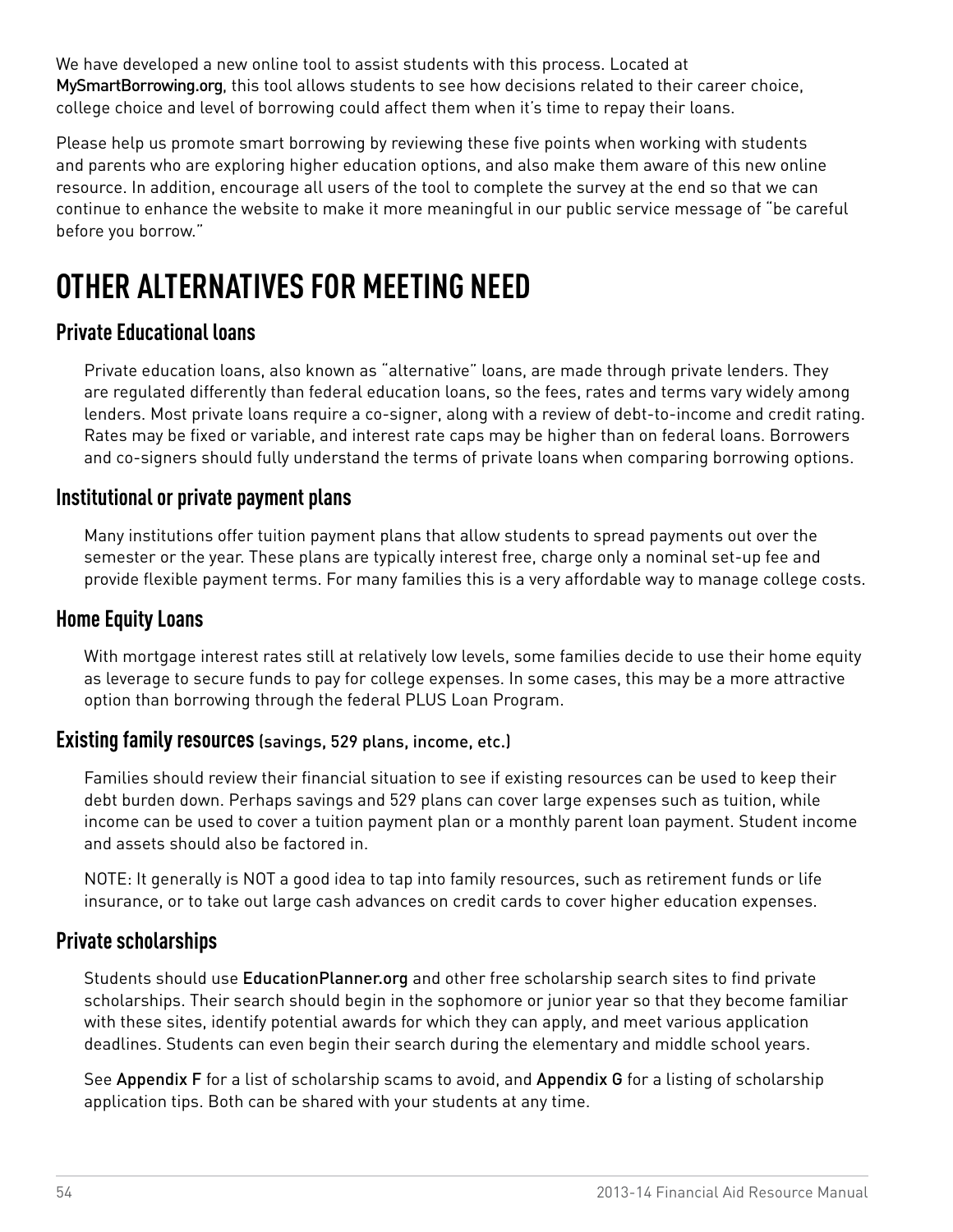# **PUTTING SQUARE PEGS IN ROUND HOLES**

#### **Professional Judgment**

Since the FAFSA is a federal form used by millions of students nationwide, it is not feasible for the FAFSA process to take unusual circumstances into account. Therefore, schools have "professional judgment" which enables them, on a case-by-case basis, to make changes to the student's FAFSA record and financial aid eligibility.

This authority rests with each school. Schools are not required to exercise professional judgment, and decisions made by one school do not apply to another. In addition, the Financial Aid Officer's professional judgment applies to federal aid only.

For consideration of special circumstances for a PA State Grant, students must contact PHEAA directly and complete the appropriate review process. Students may also visit [PHEAA.org/forms](http://www.PHEAA.org/forms) for State Grant reduced income and other forms.

The following are some of the cases in which professional judgment for federal aid applies:

#### **Dependency Override**

There are cases in which a student does not meet any of the criteria to be automatically independent for federal financial aid, yet it is unreasonable to expect the parents to complete the FAFSA or contribute toward their child's education. One example would be a student who has left the parents' home due to an abusive situation. Another would be a student whose parents' whereabouts are unknown.

In such cases, the Financial Aid Office might override the dependency status and determine that the student will be independent, meaning no parental data will be required. Prior to making this determination, schools require documentation to support the student's request.

There are some rather typical cases that do NOT qualify for a dependency override.

- • Parents refusing to contribute toward their child's education
- Parents' unwillingness to supply information needed to complete the FAFSA
- • Parents not claiming the student as a dependent for income tax purposes
- The student no longer living in the parents' home
- • Parents and student "just don't get along"

#### **Reduction of Income**

Many families experience a change in their income, either before or after the FAFSA has been filed. It is important that they file the FAFSA based on actual data and then contact their Financial Aid Office to discuss what has changed. There are many types of situations that can be reviewed under professional judgment, such as:

- • Divorce or separation of the parents
- • A parent loses their job, has a reduction in wages, or retires
- • A parent dies or becomes disabled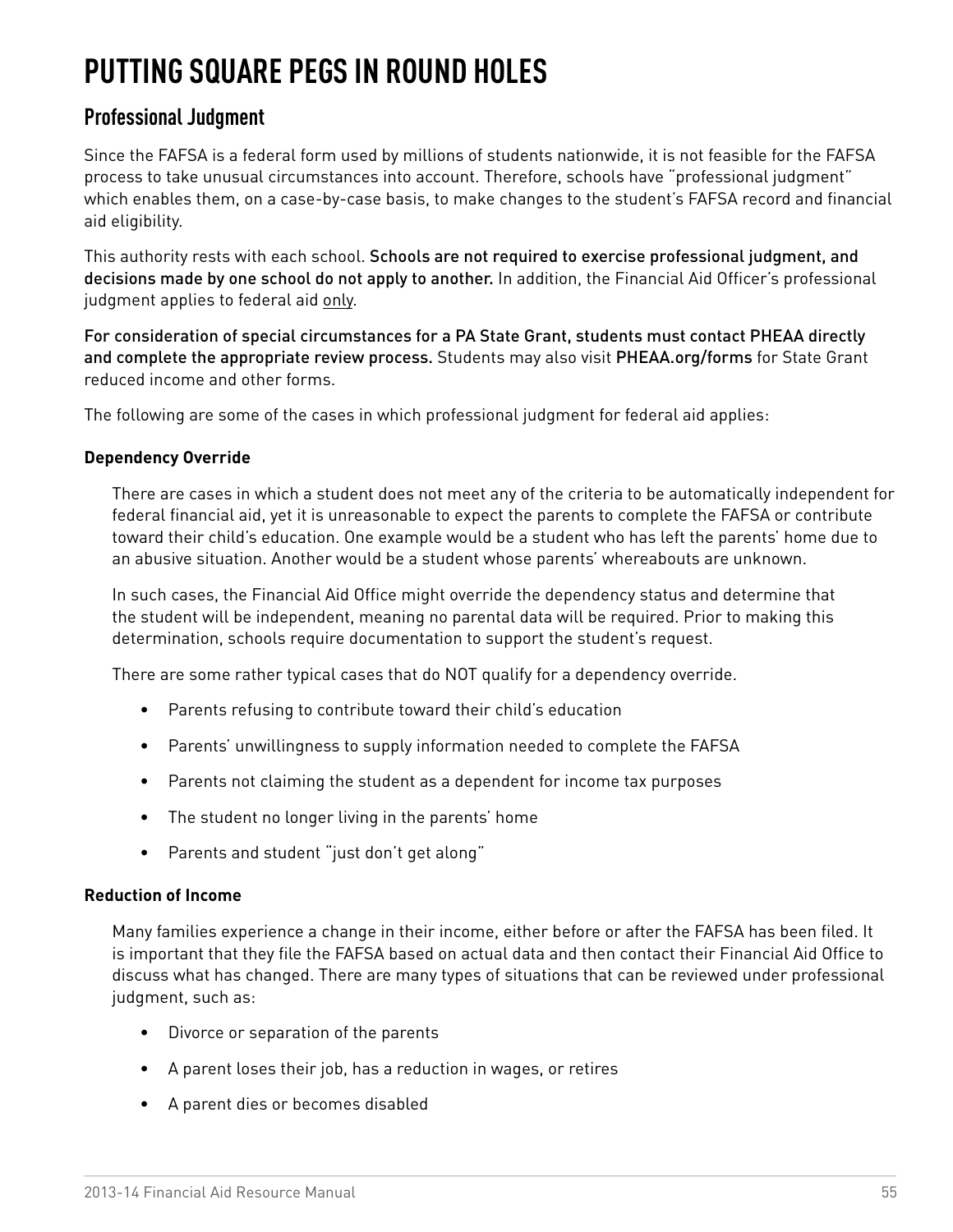- • Unusually high medical expenses not covered by insurance
- Loss of untaxed income or benefits (Social Security, child support, etc.)

Reduced Income forms for the PA State Grant Program are available at [PHEAA.org](http://www.PHEAA.org).

#### **Other Situations**

The Financial Aid Office can also utilize Professional Judgment for other situations, including but not limited to:

- • Unusually high cost of attendance
- • Unusual living arrangements
- • Other financial difficulties
- Families paying elementary or secondary private school tuition
- • A parent enrolled in college

Special situations can also be report to PHEAA through forms available at [PHEAA.org](http://www.PHEAA.org).

#### **Early Graduation**

To be eligible for federal financial aid, the student must have a high school diploma or GED. If the student graduates early from high school, receives a diploma, and is dropped from the secondary school roster, they may be eligible for financial aid providing they submit a FAFSA before federal and school deadlines.

#### **Summer Sessions**

Students enrolling in summer sessions may be eligible for additional forms of federal and state financial aid. The school determines whether its students need to complete a current year or future year FAFSA for aid consideration. Therefore, students should contact the Financial Aid Office at their school to determine what applications are needed and what types and amounts of aid can be received.

#### **Dual Enrollment**

A student who is taking coursework at the high school and college levels simultaneously (dual enrollment) is not eligible for federal or state financial aid. Any tuition expenses incurred for the college coursework are the responsibility of the student unless covered by some other means (such as a school district based grant).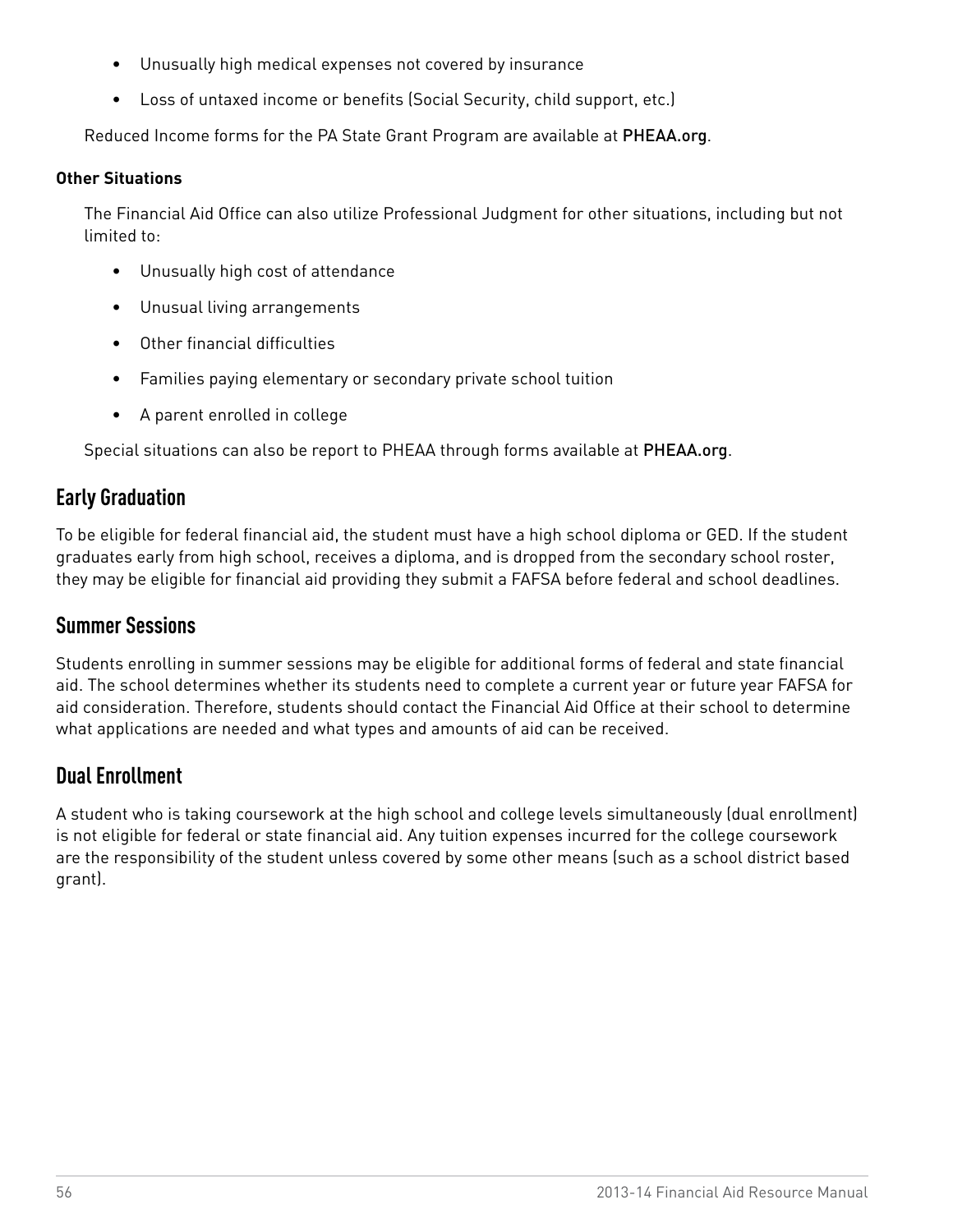## **CASE STUDIES**

### **Case Study 1:**

Matt lives with his grandparents because, after his father died, his mother remarried and Matt does not get along with his stepfather. In addition, his stepfather has said he will not pay anything toward Matt's college costs.

- 1. Is Matt "independent" for financial aid purposes?
- 2. Whose parental financial information (if any) should go on the FAFSA?
- 3. Can Matt be independent if his stepfather refuses to supply information on the FAFSA?

#### Answers:

- 1. Matt is not independent for financial aid purposes. His inability to get along with his stepfather is not a valid reason for making him independent.
- 2. When Matt completes the FAFSA he will need his mother's and stepfather's data.
- 3. No. A parent or stepparent's refusal to provide information on the FAFSA is not a valid reason for making a student independent.

Based on his circumstances, Matt is a dependent student and must provide parental data, including information about his stepfather. If that information is not provided, Matt will qualify only for unsubsidized Direct Stafford loans. This will remain the case until Matt meets one of the automatic conditions for independence, such as turning 24.

However, if the home situation were to worsen to the point of abuse or abandonment, then Matt could consult the Financial Aid Office at his school for an additional review. He could provide similar information to PHEAA for PA State Grant consideration.

#### **Case Study 2:**

Toni is 20, and does not live with her parents. She indicated on the FAFSA that she has a child who she supports. She lives with her boyfriend, she does not work, and she receives SNAP and WIC funds. In addition, her boyfriend (the child's father) provides support for them.

- 1. Since Toni does not work to provide at least 50 percent of the support for her child, did she complete the FAFSA correctly?
- 2. Should Toni include her boyfriend's income and asset information on the FAFSA?
- 3. What difference would it make if Toni and her boyfriend got married?

#### Answers:

1. Toni answered the FAFSA question correctly. According to federal guidelines, when a student with a child provides more than 50 percent support for that child, the student is considered independent. Funds received from any source other than the parents may count as part of the 50 percent support provided for that child.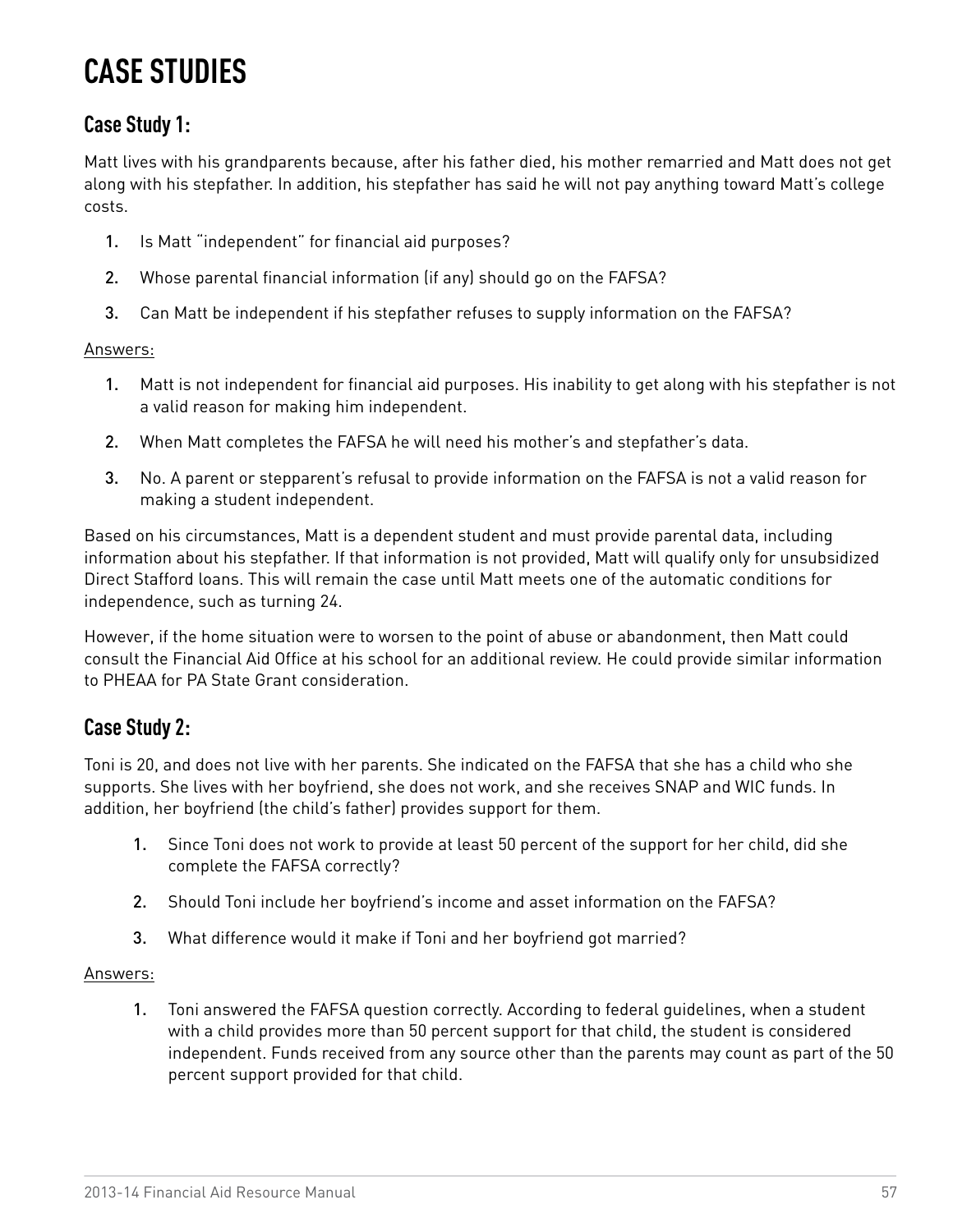- 2. Toni will have to report as untaxed income the money she receives in support from her boyfriend, but will not have to list her boyfriend's income and asset information.
- 3. If Toni and her boyfriend get married, then his income and asset information will be required on the FAFSA and he will be included in the household size.

#### **Case Study 3:**

Sean, a high school senior, applied to a 4-year university and was accepted in October 2013 to begin the following fall semester. In January 2014, his father became ill and Sean's college plans were put on hold. His father passed away in May 2014. Two months later, Sean decided that he wanted to start school in the fall. However, he had not yet filed his FAFSA.

- 1. Is it too late for Sean to file the FAFSA and be considered for all forms of financial aid?
- 2. Whose financial information should he use to complete the FAFSA?
- 3. How will his father's passing affect the amount of aid Sean might be eligible to receive?

#### Answers:

1. No, it is not too late to file the FAFSA. The FAFSA filing deadline for federal student aid for the 2014- 15 academic year is June 30, 2015, so Sean would be considered on-time for federal student aid. However, federal campus-based aid and institutional funds may have been exhausted.

Because Sean is enrolling in a baccalaureate degree program, the FAFSA filing deadline for the PA State Grant would have been May 1, 2014. Although Sean missed this deadline, he should still file the FAFSA as soon as possible. He should then write a letter to PHEAA explaining his father's recent passing and include a copy of the death certificate. PHEAA reviews extenuating circumstances on a case-by-case basis and can possibly grant an exception to the filing deadline.

- 2. If one, but not both, of the student's parents is deceased, the student answers the parental questions about the surviving biological or adoptive parent only, and does not report any financial information for the deceased parent.
- 3. The effect on Sean's financial aid will depend on the source of the funding:
	- • For federal aid, only the surviving parent's income is considered, which could help significantly. In addition, the Financial Aid Office may be able to exercise professional judgment to take other factors into consideration.
	- For PA State Grant, PHEAA's policy regarding a recent death allows for the State Grant to be calculated at full need, although significant assets, if present, might be taken into consideration.
	- • For institutional aid, the Financial Aid Office will make all eligibility and award determinations, so Sean should remain in close contact with the Financial Aid Officer.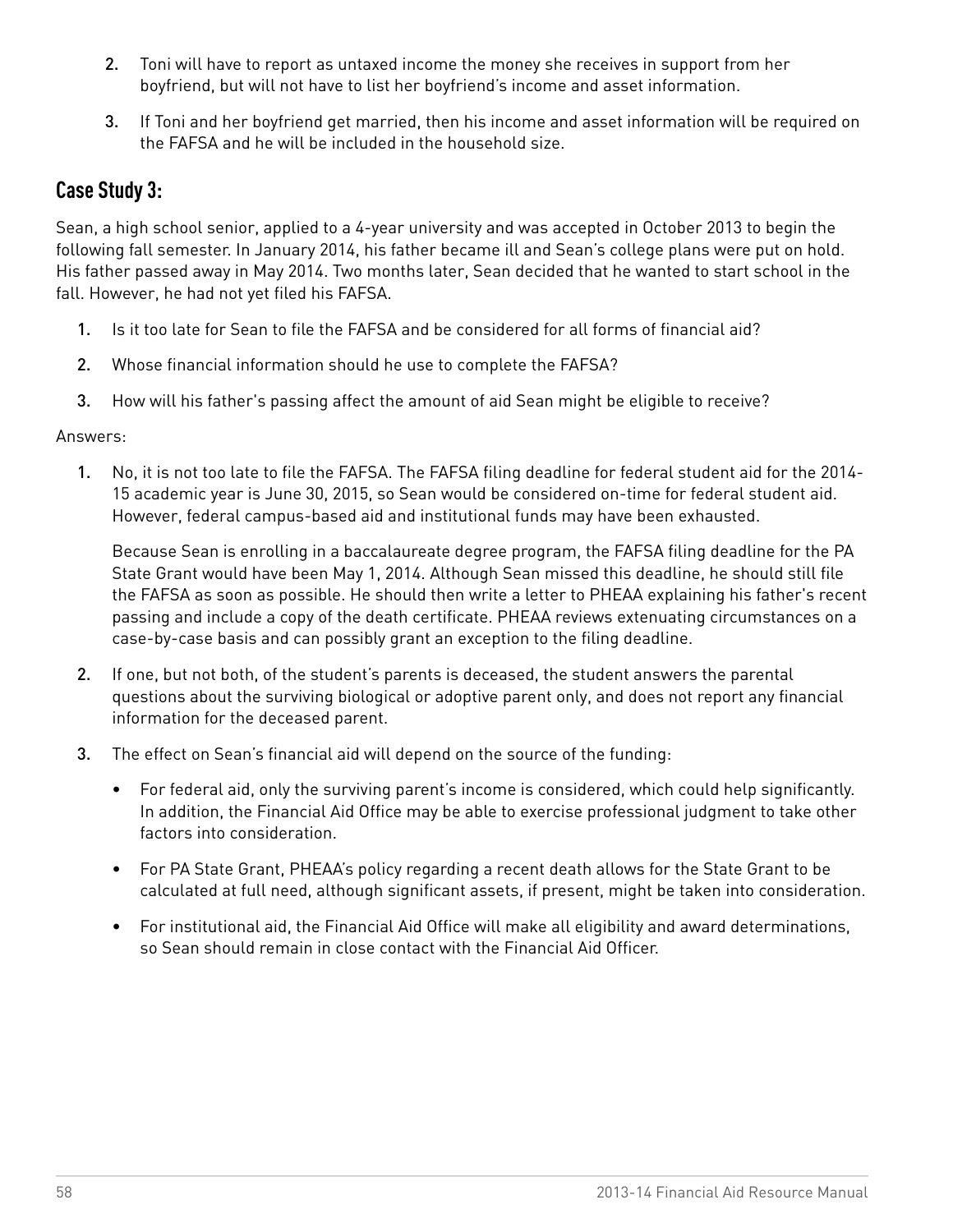## **Case Study 4:**

Maria is 18 years old, was born in the United States, and earns \$6,500 per year at her part-time job. She lives with her mother and father, who are not U.S. citizens. Maria would like to attend the local university, and she has been advised to file the FAFSA.

- 1. Can Maria file the FAFSA even though her parents are not U.S. citizens?
- 2. Can Maria file as an independent student since she works and can take care of herself?
- 3. What if Maria's parents are unwilling to provide any information on the FAFSA?

#### Answers:

- 1. Yes. The fact that Maria's parents are not U.S. citizens does not prevent her from filing the FAFSA. As a dependent student she must provide parent information. When asked to provide Social Security Numbers, her parents can enter all zeros and continue with the rest of the application. In order to sign the FAFSA, her parents must print the signature page, sign it and mail it in.
- 2. No. Even though Maria works, she will be considered dependent for federal financial aid unless and until she is able to answer "Yes" to one of the 13 dependency questions on the FAFSA.
- 3. Maria can still file the FAFSA even if her parents are unwilling to provide any information, regardless of what their reason(s) might be. However, she will only qualify for unsubsidized Direct Stafford Loans. Maria should then contact the Financial Aid Office at the school she plans to attend to see if her situation can be reviewed under the school's professional judgment provisions.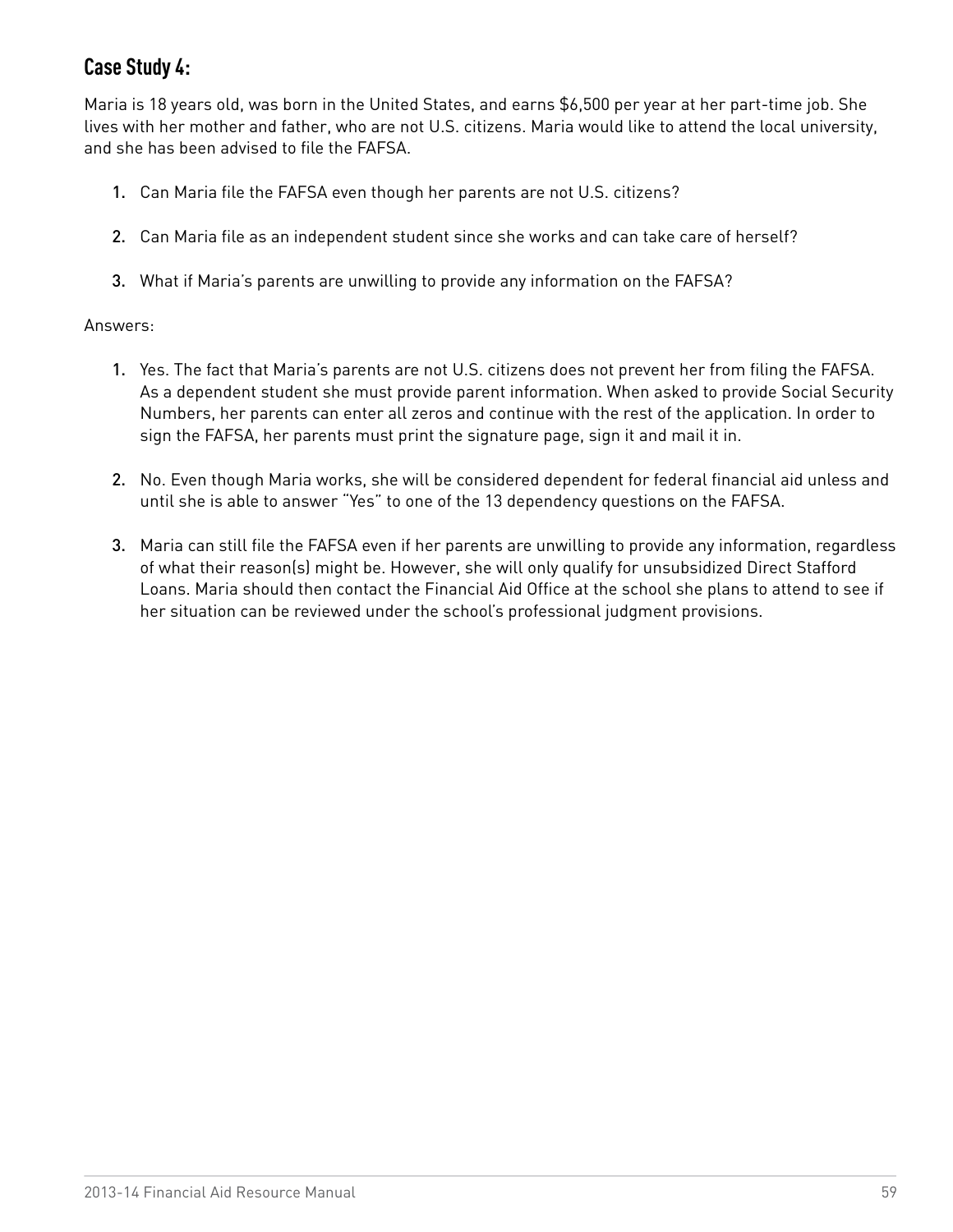**NOTES:**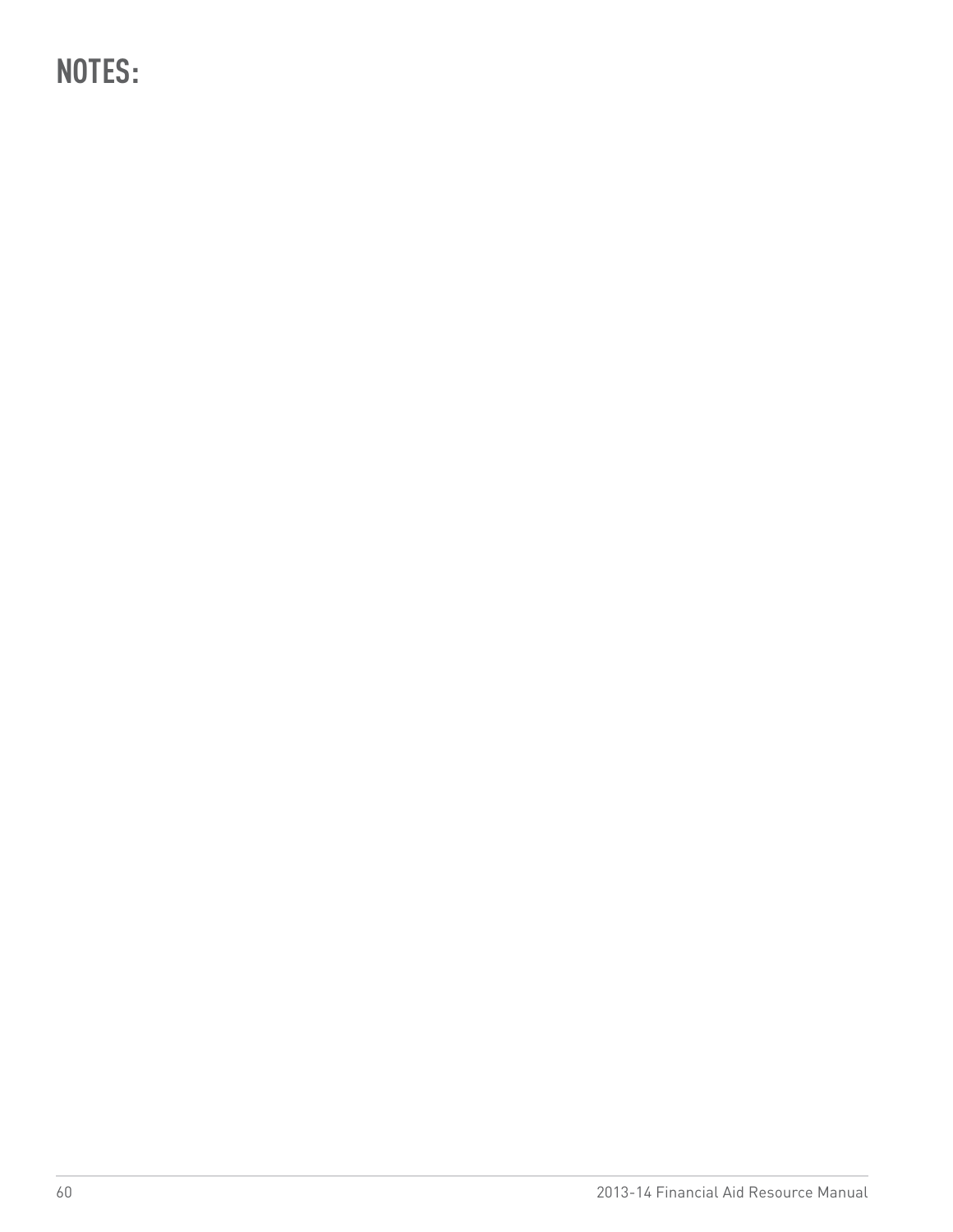# **GLOSSARY**

# **A**

Acceptance Form: The written acknowledgment by the student of receipt of an award letter. The form usually provides for acceptance of offered aid, possible declination of all or part of the package, and some means of requesting an appeal, if that is desired, to modify the award. Frequently, acceptance letters and award letters are combined into a single document.

Academic Grade Level: Designation of the student as first-year (freshman), second-year (sophomore), undergraduate, or graduate/professional student by the educational institution in accordance with the school's normal standards. Grade level is used to determine annual student loan limits.

Accredited Institution: Any institution or school which meets the standards established by a nationally recognized accrediting agency or association

Accrued Interest (on a loan): The cost of the loan, represented by the interest rate, is added together prior to the repayment period or prior to a payment installment. This is the interest that accumulates on the unpaid principal balance of a loan.

Adjusted Available Income (AAI): The portion of family income remaining after deducting federal, state, and local taxes, a living allowance, and other factors used in the Federal Need Analysis Methodology

Adjusted Gross Income (AGI): Income including wages, interest, dividends, capital gains, and other sources adjusted downward by specific deductions. This includes contributions to deductible retirement accounts, alimony paid by you, etc. This does not include standard and itemized deductions.

Advanced Placement (AP): Credit and/or advanced standing in certain course sequences that postsecondary institutions may offer to high school students who have taken high level courses and passed certain examinations

Army College Fund: Army enlistees in certain job specialties who score at least 50 on the Armed Services Vocational Aptitude Battery (ASVAB) and who may be eligible for educational benefits to attend college. This program has been suspended since October 1, 2011.

Army Reserve Student Loan Repayment Program: Student loan repayment program available to Army Reservists; amount of repayment is based on years of service and job specialty

Assets (on FAFSA): Includes cash on hand, checking and savings accounts, trusts, stocks, bonds, other securities, real estate (excluding home), income-producing property, and may include business equipment and inventory; considered in determining Expected Family Contribution (EFC)

Associate's Degree: A degree given for successful completion of a 2-year program of study at a college or career school

Award: A specific amount of financial assistance offered to a student through financial aid programs to pay for educational costs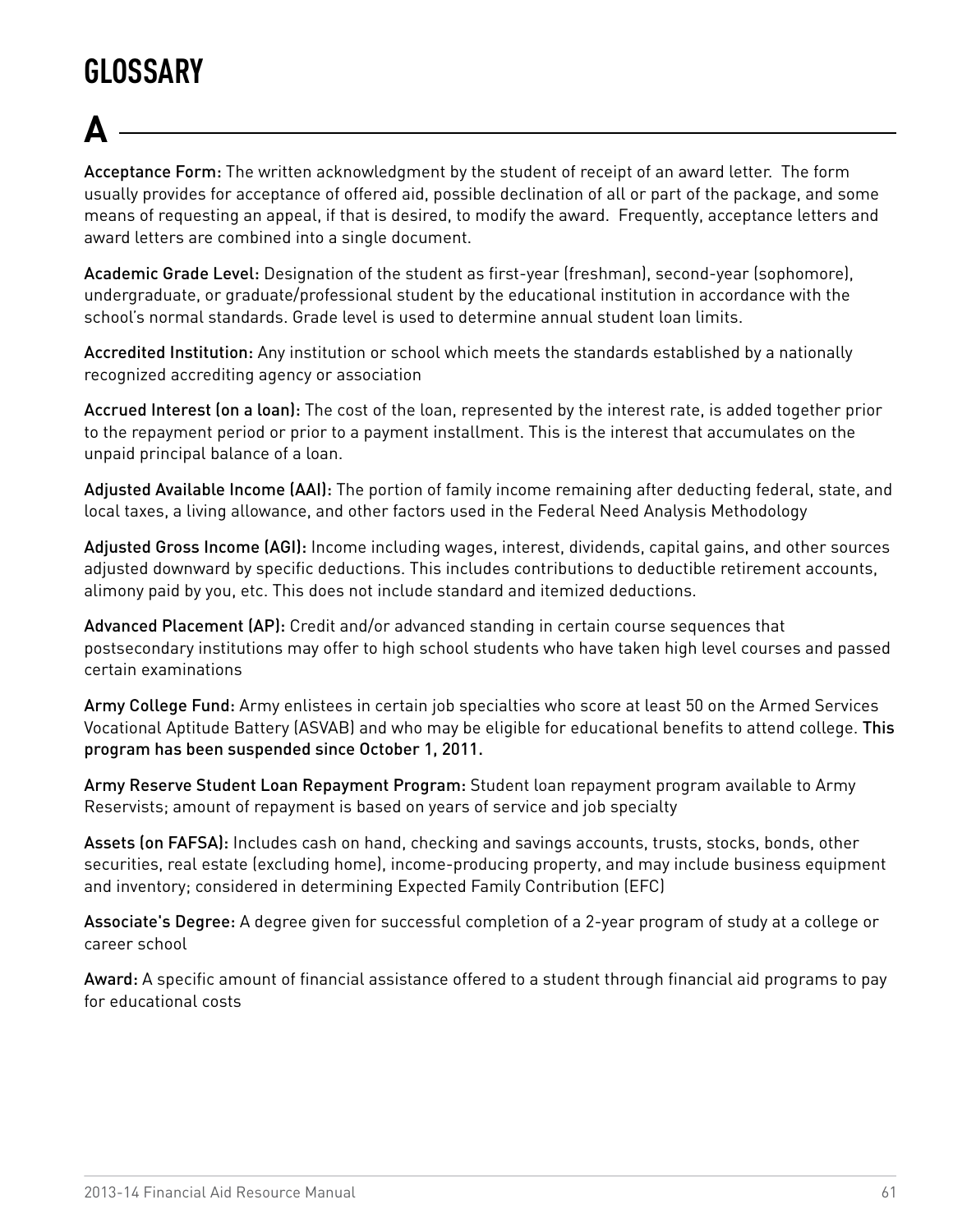Award Letter: A means of notifying financial aid applicants of the financial assistance being offered. The award letter usually provides information on the types and amounts of aid offered, as well as specific program information, student responsibilities, and the conditions which govern the award; generally provides students with the opportunity to accept or decline the aid offered

Award Year: July 1 of one year through June 30

Annual Percentage Rate (APR): The interest maintained on a loan for a 1-year period

# **B**

Bachelor's Degree: The degree given for successful completion of the undergraduate curriculum at a 4-year college or university; also called a baccalaureate degree

Base Year: Used for need analysis purposes, the base year is the calendar year proceeding the award year; for example, 2013 is the base year used for the 2014-2015 award year

Bureau of Indian Affairs (BIA) Grants: A grant program for students who are one-quarter or more Indian, Eskimo or Aleut and are enrolled in accredited institutions in pursuit of an undergraduate or graduate degree; for more information contact the BIA office at 202-208-3710

Business Assets: Property that is used in the operation of a trade or business, including real estate, inventories, buildings, machinery and other equipment, patents, franchise rights, and copyrights; may be considered in determining an Expected Family Contribution (EFC) under the regular formula

# **C**

Campus-based Programs: The term commonly applied to those U.S. Department of Education federal student aid programs administered directly by institutions of postsecondary education; includes Federal Perkins Loan, Federal Supplemental Educational Opportunity Grant (FSEOG), and Federal Work-Study (FWS) programs

Capitalization (of interest): The act of adding unpaid interest to the principal of a loan, thereby increasing the unpaid principal

"C" Codes: A "C" code on a Student Aid Report (SAR) or SAR Acknowledgment tells the Financial Aid Officer that documentation is needed from the student to correct a mismatch with one of the following federal databases: Social Security Administration, Veterans Administration, Homeland Security, National Student Loan Data System (NSLDS), or Selective Service

Central Processing System (CPS): The computer system to which the student's need analysis data is electronically transmitted by the FAFSA processor; the Central Processing System performs database matches, calculates the student's official Expected Family Contribution (EFC) and produces the Student Aid Report (SAR)

Certificate: The formal acknowledgment of successful completion of a particular program or course of study, particularly in a vocational school, trade school or junior college

Chafee Education Training Grant Program: Awards granted to current or former foster youth to use for career and technical training or college courses. For more information, visit [PHEAA.org](http://www.pheaa.org).

Clock Hour: A time period consisting of 50 to 60 minutes of lecture, recitation, faculty-supervised laboratory, shop training, or preparation in a program of study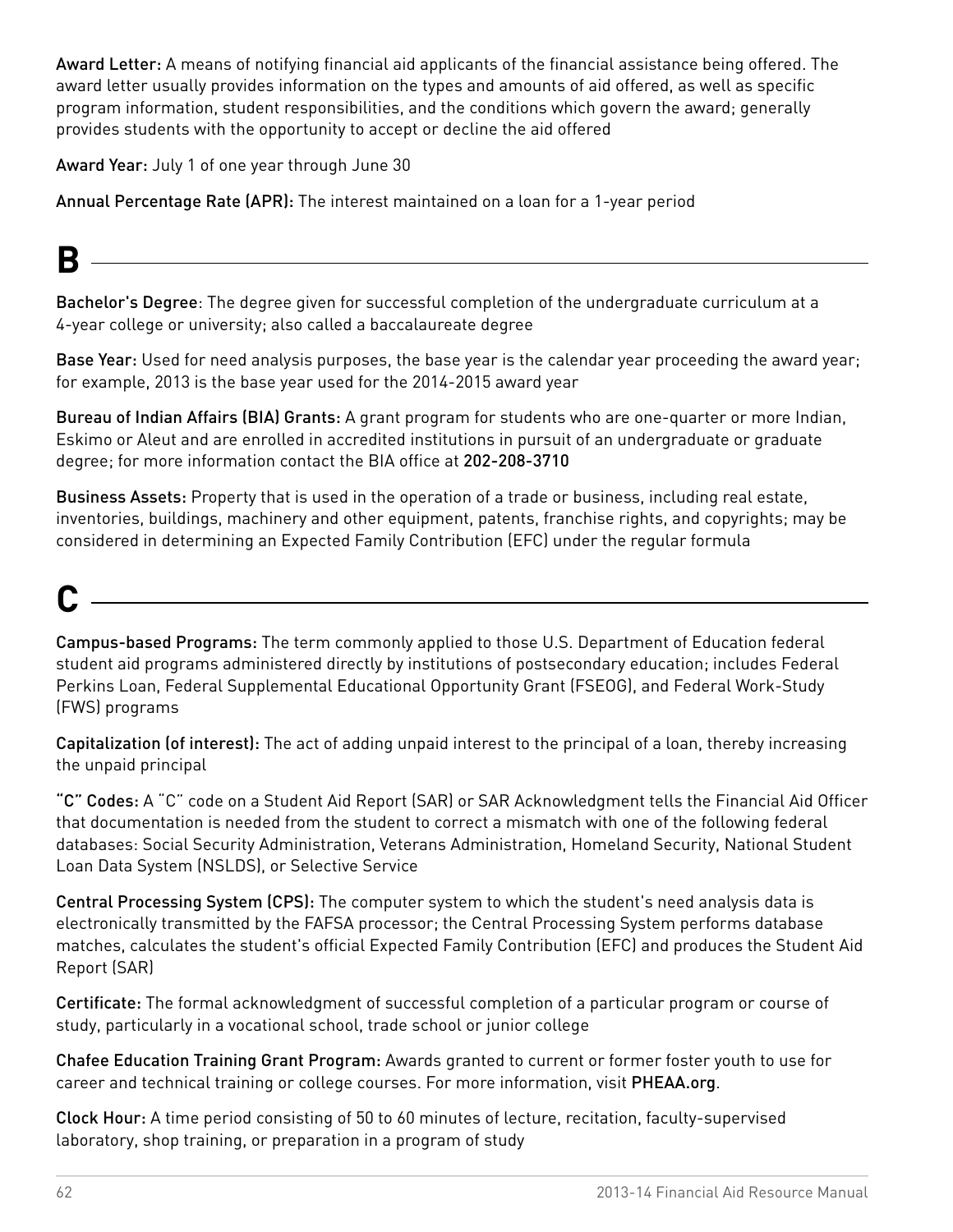College-Level Examination Program (CLEP): A series of examinations demonstrating a student's proficiency in a subject area, for which some postsecondary institutions offer credit

College Scorecard: Online tool which provides families with essential information they need to make educated decisions about their choice of higher education institution

Community Service Learning (CSL): Work programs that place students in positions that will benefit the clients of community service organizations

Co-Signer: A credit-worthy individual who is required to sign a promissory note for a loan; by signing, this party guarantees that the loan will be repaid if the borrower defaults

Commuter Student: A student who does not live on campus; typically, "commuter" refers to a student living at home with his or her parents, but may also mean any student who lives off campus

Consolidation Loan: A loan made to enable one borrower with different types of loans to obtain a single loan with one interest rate and one repayment schedule. Federal Perkins, Federal Direct Stafford (subsidized and unsubsidized), Health Education Assistance Loans (HEAL), Health Professions Student Loans, and Loans for Disadvantaged Students may be combined for purposes of consolidation, subject to certain eligibility requirements. A consolidation loan pays off the existing loans; the borrower then repays the consolidated loan.

Cooperative Education: A program through which a college student alternates periods of classroom instruction with periods of related employment

Cost of Attendance (COA): Generally, this includes the tuition and fees normally assessed a student, together with the institution's estimate of the cost of room and board, transportation and commuting costs, books and supplies, and miscellaneous personal expenses; student loan fees, dependent care, reasonable costs for a study abroad or cooperative education program, and/or costs related to a disability may be included when appropriate; also referred to as the "cost of education" or the "student budget"

Credit (or Credit Hour): The unit of measurement some institutions give for fulfilling course requirements

Custodial Parent: The parent with whom the dependent student lives and whose financial information is used in the need analysis when parents are divorced or separated; in cases of divorce or separation, the custodial parent is the parent whom the dependent student lives with most during the 12 months prior to submitting the FAFSA

## **D**

Data Release Number (DRN): A four-digit number found on the Student Aid Report (SAR) that can be used to permit another college to access the FAFSA data

Default: The failure to repay a loan in accordance with the terms of the promissory note; occurs after 270 days of nonpayment on a federal loan account or 179+ days of nonpayment on a private loan account

Deferment: An approved temporary suspension of loan payments based on certain events or criteria

Delinquency: The failure to make scheduled monthly loan payments when they are due

Department of Education, U.S. (ED or USDE): The federal government agency that administers assistance to students enrolled in postsecondary educational programs under the following programs: Federal Pell Grant, Federal Perkins Loan, Federal Supplemental Educational Opportunity Grant (FSEOG), Federal Work-Study (FWS), and William D. Ford Federal Direct Loan (Direct Loan) Program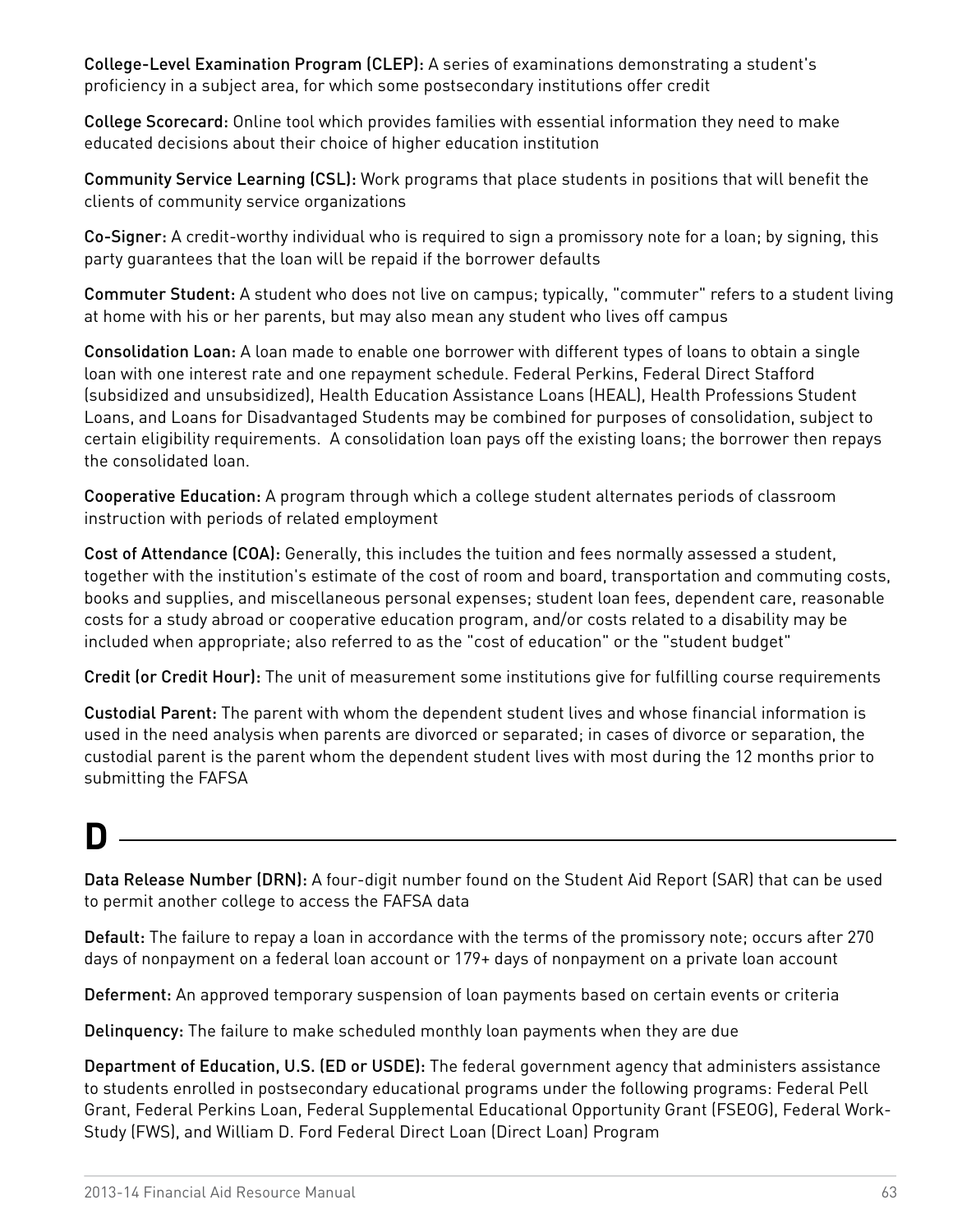Department of Homeland Security (DHS): The Department of Homeland Security screens the citizenship status of FAFSA filers; formerly known as Immigration and Naturalization Service (INS)

Departmental Scholarship: An award of gift assistance that is specifically designated for a recipient in a particular academic department within the institution

Dependents: Spouse, children and other household members for whom the parent or independent aid applicant provides more than half support

Dependent Student: A student who does not qualify as an independent student and whose parental income and asset information is used in calculating EFC

Disbursement: A financial transaction that occurs when a lender releases loan funds, or when financial aid funds become available to use in meeting a student's educational and related living expenses

Direct PLUS Loan: Federal long-term loans made available to parents of dependent students; may be used to meet the EFC; the amount borrowed is limited to the cost of attendance minus estimated financial assistance

Direct Subsidized Loan: Federal long term, low-interest loans administered by the U.S. Department of Education and institutions; the federal government pays the accrued interest during in-school periods

Direct Unsubsidized Loans: Federal long-term, low-interest loans administered by the U.S. Department of Education and institutions; the borrower is responsible for paying the interest that accrues on the loan from the date of disbursement until the loan is paid in full, regardless of enrollment status; may be used to meet the EFC

Disclosure Statement: Statement explaining specific terms and conditions of student loans, such as interest rate, loan fees charged, gross amount borrowed, etc.; disclosure statements must accompany each loan disbursement

Domicile: The one place where the person has his or her true, fixed and permanent home to which he/she intends to return whenever absent; a person may have only one place of domicile, therefore domicile is not residence

# **E**

Educational Assistance Program (EAP) for the Pennsylvania National Guard: Together with the Pennsylvania Department of Military and Veterans Affairs (DMVA), PHEAA co-administers the Educational Assistance Program (EAP) for members of the Pennsylvania National Guard. This program provides tuition assistance for students who enter into a service commitment with the Pennsylvania National Guard for a period of 6 years.

Educational Benefits: Funds, primarily federal, awarded to certain categories of students (veterans, children of deceased veterans or other deceased wage earners, and students with physical disabilities) to help finance their postsecondary education regardless of their ability to demonstrate need in the traditional sense.

EducationPlanner.org: PHEAA's college and career-planning online resource designed to help students develop their lifelong education plans from middle and high school to higher education and beyond

Eligible Program: A course of study that leads to a certificate, diploma or degree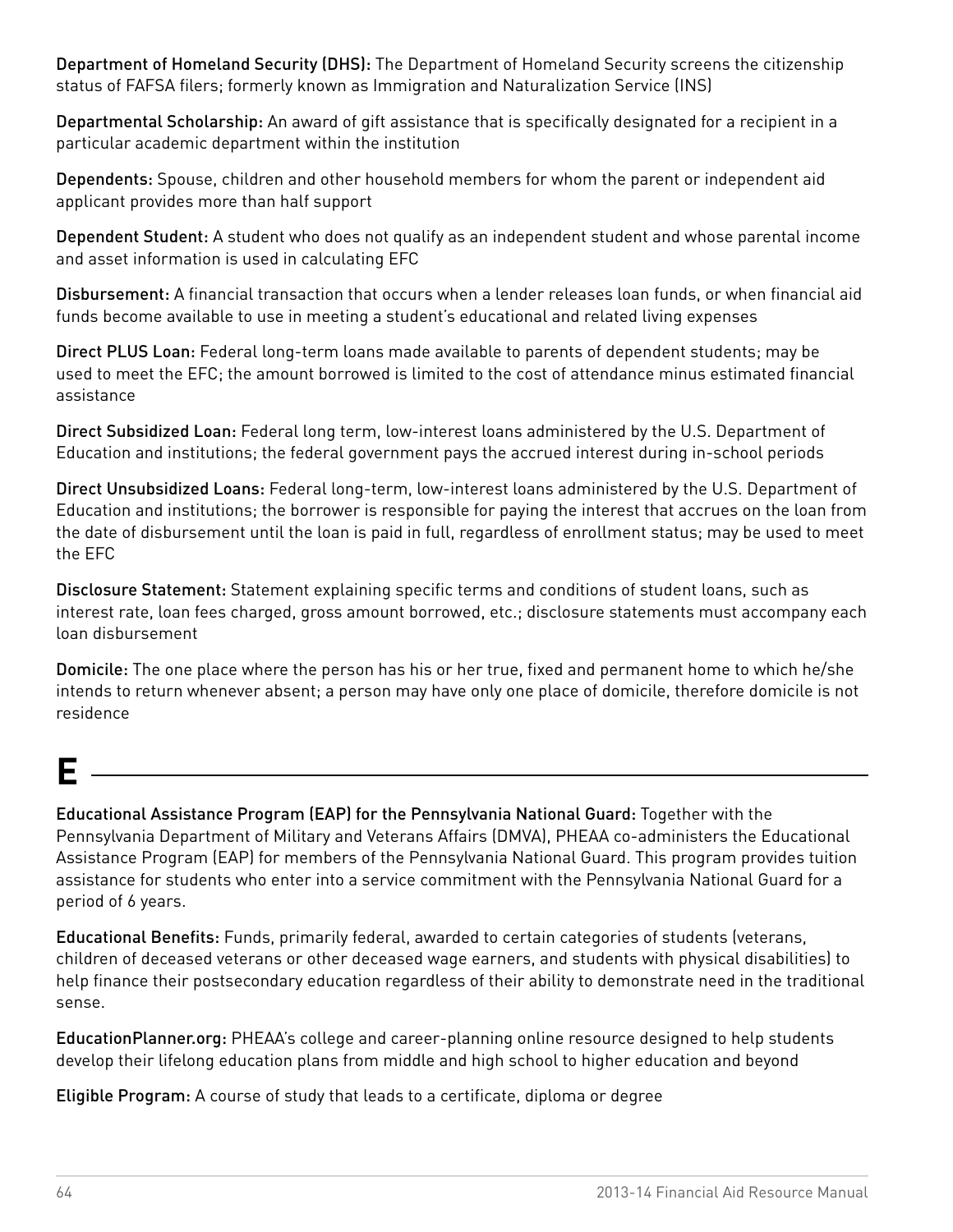Employment: With reference to financial aid, the opportunity for students to earn money to help pay for their education; Federal Work-Study is one program by which needy students can work to defray their educational expenses

Employment Allowance: An allowance to meet expenses related to employment when both parents (or a married independent student and spouse) are employed or when one parent (or independent student) qualifies as a surviving spouse or as head of a household; used in need analysis formula for parents and student, if eligible

Enrolled Student: A student who has completed the registration requirements of the institution and has officially begun to attend classes

Enrollment Status: At those institutions using semesters, trimesters, quarters, or other academic terms for measuring progress by credit hours, enrollment status equals a student's credit hour workload; categories of enrollment status are full-time, three-quarter time, half-time, less than half-time, or not enrolled

Entrance Interview: Counseling session on education loan responsibilities which occurs prior to the crediting of loan funds to the student's account

Exit Interview: Counseling session providing information on loan repayment, deferment, consolidation, and other pertinent loan information before the student leaves school

Expected Family Contribution (EFC): The result of a federal calculation (formula) based on family earnings, assets, number of students in college, size of family, and other factors; an indicator of family financial strength, the EFC suggests an amount that families can absorb (pay) over time through savings, earned income and loans; this is not the amount a family will actually pay for college

# **F**

Federal Need Analysis Methodology: A standardized formula (defined by law) for determining Federal EFC (see EFC above); also referred to as Federal Methodology (FM); the single formula for determining an Expected Family Contribution (EFC) for Pell Grants, campus-based programs, FFEL programs, and Direct Loan program

Federal Pell Grant: A federal grant program for needy postsecondary students who have not yet received a baccalaureate or first professional degree; administered by the U.S. Department of Education; recipients are limited to 12 full-time semesters of eligibility over their lifetime

Federal Perkins Loan: One of the campus-based programs; a long-term, low-interest loan program for both undergraduate and graduate students at a current interest rate of 5 percent; may also be called the Carl D. Perkins National Direct Student Loan Program

Federal Supplemental Educational Opportunity Grant (FSEOG): One of the campus-based programs; provides grants for undergraduate students with exceptional financial need who have not completed their first baccalaureate degree; priority is given to Pell Grant recipients

Federal Work-Study Program (FWS): One of the campus-based programs; a part-time employment program which provides jobs for undergraduate and graduate students who are in need of such earnings to meet a portion of their educational expenses

FERPA: Family Education Rights and Privacy Act, also known as the Buckley Amendment; provides privacy to educational records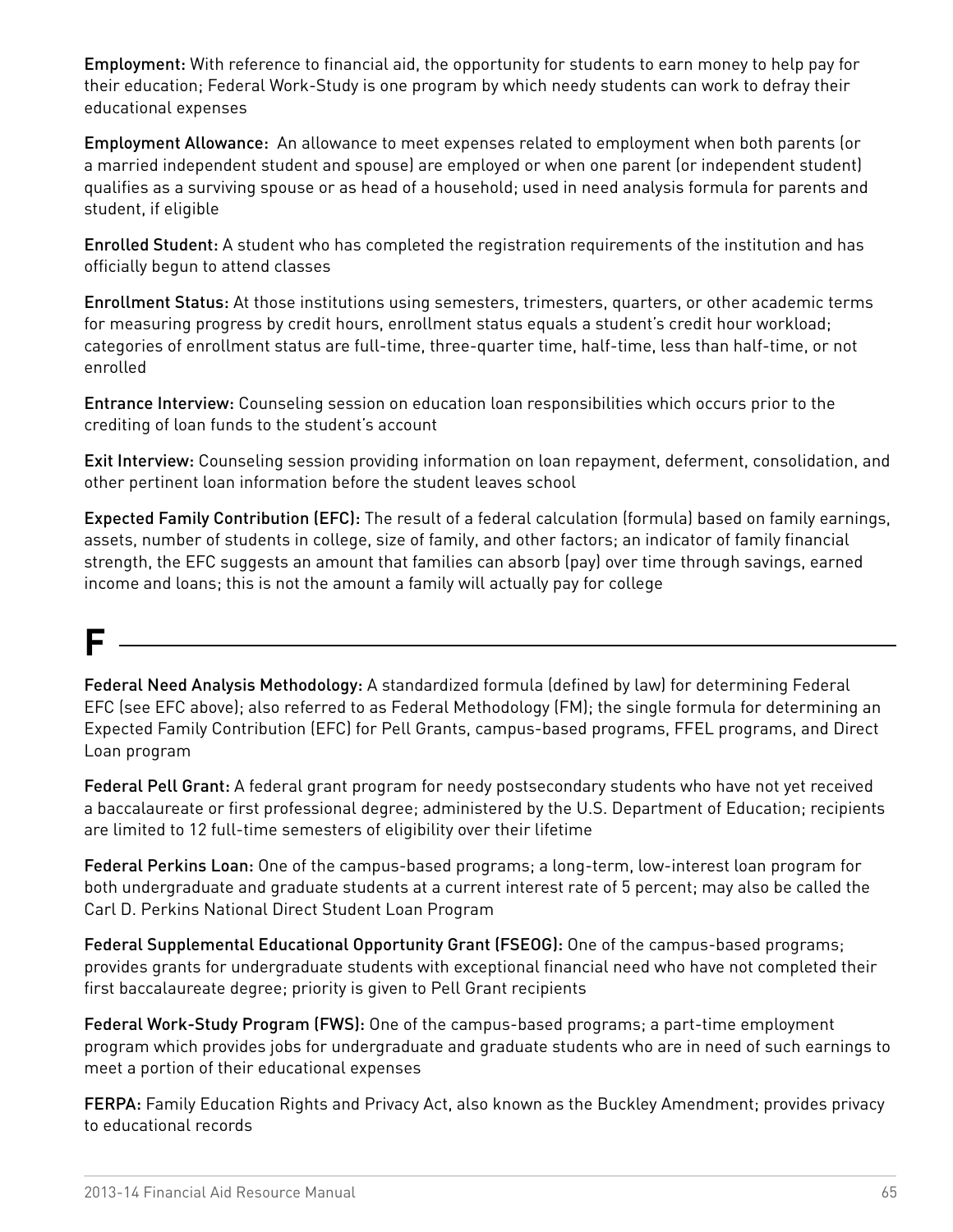Financial Aid: General term that describes any source of student financial assistance outside the student or the student's family; funds awarded to a student to help meet postsecondary educational expenses; generally awarded on the basis of financial need and include scholarships, grants, loans, and student employment

Financial Aid Administrator (or Financial Aid Officer): An individual who is responsible for preparing and communicating information pertaining to student loans, grants or scholarships, and employment programs, and for advising, awarding, reporting, counseling, and supervising office functions related to student financial aid; accountable to the various publics which are involved and is a manager or administrator who interprets and implements federal, state, and institutional policies and regulations, and is capable of analyzing student and employee needs and making changes where necessary

Financial Aid Award: An offer of financial or in-kind assistance to a student attending a postsecondary educational institution; may be in the form of one or more of the following types of financial aid: repayable loan, a non-repayable grant, a scholarship, or student employment

Financial Aid Consultant: A person who, typically for a fee, provides a variety of services to students and parents, including preparing the FAFSA and other financial aid forms, estimating the EFC and estimating financial need

Financial Aid Notification: This letter from the postsecondary institution notifies the student whether or not aid has been awarded. If the student will be receiving assistance, the notification also describes the financial aid package. State agencies and private organizations may send students financial aid notifications separately from the postsecondary institution. Deadlines and instructions may be included in this notification.

Financial Aid Package: A financial aid award to a student comprised of a combination of forms of financial aid (loans, grants, scholarships, or employment)

Financial Aid Shopping Sheet: Designed to help students better understand the amount of grants and scholarships they would receive from a given institution, and the amount of loans an institution recommends a student take out to cover out-of-pocket costs

Financial Need: The difference between the institution's cost of attendance and the family's ability to pay (i.e., EFC); ability to pay is represented by the EFC for federal need-based aid and for many state and institutional programs

Financial Need Equation: Cost of attendance minus EFC equals financial need (COA - EFC = Need)

Forbearance: Permitting the temporary cessation of repayments of loans, allowing an extension of time for making loan payments, or accepting smaller loan payments than were previously scheduled; the borrower remains responsible for interest payments

Free Application for Federal Student Aid (FAFSA): The financial aid application document completed by the student, and the student's parents if applicable, that collects household and financial information; the FAFSA is the foundation application for most financial aid programs and provides the information for all federal need analysis computations and database matches performed for a student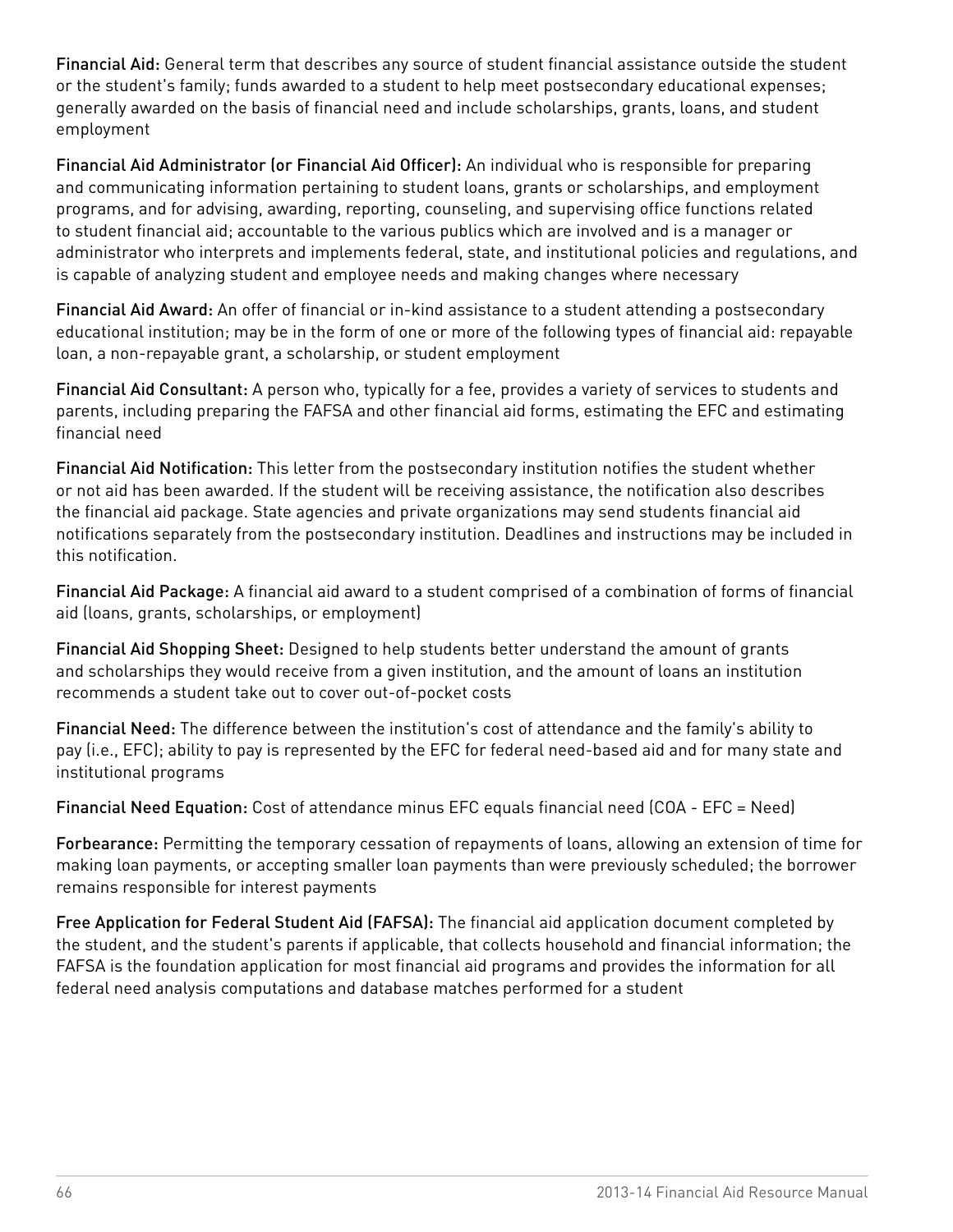# **G**

Gift Aid: Educational funds such as grants or scholarships that do not require repayment from present or future earnings

Grace Period: The period of time that begins when a Federal Direct Stafford or Federal Perkins loan recipient ceases to be enrolled at least half-time and ends when the repayment period starts; loan principal need not be paid, and for Federal Perkins Loan interest does not accrue.

Graduate student: A postsecondary student who possesses a bachelor's degree and is pursuing additional postsecondary education

Grant: A type of financial aid that does not have to be repaid; usually awarded on the basis of need, possibly combined with some skills or characteristics the student possesses

# **H**

**I**

**L**

Health and Human Services (HHS), U.S. Department of: This department of the federal government provides assistance to future health care practitioners. The Nursing Student Loan, Health Profession Student Loan, and Health Education Assistance Loan are among some of the aid programs administered by HHS; for more information call 877.696.6775

Health Professions Programs: Federal student assistance programs administered by the U.S. Department of Health and Human Services for students preparing for careers in the health sciences

Income: Amount of money received from any or all of the following: wages, interest, dividends, sales or rental of property or services, business or farm profits, certain welfare programs, and subsistence allowances such as taxable Social Security benefits and child support

Income Protection Allowance: An allowance against income for the basic costs of maintaining the household; based upon consumption and other cost estimates of the Bureau of Labor Statistics

Independent Student: A student who is considered for financial aid without regard to parental information; to be considered independent, certain criteria must be met; for a detailed description of these criteria see Dependency Status under the section Application Process.

Interest: The cost associated with borrowing money; usually expressed as a percentage of the amount borrowed and paid monthly.

Investment Plans: Educational savings programs, usually sponsored by commercial banking institutions

Legal Dependent (of Applicant): A biological or adopted child, or a person for whom the applicant has been appointed legal guardian, and for whom the applicant provides more than half-support; in addition, a person who lives with and receives at least half-support from the applicant and will continue to receive that support during the award year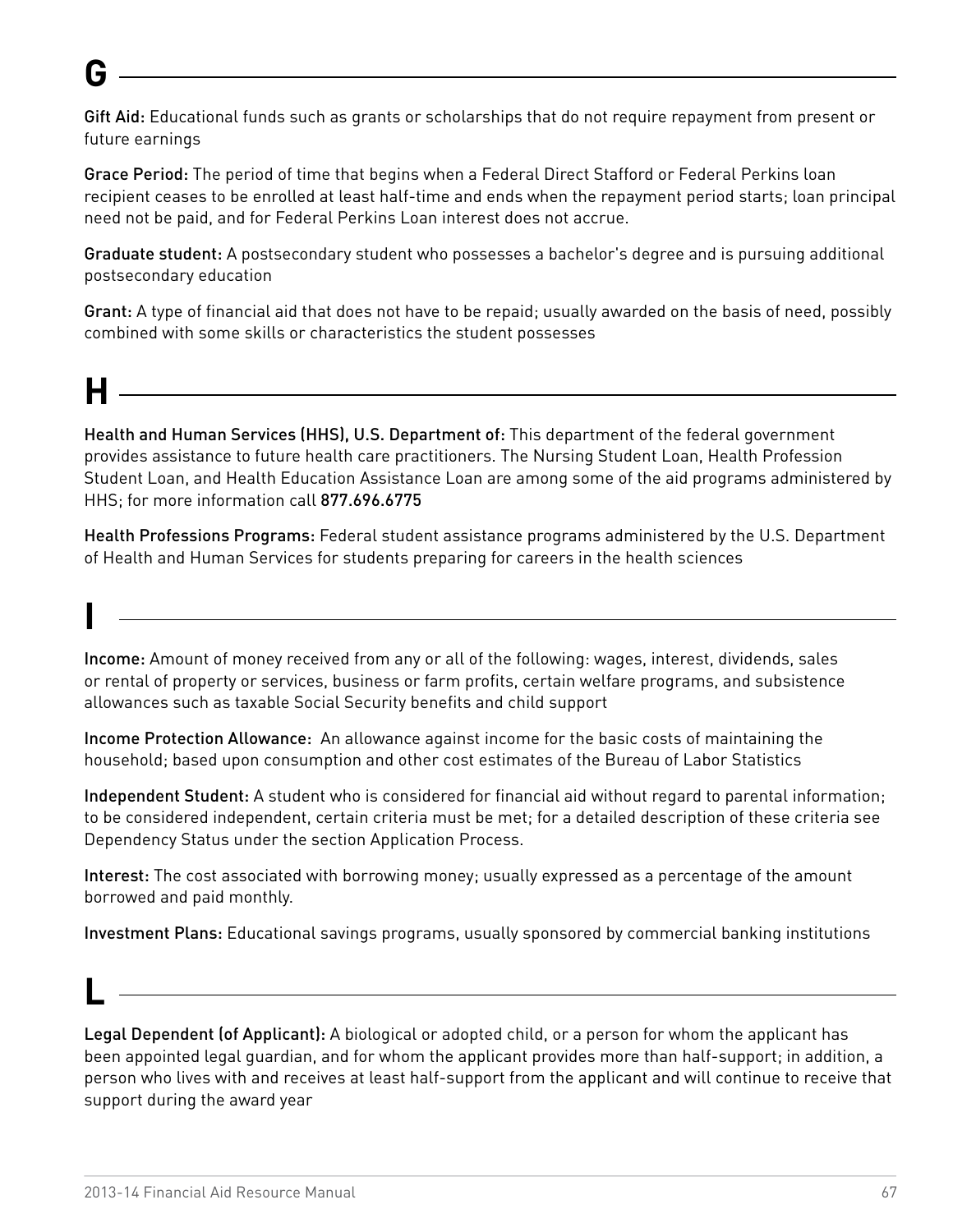Lender: A financial institution that lends money to a student borrower through their alternative or private student loan program

Lifetime Learning Tax Credit: A tax credit for family members enrolled in school beyond the first 2 years of study; there are specific Internal Revenue Services (IRS) guidelines and calculations to determine eligibility; refer to [irs.gov](http://www.irs.gov) for additional details.

Loan: An advance of funds evidenced by a promissory note and requiring the recipient to repay the specified amount(s) under prescribed conditions

Loan Servicer: Organizations with which lenders contract to perform administrative functions such as disbursing loans, establishing borrowers on repayment, and collecting delinquent loans

**M**

Merit-based Aid: Student assistance awarded because of a student's achievement or talent in a particular area, such as academics, athletics, music, etc.

Methodology: Refers to the system used to calculate the EFCi.e., the Federal Need Analysis Methodology

Military Scholarships: Reserve Officer Training Corps (ROTC) scholarships available for the Army, Navy and Air Force at many colleges and universities throughout the United States; these scholarships cover tuition and fees, books and supplies, and include a subsistence allowance

# **N**

National and Community Service: A program established through the National and Community Service Trust Act of 1993 designed to reward individuals who provide community service with educational benefits and/or loan forgiveness or cancellation

National Health Service Corps Scholarship (NHSC): Scholarship program for students who pursue fulltime courses of study in certain health profession disciplines and are willing to serve as primary care practitioners in underserved areas after completing their education

National Student Loan Data System (NSLDS): The U.S. Department of Education's central database for students to access information about their student loans and other federal student aid programs; access can be obtained through use of a student's Department of Education PIN.

Need Analysis: A system by which a student applicant's ability to pay for educational expenses is evaluated and calculated. Need analysis consists of two primary components – the determination of an estimate of the applicant's and/or family's ability to contribute to educational expenses, and the determination of an accurate estimate of the educational expenses themselves

Need Analysis Formula: Defines the data elements used to calculate the EFC determines the EFC under the Federal Need Analysis Methodology

Need-based Aid: Student financial aid awarded based on a student's financial circumstances

Non Need-based Aid: Aid based on criteria other than need, such as academic, musical or athletic ability; also refers to federal student aid programs in which the EFC is not part of the need equation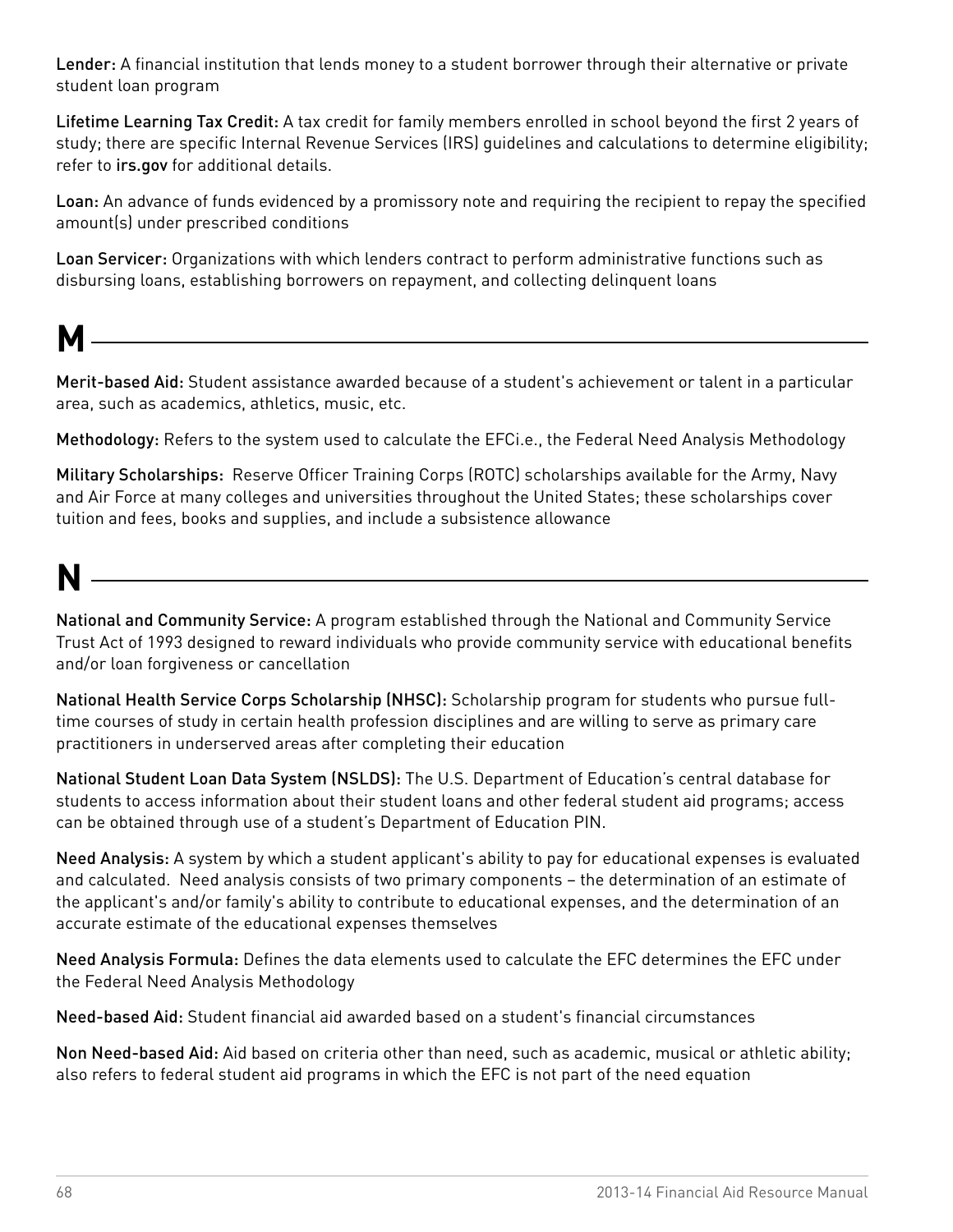Non-Taxable Income: All income received in the previous year that is not reported to the Internal Revenue Service (IRS) or is reported but excluded from taxation; includes but is not limited to any untaxed portion of Social Security benefits, Earned Income Credit, welfare payments, untaxed capital gains, interest on taxfree bonds, untaxed money contributed by a student or parent to a retirement plan, dividend exclusions, and military and other subsistence and quarter's allowances

# **O**

Off-Campus Student: A student who is not living in dormitory housing or living with parents

Ombudsman: The Office of Student Financial Assistance Ombudsman is available to assist students in resolving any loan disputes or problems; the OSFA Ombudsman can be reached at [ombudsman.ed.gov](http://www.ombudsman.ed.gov), by calling 877.557.2575 or by writing:

Office of the Ombudsman, OFSA

U.S. Department of Education Fourth Floor, UCP-3MS5133 830 First Street NE Washington, DC 20202-5144

OVR: The Office of Vocational Rehabilitation (OVR) is a state agency that provides a variety of services for disabled individuals. Among the qualifying conditions are physical disabilities, mental/nervous/emotional disorders, drug and alcohol rehabilitation, and learning disabilities.

## **P**

PATH: The PHEAA Partnerships for Access to Higher Education (PATH) Program works directly with nonprofit, community-based Pennsylvania organizations to leverage private donations and contributions as both a means and incentive to provide additional need-based educational grants to Pennsylvania residents

Packaging: The process of combining various types of student aid (grants, loans, scholarships, and employment) to attempt to meet the full amount of student's need

Parent Contribution: An estimate of the parents' ability to contribute to postsecondary educational expenses

PennSERVE (Pennsylvania Chapter of Americorps): AmeriCorps members must be at least age 17 and citizens or permanent residents of the United States. There are two ways to earn educational benefits:

Community Service - Members receive a modest living allowance and health coverage while participating in the program. Upon completing a year of service (at least 1,700 hours), they also earn an education award of \$4,725. This award can be used to pay off student loans or to finance college, graduate school or vocational training.

Scholars in Service to Pennsylvania - Pennsylvania resident attending a Pennsylvania postsecondary institution; serves 450 hours in college community; they also earn an education award of \$1,468 while receiving training and professional training

PIN (Personal Identification Number): Used to e-sign a FAFSA, Federal Direct Stafford Loan applications and PLUS applications; for a dependent student both parent and student need a PIN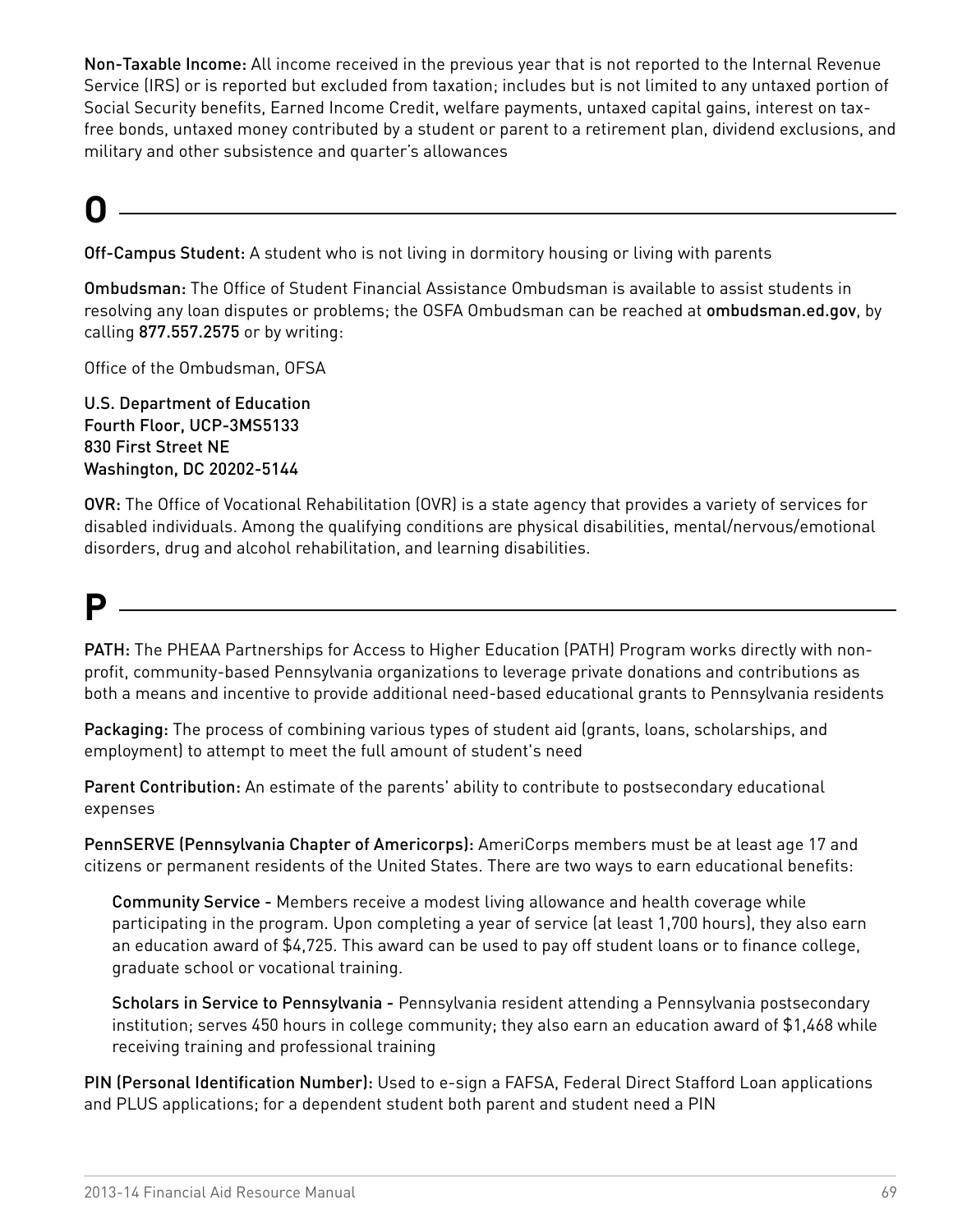PLUS (Parent or Graduate) Loans: A federal loan program through which parents of undergraduate students (Parent PLUS) or graduate students (Grad PLUS) borrow funds to help pay for an education; each year they may borrow an amount up to the difference between the educational costs and other financial aid

Postsecondary Education Gratuity Program (PEGP): This program assists children of Pennsylvania police officers, firefighters, rescue and ambulance squad members, correction employees, National Guard members, and certain other individuals on federal or state active military duty, who were residents of Pennsylvania and have died in the line of duty

Principal (of a loan): The amount of money borrowed through a loan; does not include interest or other charges, unless they are capitalized

Private Loan: A loan that is secured through a private lending institution and is not part of the Federal Direct Loan Program

Professional Judgment (PJ): An aid administrator's discretion, based on special circumstances of the student, to change data elements used in determining eligibility for federal student aid

PROFILE: A fee-based institutional need analysis form processed by the College Scholarship Service (CSS)

Promissory Note: The legal and binding contract signed between the lender and the borrower which states that the borrower will repay the loan as agreed upon in the terms of the contract

# **R**

Refund to Students: If, after all expenses have been paid to the school, an excess of funds is available, it may be refunded to the student to help pay for other educationally-related expenses

Renewal FAFSA: The Renewal FAFSA is pre-populated with the student's prior year responses to certain data items which are likely to remain constant from year to year

Repayment Schedule: A plan provided to the borrower at the time he or she ceases at least half-time study; should set forth the principal and interest due on each installment and the number of payments required in repaying the loan in full; should include the interest rate, the due date of the first payment, and the frequency of payments

ROTC Scholarship Program: Competitive scholarship that pays for tuition, fees, books, a monthly living stipend and other benefits in exchange for participating in drills and classes during the academic year, military camp during the summer and, upon graduation, full-time active duty in the military for at least 4 years

## **S**

SAR Information Acknowledgment: A non-correctable one-page Student Aid Report (SAR); students with valid email addresses who file a paper or electronic FAFSA or who make corrections to applicant information through a school receive this acknowledgment

Scholarship: A form of financial assistance that does not require repayment or employment and is usually made to students who demonstrate or show potential for distinction, usually in academic or athletic performance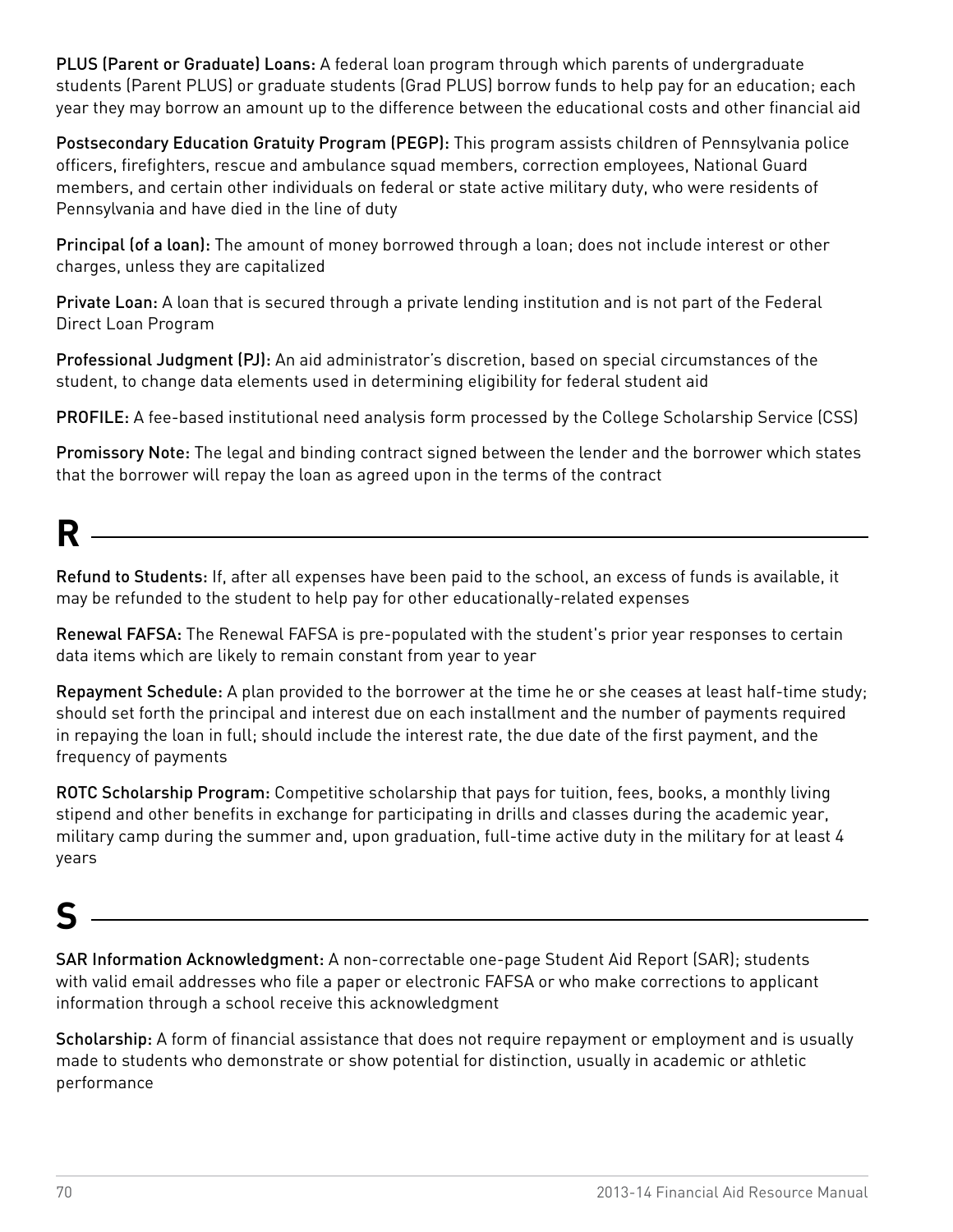Scholarship Search Services: Organizations that claim to help students find little known and unused financial aid funds; families who are interested in using such a service should carefully investigate the company first; charging a fee for a scholarship may be a scam

Self-help Aid: Financial aid that must be earned (work-study) or repaid (loans)

Service Academy: The five postsecondary institutions administered by branches of the military (U.S. Military Academy, U.S. Air Force Academy, U.S. Naval Academy, U.S. Coast Guard Academy, U.S. Merchant Marine Academy)

Simplified Needs Test: An alternate method of calculating the Expected Family Contribution (EFC) for families with adjusted gross incomes of less than \$50,000, who have filed, or are eligible to file, an IRS Form 1040A or 1040EZ, or are not required to file an income tax return; excludes all assets from consideration

State Grant Program: State funding, administered by PHEAA, provides grants to Pennsylvania residents who meet the eligibility criteria and are pursuing postsecondary education; requires FAFSA filing by specified deadlines; for more information call 800.692.7392 or visit [PHEAA.org](http://www.PHEAA.org)

State Summer Grant: The Summer State Grant Program allows eligible students attending summer courses to receive a State Grant award for the summer term. Submit the online Summer Grant application, available at [PHEAA.org](http://www.PHEAA.org), by August 15

State Work-Study Program (SWSP): A cooperative effort between PHEAA, participating postsecondary institutions and employers to provide employment opportunities in "high-tech" and community service fields; the student's wages are paid by the employer, who then receives a partial reimbursement from PHEAA; eligible undergraduate students must be a PA domiciliary who also qualify for a PA State Grant

Student Aid Report (SAR): The official notification sent to a student as a result of the Central Processing System (CPS) receiving an applicant record (via FAFSA) for the student; summarizes applicant information, EFC for the student, and displays other special messages related to the student's application; in some instances may need to be submitted to the Financial Aid Office at the school the student plans to attend, but only if the school requests it

Student Contribution: An estimate of the student's ability to contribute to postsecondary expenses for a given year

Subsidy: The money the federal government uses to underwrite student aid programs

Subsidized Loans: Loans for which the federal government pays the accrued interest during any approved in-school, grace and deferment periods

### **T**

Taxable Income: Income earned from wages, salaries and tips, as well as interest income, dividend income, business or farm profits, and rental or property income on which federal taxes must be paid

TEACH Grant: The Teacher Education Assistance for College and Higher Education (TEACH) Grant program provides up to \$3,760 per year (not to exceed \$16,000 for undergraduates or \$8,000 for graduate students). Recipients must agree to teach in high demand fields at schools that receive Title I assistance. It is not mandatory that postsecondary institutions participate in TEACH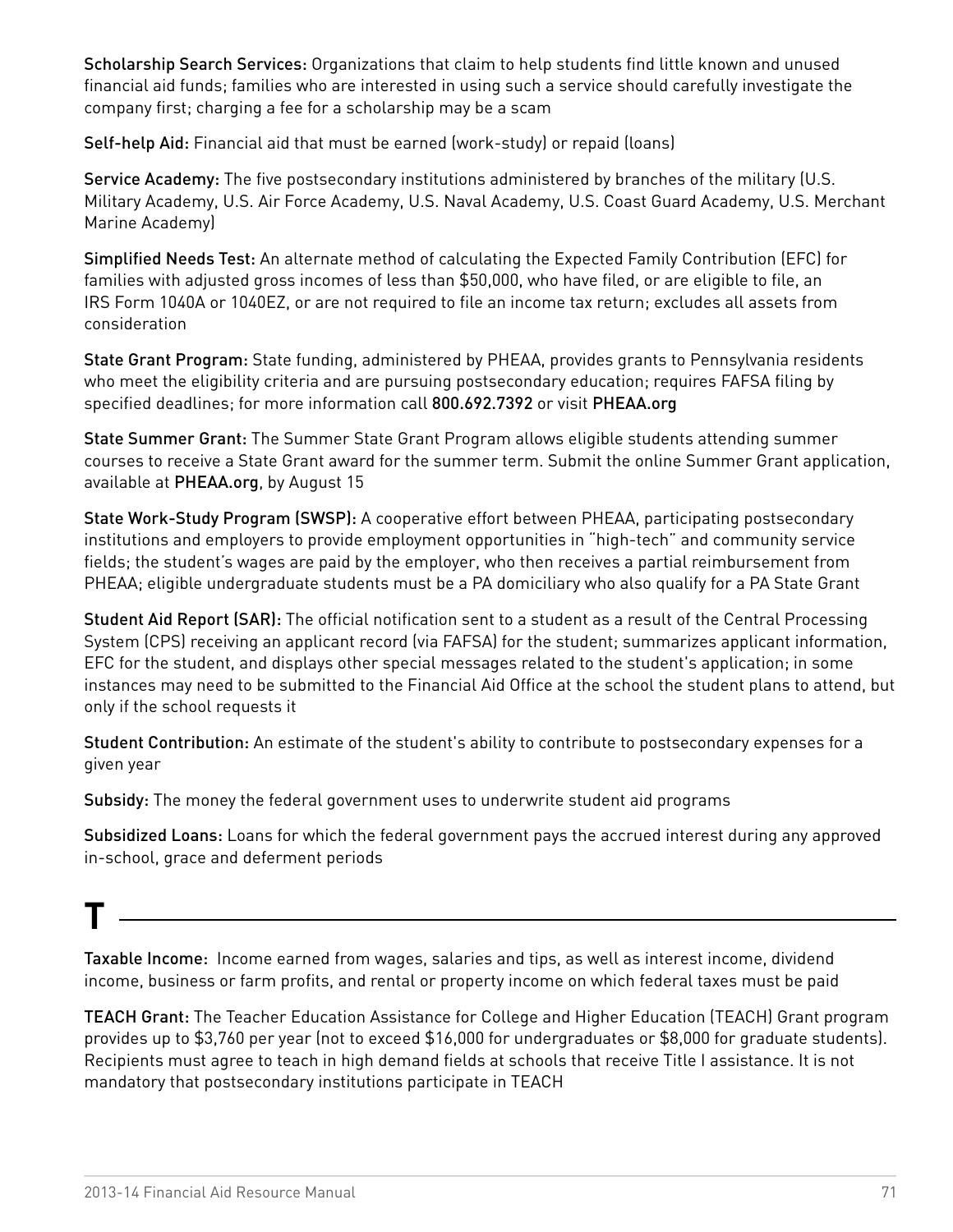Title IV Programs: Those federal student aid programs authorized under Title IV of the Higher Education Act of 1965, as amended; includes: the Federal Pell Grant, Federal Supplemental Educational Opportunity Grant, Federal Work-Study, Federal Perkins Loan, Federal Direct Stafford Loan, and Federal Direct PLUS Loan

Title IV Loan: A category of educational loans made, insured and guaranteed as part of the Higher Education Act of 1965, and includes Perkins, Federal Direct Stafford, Federal Direct PLUS, and Consolidation Loans

Title VII Loan: A Health Education Assistance Loan made or insured as part of the Public Health Service Act; specifically HEAL or HEALTH loans

Tuition Payment Plans: A strategy by which payment for present costs of postsecondary education is extended into a future period of time

# **U**

Undergraduate (student): A postsecondary student who has not yet received a bachelor's degree

<u>and the contract of the contract of the contract of the contract of the contract of the contract of the contract of</u>

Unsubsidized Loans: Loans for which the borrower is responsible for paying the interest that accrues on the loan from the date of disbursement until the loan is paid in full, regardless of enrollment status; may be used to meet the EFC

Unmet Need: The difference between a student's total cost of attendance at a specific institution and the student's total available resources

Untaxed Income: See Non-Taxable Income

## **V**

Veterans Educational Benefits: Assistance programs for eligible veterans and/or their dependents for education or training

Vocational Rehabilitation: See OVR

### **W**

William D. Ford Federal Direct Student Loan Program (FDSLP): The collective name for the Direct Subsidized, Direct Unsubsidized, Direct PLUS, and Direct Consolidation Loan Programs; funds for these programs are provided by the federal government to students and parents through postsecondary institutions that participate in the program

Work-Study Program: A program in which students who work on-campus or off-campus earn funds to help pay for school costs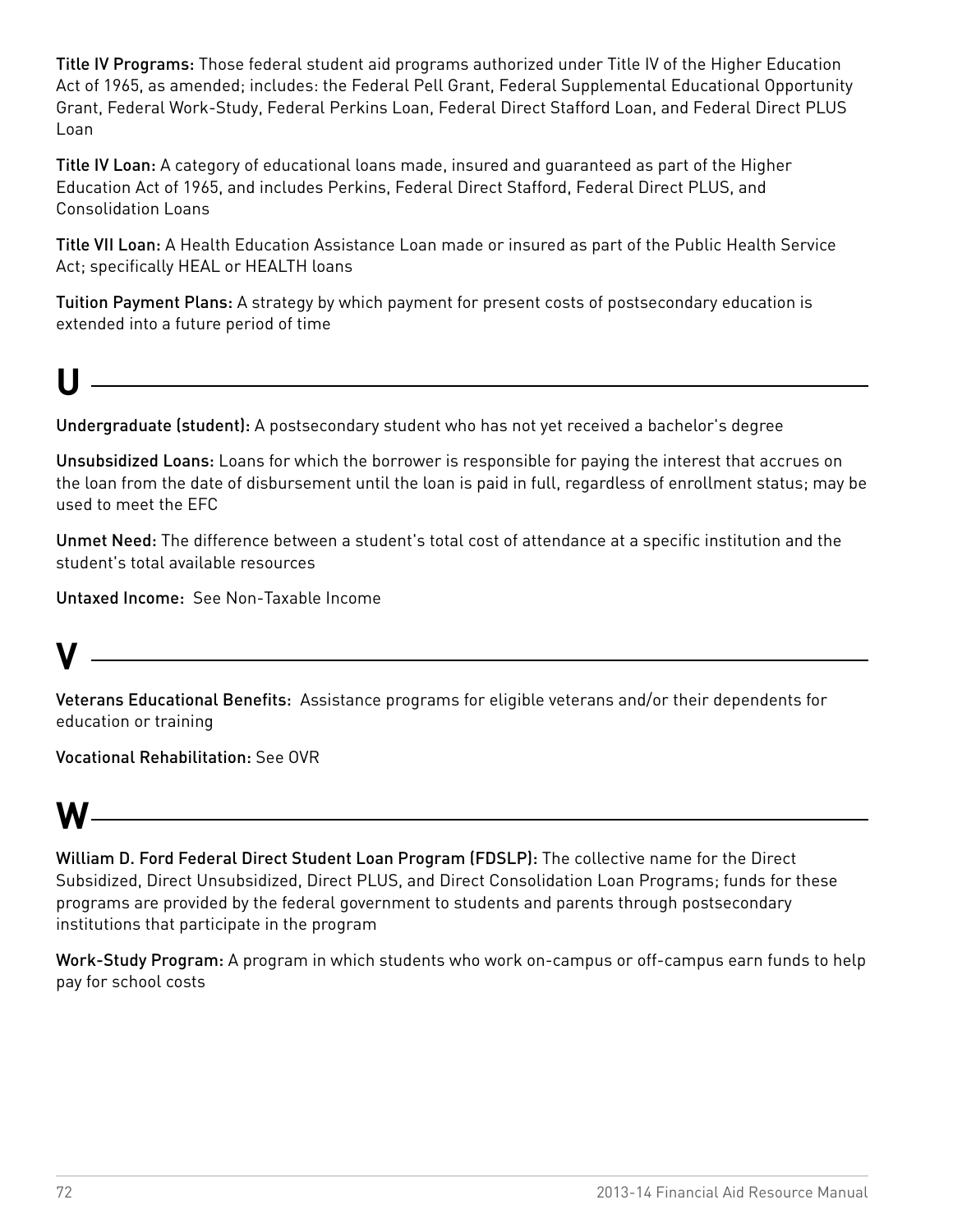### **ALPHABET SOUP**

### **Abbreviations Commonly used in Financial Aid**

| AA           | <b>Account Access (PHEAA)</b>                               |  |  |
|--------------|-------------------------------------------------------------|--|--|
| <b>ACT</b>   | American College Testing Program                            |  |  |
| <b>AGI</b>   | Adjusted Gross Income                                       |  |  |
| BA           | Bachelor's Degree                                           |  |  |
| <b>BIA</b>   | <b>Bureau of Indian Affairs</b>                             |  |  |
| <b>CLEP</b>  | College-Level Examination Program                           |  |  |
| <b>COA</b>   | <b>Cost of Attendance</b>                                   |  |  |
| <b>CPS</b>   | <b>Central Processing System</b>                            |  |  |
| ED           | Education Department, U.S.                                  |  |  |
| <b>EFC</b>   | Expected Family Contribution (also FC, Family Contribution) |  |  |
| <b>FAFSA</b> | Free Application for Federal Student Aid                    |  |  |
| <b>FDLP</b>  | Federal Direct Loan Program                                 |  |  |
| <b>FM</b>    | Federal Methodology                                         |  |  |
| <b>FSEOG</b> | Federal Supplemental Educational Opportunity Grant          |  |  |
| <b>FWS</b>   | Federal Work-Study                                          |  |  |
| GE           | Gainful Employment                                          |  |  |
| <b>GPA</b>   | <b>Grade Point Average</b>                                  |  |  |
| <b>IPA</b>   | <b>Income Protection Allowance</b>                          |  |  |
| <b>IRS</b>   | <b>Internal Revenue Service</b>                             |  |  |
| <b>NSLDS</b> | National Student Loan Data System                           |  |  |
| <b>PC</b>    | <b>Parental Contribution</b>                                |  |  |
| <b>PIN</b>   | <b>Personal Identification Number</b>                       |  |  |
| <b>ROTC</b>  | Reserve Officer Training Corps                              |  |  |
| <b>SAP</b>   | <b>Satisfactory Academic Progress</b>                       |  |  |
| <b>SAR</b>   | <b>Student Aid Report</b>                                   |  |  |
| <b>SC</b>    | <b>Student Contribution</b>                                 |  |  |
| <b>SGF</b>   | State Grant Form (PA State Grant)                           |  |  |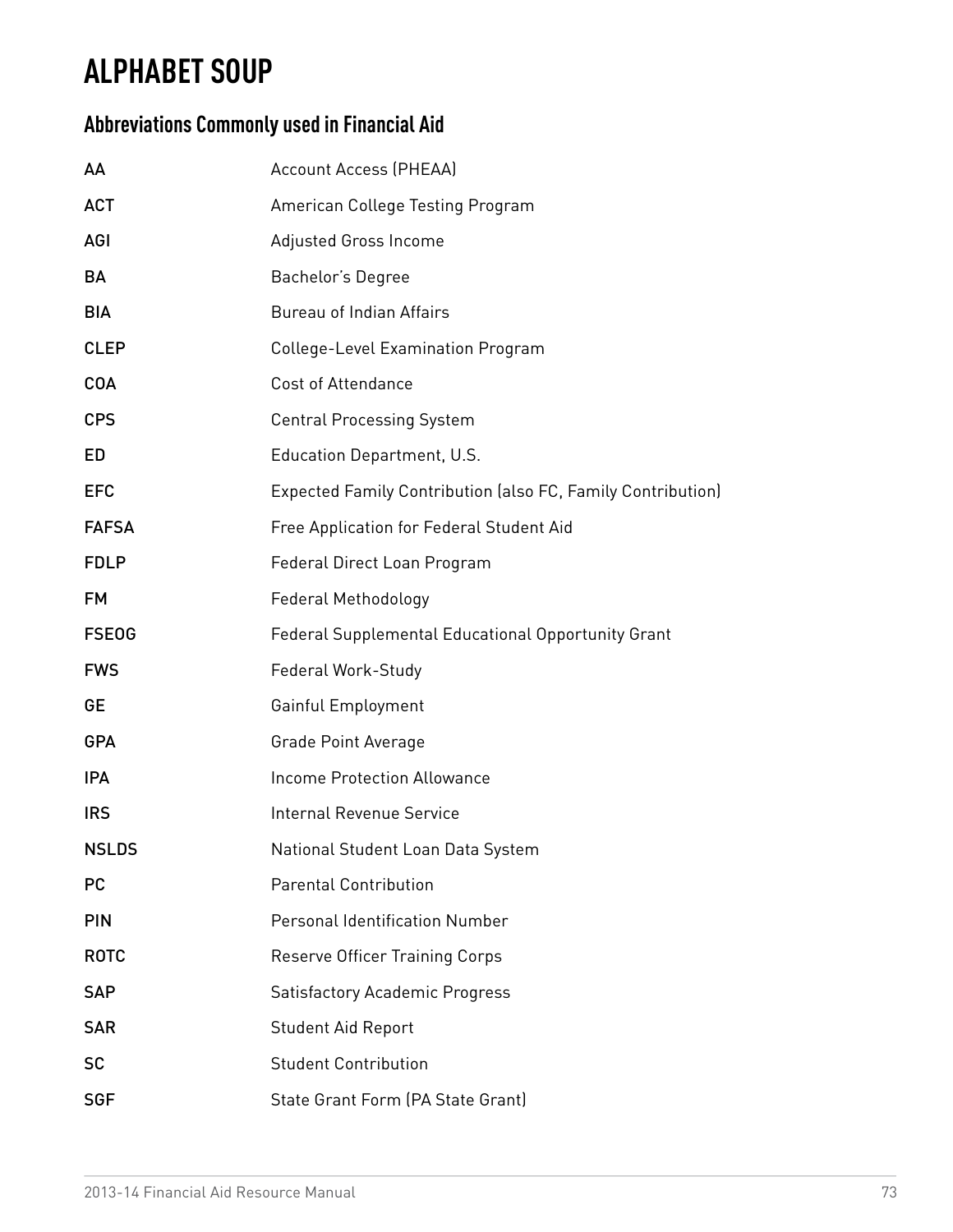**NOTES:**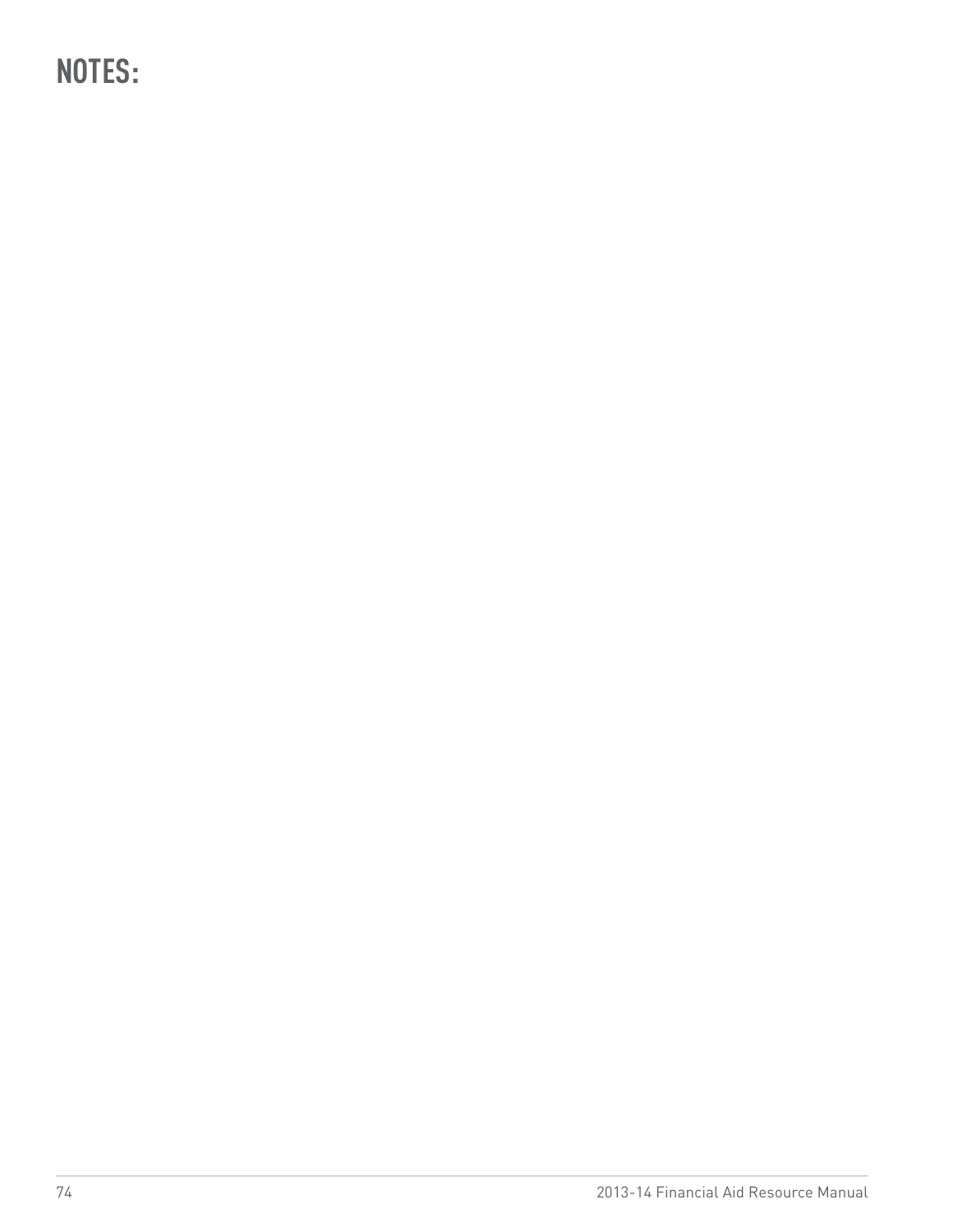## **INTERNET RESOURCES**

# **PHEAA:**

[PHEAA.org](http://www.pheaa.org/) - PHEAA's main website for financial aid information, funding higher education; students can create accounts, complete forms, check program status and more

[aesSuccess.org](http://www.aessuccess.org/) - Create an account, manage student loans, learn about repayment and deferment options, and get forms and student loan information

[EducationPlanner.org](http://www.educationplanner.org) - Premier college and career-planning website, national college search, college admission and decision guidance, financial aid information, calculators for EFC and loan repayment, free scholarship search, and much more!

[YouCanDealWithIt.com](http://www.youcandealwithit.com/) - Learn to manage money, student loans, budget, and credit cards

[MyFedLoan.org](http://www.myfedloan.org) • Create an account, manage student loans, learn about repayment and deferment options, and get forms and student loan information

[MySmartBorrowing.org](http://www.MySmartBorrowing.org) - See how choices related to career, college and level of borrowing can impact overall debt and monthly payments when it's time to repay education loans

### **U.S. DEPARTMENT OF EDUCATION:**

[FAFSA.gov](http://www.fafsa.gov) - Official site for completing the FAFSA online, checking status of FAFSA, and making corrections

[studentloans.gov](http://www.studentloans.gov) - Official site for applying for federal student and parent loans and completing required entrance and exit counseling

[nslds.ed.gov](http://www.nslds.ed.gov) - Site for students to access information about their student loans and other federal student aid programs

[fafsa4caster.ed.gov](http://www.fafsa4caster.ed.gov) - Estimate EFC and eligibility for federal student aid

[pin.ed.gov](http://www.pin.ed.gov) - Official site for students and parents to obtain the necessary Personal Identification Number (PIN) used to sign FAFSA and loan documents online

[studentaid.ed.gov](http://studentaid.ed.gov) - U.S. Department of Education web portal for information on preparing and funding education beyond high school

[ifap.ed.gov/ifap/index.jsp](http://ifap.ed.gov/ifap/index.jsp) - The Information for Financial Aid Professionals (IFAP) website consolidates guidance, resources and information related to the administration and processing of Title IV federal student aid into one online site for use by the entire financial aid community

[collegecost.ed.gov/scorecard](http://collegecost.ed.gov/scorecard) - Federal government website for students to obtain five key pieces of data about a school: costs, graduation rate, loan default rate, average amount borrowed, and employment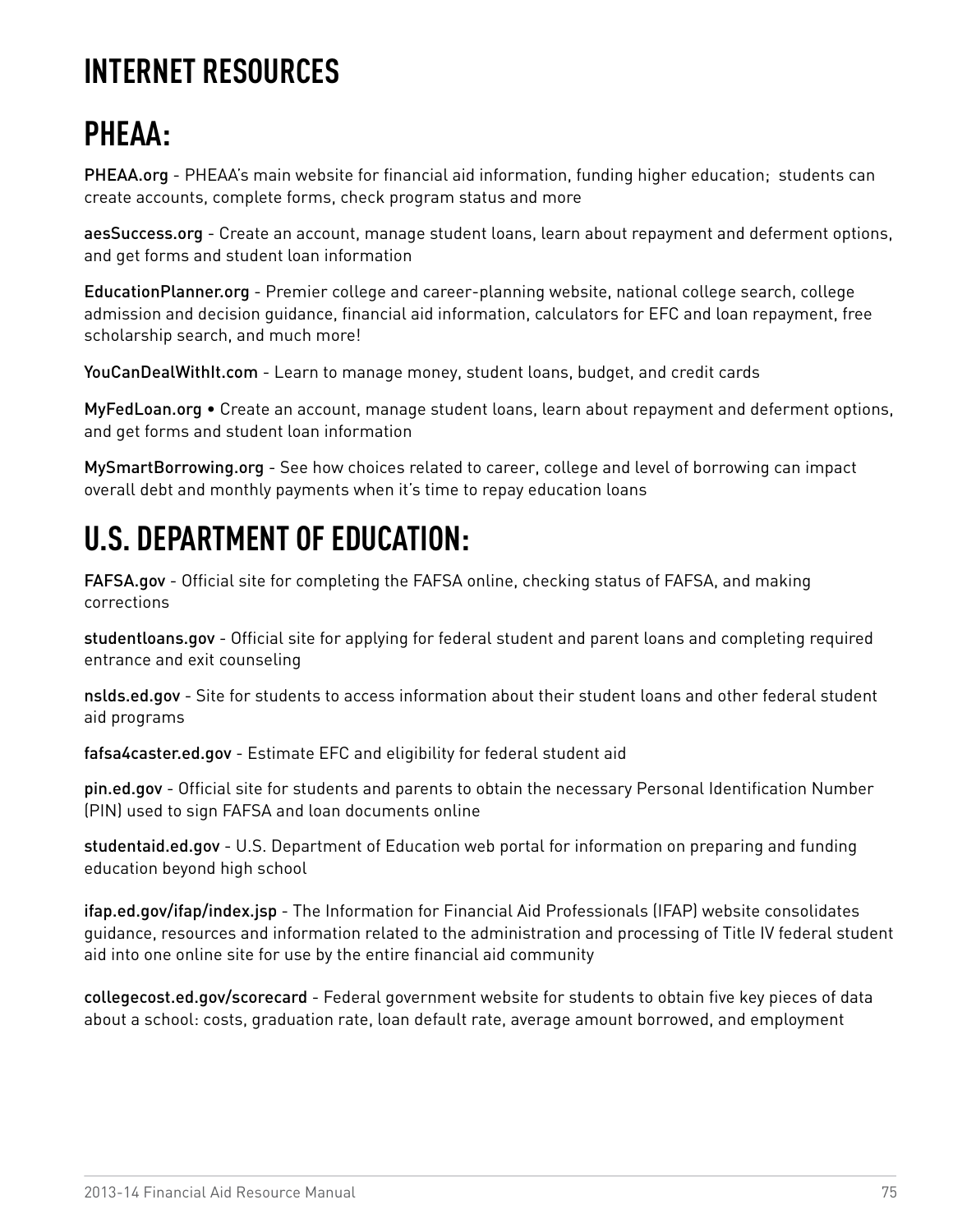# **OTHER STATE RESOURCES:**

[pasfaa.org](http://www.pasfaa.org) - (PASFAA) Professional financial aid administrator's website; information on financial aid, colleges, debt management, and many other resources

[www.pa529.com](http://www.pa529.com) - Pennsylvania State Treasury's 529 college savings program

## **ADDITIONAL SCHOLARSHIP SEARCHES:**

[bigfuture.collegeboard.org](http://www.bigfuture.collegeboard.org) - Free scholarship search

[blackexcel.org/100minority.htm](http://www.blackexcel.org/100minority.htm) - Free minority scholarship search

[collegenet.com/mach25](http://www.collegenet.com/mach25) - Database of over 600,000 awards totaling over \$1.6 billion

[collegetreasure.com/scholarengine.html](http://www.collegetreasure.com/scholarengine.html) - Free scholarship search

[fastweb.com](http://www.fastweb.com) - Free scholarship search

[finaid.org](http://www.finaid.org) - Information about scholarship process, financial aid, scholarship scams, and links to fastweb.com scholarship base

[financialaidfinder.com](http://www.financialaidfinder.com) - List of scholarships and financial aid information

[hsf.net](http://www.hsf.net) - Hispanic Scholarship Fund

[iefa.org](http://www.iefa.org) - International Education Financial Aid. The IEFA Center offers financial aid, college scholarships, grants, and an awards search for international students studying abroad

[internationalscholarships.com](http://www.internationalscholarships.com) Information on financial aid, college scholarships and international scholarships for students wishing to study abroad.

[naacp.org/page/s/scholarship2](http://www.naacp.org/page/s/scholarship2) - NAACP scholarship information and application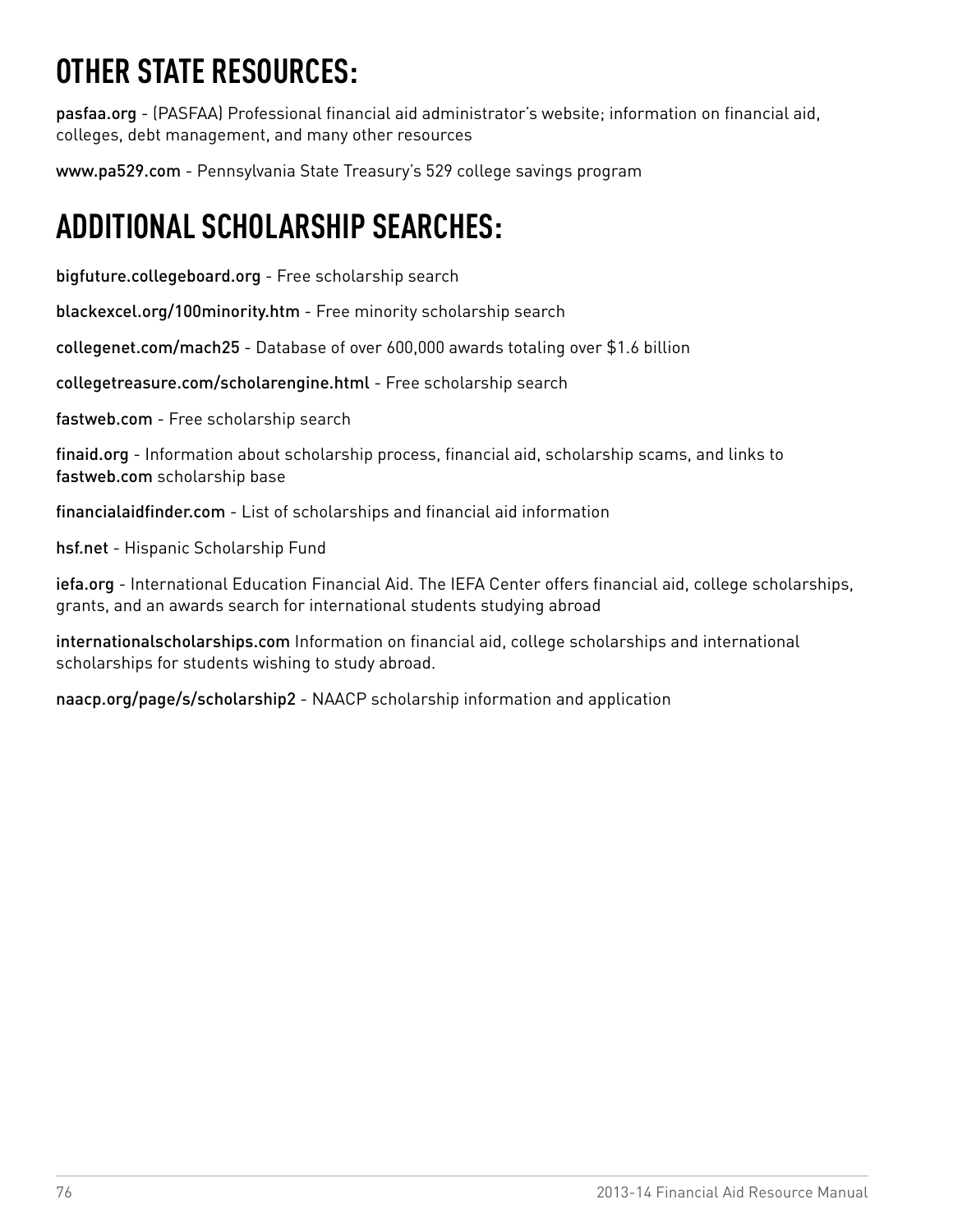### **APPENDIX A**

### **PASFAA Mission Statement and Statement of Good Practices**

PASFAA Mission Statement: The Pennsylvania Association of Student Financial Aid Administrators (PASFAA) is a dynamic service association whose mission is:

- 1. To provide professional development for its members and other constituencies
- 2. To advocate for access to postsecondary education
- 3. To educate the public on financial aid and funding opportunities

PASFAA Statement of Good Practices: The primary purpose of student aid is to provide financial resources to students who would otherwise be unable to pursue postsecondary education.

The Financial Aid Administrator shall:

- 1. Recognize that the primary responsibility for financing postsecondary education rests with the student and his/her family; financial assistance from institutions and other sources is intended only as supplementary to the efforts of the family
- 2. Exercise adequate controls to ensure that need-based aid awards do not exceed documented need
- 3. Award all aid on the basis of demonstrated financial need except where the funds are designated for other criteria such as academic achievements or special talents
- 4. Help students seek, obtain and make the best use of all financial resources available to them
- 5. Make every effort to meet the demonstrated need of all students to the extent funding will permit in an ethical manner
- 6. Provide in all appropriate literature a clear statement of the actual costs of attendance, which shall include both the direct and indirect costs
- 7. Inform the student of all conditions under which an award is granted at the time the offer is made
- 8. Refrain from and discourage others from making any public announcement of the amount or type of need-based financial aid awarded to a student in order to protect the confidentiality of the economic circumstances of the student and his/her family
- 9. Respect the confidentiality of student records; information should be released only on the written consent of the student and/or his or her family, and all policies and procedures should protect the student's right to privacy
- 10. Oppose the administration of aid to accomplish disciplinary objectives
- 11. Estimate needs honestly and fairly when preparing funding requests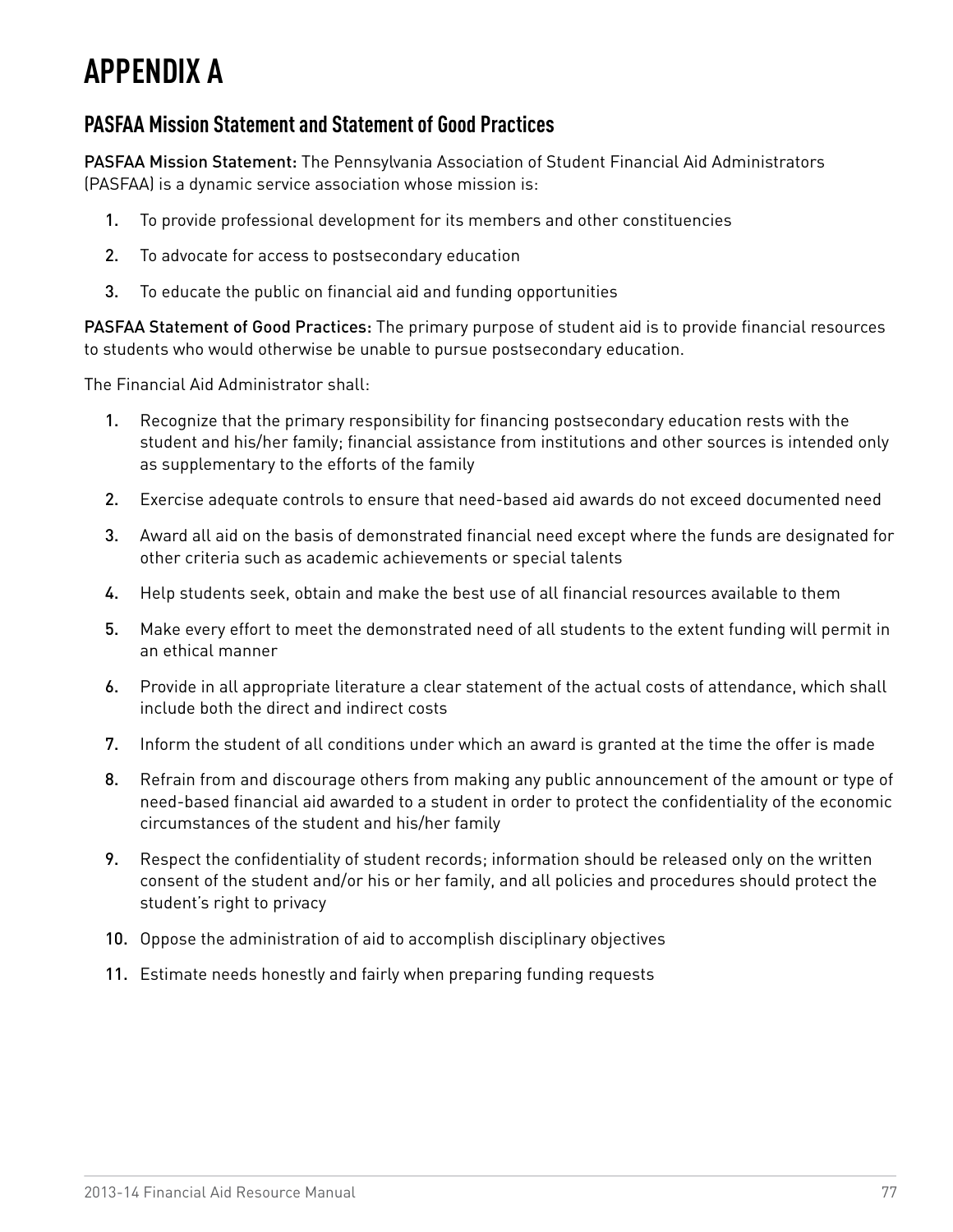# **APPENDIX B**

### **High School Graduation Requirements**

#### Secondary school enrollment:

A student enrolled in a secondary school is not eligible for aid from the federal or state financial aid programs; such a student is not eligible even if simultaneously enrolled in a postsecondary program. In other words, if the student is dually enrolled in both high school and college courses, he/she is ineligible for financial aid.

#### Pennsylvania State Grant:

With the exception of bona fide early admission students, a Pennsylvania State Grant recipient must be the graduate of an approved American or Department of Defense high school, the recipient of a Commonwealth Secondary School Diploma (GED), or the recipient of another state's equivalency diploma.

Diplomas issued by correspondence schools, distance learning or the U.S. military are not acceptable; such students must obtain a GED.

In order to become a recipient, a student must have indicated on their State Grant Form that they comply with PHEAA's high school graduation requirement.

#### Homeschooled Student:

For purposes of federal financial aid, a certificate of completion of a home study program is considered the equivalent of a high school diploma if the program is recognized by the student's home state.

For purposes of the Pennsylvania State Grant, homeschooled students must have a diploma issued by one of the Pennsylvania Department of Education (PDE) recognized organizations, obtain a GED, or submit certification from the local school district superintendent verifying that the home-educated student has complied with P.S. 24 §1327.1 related to home education programs.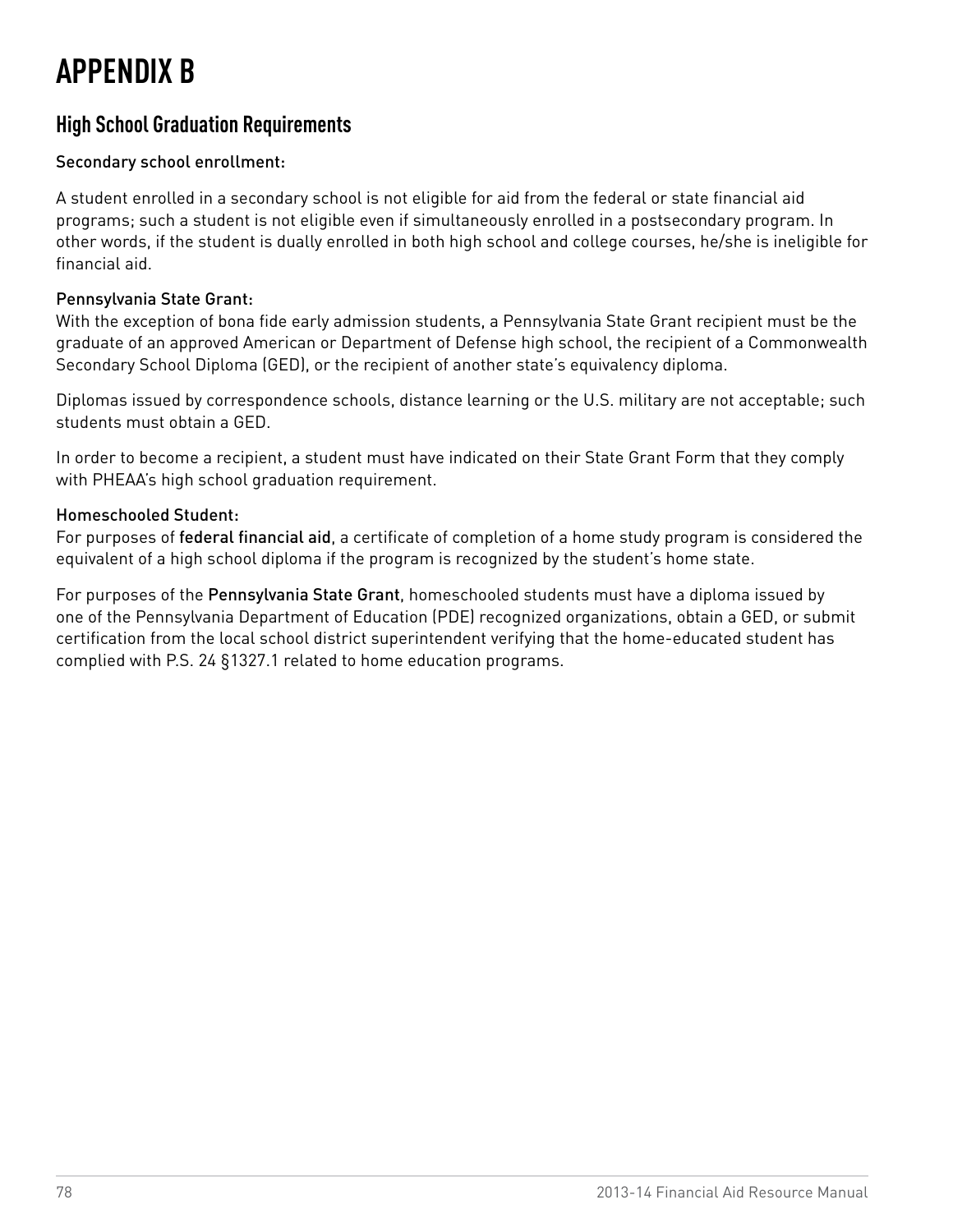## **APPENDIX C**

### **FAFSA Completion Sessions**

The FAFSA Completion Session is a workshop that invites college-bound students and families to receive free assistance in completing the Free Application for Federal Students Aid (FAFSA), the form required by colleges, universities, and private and career schools to qualify for scholarships, grants and loans.

It is strongly suggested that the student and one parent apply for a PIN for signing the online FAFSA application prior to attending the completion session. This PIN can be created at [pin.ed.gov](http://www.pin.ed.gov).

Families should bring the following documents with them:

#### Parents:

- • FAFSA on the Web Worksheet completed as much as possible; this worksheet can be found at [federalstudentaid.ed.gov/worksheet](http://www.federalstudentaid.ed.gov/worksheet)
- • Parents' completed 2013 IRS Tax Form
- • 2013 W-2s
- • Any other 2013 income or benefit information
- • Current asset statements
- • Electronic PIN

#### Students:

- • Completed 2013 IRS Tax Form (if filed)
- 2013 W-2's (if received)
- • Any other 2013 income or benefit information
- • Current asset statements
- • Electronic PIN

\*Students are strongly encouraged to attend so they understand the process.\*

NOTE: If 2013 tax forms have not been completed, estimated income information may be provided. In this case, bring 2012 income information for reference.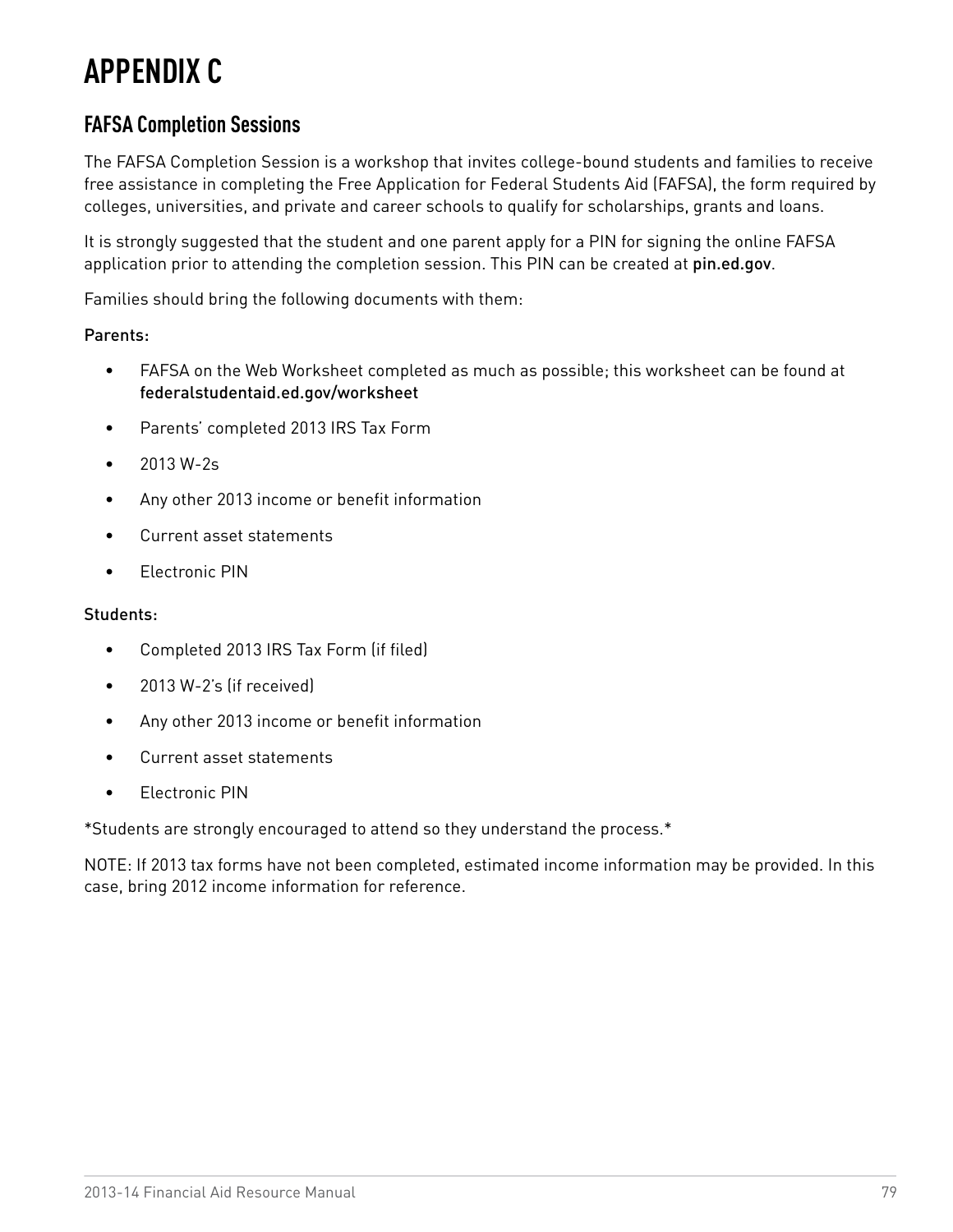# **APPENDIX D**

### **State Grant Form (SGF) Completion**

To be considered for a PA State Grant, students must complete the FAFSA. In addition, first-time applicants must complete the SGF and submit it to PHEAA. This form gathers additional information needed for determining eligibility and financial need. (Most renewal students are not required to complete the SGF.)

The SGF can be submitted in one of three ways:

1. Complete the process online upon FAFSA completion (PREFERRED)

Upon completion of the online FAFSA process, the confirmation page will include a link to PHEAA's online SGF. This link reads:

*>>> "Optional feature – Start your state application – Click here if you want to apply for Pennsylvania state-based financial aid."*

Students must submit the information being requested and then print the form. The last page of the form (the signature page) must be signed and mailed to PHEAA in order to complete the process. This signature page will let the student know if a parent's signature is also required.

This online option is available only once – immediately upon completion of the online FAFSA. A student cannot return to the FAFSA and take advantage of this process at a later time. In addition, if the student has already completed the SGF, a prompt will indicate that no further action is necessary.

2. Complete the process at [PHEAA.org](http://www.pheaa.org) (24 to 48 hours after completing the FAFSA)

If the student did NOT use the link described above but provided a valid email address on the FAFSA, PHEAA will email the student with a request to complete the process through Account Access. Students should sign in and/or create an account with PHEAA at [PHEAA.org](http://PHEAA.org) (note that this secure portal is housed within [aesSuccess.org](http://www.aessuccess.org), the website for American Education Services, PHEAA's commercial lending division). Students will then provide the required information, print, sign, and date the form, copy and mail the signature page to PHEAA in order to complete the process. The signature page will let the student know if a parent signature is also required.

3. Complete a paper Status Notice

If the student did NOT use the link described above and either did not provide a valid email address on the FAFSA or did not respond to the email notification, PHEAA will mail a postcard requesting that the student complete the online SGF. There are exceptions when the paper State Grant Status Notice is mailed to the student for completion. In these cases, the student must complete the form, sign the form, have at least one parent whose information is reported sign and date the form (if dependent), make a copy and return the entire form (minus instructions) to PHEAA in order to complete the process.

Regardless of the method used to complete the SGF, all students should be advised to watch for email messages and/or standard mail from PHEAA regarding their PA State Grant status and to respond to requests for information as quickly as possible. Student records must be complete before any PA State Grant funds will be disbursed.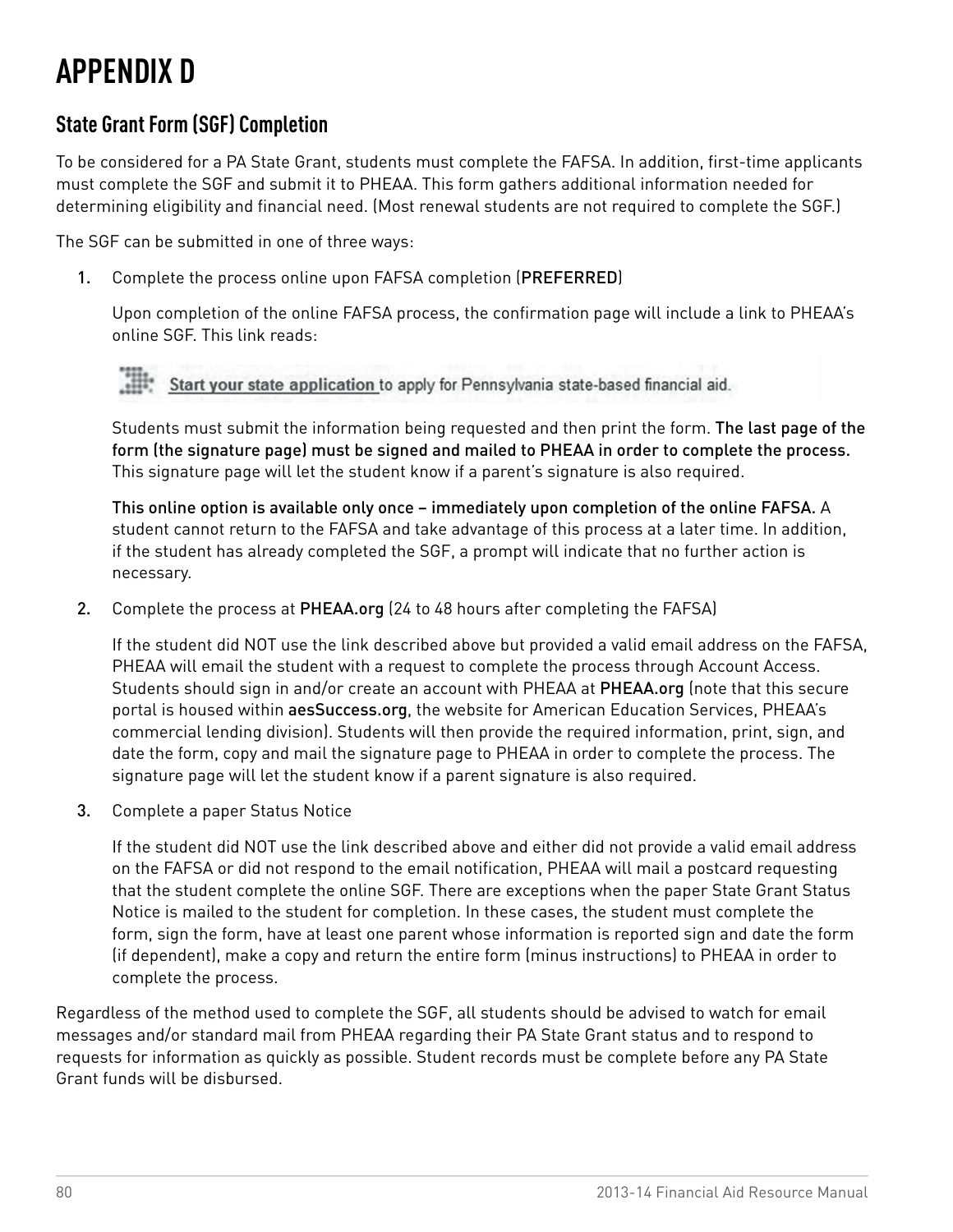## **APPENDIX E**

### **Comparing Financial Aid Packages Worksheet**

| Name of College:                                     |                                                           |                |                                               |
|------------------------------------------------------|-----------------------------------------------------------|----------------|-----------------------------------------------|
| <b>Cost of Attendance:</b>                           |                                                           |                |                                               |
| <b>Tuition and Fees</b>                              | $\updownarrow$                                            | $\frac{4}{5}$  | $\frac{1}{2}$                                 |
| Room and Board                                       | \$                                                        | \$             | \$                                            |
| Books/Supplies                                       | \$                                                        | \$             | \$<br><u> 1990 - Johann Barnett, f</u>        |
| Other Expenses                                       | \$                                                        | \$             | \$<br><u> 1990 - Johann Barn, mars et al.</u> |
| <b>Total Cost:</b>                                   | \$                                                        | $\frac{1}{2}$  | $\frac{1}{2}$                                 |
| Gift Aid (Free \$):                                  |                                                           |                |                                               |
| Pell Grant                                           | $\begin{array}{c} \updownarrow \\ \downarrow \end{array}$ | $\updownarrow$ | $\updownarrow$                                |
| <b>State Grant</b>                                   | \$                                                        | \$             | \$                                            |
| FSE0G Grant                                          | \$                                                        | \$             | \$<br><u>and the state of the sta</u>         |
| Scholarships                                         | \$<br><u> 1999 - Jan Jawa</u>                             | \$             | \$                                            |
| <b>Total Gift Aid</b>                                | \$                                                        | $\frac{1}{2}$  | \$                                            |
| <b>Actual Contribution</b><br>(Cost minus gift aid)  | $\updownarrow$                                            | $\updownarrow$ | $\updownarrow$                                |
| Self-Help Aid:                                       |                                                           |                |                                               |
| Perkins Loan                                         | \$                                                        | \$             | \$                                            |
| <b>Stafford Loan</b>                                 | \$                                                        | \$             | \$                                            |
| Work-Study                                           | \$                                                        | \$             | \$                                            |
| <b>Total Self-Help:</b>                              | \$                                                        | \$             | \$                                            |
| <b>Total Financial Aid</b><br>(Gift Aid + Self-Help) | \$                                                        | $\frac{1}{2}$  | \$                                            |
| Cost - Total Aid:                                    | \$                                                        | $\frac{1}{2}$  | \$                                            |

The key figure on this worksheet is the Actual Contribution, which is cost minus gift aid. Ultimately, cost minus free money is the amount the student will be responsible to cover. This can be met through the selfhelp aid listed, through family resources such as savings or income, or through additional borrowing (e.g. Federal PLUS loan for parents).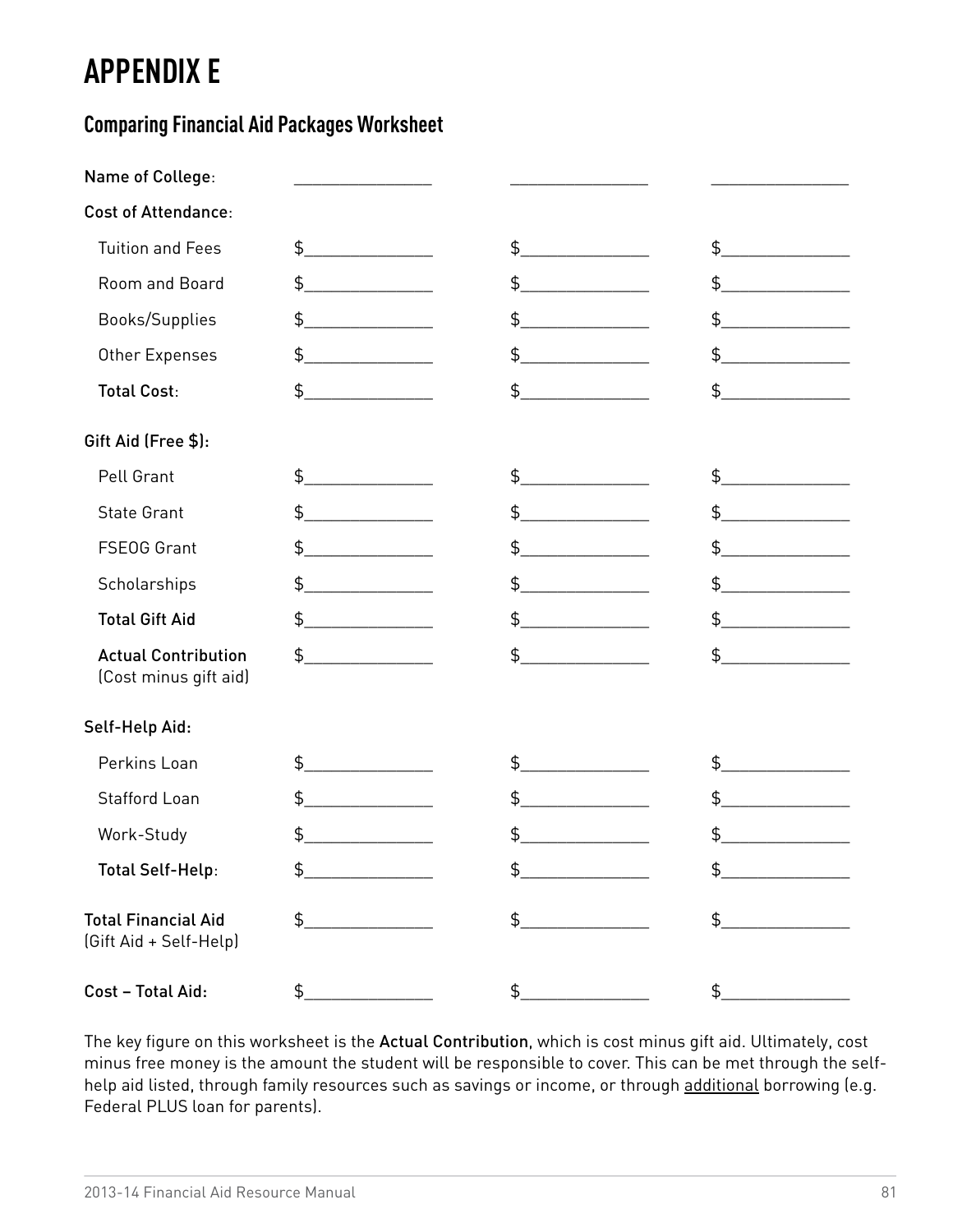## **APPENDIX F**

### **Avoiding Scholarship Scams**

- 1. Never pay a fee for a scholarship. This includes a website, agency or person who claims they will help you find free money. Scammers use bogus fees and terms such as "application, disbursement, redemption, and processing fees" to steal your money. Scholarships are free money and should not require any fees!
- 2. Never provide a credit card, bank or savings account information. Scammers will steal your identity and ruin your credit for years to come. If you do fall victim to this tactic, call your bank or credit card company immediately and cancel your accounts.
- 3. If you see or hear the word "guarantee," walk away. No one controls judges' decisions and there are no scholarship guarantees out there.
- 4. Be wary of offers that claim to involve little or no work. Real scholarships take time, energy and work.
- 5. Before you apply for a scholarship, check all the contact information. The scholarship sponsor should supply a valid email address, phone number and mailing address. A PO Box is not a valid address for contact information.
- 6. Avoid unsolicited scholarship requests. If you are told that you have received an award for which you never applied, be alert. Ask where the sponsor found your name and contact information, and research the information carefully.
- 7. Free scholarship or "financial planning" seminars often end with a sales pitch to "act now or lose out on this opportunity." This can often lead to the purchase of various financial products, such as insurance. Legitimate organizations do not use these types of pressure tactics.
- 8. An official sounding name or endorsement doesn't automatically mean it is real or legitimate. Scammers may use words like "national," "education" or "federal," or they may have an officiallooking seal.
- 9. Some scammers tell students there are millions of scholarships out there that go unclaimed because students don't know where to apply. This is FALSE! Check out [EducationPlanner.org](http://www.educationplanner.org) for scholarship opportunities.
- 10. Look for typing and spelling errors on the scholarship materials. Application materials that contain typing and spelling errors or look nonprofessional may be an indication of a scam. Many misspell the word "scholarship" as "scholorship."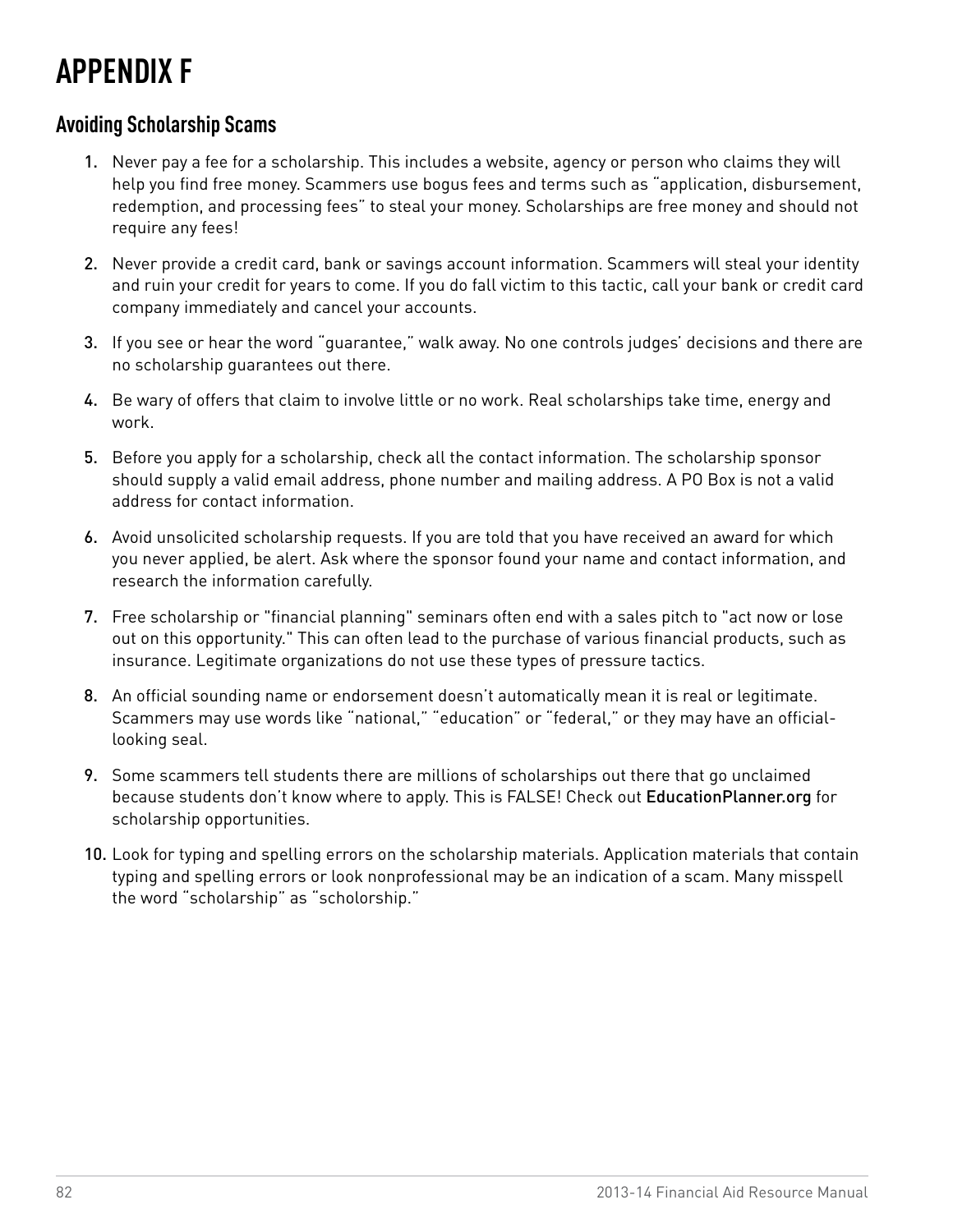## **APPENDIX G**

### **Scholarship Application Tips**

- 1. Use free, reputable scholarship search sites, such as [EducationPlanner.org](http://www.EducationPlanner.com), to find a wide array of scholarships for which you may qualify. Also be sure to check with your guidance counselor, employer and your parents' employers.
- 2. Don't shy away from smaller scholarships or ones which require an essay. There is often less competition for these awards, so your chance of success is greater.
- 3. Write one really good essay. Focus on describing yourself in a way that is not already reflected on your transcript. In other words, focus on attributes, not academics. Use this essay, if applicable, when one is required in the application process.
- 4. Be grammatically correct. Always use proper English, write in complete sentences, and use proper punctuation.
- 5. Be sure your essay addresses the key requirements of the scholarship. Your basic essay might be fine, but you may need to revise it slightly for different awards.
- 6. Focus on things you have done outside the classroom, such as extracurricular activities, part-time employment and community service. Discuss ways in which your involvement in these activities has made you a better person and helped the community.
- 7. Be very mindful of deadlines and submit your applications early. Late applications almost always go on the "NO" pile.
- 8. Be prepared to work. It takes time to search for scholarships and to submit applications. But hard work has its rewards, and the more free money you earn through scholarships, the less you will need to borrow to pay for college.
- 9. Don't wait until your senior year to start searching for scholarships. Begin searching during your sophomore or junior year, and make a list of any scholarships for which you might qualify.
- 10. Once you enroll in college, search for scholarships EVERY YEAR. This should be done both online and through your college's Financial Aid Office. Each year you change as a scholarship candidate – you advance in grade level, you may join new clubs and organizations or, you may change your major. New awards are made available, and some awards are reserved for upperclassmen. By searching every year, you will maximize your chances of success.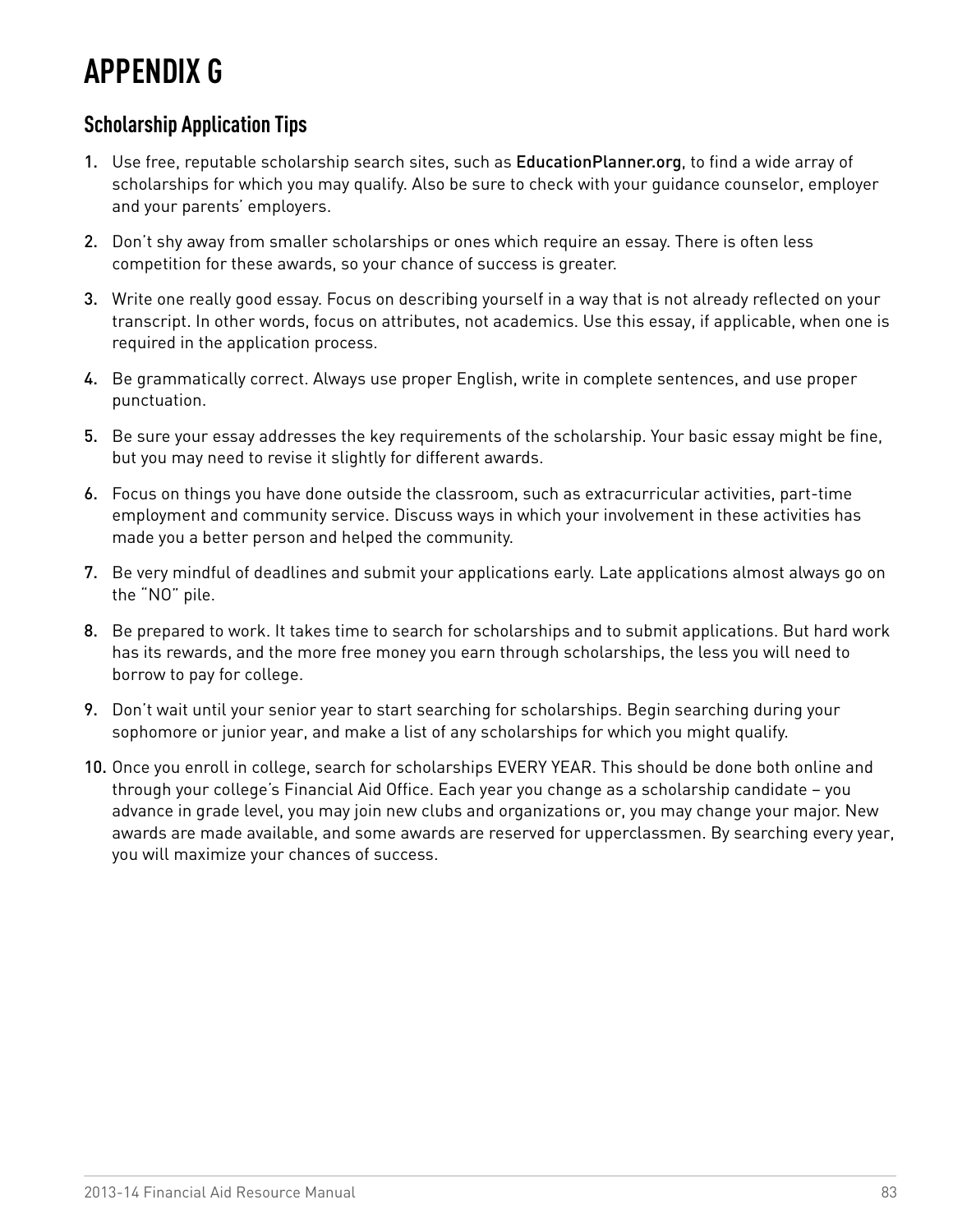**NOTES:**